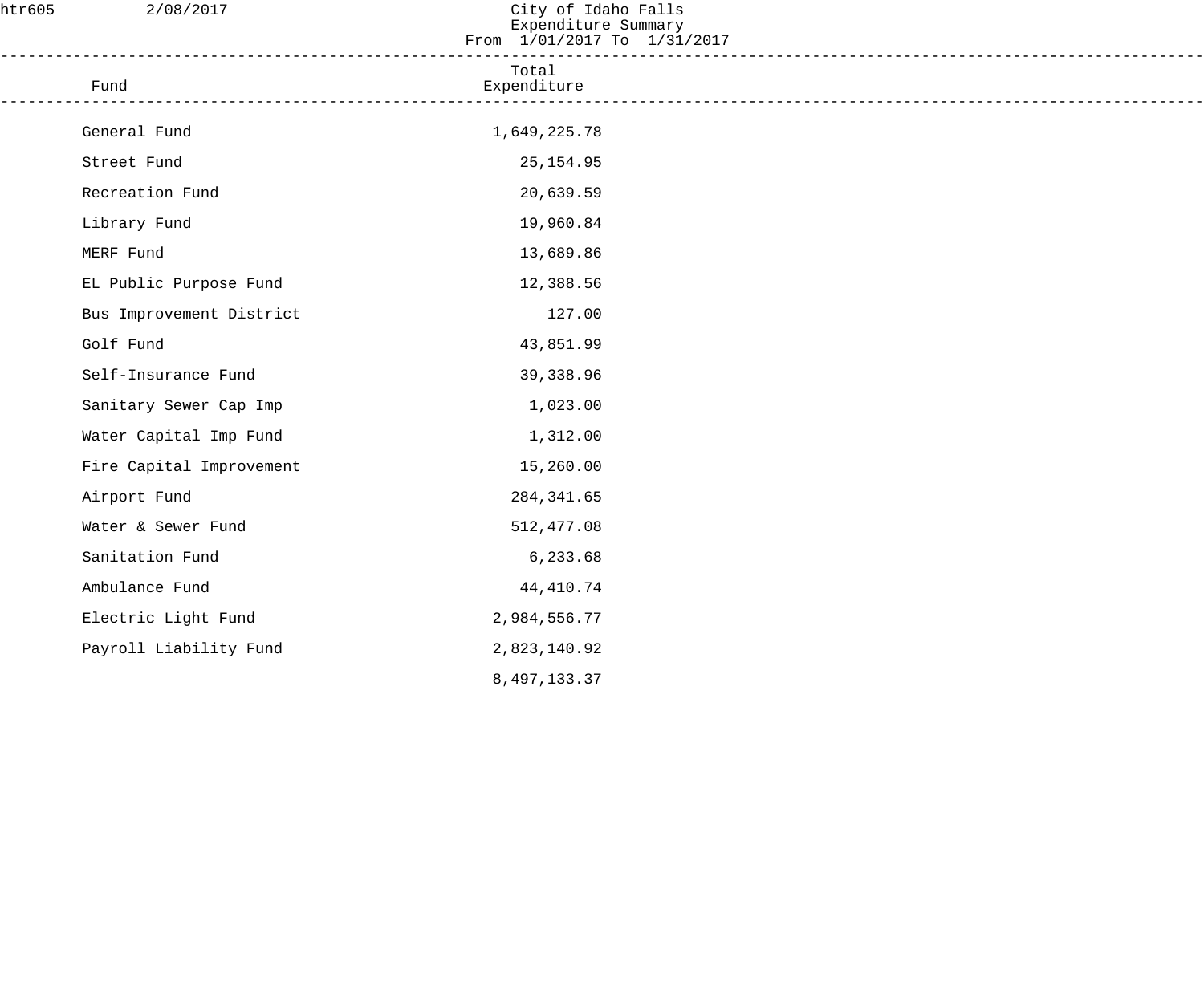## Htr603 2/08/17 City Of Idaho Falls Page 1 OPERATING EXPENSES PAID From 1/01/2017 To 1/31/2017

| Check<br>Number | Vendor<br>Name                           |           |                                    |     |
|-----------------|------------------------------------------|-----------|------------------------------------|-----|
|                 |                                          |           |                                    |     |
| 0000255         | TELADOC INC                              |           | 1,701.30 MEDICAL PEPM JANUARY 2017 | 080 |
| 0000256         | UNITED WAY OF IDAHO FALLS AND BONN 97.00 |           | EMPLOYEE CONTR. 1-13-17            | 080 |
| 0000257         | AMERICAN FUNDS SERVICE COMPANY 325.00    |           | 457 CONTRIBUTIONS 1-13-17          | 080 |
| 0000258         | NATIONWIDE TRUST CO                      | 1,023.07  | 457 DFRRD COMP. 1-13-17            | 080 |
| 0000259         | AMERICAN INSURANCE SERVICE               | 2,445.86  | FSA CONTR. FOR 1-13-17             | 080 |
| 0000259         | AMERICAN INSURANCE SERVICE               | 172.00    | FSA MONTHLY FEE 1-13-17            | 080 |
| 0000260         | DATAPATH FINANCIAL SERVICES, INC         | 5,147.61  | HSA EMPLYEE CONTR 1-13-17          | 080 |
| 0000261         | VARIABLE ANNUITY LIFE INSURANCE COM      | 8,801.15  | 457<br>CONTR 1-13-17               | 080 |
| 0000261         | VARIABLE ANNUITY LIFE INSURANCE COM      | 1,175.00  | 457 ROTH CONTR 1-13-17             | 080 |
| 0000262         | IDAHO FALLS CITY-PAYROLL                 | 46,141.53 | WRK'S COMP FOR 1-13-17             | 080 |
| 0000263         | SCENIC FALLS FEDERAL CREDIT              | 49,729.04 | CREDIT UNION DED 1-13-17           | 080 |
| 0000263         | SCENIC FALLS FEDERAL CREDIT              | 282.00    | MEA DUES DED 1-13-17               | 080 |
| 0000264         | LINE CONSTRUCTION BENEFIT FUND           | 6,080.00  | IBEW EMPLOYEE HRA 1-13-17          | 080 |
| 0000265         | LINE CONSTRUCTION BENEFIT FUND           | 45,490.56 | HEALTH INS. FOR 1-13-17            | 080 |
| 0000266         | HRA VEBA TRUST                           | 38,553.48 | VEBA CONTR. FOR 1-13-17            | 080 |
| 0000267         | UNITED WAY OF IDAHO FALLS AND BONN       | 97.00     | UNTD WY EMPLYEE 1-27-17            | 080 |
| 0000268         | AMERICAN FUNDS SERVICE COMPANY           | 325.00    | 457 CONTRIBUTIONS 1-27-17          | 080 |
| 0000269         | NATIONWIDE TRUST CO                      | 1,023.07  | 457 DFRRD CONTR. 1-27-17           | 080 |
| 0000270         | AMERICAN INSURANCE SERVICE               | 2,465.86  | FSA ACCT CONTR. 1-27-17            | 080 |
| 0000270         | AMERICAN INSURANCE SERVICE               | 4.00      | FSA MONHLY FEE 1-27-17             | 080 |
| 0000271         | DATAPATH FINANCIAL SERVICES, INC         | 5,147.61  | HSA EMPLYEE CONTR 1-27-17          | 080 |
| 0000272         | VARIABLE ANNUITY LIFE INSURANCE COM      | 8,801.15  | 457<br>CONTR 1-27-17               | 080 |
| 0000272         | VARIABLE ANNUITY LIFE INSURANCE COM      | 1,175.00  | 457 ROTH CONTR 1-27-17             | 080 |
| 0000273         | IDAHO FALLS CITY-PAYROLL                 | 47,328.53 | WORKRS COMP<br>$1 - 27 - 17$       | 080 |
| 0000274         | SCENIC FALLS FEDERAL CREDIT              | 50,878.54 | CR UNION DED $1-27-17$             | 080 |
| 0000275         | WNEBCO                                   | 2.60      | RLR LIFE INS FEB'2017              | 080 |
|                 |                                          |           |                                    |     |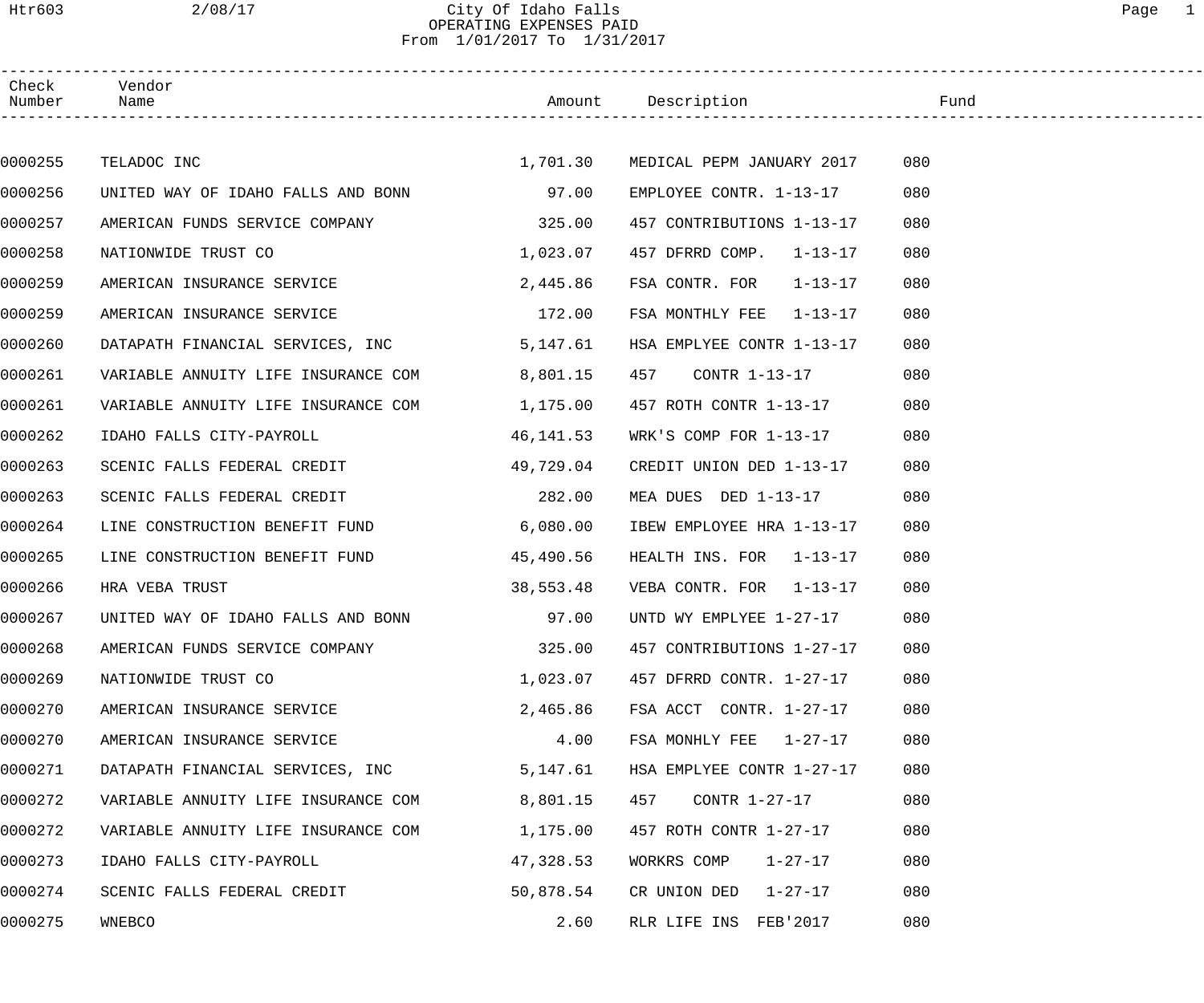### Htr603 2/08/17 City Of Idaho Falls Page 2 OPERATING EXPENSES PAID From 1/01/2017 To 1/31/2017

| Check<br>Number | Vendor<br>Name                      |             | Amount Description            | Fund |  |
|-----------------|-------------------------------------|-------------|-------------------------------|------|--|
|                 |                                     |             |                               |      |  |
| 0000276         | IDAHO FALLS FOP LODGE #6            | 2,640.00    | POLICE UNION FEB'2017         | 080  |  |
| 0000277         | LIFEMAP ASSURANCE COMPANY           | 2,925.76    | SPPLEMNTL LIFE FEB'2017       | 080  |  |
| 0000278         | IBEW LOCAL NO. 57                   | 3,508.98    | ELECTRC UNION FEB'2017        | 080  |  |
| 0000279         | INT'L ASSN OF FIREFIGHTER LOCAL1565 | 8,103.00    | FIREFGHTS UNION FEB'2017      | 080  |  |
| 0000280         | LIFEMAP ASSURANCE COMPANY           | 11,383.05   | EMPLYEE LIFE INS FEB'2017     | 080  |  |
| 0000281         | AFLAC                               | 12,014.14   | SECTION 125 DED JAN'2017      | 080  |  |
| 0000281         | AFLAC                               | 1,612.24    | SHORT TERM DIS JAN'2017       | 080  |  |
| 0000282         | IDAHO NCPERS GROUP LIFE INS         | 1,376.00    | PERS LIFE INS FEB'2017        | 080  |  |
| 0000283         | DELTA DENTAL PLAN OF IDAHO INC      | 61,956.30   | DENTAL INS FOR FEB'2017       | 080  |  |
| 0000284         | BLUE CROSS OF IDAHO                 | 797,293.94  | HEALTH INS FOR FEB'2017       | 080  |  |
| 0010083         | IDAHO FALLS CITY-PAYROLL            | 136,575.04  | FED $W/H$ FOR $1-13-17$       | 080  |  |
| 0010083         | IDAHO FALLS CITY-PAYROLL            | 77,764.65   | FICA W/H FOR $1-13-17$        | 080  |  |
| 0010083         | IDAHO FALLS CITY-PAYROLL            | 77,764.65   | FICA-CITY FOR 1-13-17         | 080  |  |
| 0010083         | IDAHO FALLS CITY-PAYROLL            | 22,579.98   | MED $W/H$ FOR $1-13-17$       | 080  |  |
| 0010083         | IDAHO FALLS CITY-PAYROLL            | 22,579.98   | MED-CITY FOR 1-13-17          | 080  |  |
| 0010084         | IDAHO STATE TAX COMMISSION          | 62,250.00   | STATE TAX $W/H$ FOR $1-13-17$ | 080  |  |
| 0010085         | IDAHO FALLS CITY-PAYROLL            | 2,860.39    | POLICE VHCL BNFT 1-13-17      | 080  |  |
| 0010086         | IDAHO FALLS CITY-PAYROLL            | 116,632.92  | CONTR. FOR PAYDAY 1-13-17     | 080  |  |
| 0010086         | IDAHO FALLS CITY-PAYROLL            | 197,442.20  | CITY SHARE PAYDAY 1-13-17     | 080  |  |
| 0010086         | IDAHO FALLS CITY-PAYROLL            | 60,725.59   | 401K/FIRE DFRRD 1-13-17       | 080  |  |
| 0010086         | IDAHO FALLS CITY-PAYROLL            | 4,361.06    | PERSI LOAN PYDY 1-13-17       | 080  |  |
| 0010087         | IDAHO STATE TAX COMMISSION          | 64,748.00   | STATE TAX $W/H$ 1-27-17       | 080  |  |
| 0010088         | IDAHO FALLS CITY-PAYROLL            | 143,268.34  | TAX W/H 1-27-17<br>FED        | 080  |  |
| 0010088         | IDAHO FALLS CITY-PAYROLL            | 77,170.61   | FICA TAX $W/H$ 1-27-17        | 080  |  |
| 0010088         | IDAHO FALLS CITY-PAYROLL            | 77,170.61   | $FIGA-CITY$ W/H $1-27-17$     | 080  |  |
| 0010088         | IDAHO FALLS CITY-PAYROLL            | 23, 354. 28 | $1 - 27 - 17$<br>MED--W/H     | 080  |  |
|                 |                                     |             |                               |      |  |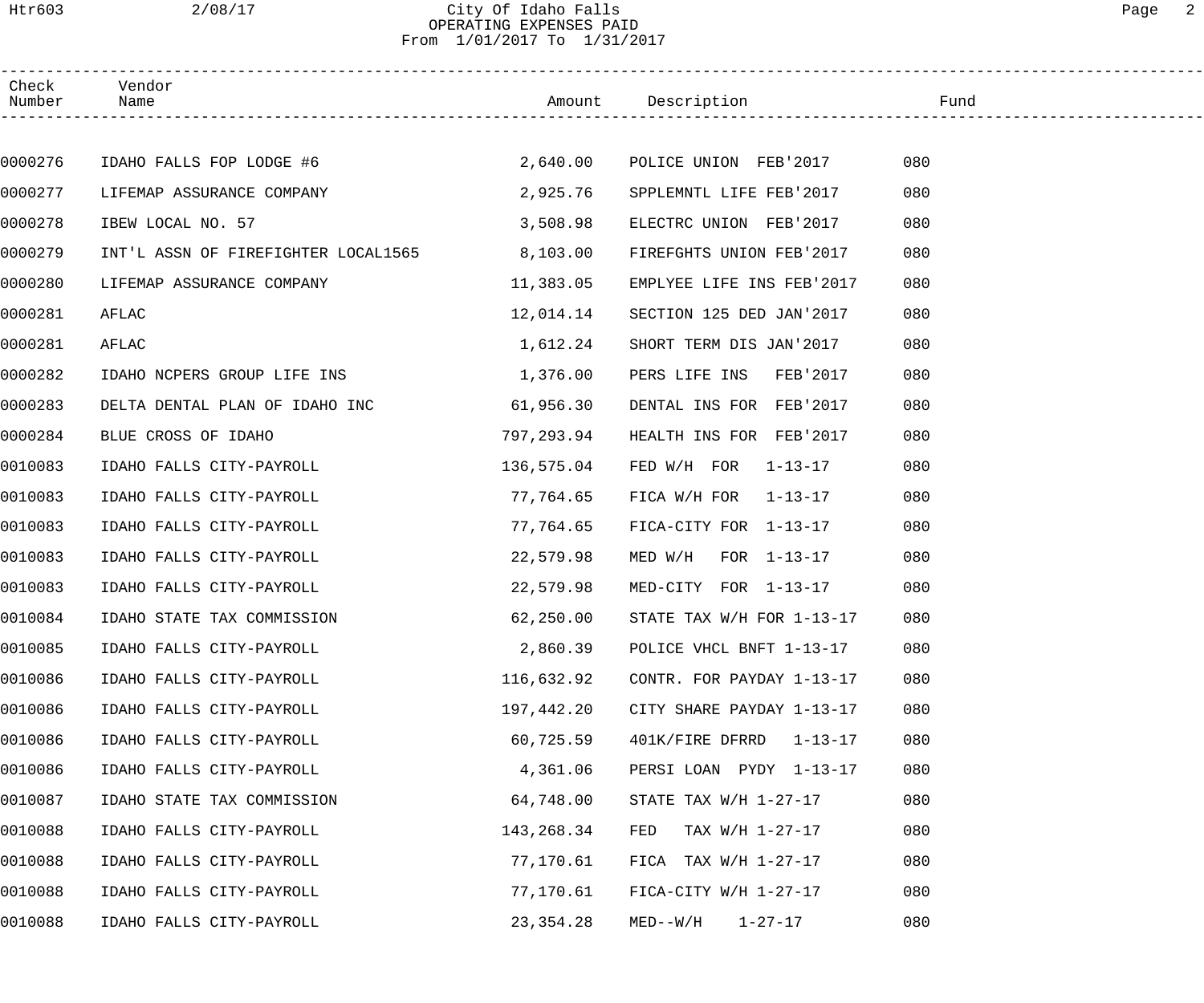### Htr603 2/08/17 City Of Idaho Falls Page 3 OPERATING EXPENSES PAID From 1/01/2017 To 1/31/2017

| Check<br>Number | Vendor<br>Name                      |            | Amount Description          | Fund                   |
|-----------------|-------------------------------------|------------|-----------------------------|------------------------|
|                 |                                     |            |                             |                        |
| 0010088         | IDAHO FALLS CITY-PAYROLL            |            | 23,354.28 MED-CITY 1-27-17  | 080                    |
| 0010089         | IDAHO FALLS CITY-PAYROLL            | 119,533.74 | EMPLOYEE CONTR 1-27-17      | 080                    |
| 0010089         | IDAHO FALLS CITY-PAYROLL            | 203,750.97 | CITY SHR CONTR 1-27-17      | 080                    |
| 0010089         | IDAHO FALLS CITY-PAYROLL            | 77,666.20  | 401K/FIRE DFRRD 1-27-17     | 080                    |
| 0010089         | IDAHO FALLS CITY-PAYROLL            | 4,361.06   | PERSI LOAN 1-27-17          | 080                    |
| 0040678         | DANA BRIGGS                         | 302.00     | TA#MO-160 TRVL ADVANCE      | 001                    |
| 0040679         | DAVE COFFEY +2                      | 523.00     | TA#FD-283 TRVL ADVANCE      | 001                    |
| 0040680         | JAY GLICK                           | 866.00     | TA#PD-562 TRVL ADVANCE      | 001                    |
| 0040681         | DELBERT LLOYD +1                    | 1,003.00   | TA#PRD-188 TRVL ADVANCE     | 001                    |
| 0040682         | BRANDY CROSBY                       | 1,034.35   | TA#PRD-180 TRVL RMBRSMNT    | 001                    |
| 0040683         | TRAVIS PRAIRIE                      | 1,200.52   | TA#IFP-846,849,856 RMBRST   | 001                    |
| 0040684         | IDAHO STATE TAX COMMISSION          | 11,666.85  | SALES AND USE TX DEC'2016   | 001                    |
| 0040685         | DAVID RICHARDS-WATER DIVISION       | 107.23     | RMBRSMENT XMAS DEC'2016     | 001<br>Human Resources |
| 0040686         | SAM EDWARDS                         | 223.00     | TA#PRD-187 TRVL ADVANCE     | 001                    |
| 0040687         | IDAHO FALLS CITY/PETTY CASH         | 1,706.12   | REIMBURSE PETTY CASH        | 001                    |
| 0040688         | JACKIE FLOWERS                      | 464.13     | TA#IFP-848 TRVL RMBRSMENT   | 001                    |
| 0040689         | IDAHO CONSUMER-OWNED UTILITIES ICUA | 1,700.00   | TA#IFP-854,855,870,868,     | 001                    |
| 0040690         | JEFF PARSONS +1                     | 2,325.00   | TA#FD-281 TRVL ADVANCE      | 001                    |
| 0040691         | UTAH ASSOCIATION MUNICIPAL POWER SY | 375,680.87 | POWER BILL NOV'2016         | 064                    |
| 0040692         | NEW SWEDEN IRRIGATION               | 197.26     | PNLTY AND INTRST TAX 2016   | 060 Airport            |
| 0040693         | CHRIS FREDERICKSEN                  | 110.00     | TA#PW-171 TRVL ADVANCE      | 001                    |
| 0040694         | RULON JOHNSON                       | 286.00     | TA#PW-172 TRVL ADVANCE      | 001                    |
| 0040695         | DANA BRIGGS                         | 499.00     | TA#MO-159 TRVL ADVANCE      | 001                    |
| 0040696         | JAMES SKILLINGS                     | 504.00     | TA#PW-173 TRVL ADVANCE      | 001                    |
| 0040697         | CENTURYLINK                         | 856.10     | $(3)$ T1 LINES FOR JAN'2017 | 001                    |
| 0040698         | IDAHO FALLS CITY/PETTY CASH         | 1,399.40   | REIMBURSE PETTY CASH        | 001                    |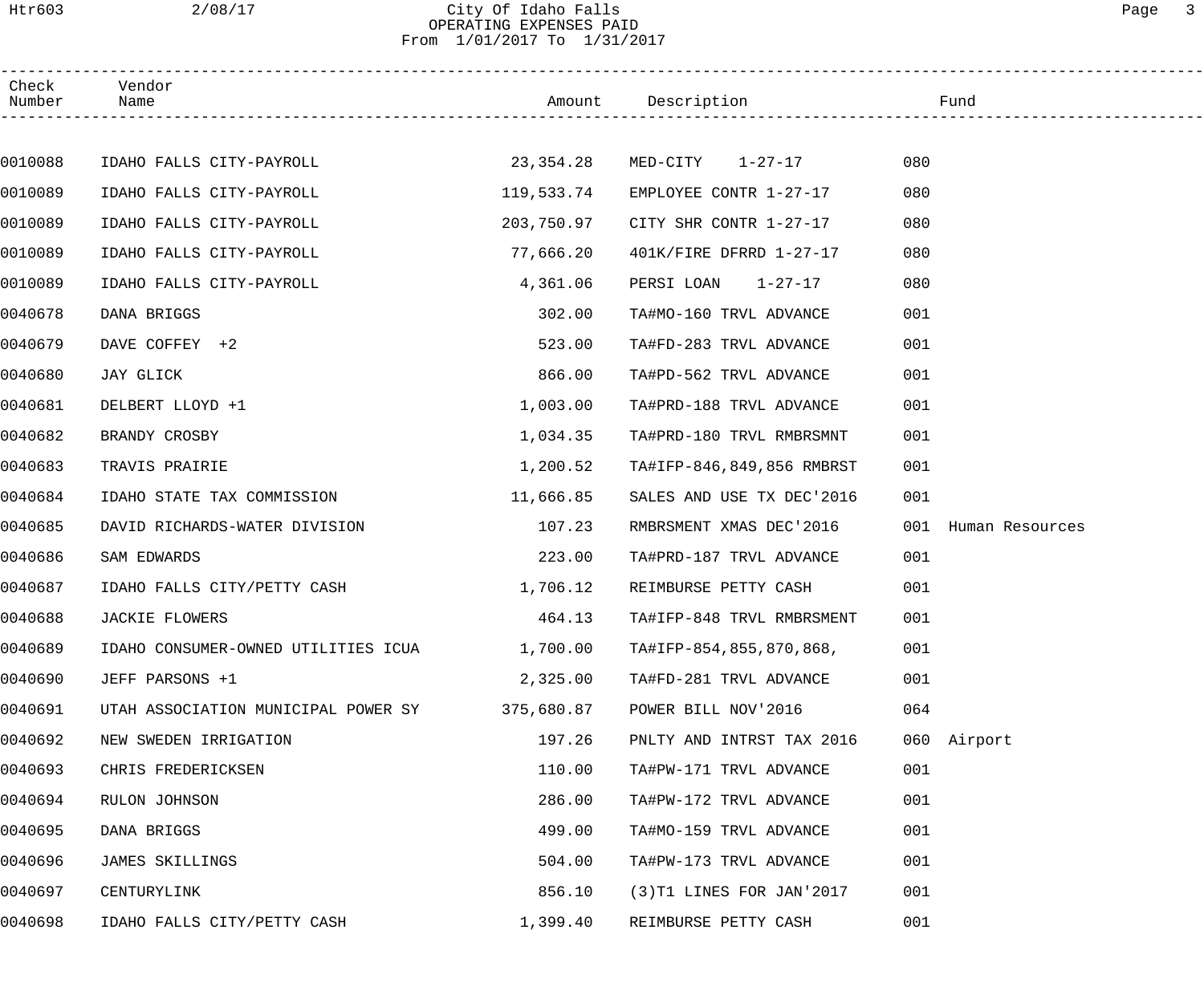### Htr603 2/08/17 City Of Idaho Falls Page 4 OPERATING EXPENSES PAID From 1/01/2017 To 1/31/2017

| Check<br>Number | Vendor<br>Name                |              | Amount Description        |     | Fund                |  |
|-----------------|-------------------------------|--------------|---------------------------|-----|---------------------|--|
|                 |                               |              |                           |     |                     |  |
| 0040699         | JOSH DEEDE +1                 | 198.85       | TA#PD-565,PD-566 TRVL RMB | 001 |                     |  |
| 0040700         | REBECCA CASPER                | 308.16       | TA#IFP-871 TRVL RMBRSMENT | 001 |                     |  |
| 0040701         | TOM HALLY                     | 525.48       | TA#IFP-873 TRVL RMBRSMENT | 001 |                     |  |
| 0040702         | SCOTT GRIMMETT +3             | 1,083.00     | TA#FD-284 TRVL ADVANCE    | 001 |                     |  |
| 0040703         | IDAHO IRRIGATION DISTRICT     | 2,451.88     | TX ASSMNT 2016 YORKSIDE   |     | 061 Water           |  |
| 0040704         | BOBBI WILHELM                 | 115.25       | TA#IFP-867 TRVL RMBRSMENT | 001 |                     |  |
| 0040705         | RONNIE CAMPBELL               | 233.00       | TA#PRD-184 TRVL ADVANCE   | 001 |                     |  |
| 0040706         | WID RITCHIE                   | 303.22       | TA#IFP-862 TRVL RMBRSMNT  | 001 |                     |  |
| 0040707         | MARK MCBRIDE                  | 608.00       | TA#PD-563 TRVL ADVANCE    | 001 |                     |  |
| 0040708         | JACE YANCEY                   | 1,272.00     | TA#IFP-858 TRVL ADVANCE   | 001 |                     |  |
| 0040709         | IDAHO FALLS CITY/PETTY CASH   | 1,640.41     | REIMBURSE PETTY CASH      | 001 |                     |  |
| 0040710         | BONNEVILLE POWER ADMIN.-IF    | 308,155.00   | DEC16-TRN01-10204 TRANSM  | 064 |                     |  |
| 0040711         | BONNEVILLE POWER ADMIN.-IF    | 1,889,834.00 | DEC16-PWR01-10204 PWRBILL | 064 |                     |  |
| 0040712         | CENTURYLINK                   | 253.02       | DID CHRGS JAN'2017        | 001 |                     |  |
| 0040713         | IDAHO WATER USERS ASSOC, INC. | 170.00       | TA#MO-162 R CASPER RGSTRT | 001 |                     |  |
| 0040714         | WELLS FARGO BANK              | 13,251.04    | WLLS FRGO CR CRD DEC'2016 | 001 |                     |  |
| 0040714         | WELLS FARGO BANK              | 45.00        | WLLS FRGO CR CRD DEC'2016 |     | 001 Mayor           |  |
| 0040714         | WELLS FARGO BANK              | 75.60        | WLLS FRGO CR CRD DEC'2016 |     | 001 Mayor           |  |
| 0040714         | WELLS FARGO BANK              | $114.67-$    | WLLS FRGO CR CRD DEC'2016 | 001 | Finance             |  |
| 0040714         | WELLS FARGO BANK              | 190.00       | WLLS FRGO CR CRD DEC'2016 | 001 | Planning & Building |  |
| 0040714         | WELLS FARGO BANK              | 199.00       | WLLS FRGO CR CRD DEC'2016 | 001 | Planning & Building |  |
| 0040714         | WELLS FARGO BANK              | 4,334.34     | WLLS FRGO CR CRD DEC'2016 | 001 | Human Resources     |  |
| 0040714         | WELLS FARGO BANK              | 100.00       | WLLS FRGO CR CRD DEC'2016 | 001 | Human Resources     |  |
| 0040714         | WELLS FARGO BANK              | 1,483.94     | WLLS FRGO CR CRD DEC'2016 | 001 | Human Resources     |  |
| 0040714         | WELLS FARGO BANK              | 212.32       | WLLS FRGO CR CRD DEC'2016 | 001 | Police              |  |
| 0040714         | WELLS FARGO BANK              | 150.00       | WLLS FRGO CR CRD DEC'2016 | 001 | Police              |  |
|                 |                               |              |                           |     |                     |  |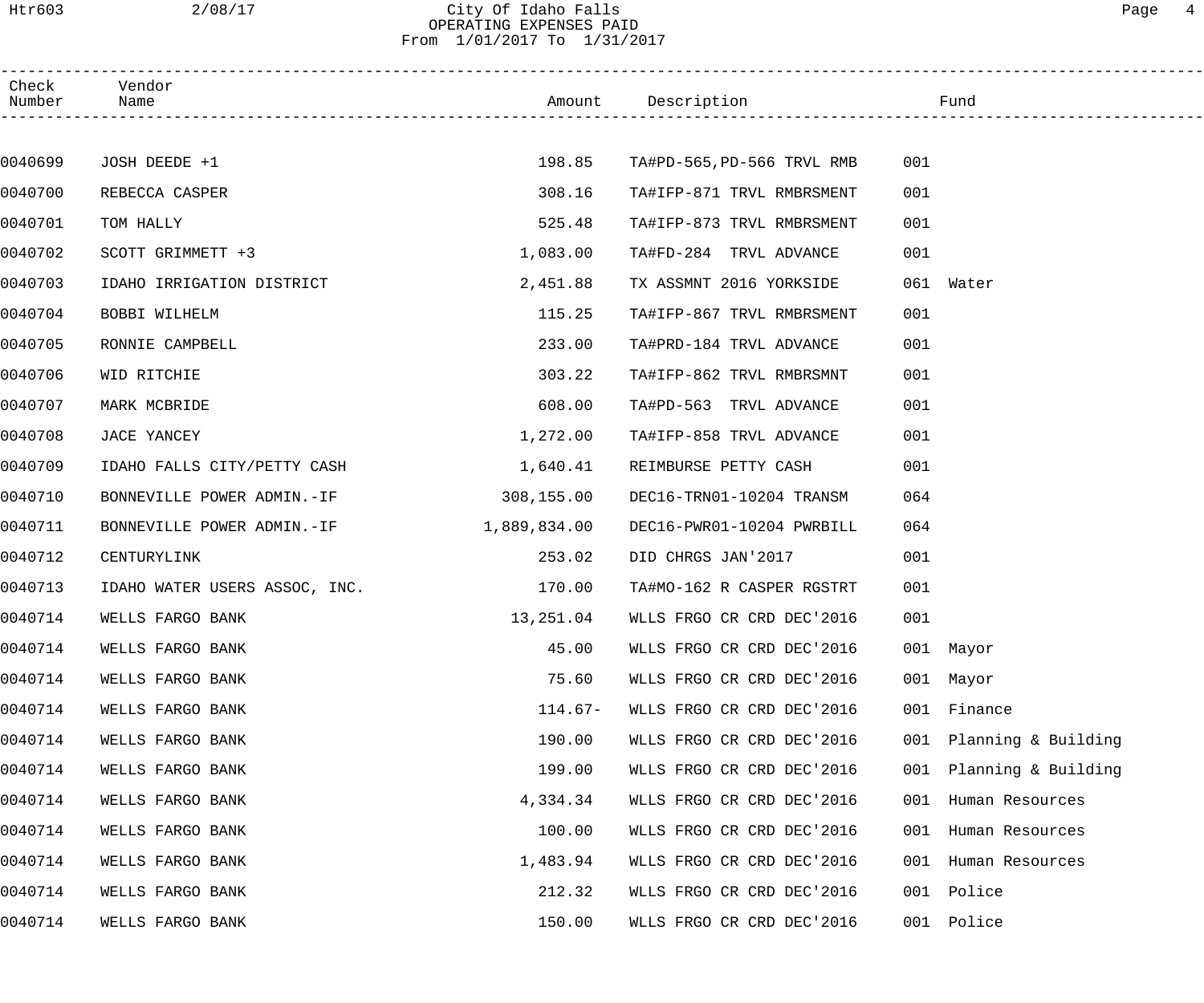### Htr603 2/08/17 City Of Idaho Falls Page 5 OPERATING EXPENSES PAID From 1/01/2017 To 1/31/2017

| Check<br>Number | Vendor<br>Name   |           | Amount Description        | Fund                         |  |
|-----------------|------------------|-----------|---------------------------|------------------------------|--|
|                 |                  |           |                           |                              |  |
| 0040714         | WELLS FARGO BANK | 339.98    | WLLS FRGO CR CRD DEC'2016 | 001 Police                   |  |
| 0040714         | WELLS FARGO BANK | $50.50 -$ | WLLS FRGO CR CRD DEC'2016 | 001 Fire                     |  |
| 0040714         | WELLS FARGO BANK | 532.95    | WLLS FRGO CR CRD DEC'2016 | 001 Public Works Engineering |  |
| 0040714         | WELLS FARGO BANK | 189.02    | WLLS FRGO CR CRD DEC'2016 | 060 Airport                  |  |
| 0040714         | WELLS FARGO BANK | 3,206.13  | WLLS FRGO CR CRD DEC'2016 | 061<br>Water                 |  |
| 0040714         | WELLS FARGO BANK | 16.00     | WLLS FRGO CR CRD DEC'2016 | Electric<br>064              |  |
| 0040714         | WELLS FARGO BANK | 150.00    | WLLS FRGO CR CRD DEC'2016 | Electric<br>064              |  |
| 0040714         | WELLS FARGO BANK | 174.22    | WLLS FRGO CR CRD DEC'2016 | 011 Recreation               |  |
| 0040714         | WELLS FARGO BANK | 628.16    | WLLS FRGO CR CRD DEC'2016 | 011 Recreation               |  |
| 0040714         | WELLS FARGO BANK | 124.70    | WLLS FRGO CR CRD DEC'2016 | 012 Library                  |  |
| 0040714         | WELLS FARGO BANK | 1,252.97  | WLLS FRGO CR CRD DEC'2016 | 012 Library                  |  |
| 0040714         | WELLS FARGO BANK | 805.46    | WLLS FRGO CR CRD DEC'2016 | 012 Library                  |  |
| 0040714         | WELLS FARGO BANK | 343.00    | WLLS FRGO CR CRD DEC'2016 | 012 Library                  |  |
| 0040714         | WELLS FARGO BANK | 21.38     | WLLS FRGO CR CRD DEC'2016 | 012 Library                  |  |
| 0040714         | WELLS FARGO BANK | 99.00     | WLLS FRGO CR CRD DEC'2016 | 012 Library                  |  |
| 0040714         | WELLS FARGO BANK | 249.00    | WLLS FRGO CR CRD DEC'2016 | 012 Library                  |  |
| 0040714         | WELLS FARGO BANK | 233.03    | WLLS FRGO CR CRD DEC'2016 | 012 Library                  |  |
| 0040714         | WELLS FARGO BANK | 94.98     | WLLS FRGO CR CRD DEC'2016 | 012 Library                  |  |
| 0040715         | BLOCK 22 LLC     | 968.00    | TA#IFP-870,855,854,868    | 001                          |  |
| 0040716         | SAM EDWARDS      | 23.65     | TA#PRD-187 TRVL RMBRSMENT | 001                          |  |
| 0040717         | DANA BRIGGS      | 29.07     | TA#MO-160 TRVL RMBRSMENT  | 001                          |  |
| 0040718         | DAVID M SMITH    | 197.24    | TA#IFP-868 TRVL RMBRSMENT | 001                          |  |
| 0040719         | REBECCA CASPER   | 399.11    | TA#MO-161 TRVL RMBRSMENT  | 001                          |  |
| 0040721         | TOM TRESSELL     | 585.00    | TA#MS-189 TRVL ADVANCE    | 001                          |  |
| 0040722         | CINDY CAMPBELL   | 676.00    | TA#LE-31<br>TRVL ADVANCE  | 001                          |  |
| 0040723         | PAT MCKENNA      | 1,803.00  | TA#PD-564 TRVL ADVANCE    | 001                          |  |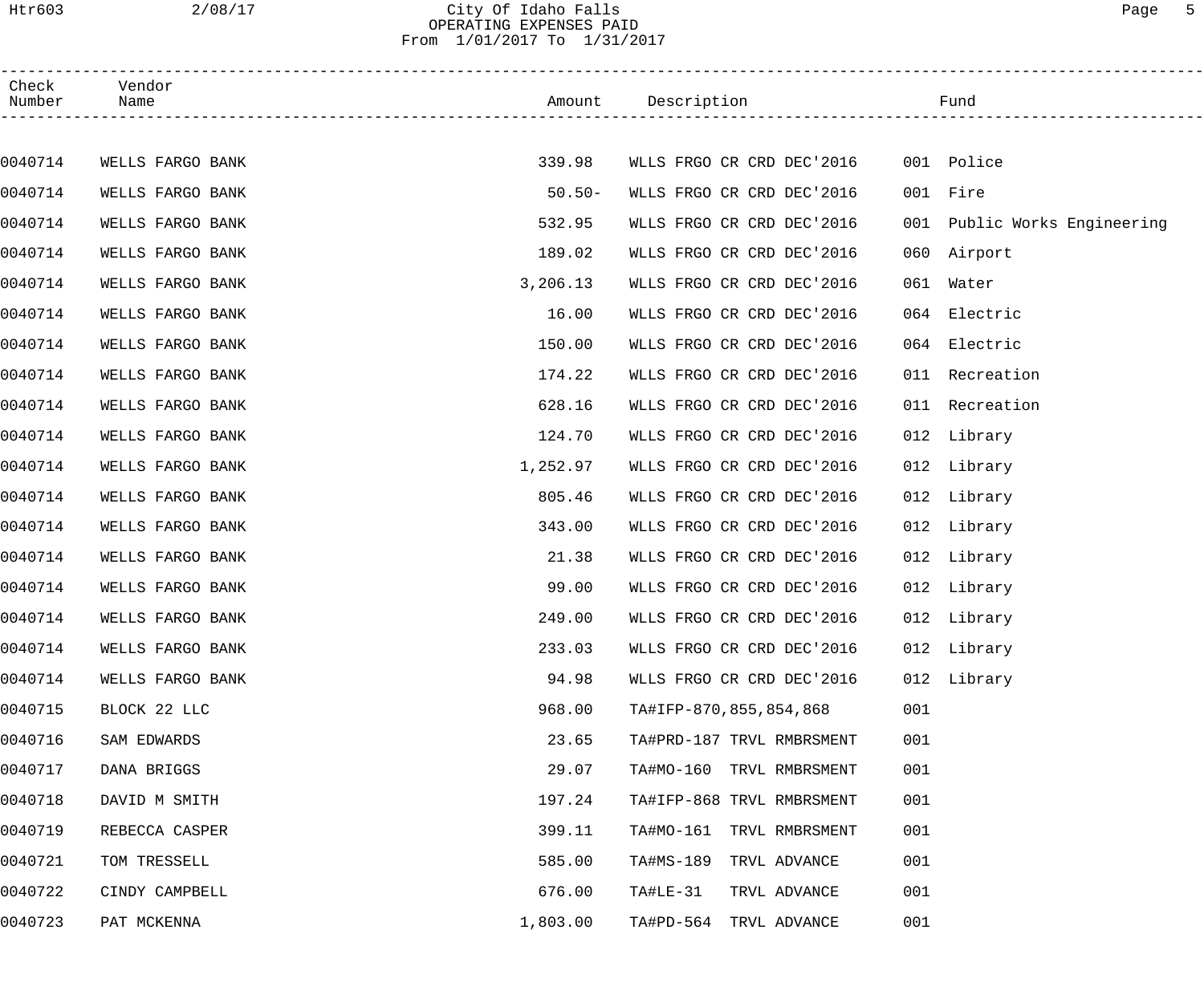### Htr603 2/08/17 City Of Idaho Falls Page 6 OPERATING EXPENSES PAID From 1/01/2017 To 1/31/2017

| Check<br>Number Name | Vendor                      |          | Amount Description and the Fund |                     |  |
|----------------------|-----------------------------|----------|---------------------------------|---------------------|--|
|                      |                             |          |                                 |                     |  |
| 0040724              | BRIAN TRIMBLE               | 1,835.00 | TA#PD-567 TRVL ADVANCE          | 001                 |  |
| 0040725              | IDAHO FALLS CITY/PETTY CASH | 1,115.02 | REIMBURSE PETTY CASH            | 001                 |  |
| 0040726              | JKP INC.                    | 127.00   | RFND OVRPYMNT BID ACCT          | 016                 |  |
| 0040727              | STATE OF IDAHO              | 50.00    | MEMBERSHIPS                     | 001 Police          |  |
| 0040729              | LINCOLN MCDONALD +1         | 150.26   | TA#PD-569 TRVL RMBRSMENT        | 001                 |  |
| 0040730              | BRAD PERKINS                | 56.26    | TA#AP-41 TRVL RMBRSMENT         | 001                 |  |
| 0040731              | TRENT GALBRAITH             | 146.45   | TA#IFP-877 TRVL RMBRSMENT       | 001                 |  |
| 0040732              | JACKIE FLOWERS              | 1,404.27 | TA#IFP-854 TRVL RMBRSMENT       | 001                 |  |
| 0040733              | CENTURYLINK                 | 748.88   | JAN 19,2017 CHRGS               | 001                 |  |
| 0040734              | IDAHO FALLS CITY/PETTY CASH | 1,685.43 | REIMBURSE PETTY CASH            | 001                 |  |
| 0040758              | WELLS FARGO BANK            | 73.20    | PYMNT COMM CARD EXP.JAN17       | 001 Human Resources |  |
| 0040758              | WELLS FARGO BANK            | 179.81   | PYMNT COMM CARD EXP.JAN17       | 001 Finance         |  |
| 0040758              | WELLS FARGO BANK            | 275.00   | PYMNT COMM CARD EXP.JAN17       | 001 Parks           |  |
| 0040758              | WELLS FARGO BANK            | 45.00    | PYMNT COMM CARD EXP.JAN17       | 001 Mayor           |  |
| 0040758              | WELLS FARGO BANK            | 50.00    | PYMNT COMM CARD EXP.JAN17       | 001 Fire            |  |
|                      |                             |          |                                 |                     |  |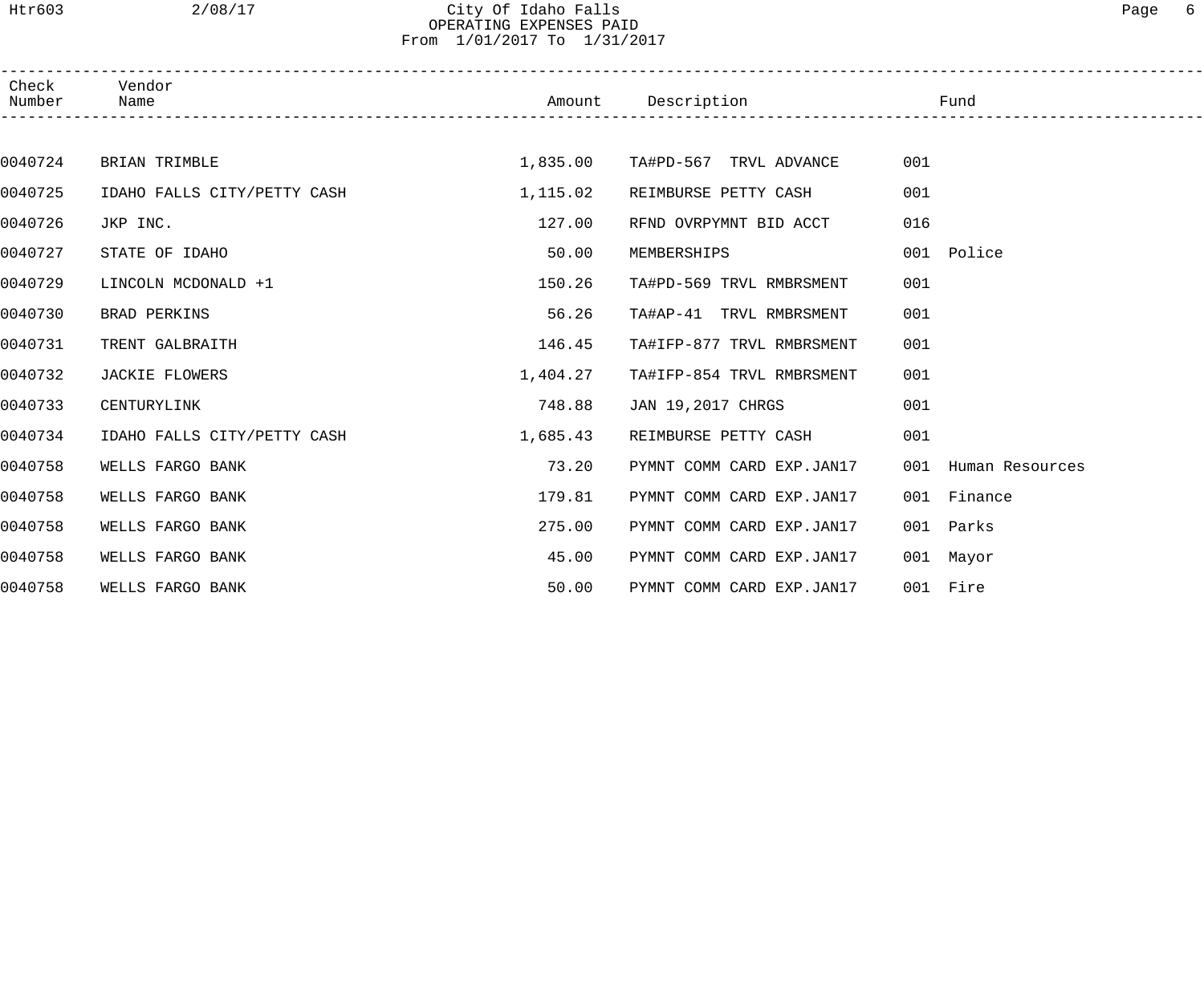#### City Of Idaho Falls Summary of Operating Expenses By Fund From 1/01/2017 To 1/31/2017 ------------------------------------------------------------------------------------------------------------------------------------

| $\mathbf 1$ | General Fund             | 66,730.74       |
|-------------|--------------------------|-----------------|
| 11          | Recreation Fund          | 802.38          |
| 12          | Library Fund             | 3,223.52        |
| 16          | Bus Improvement District | 127.00          |
| 60          | Airport Fund             | 386.28          |
| 61          | Water & Sewer Fund       | 5,658.01        |
| 64          | Electric Light Fund      | 2,573,835.87    |
| 80          | Payroll Liability Fund   | 2,823,140.92    |
|             |                          | 5, 473, 904. 72 |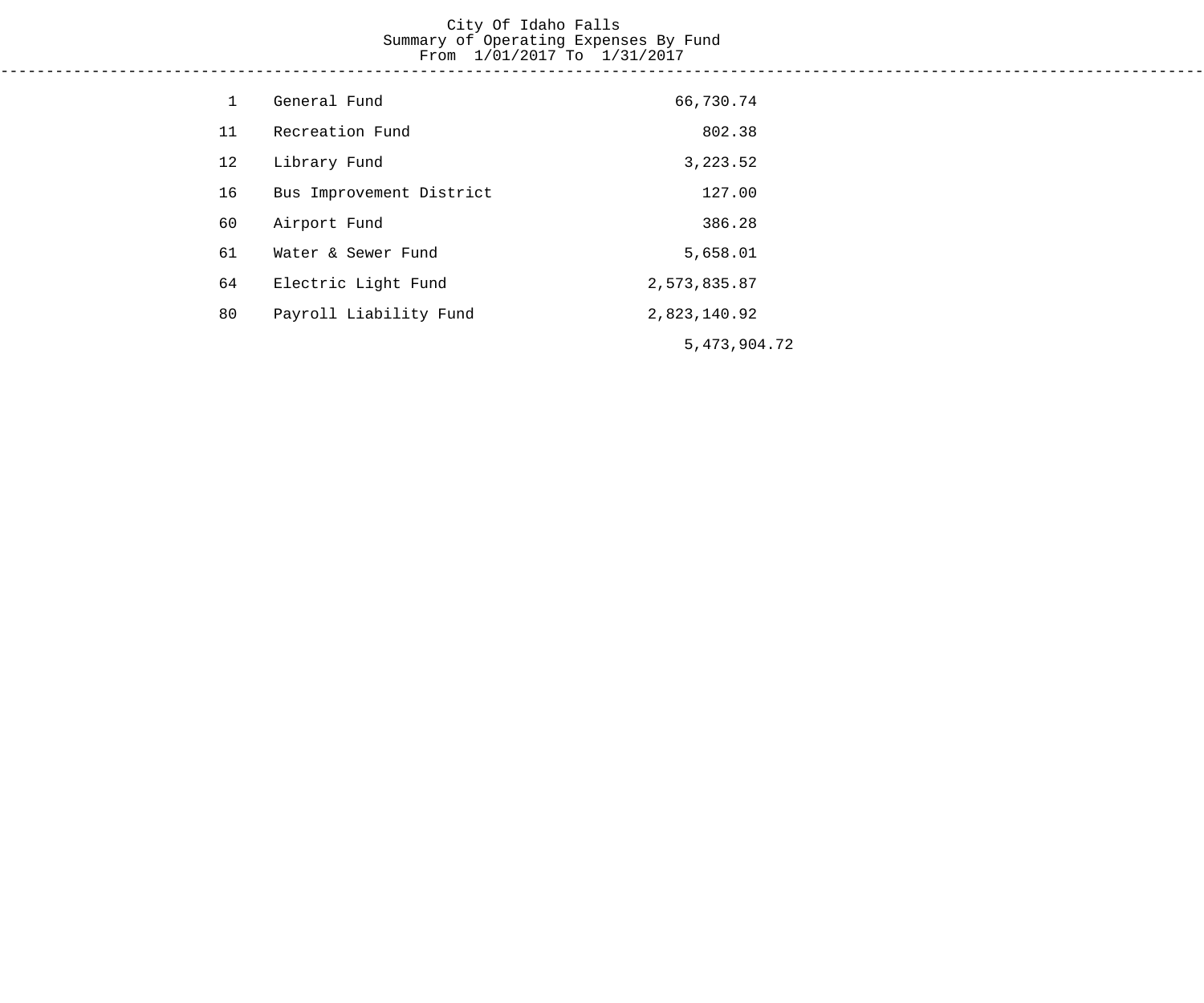### Htr606 2/08/17 City Of Idaho Falls Page 1 ELECTRONIC FUND TRANSFERS From 1/01/2017 To 1/31/2017

| Check<br>Number | Vendor<br>Name                 |           | Amount Description        |     | Fund                        |  |
|-----------------|--------------------------------|-----------|---------------------------|-----|-----------------------------|--|
|                 |                                |           |                           |     |                             |  |
| 0015210         | ADVANCED INDUSTRIAL SUPPLY     | 58.79     | BADGE, HAT GOLD FOR COFFE |     | 001 Fire                    |  |
| 0015211         | ANDERSON TRUCKING              | 3,987.50  | RENTAL                    |     | 001 Public Works-Streets    |  |
| 0015212         | BATTERIES PLUS                 | 877.54    | EQ REPAIR AND MAINT       | 001 |                             |  |
| 0015212         | BATTERIES PLUS                 | 1,443.22  | EQ REPAIR AND MAINT       | 001 |                             |  |
| 0015213         | BEARING & INDUSTRIAL SALES INC | 78.80     | EQ REPAIR AND MAINT       |     | 001 General Services        |  |
| 0015214         | CAMPBELL'S QUALITY EXTERIORS   | 4,975.00  | WEATHERIZATION PRGM/RAWLI |     | 015 Elect Light Public Purp |  |
| 0015215         | CAP, LLC                       | 5,280.00  | RENTAL                    |     | 001 Public Works-Streets    |  |
| 0015216         | CDW GOVERNMENT, INC.           | 365.00    | COMPUTERS, DP/WORD PROC.  |     | 001 Data Processing         |  |
| 0015216         | CDW GOVERNMENT, INC.           | 2,000.00  | COMPUTERS, DP/WORD PROC.  |     | 001 Data Processing         |  |
| 0015217         | CONRAD & BISCHOFF, INC.        | 22,398.56 | FUEL AND ADDITIVES        | 001 |                             |  |
| 0015217         | CONRAD & BISCHOFF, INC.        | 11,142.60 | FUEL AND ADDITIVES        | 001 |                             |  |
| 0015218         | ELECTRICAL EQUIPMENT CO., INC. | 7,665.00  | PROFESSIONAL/PERSONAL SRV |     | 061 Water                   |  |
| 0015219         | ELECTRICAL WHOLESALE SUPPLY CO | 103.74    | ELECTRICAL EQUIP/SUPPLIES |     | 001 General Services        |  |
| 0015219         | ELECTRICAL WHOLESALE SUPPLY CO | 1.22      | ELECTRICAL EQUIP/SUPPLIES |     | 001 General Services        |  |
| 0015219         | ELECTRICAL WHOLESALE SUPPLY CO | 63.88     | ELECTRICAL EQUIP/SUPPLIES |     | 001 General Services        |  |
| 0015219         | ELECTRICAL WHOLESALE SUPPLY CO | 1,205.68  | ELECTRICAL EQUIP/SUPPLIES |     | 001 General Services        |  |
| 0015220         | FERGUSON ENTERPRISES, INC.     | 25.59     | THERMOSTAT                |     | 011 Recreation              |  |
| 0015220         | FERGUSON ENTERPRISES, INC.     | 1.44      | PLUMBING EQUIP/SUPPLIES   |     | 001 General Services        |  |
| 0015220         | FERGUSON ENTERPRISES, INC.     | 129.76    | PLUMBING EQUIP/SUPPLIES   |     | 001 General Services        |  |
| 0015220         | FERGUSON ENTERPRISES, INC.     | 14.59     | PLUMBING EQUIP/SUPPLIES   | 001 | General Services            |  |
| 0015221         | H-K CONTRACTORS, INC.          | 17,107.00 | RENTAL                    | 001 | Public Works-Streets        |  |
| 0015221         | H-K CONTRACTORS, INC.          | 9,735.00  | RENTAL                    | 001 | Public Works-Streets        |  |
| 0015222         | HD FOWLER COMPANY              | 1,306.25  | PUMPS & ACCESSORIES       |     | 061 Water                   |  |
| 0015223         | INKED WEAR LLC                 | 2,857.85  | CLOTHING & APPAREL        | 011 | Recreation                  |  |
| 0015223         | INKED WEAR LLC                 | 70.00     | CLOTHING & APPAREL        |     | 011 Recreation              |  |
| 0015223         | INKED WEAR LLC                 | 310.58    | CLOTHING & APPAREL        |     | 011 Recreation              |  |
|                 |                                |           |                           |     |                             |  |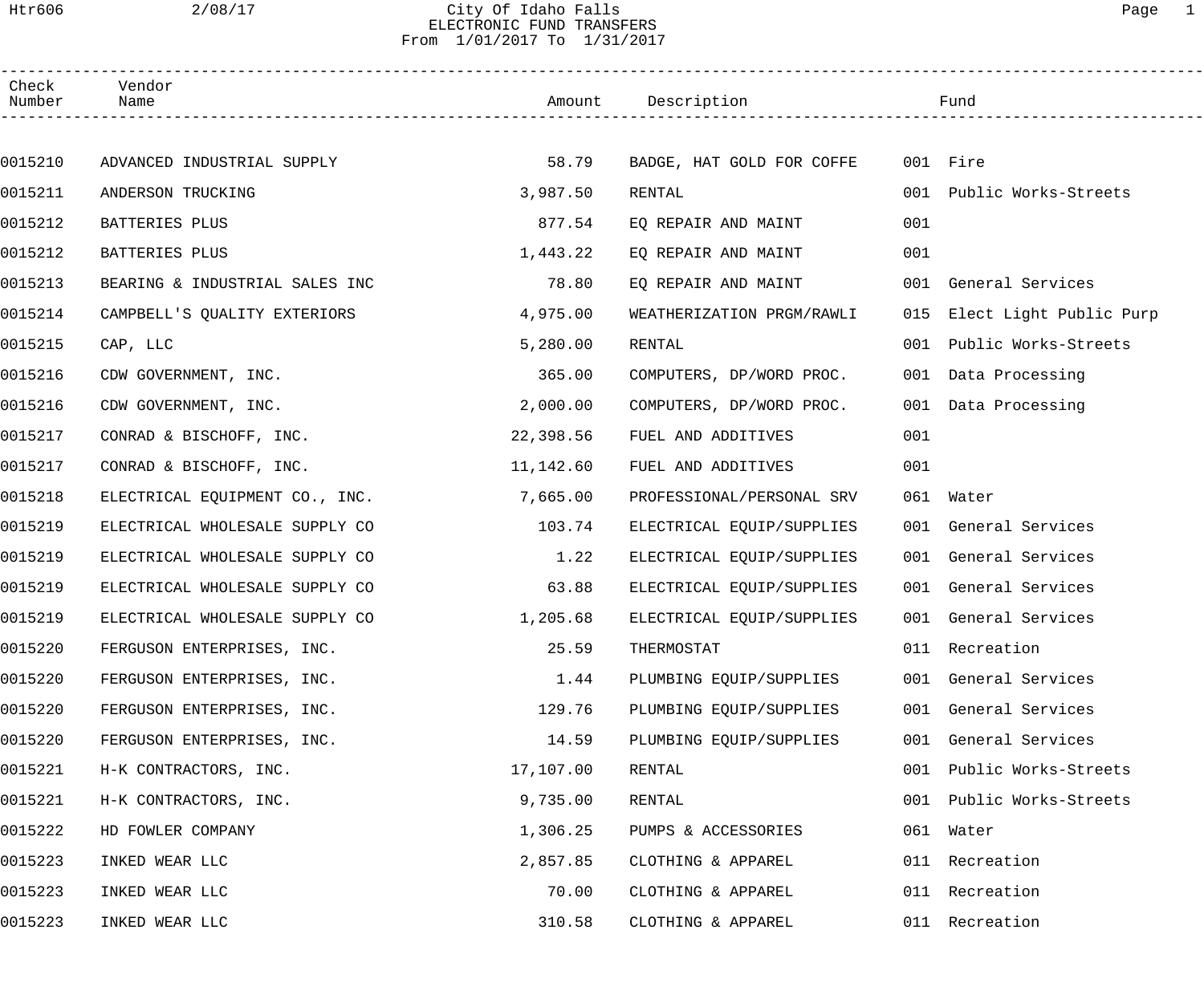### Htr606 2/08/17 City Of Idaho Falls Page 2 ELECTRONIC FUND TRANSFERS From 1/01/2017 To 1/31/2017

| Check<br>Number | Vendor<br>Name                |            | Amount Description                |     | Fund                    |
|-----------------|-------------------------------|------------|-----------------------------------|-----|-------------------------|
|                 |                               |            |                                   |     |                         |
| 0015224         | INTERMOUNTAIN CLAIMS, INC.    |            | $17,812.98$ RFND $12/12-12/25/16$ |     | 019 Self-Insurance      |
| 0015225         | JOHNSTONE SUPPLY, IDAHO FALLS | 139.05     | MOTORS / ENGINES                  |     | 001 General Services    |
| 0015225         | JOHNSTONE SUPPLY, IDAHO FALLS | 296.55     | AIR CONDITIONING/HEATING          |     | 001 General Services    |
| 0015225         | JOHNSTONE SUPPLY, IDAHO FALLS | 67.44      | AIR CONDITIONING/HEATING          |     | 001 General Services    |
| 0015225         | JOHNSTONE SUPPLY, IDAHO FALLS | 17.14      | FREIGHT                           |     | 001 General Services    |
| 0015225         | JOHNSTONE SUPPLY, IDAHO FALLS | 520.00     | MOTORS / ENGINES                  |     | 001 General Services    |
| 0015225         | JOHNSTONE SUPPLY, IDAHO FALLS | 195.75     | MOTORS / ENGINES                  |     | 001 General Services    |
| 0015225         | JOHNSTONE SUPPLY, IDAHO FALLS | 15.98      | FREIGHT                           |     | 001 General Services    |
| 0015225         | JOHNSTONE SUPPLY, IDAHO FALLS | 520.00     | MOTORS / ENGINES                  |     | 001 General Services    |
| 0015225         | JOHNSTONE SUPPLY, IDAHO FALLS | 23.56      | AIR CONDITIONING/HEATING          |     | 001 General Services    |
| 0015225         | JOHNSTONE SUPPLY, IDAHO FALLS | 68.86      | AIR CONDITIONING/HEATING          |     | 001 General Services    |
| 0015226         | K/M SERVICE COMPANY           | 4,462.50   | CONSTRUCTION JOB/CONTRACT         |     | 064 Electric            |
| 0015226         | K/M SERVICE COMPANY           | 15,963.00  | CONSTRUCTION JOB/CONTRACT         |     | 064 Electric            |
| 0015227         | MORGAN CONSTRUCTION, INC.     | 423,153.85 | CONSTRUCTION JOB/CONTRACT         |     | 001 Fire                |
| 0015228         | PORTER'S OFFICE PRODUCTS      | 716.80     | OFFICE SUPPLIES, GENERAL          |     | 001 Planning & Building |
| 0015228         | PORTER'S OFFICE PRODUCTS      | 22.92      | OFFICE SUPPLIES, GENERAL          |     | 001 Planning & Building |
| 0015229         | ROBERTSON SUPPLY, INC.        | 66.53      | PLUMBING EQUIP/SUPPLIES           |     | 001 General Services    |
| 0015230         | SHOPKO, LLC                   | 127.13     | OPTICAL EQUIP & SUPPLIES          |     | 001 General Services    |
| 0015230         | SHOPKO, LLC                   | 444.21     | OPTICAL EQUIP & SUPPLIES          |     | 001 General Services    |
| 0015230         | SHOPKO, LLC                   | 257.13     | OPTICAL EQUIP & SUPPLIES          |     | 001 Parks               |
| 0015230         | SHOPKO, LLC                   | 438.21     | OPTICAL EQUIP & SUPPLIES          | 062 | Sanitation              |
| 0015231         | SIXEL CONSULTING GROUP, INC.  | 713.14     | PROFESSIONAL/PERSONAL SRV         | 060 | Airport                 |
| 0015232         | TACOMA SCREW PRODUCTS, INC.   | 14.44      | HARDWARE MISCELLANEOUS            |     | 001 General Services    |
| 0015232         | TACOMA SCREW PRODUCTS, INC.   | 9.11       | HARDWARE MISCELLANEOUS            |     | 001 General Services    |
| 0015232         | TACOMA SCREW PRODUCTS, INC.   | 30.99      | HARDWARE MISCELLANEOUS            |     | 001 General Services    |
| 0015232         | TACOMA SCREW PRODUCTS, INC.   | 107.52     | HARDWARE MISCELLANEOUS            |     | 001 General Services    |
|                 |                               |            |                                   |     |                         |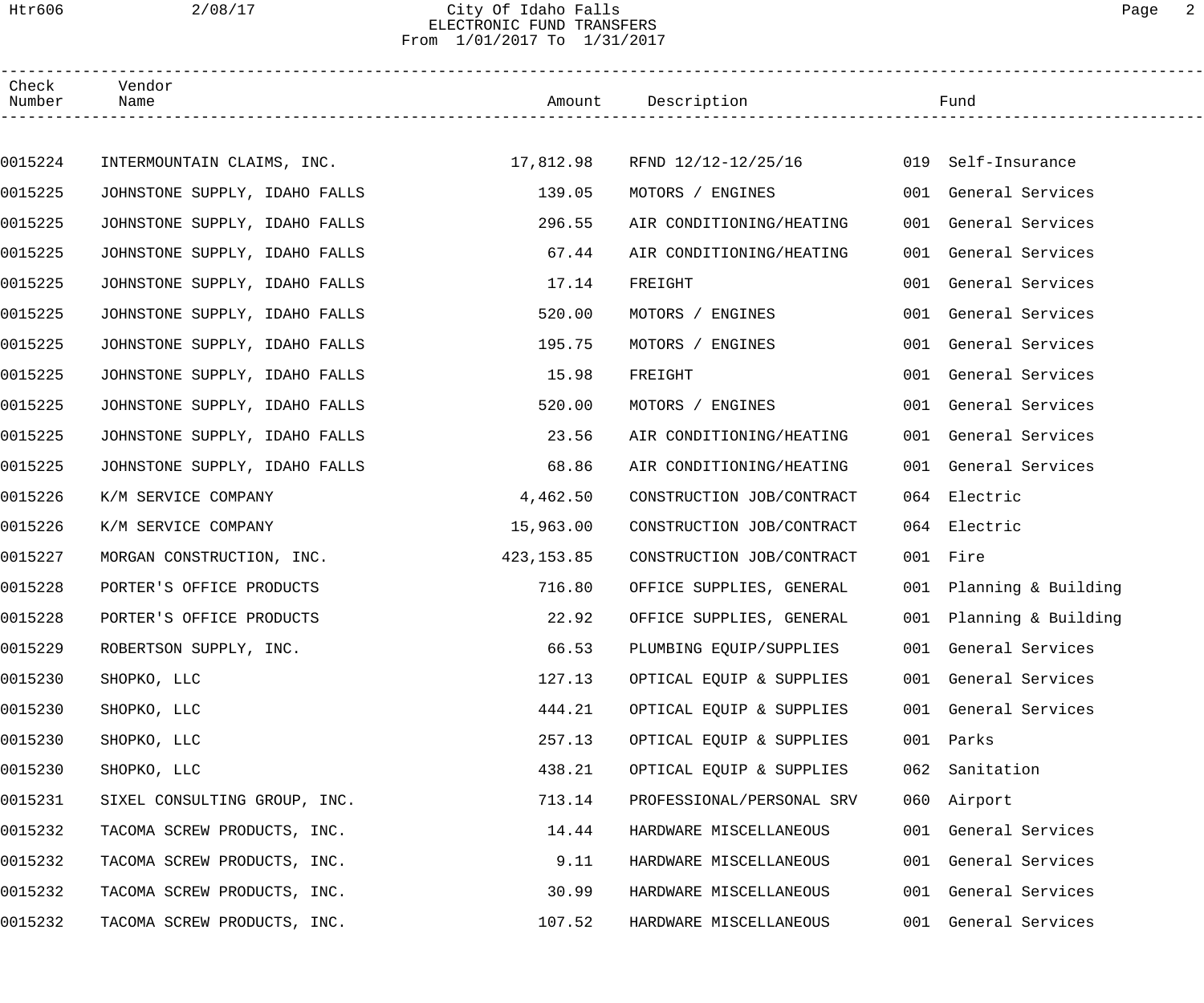### Htr606 2/08/17 City Of Idaho Falls Page 3 ELECTRONIC FUND TRANSFERS From 1/01/2017 To 1/31/2017

| Check<br>Number | Vendor<br>Name                 |           | Amount Description        |     | Fund                     |  |
|-----------------|--------------------------------|-----------|---------------------------|-----|--------------------------|--|
|                 |                                |           |                           |     |                          |  |
| 0015233         | THATCHER COMPANY               | 6,810.00  | GASES / TREATMENTS        |     | 061 Sewer                |  |
| 0015234         | TMC CONTRACTORS                | 8,742.50  | RENTAL                    |     | 001 Public Works-Streets |  |
| 0015234         | TMC CONTRACTORS                | 5,256.00  | RENTAL                    | 001 | Public Works-Streets     |  |
| 0015234         | TMC CONTRACTORS                | 23,117.21 | CONSTRUCTION JOB/CONTRACT | 060 | Airport                  |  |
| 0015235         | WEST COAST PAPER SOLUTIONS     | 65.20     | COPY PAPER FOR RECORDS AN | 001 | Police                   |  |
| 0015236         | ADVANCED INDUSTRIAL SUPPLY     | 258.25    | HARDWARE MISCELLANEOUS    |     | 064 Electric             |  |
| 0015237         | ANDERSON TRUCKING              | 5,335.00  | RENTAL                    |     | 001 Public Works-Streets |  |
| 0015238         | BATTERIES PLUS                 | 290.00    | EQ REPAIR AND MAINT       |     | 001 General Services     |  |
| 0015238         | BATTERIES PLUS                 | 262.80    | 6V ALKALINE-ITEM #DURMN90 | 061 | Sewer                    |  |
| 0015238         | BATTERIES PLUS                 | 21.95     | BACKUP BATTERY FOR ANNAKE |     | 001 Police               |  |
| 0015239         | BEARING & INDUSTRIAL SALES INC | 14.90     | EQ REPAIR AND MAINT       |     | 001 General Services     |  |
| 0015241         | BYBEE EXCAVATION, LLC          | 16,290.00 | RENTAL                    | 001 | Public Works-Streets     |  |
| 0015241         | BYBEE EXCAVATION, LLC          | 7,419.50  | RENTAL                    | 001 | Public Works-Streets     |  |
| 0015242         | CAP, LLC                       | 4,320.00  | RENTAL                    | 001 | Public Works-Streets     |  |
| 0015243         | CONRAD & BISCHOFF, INC.        | 4,480.90  | FUEL AND ADDITIVES        | 001 |                          |  |
| 0015243         | CONRAD & BISCHOFF, INC.        | 524.99    | FUEL AND ADDITIVES        |     | 001 General Services     |  |
| 0015243         | CONRAD & BISCHOFF, INC.        | 10,121.72 | FUEL AND ADDITIVES        | 001 |                          |  |
| 0015243         | CONRAD & BISCHOFF, INC.        | 12,268.00 | FUEL AND ADDITIVES        | 001 |                          |  |
| 0015243         | CONRAD & BISCHOFF, INC.        | 9,487.39  | FUEL AND ADDITIVES        | 001 |                          |  |
| 0015243         | CONRAD & BISCHOFF, INC.        | 497.04    | KEROSENE BULK             | 061 | Sewer                    |  |
| 0015244         | D & S ELECTRICAL SUPPLY CO     | 32,600.00 | POLES                     | 064 |                          |  |
| 0015245         | FREIGHTLINER OF IDAHO          | 299.78    | EQ REPAIR AND MAINT       |     | 001 General Services     |  |
| 0015245         | FREIGHTLINER OF IDAHO          | 109.61    | EQ REPAIR AND MAINT       |     | 001 General Services     |  |
| 0015245         | FREIGHTLINER OF IDAHO          | 4.84      | EQ REPAIR AND MAINT       |     | 001 General Services     |  |
| 0015245         | FREIGHTLINER OF IDAHO          | 20.02     | EQ REPAIR AND MAINT       |     | 001 General Services     |  |
| 0015245         | FREIGHTLINER OF IDAHO          | 42.73     | EQ REPAIR AND MAINT       |     | 001 General Services     |  |
|                 |                                |           |                           |     |                          |  |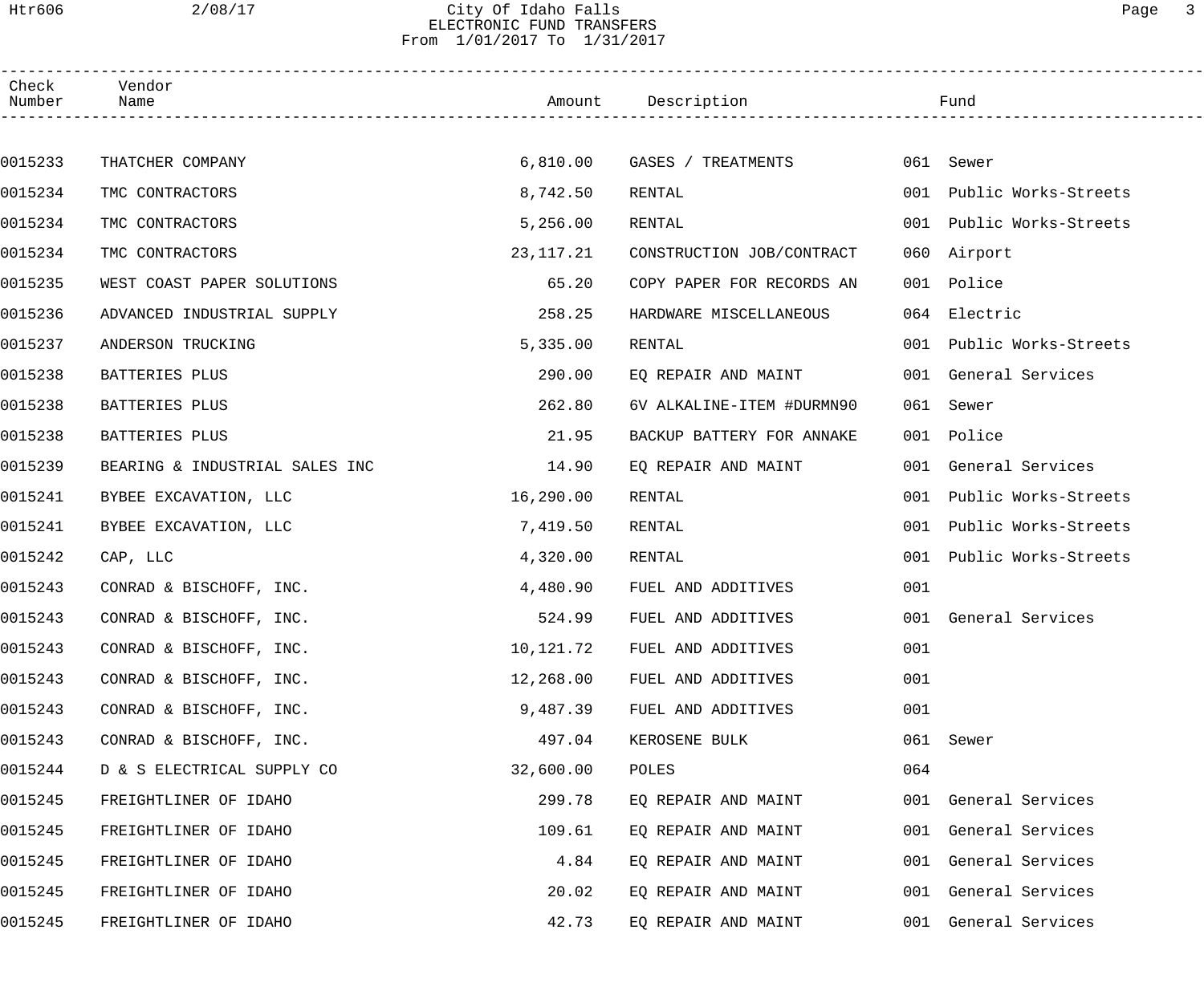### Htr606 2/08/17 City Of Idaho Falls Page 4 ELECTRONIC FUND TRANSFERS From 1/01/2017 To 1/31/2017

| Check<br>Number | Vendor<br>Name                       | Amount Description |                           |     | Fund                 |  |
|-----------------|--------------------------------------|--------------------|---------------------------|-----|----------------------|--|
|                 |                                      |                    |                           |     |                      |  |
| 0015245         | FREIGHTLINER OF IDAHO                | 104.52             | EQ REPAIR AND MAINT       |     | 001 General Services |  |
| 0015246         | IDAHO BUSINESS SYSTEMS, INC.         | 343.00             | MAINTENANCE CONTRACT-EQ   |     | 001 General Services |  |
| 0015247         | INTERMOUNTAIN CLAIMS, INC. 16,670.98 |                    | RFND 12/26-1/8/17         | 019 | Self-Insurance       |  |
| 0015248         | JACK'S TIRE & OIL, INC.              | 41.95              | VEHICLE AND EQUIP. MAINT. |     | 001 General Services |  |
| 0015248         | JACK'S TIRE & OIL, INC.              | 287.51             | EQ REPAIR AND MAINT       |     | 001 General Services |  |
| 0015248         | JACK'S TIRE & OIL, INC.              | 75.00              | VEHICLE AND EQUIP. MAINT. |     | 001 General Services |  |
| 0015248         | JACK'S TIRE & OIL, INC.              | 140.00             | GARAGE SHOP SUPPLIES      |     | 001 General Services |  |
| 0015248         | JACK'S TIRE & OIL, INC.              | 3,157.76           | EQ REPAIR AND MAINT       |     | 001 General Services |  |
| 0015248         | JACK'S TIRE & OIL, INC.              | 2,157.68           | EO REPAIR AND MAINT       |     | 001 General Services |  |
| 0015249         | JET TERMINAL SERVICES, INC.          | 3,679.06           | MAINTENANCE CONTRACT-EQ   |     | 060 Airport          |  |
| 0015250         | LEONARD PETROLEUM EQUIP, INC.        | 70.58              | GARAGE SHOP SUPPLIES      |     | 001 General Services |  |
| 0015250         | LEONARD PETROLEUM EQUIP, INC.        | 5.28               | GARAGE SHOP SUPPLIES      | 001 | General Services     |  |
| 0015250         | LEONARD PETROLEUM EQUIP, INC.        | 176.00             | GARAGE SHOP SUPPLIES      | 001 | General Services     |  |
| 0015250         | LEONARD PETROLEUM EQUIP, INC.        | $70.58 -$          | GARAGE SHOP SUPPLIES      |     | 001 General Services |  |
| 0015250         | LEONARD PETROLEUM EQUIP, INC.        | $88.00 -$          | GARAGE SHOP SUPPLIES      |     | 001 General Services |  |
| 0015250         | LEONARD PETROLEUM EQUIP, INC.        | 183.95             | GARAGE SHOP SUPPLIES      |     | 001 General Services |  |
| 0015251         | METROQUIP, INC.                      | 648.00             | EQ REPAIR AND MAINT       | 001 |                      |  |
| 0015252         | N. HARRIS COMPUTER CORPORATION       | 13,689.86          | TRAVEL/LODGING            |     | 014 Merf             |  |
| 0015254         | PORTER'S OFFICE PRODUCTS             | 7,694.00           | FURNITURE                 |     | 001 Fire             |  |
| 0015254         | PORTER'S OFFICE PRODUCTS             | 88.70              | OFFICE SUPPLIES, GENERAL  |     | 060 Airport          |  |
| 0015254         | PORTER'S OFFICE PRODUCTS             | 41.85              | OFFICE SUPPLIES, GENERAL  |     | 060 Airport          |  |
| 0015254         | PORTER'S OFFICE PRODUCTS             | 55.95              | PAPER                     |     | 011 Recreation       |  |
| 0015254         | PORTER'S OFFICE PRODUCTS             | 48.31              | OFFICE SUPPLIES           |     | 001 Parks            |  |
| 0015254         | PORTER'S OFFICE PRODUCTS             | 212.84             | CALENDARS, STAPLERS, TABS |     | 001 Fire             |  |
| 0015254         | PORTER'S OFFICE PRODUCTS             | 90.99              | OFFICE SUPPLIES           |     | 010 Streets          |  |
| 0015254         | PORTER'S OFFICE PRODUCTS             | 16.12              | POST-IT ITEM# 65414AN (1  |     | 001 Finance          |  |
|                 |                                      |                    |                           |     |                      |  |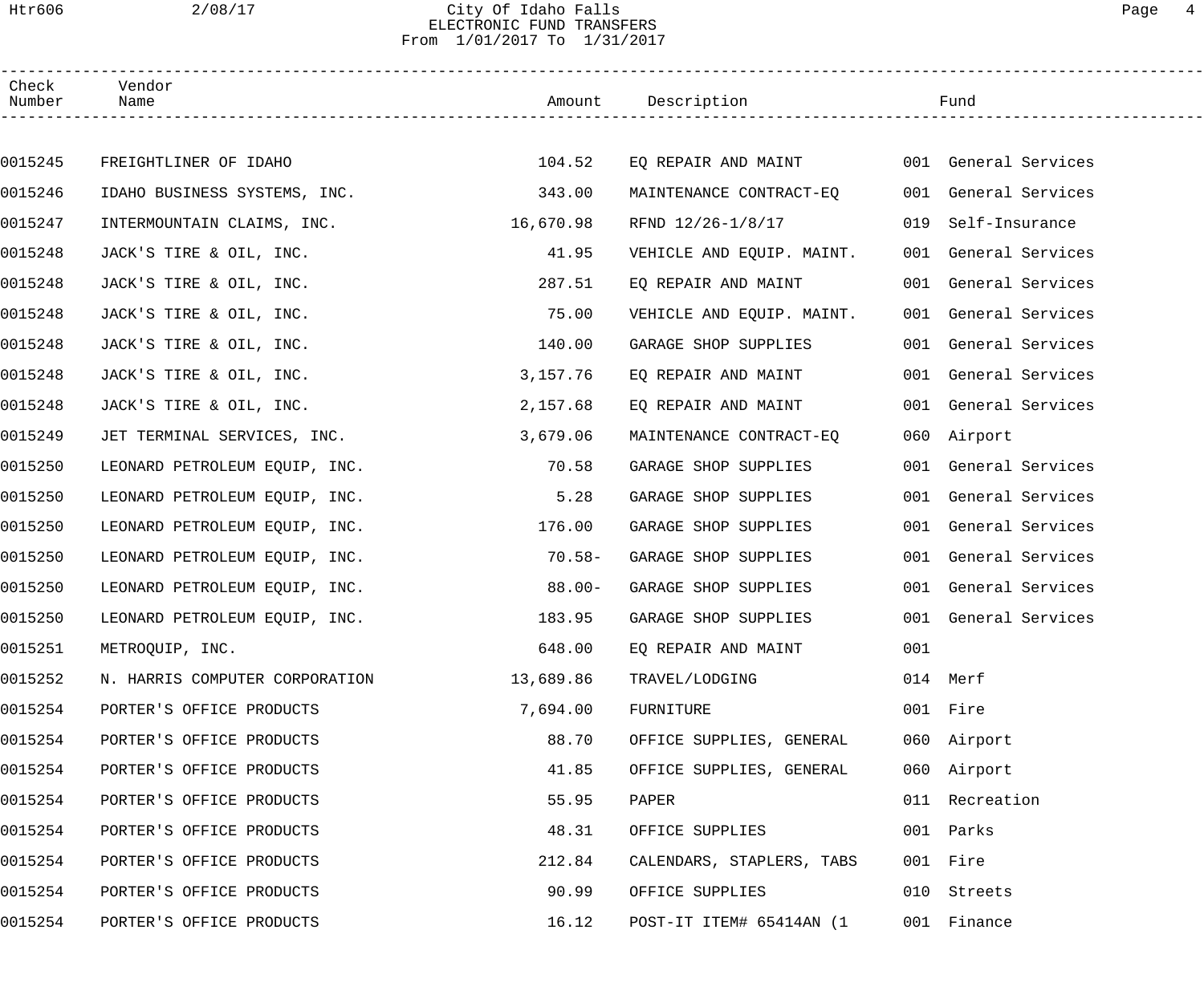### Htr606 2/08/17 City Of Idaho Falls Page 5 ELECTRONIC FUND TRANSFERS From 1/01/2017 To 1/31/2017

| Check<br>Number | Vendor<br>Name                     |          | Amount Description                    | Fund                    |
|-----------------|------------------------------------|----------|---------------------------------------|-------------------------|
|                 |                                    |          |                                       |                         |
| 0015254         | PORTER'S OFFICE PRODUCTS           | 11.40    | STAPLES ITEM#35450 (4 BX) 001 Finance |                         |
| 0015254         | PORTER'S OFFICE PRODUCTS           | 4.40     | PERM MARKER BLK ITEM#PMR1             | 001 Finance             |
| 0015254         | PORTER'S OFFICE PRODUCTS           | 4.13     | FRIXION PENS BLK (2/PKG)              | 001 Finance             |
| 0015254         | PORTER'S OFFICE PRODUCTS           | 7.59     | FRIXION PENS BLU (3) ITE              | 001 Finance             |
| 0015254         | PORTER'S OFFICE PRODUCTS           | 11.76    | PENS (4/PKG) ITEM#69094PP             | 001 Finance             |
| 0015254         | PORTER'S OFFICE PRODUCTS           | 59.96    | HEATER ITEM#HEH8031NUM                | 001 Finance             |
| 0015254         | PORTER'S OFFICE PRODUCTS           | 6.54     | HILIGHTERS 5PK ITEM#46543             | 001 Finance             |
| 0015254         | PORTER'S OFFICE PRODUCTS           | 126.02   | OFFICE SUPPLIES                       | 001 Parks               |
| 0015254         | PORTER'S OFFICE PRODUCTS           | 164.18   | OFFICE SUPPLIES                       | 011 Recreation          |
| 0015254         | PORTER'S OFFICE PRODUCTS           | 23.95    | BINDERS                               | 011 Recreation          |
| 0015255         | RESPOND FIRST AID SYSTEMS OF IDAHO | 156.67   | SAFETY EQUIPMENT                      | 001 Police              |
| 0015256         | ROCKY MOUNTAIN TURF & IND.         | 742.50   | EQ REPAIR AND MAINT                   | 001 General Services    |
| 0015256         | ROCKY MOUNTAIN TURF & IND.         | 152.18   | FREIGHT                               | 001 General Services    |
| 0015257         | SCHOW'S TRUCK CENTER               | 55.22    | EQ REPAIR AND MAINT                   | 001 General Services    |
| 0015258         | SILVER CREEK SUPPLY, LLC           | 462.67   | HEATED ROCK                           | 001 Parks               |
| 0015259         | SNAKE RIVER AUTO GLASS             | 170.00   | VEHICLE AND EQUIP. MAINT.             | 001 General Services    |
| 0015260         | SOUTHWESTERN EQUIPMENT COMPANY     | 70.40    | EQ REPAIR AND MAINT                   | 001 General Services    |
| 0015260         | SOUTHWESTERN EQUIPMENT COMPANY     | 7.98     | FREIGHT                               | 001 General Services    |
| 0015260         | SOUTHWESTERN EQUIPMENT COMPANY     | 48.00    | EQ REPAIR AND MAINT                   | 001 General Services    |
| 0015260         | SOUTHWESTERN EQUIPMENT COMPANY     | 25.35    | FREIGHT                               | 001 General Services    |
| 0015261         | T AND T LAWN SERVICES, LLC         | 1,995.00 | PROFESSIONAL/PERSONAL SRV             | 064 Electric            |
| 0015262         | TARGHEE REG PUBLIC TRANS AUTH      | 9,624.00 | RENTAL                                | 001 Planning & Building |
| 0015263         | ADVANCED INDUSTRIAL SUPPLY         | 114.72   | PROFESSIONAL/PERSONAL SRV             | 064 Electric            |
| 0015263         | ADVANCED INDUSTRIAL SUPPLY         | 130.00   | HARDWARE MISCELLANEOUS                | 064 Electric            |
| 0015264         | BEARING & INDUSTRIAL SALES INC     | 32.87    | EQ REPAIR AND MAINT                   | 001 General Services    |
| 0015264         | BEARING & INDUSTRIAL SALES INC     | 215.65   | THERMOID                              | 064 Electric            |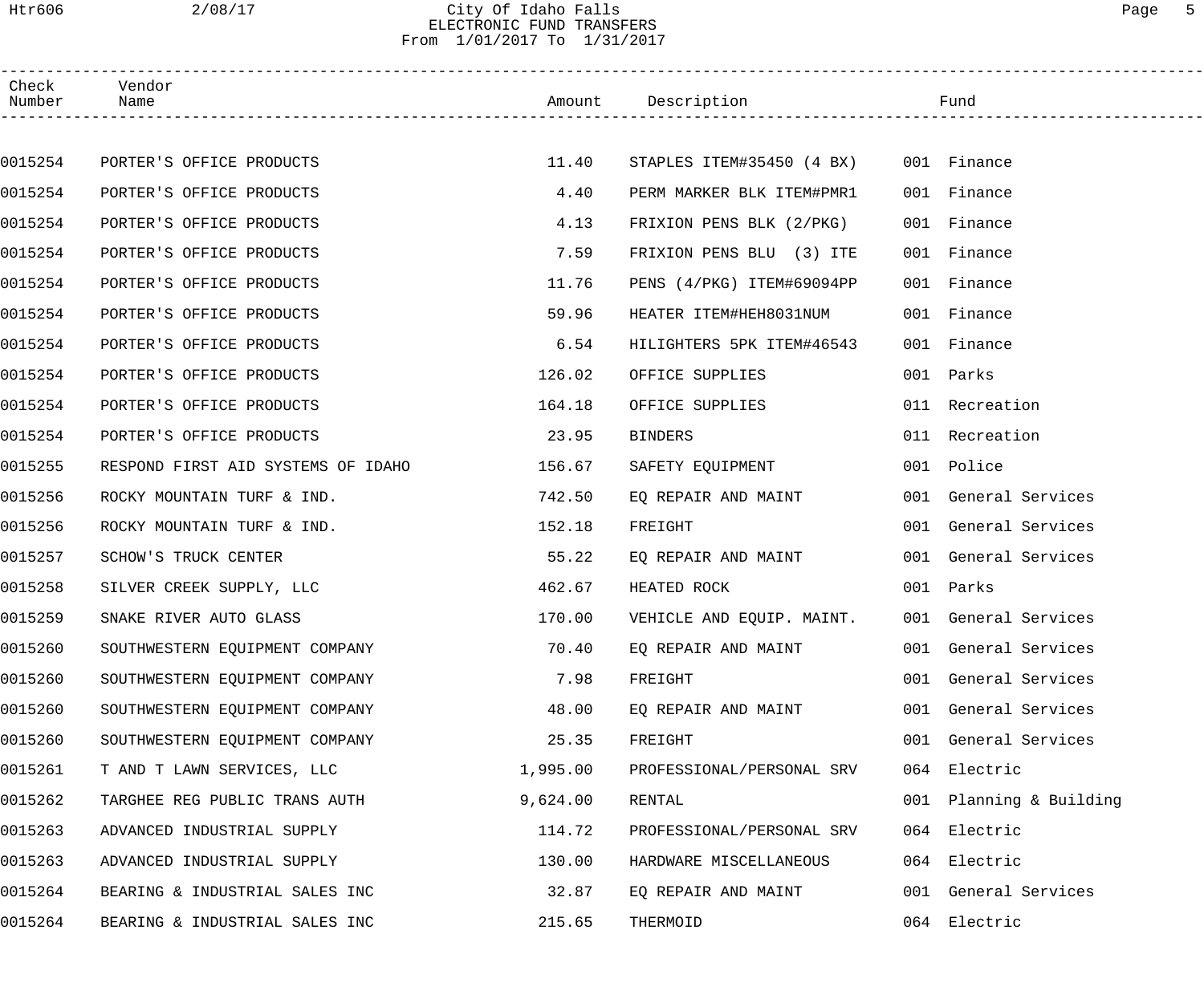### Htr606 2/08/17 City Of Idaho Falls Page 6 ELECTRONIC FUND TRANSFERS From 1/01/2017 To 1/31/2017

| Check<br>Number | Vendor<br>Name                 |           | Amount Description        |     | Fund                 |
|-----------------|--------------------------------|-----------|---------------------------|-----|----------------------|
|                 |                                |           |                           |     |                      |
| 0015265         | BUG COMPANY, THE               | 22.75     | FEED/BEDDING (ANIMALS)    |     | 001 Parks            |
| 0015265         | BUG COMPANY, THE               | 35.57     | FREIGHT                   |     | 001 Parks            |
| 0015265         | BUG COMPANY, THE               | 22.75     | FEED/BEDDING (ANIMALS)    |     | 001 Parks            |
| 0015265         | BUG COMPANY, THE               | 34.37     | FREIGHT                   |     | 001 Parks            |
| 0015266         | CAL RANCH STORES               | 31.98     | HARDWARE MISCELLANEOUS    |     | 064 Electric         |
| 0015266         | CAL RANCH STORES               | 69.98     | TAMPING BAR/POSTHOLE 16'  |     | 061 Sewer            |
| 0015266         | CAL RANCH STORES               | 29.99     | 2PC PROPANE TORCH KIT     |     | 061 Water            |
| 0015266         | CAL RANCH STORES               | 2.79      | 160Z PLAS ADJ SPRAYER     |     | 061 Water            |
| 0015266         | CAL RANCH STORES               | 67.48     | STRAP, MISC SUPPLIES      |     | 062 Sanitation       |
| 0015267         | CONRAD & BISCHOFF, INC.        | 306.72    | FUEL AND ADDITIVES        | 001 |                      |
| 0015267         | CONRAD & BISCHOFF, INC.        | 265.00    | FUEL AND ADDITIVES        | 001 |                      |
| 0015267         | CONRAD & BISCHOFF, INC.        | 20,277.71 | FUEL AND ADDITIVES        | 001 |                      |
| 0015267         | CONRAD & BISCHOFF, INC.        | 8,598.80  | FUEL AND ADDITIVES        | 001 |                      |
| 0015267         | CONRAD & BISCHOFF, INC.        | 9,646.50  | FUEL AND ADDITIVES        | 001 |                      |
| 0015267         | CONRAD & BISCHOFF, INC.        | 1,034.00  | FUEL AND ADDITIVES        | 001 |                      |
| 0015267         | CONRAD & BISCHOFF, INC.        | 545.80    | WASTE WATER TREATMENT     |     | 061 Sewer            |
| 0015267         | CONRAD & BISCHOFF, INC.        | 340.00    | MOBILE GREASE CMS 1/120   |     | 001 General Services |
| 0015268         | DIG LINE, INC.                 | 26.25     | SERVICES/MISCELLANEOUS    |     | 061 Water            |
| 0015268         | DIG LINE, INC.                 | 26.25     | SERVICES/MISCELLANEOUS    | 061 | Sewer                |
| 0015268         | DIG LINE, INC.                 | 52.50     | SERVICES/MISCELLANEOUS    |     | 064 Electric         |
| 0015268         | DIG LINE, INC.                 | 126.54    | SERVICES/MISCELLANEOUS    |     | 061 Water            |
| 0015268         | DIG LINE, INC.                 | 126.54    | SERVICES/MISCELLANEOUS    | 061 | Sewer                |
| 0015268         | DIG LINE, INC.                 | 253.08    | SERVICES/MISCELLANEOUS    |     | 064 Electric         |
| 0015269         | ELECTRICAL WHOLESALE SUPPLY CO | 71.34     | ELECTRICAL EQUIP/SUPPLIES |     | 001 General Services |
| 0015269         | ELECTRICAL WHOLESALE SUPPLY CO | 11.47     | ELECTRICAL EQUIP/SUPPLIES |     | 001 General Services |
| 0015269         | ELECTRICAL WHOLESALE SUPPLY CO | 26.70     | ELECTRICAL EQUIP/SUPPLIES |     | 001 General Services |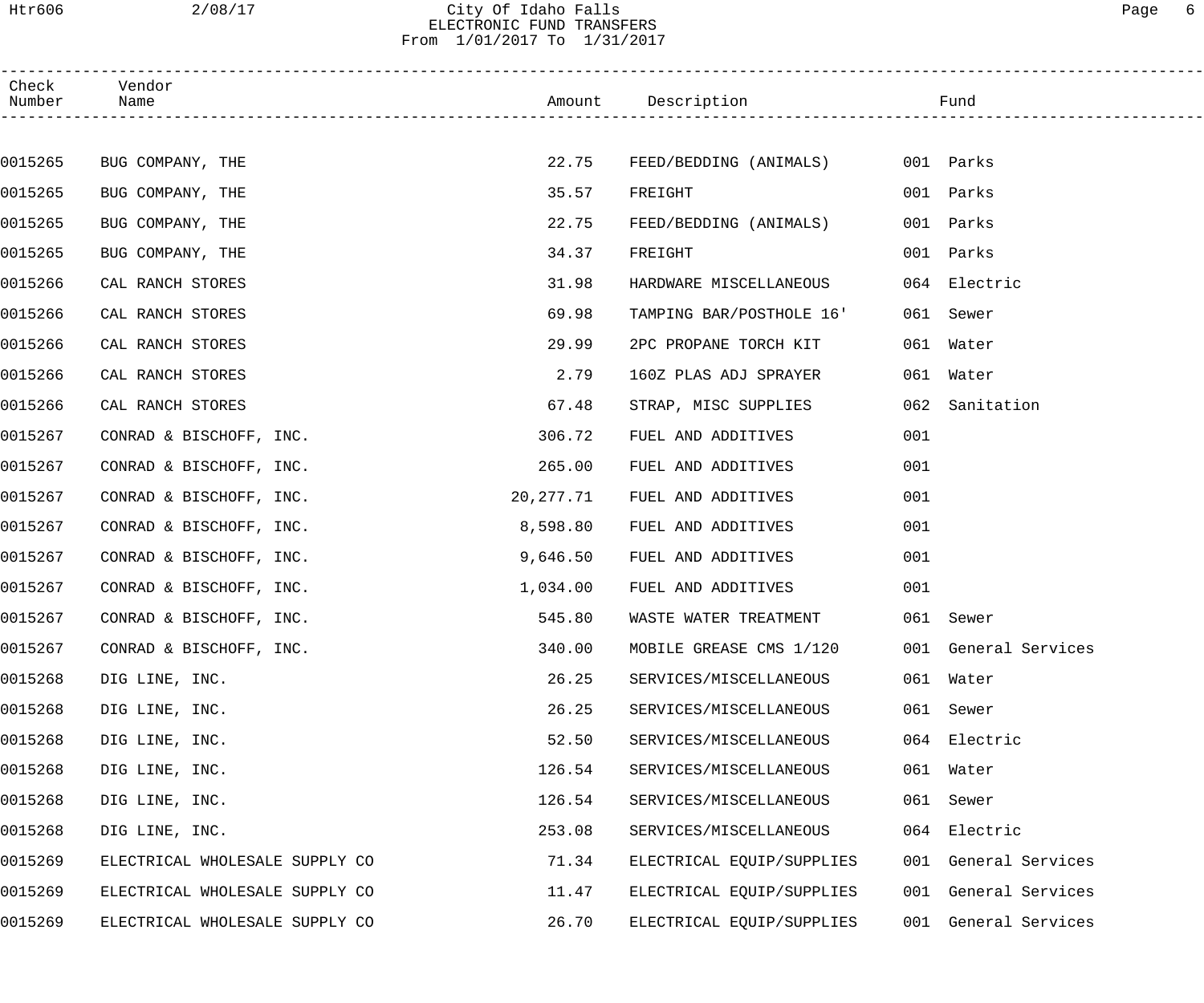### Htr606 2/08/17 City Of Idaho Falls Page 7 ELECTRONIC FUND TRANSFERS From 1/01/2017 To 1/31/2017

| Check<br>Number | Vendor<br>Name                 |           | Amount Description        | Fund                 |  |
|-----------------|--------------------------------|-----------|---------------------------|----------------------|--|
|                 |                                |           |                           |                      |  |
| 0015269         | ELECTRICAL WHOLESALE SUPPLY CO | 19.59     | ELECTRICAL EQUIP/SUPPLIES | 001 General Services |  |
| 0015269         | ELECTRICAL WHOLESALE SUPPLY CO | 41.98     | ELECTRICAL EQUIP/SUPPLIES | 001 General Services |  |
| 0015269         | ELECTRICAL WHOLESALE SUPPLY CO | 15.64     | ELECTRICAL EQUIP/SUPPLIES | 001 General Services |  |
| 0015269         | ELECTRICAL WHOLESALE SUPPLY CO | 21.07     | ELECTRICAL EQUIP/SUPPLIES | 001 General Services |  |
| 0015269         | ELECTRICAL WHOLESALE SUPPLY CO | 3.37      | ELECTRICAL EQUIP/SUPPLIES | 001 General Services |  |
| 0015269         | ELECTRICAL WHOLESALE SUPPLY CO | 62.59     | ELECTRICAL EQUIP/SUPPLIES | 001 General Services |  |
| 0015269         | ELECTRICAL WHOLESALE SUPPLY CO | 33.77     | ELECTRICAL EQUIP/SUPPLIES | 001 General Services |  |
| 0015269         | ELECTRICAL WHOLESALE SUPPLY CO | 13.01     | ELECTRICAL EQUIP/SUPPLIES | 001 General Services |  |
| 0015269         | ELECTRICAL WHOLESALE SUPPLY CO | 74.80     | ELECTRICAL EQUIP/SUPPLIES | 001 General Services |  |
| 0015269         | ELECTRICAL WHOLESALE SUPPLY CO | 114.11    | ELECTRICAL EQUIP/SUPPLIES | 001 General Services |  |
| 0015269         | ELECTRICAL WHOLESALE SUPPLY CO | 584.29    | ELECTRICAL EQUIP/SUPPLIES | 001 General Services |  |
| 0015269         | ELECTRICAL WHOLESALE SUPPLY CO | 390.37    | ELECTRICAL EQUIP/SUPPLIES | 001 General Services |  |
| 0015269         | ELECTRICAL WHOLESALE SUPPLY CO | 72.56     | ELECTRICAL EQUIP/SUPPLIES | 001 General Services |  |
| 0015269         | ELECTRICAL WHOLESALE SUPPLY CO | 382.14    | ELECTRICAL EQUIP/SUPPLIES | 001 General Services |  |
| 0015270         | ELSTER SOLUTIONS, LLC          | 220.00    | COMPUTERS, DP/WORD PROC.  | 064 Electric         |  |
| 0015270         | ELSTER SOLUTIONS, LLC          | 39,366.00 | MAINTENANCE CONTRACT-EQ   | 064 Electric         |  |
| 0015271         | FIRE SERVICES OF IDAHO, INC.   | 55.00     | FIRE PROTECT EQ/SUP/MAINT | 001 General Services |  |
| 0015271         | FIRE SERVICES OF IDAHO, INC.   | 65.00     | FIRE PROTECT EQ/SUP/MAINT | 001 General Services |  |
| 0015271         | FIRE SERVICES OF IDAHO, INC.   | 150.00    | FIRE PROTECT EQ/SUP/MAINT | 001 General Services |  |
| 0015271         | FIRE SERVICES OF IDAHO, INC.   | 236.80    | FIRE PROTECT EQ/SUP/MAINT | 001 General Services |  |
| 0015271         | FIRE SERVICES OF IDAHO, INC.   | 72.00     | FIRE PROTECT EQ/SUP/MAINT | 001 General Services |  |
| 0015272         | FREIGHTLINER OF IDAHO          | 36.00     | EQ REPAIR AND MAINT       | 001 General Services |  |
| 0015272         | FREIGHTLINER OF IDAHO          | 130.79    | EQ REPAIR AND MAINT       | 001 General Services |  |
| 0015272         | FREIGHTLINER OF IDAHO          | 487.84    | VEHICLE AND EQUIP. MAINT. | 001 General Services |  |
| 0015272         | FREIGHTLINER OF IDAHO          | 57.64     | EQ REPAIR AND MAINT       | 001 General Services |  |
| 0015273         | IDAHO BUSINESS SYSTEMS, INC.   | 71.75     | MAINTENANCE CONTRACT-EQ   | 061 Sewer            |  |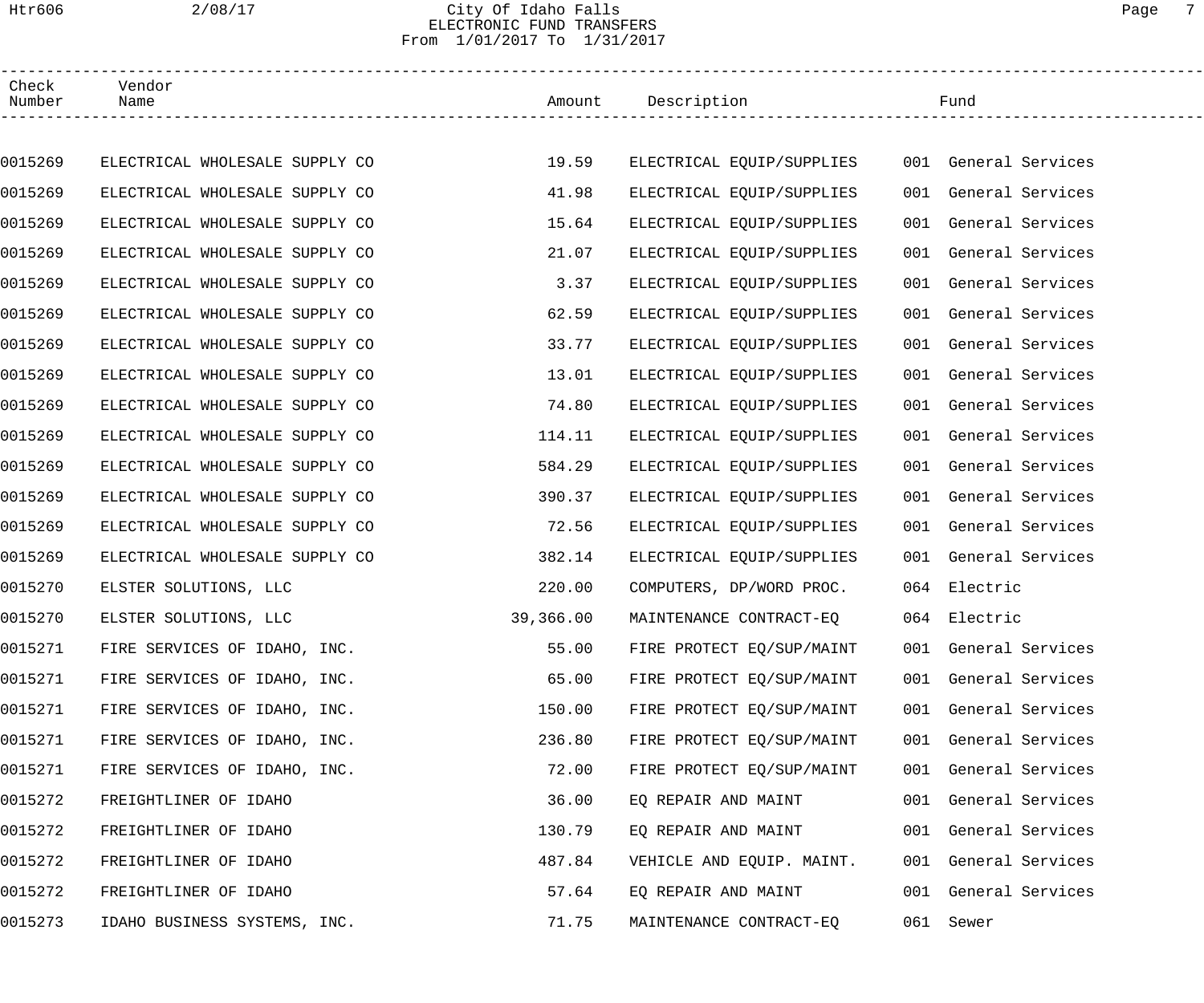## Htr606 2/08/17 City Of Idaho Falls Page 8 ELECTRONIC FUND TRANSFERS From 1/01/2017 To 1/31/2017

| Check<br>Number | Vendor<br>Name                 |          | Amount Description        | Fund                 |  |
|-----------------|--------------------------------|----------|---------------------------|----------------------|--|
|                 |                                |          |                           |                      |  |
| 0015273         | IDAHO BUSINESS SYSTEMS, INC.   | 120.00   | MAINTENANCE CONTRACT-EO   | 061 Sewer            |  |
| 0015273         | IDAHO BUSINESS SYSTEMS, INC.   | 81.25    | MAINTENANCE CONTRACT-EQ   | 001 Parks            |  |
| 0015273         | IDAHO BUSINESS SYSTEMS, INC.   | 36.00    | MAINTENANCE CONTRACT-EQ   | 001 Police           |  |
| 0015273         | IDAHO BUSINESS SYSTEMS, INC.   | 77.50    | MAINTENANCE CONTRACT-EO   | 001 General Services |  |
| 0015273         | IDAHO BUSINESS SYSTEMS, INC.   | 77.50    | MAINTENANCE CONTRACT-EQ   | 001 General Services |  |
| 0015273         | IDAHO BUSINESS SYSTEMS, INC.   | 67.00    | MAINTENANCE CONTRACT-EQ   | 001 General Services |  |
| 0015273         | IDAHO BUSINESS SYSTEMS, INC.   | 73.75    | MAINTENANCE CONTRACT-EQ   | 001 General Services |  |
| 0015273         | IDAHO BUSINESS SYSTEMS, INC.   | 221.51   | MAINTENANCE CONTRACT-EO   | 061 Sewer            |  |
| 0015273         | IDAHO BUSINESS SYSTEMS, INC.   | 169.94   | MAINTENANCE CONTRACT-EQ   | 001 Finance          |  |
| 0015273         | IDAHO BUSINESS SYSTEMS, INC.   | 208.03   | MAINTENANCE CONTRACT-EQ   | 001 Fire             |  |
| 0015273         | IDAHO BUSINESS SYSTEMS, INC.   | 81.00    | MAINTENANCE CONTRACT-EO   | 061 Water            |  |
| 0015273         | IDAHO BUSINESS SYSTEMS, INC.   | 131.60   | MAINTENANCE CONTRACT-EQ   | 001 Parks            |  |
| 0015273         | IDAHO BUSINESS SYSTEMS, INC.   | 2,010.75 | MAINTENANCE CONTRACT-EQ   | 001 Treasurer        |  |
| 0015274         | IDAHO FALLS SCHOOL DISTRICT 91 | 155.03   | <b>FOOD</b>               | 011 Recreation       |  |
| 0015275         | JACK'S TIRE & OIL, INC.        | 10.00    | VEHICLE AND EQUIP. MAINT. | 001 General Services |  |
| 0015275         | JACK'S TIRE & OIL, INC.        | 22.50    | VEHICLE AND EQUIP. MAINT. | 001 General Services |  |
| 0015275         | JACK'S TIRE & OIL, INC.        | 10.00    | VEHICLE AND EQUIP. MAINT. | 001 General Services |  |
| 0015276         | JOHNSTONE SUPPLY, IDAHO FALLS  | 31.88    | FREIGHT                   | 001 General Services |  |
| 0015276         | JOHNSTONE SUPPLY, IDAHO FALLS  | 110.00   | MOTORS / ENGINES          | 001 General Services |  |
| 0015276         | JOHNSTONE SUPPLY, IDAHO FALLS  | 29.24    | AIR CONDITIONING/HEATING  | 001 General Services |  |
| 0015276         | JOHNSTONE SUPPLY, IDAHO FALLS  | 4.72     | AIR CONDITIONING/HEATING  | 001 General Services |  |
| 0015276         | JOHNSTONE SUPPLY, IDAHO FALLS  | 4.72     | AIR CONDITIONING/HEATING  | 001 General Services |  |
| 0015276         | JOHNSTONE SUPPLY, IDAHO FALLS  | 18.00    | AIR CONDITIONING/HEATING  | 001 General Services |  |
| 0015276         | JOHNSTONE SUPPLY, IDAHO FALLS  | 3.53     | AIR CONDITIONING/HEATING  | 001 General Services |  |
| 0015277         | K/M SERVICE COMPANY            | 8,397.50 | CONSTRUCTION JOB/CONTRACT | 064 Electric         |  |
| 0015278         | N. HARRIS COMPUTER CORPORATION | 4,000.00 | MAINTENANCE CONTRACT-EQ   | 001 Data Processing  |  |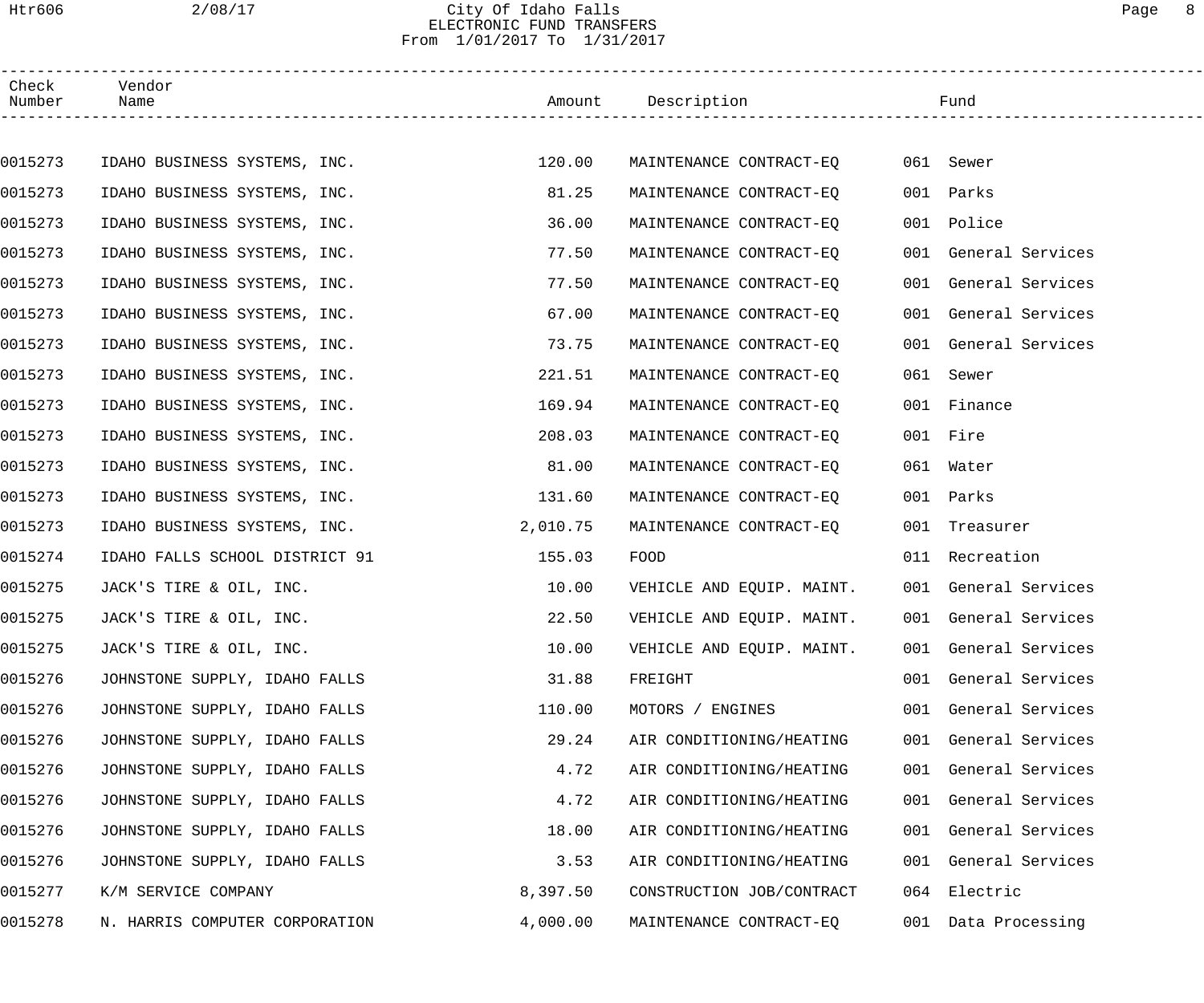### Htr606 2/08/17 City Of Idaho Falls Page 9 ELECTRONIC FUND TRANSFERS From 1/01/2017 To 1/31/2017

| Check<br>Number | Vendor<br>Name                     |          | Amount Description        | Fund                     |  |
|-----------------|------------------------------------|----------|---------------------------|--------------------------|--|
|                 |                                    |          |                           |                          |  |
| 0015279         | OLSON BACKHOE SERVICE              | 360.00   | RENTAL                    | 001 Public Works-Streets |  |
| 0015279         | OLSON BACKHOE SERVICE              | 1,732.50 | RENTAL                    | 001 Public Works-Streets |  |
| 0015280         | ONE CALL LOCATORS, LTD             | 4,559.18 | SERVICES/MISCELLANEOUS    | 064 Electric             |  |
| 0015280         | ONE CALL LOCATORS, LTD             | 337.60   | SERVICES/MISCELLANEOUS    | 064 Electric             |  |
| 0015281         | PARAMOUNT SUPPLY COMPANY, INC.     | 34.54    | HARDWARE MISCELLANEOUS    | 064 Electric             |  |
| 0015281         | PARAMOUNT SUPPLY COMPANY, INC.     | 37.99    | HARDWARE MISCELLANEOUS    | 064 Electric             |  |
| 0015282         | PORTER'S OFFICE PRODUCTS           | 42.50    | OFFICE SUPPLIES, GENERAL  | 064 Electric             |  |
| 0015282         | PORTER'S OFFICE PRODUCTS           | 154.85   | OFFICE SUPPLIES, GENERAL  | 064 Electric             |  |
| 0015282         | PORTER'S OFFICE PRODUCTS           | 15.49    | OFFICE SUPPLIES, GENERAL  | 064 Electric             |  |
| 0015282         | PORTER'S OFFICE PRODUCTS           | 18.33    | OFFICE SUPPLIES, GENERAL  | 064 Electric             |  |
| 0015282         | PORTER'S OFFICE PRODUCTS           | 6.19     | CALENDAR REFILL ITEM# E71 | 001 Finance              |  |
| 0015282         | PORTER'S OFFICE PRODUCTS           | 19.66    | COAT HOOK ITEM# 75903     | 001 Finance              |  |
| 0015282         | PORTER'S OFFICE PRODUCTS           | 47.82    | OPTIMA STAPLERS (2) ITEM# | 001 Finance              |  |
| 0015283         | PROTECTIVE EQUIPMENT TESTING       | 50.00    | SAFETY EQUIPMENT          | 064 Electric             |  |
| 0015283         | PROTECTIVE EQUIPMENT TESTING       | 1,264.54 | SAFETY EQUIPMENT          | 064 Electric             |  |
| 0015283         | PROTECTIVE EQUIPMENT TESTING       | 100.00   | SAFETY EQUIPMENT          | 064 Electric             |  |
| 0015284         | RESPOND FIRST AID SYSTEMS OF IDAHO | 50.72    | SAFETY EQUIPMENT          | 064 Electric             |  |
| 0015284         | RESPOND FIRST AID SYSTEMS OF IDAHO | 67.70    | SAFETY EQUIPMENT          | 064 Electric             |  |
| 0015284         | RESPOND FIRST AID SYSTEMS OF IDAHO | 117.73   | SAFETY EQUIPMENT          | 064 Electric             |  |
| 0015284         | RESPOND FIRST AID SYSTEMS OF IDAHO | 138.78   | SAFETY EQUIPMENT          | 064 Electric             |  |
| 0015284         | RESPOND FIRST AID SYSTEMS OF IDAHO | 173.76   | FIRST AID RESTOCKING      | 001 Police               |  |
| 0015285         | ROBERTSON SUPPLY, INC.             | 3.46     | PLUMBING EQUIP/SUPPLIES   | 001 General Services     |  |
| 0015285         | ROBERTSON SUPPLY, INC.             | 186.22   | PLUMBING EQUIP/SUPPLIES   | 001 General Services     |  |
| 0015286         | ROCKY MOUNTAIN TURF & IND.         | 146.64   | EQ REPAIR AND MAINT       | 001 General Services     |  |
| 0015286         | ROCKY MOUNTAIN TURF & IND.         | 11.56    | FREIGHT                   | 001 General Services     |  |
| 0015287         | SIXEL CONSULTING GROUP, INC.       | 1,666.00 | PROFESSIONAL/PERSONAL SRV | 060 Airport              |  |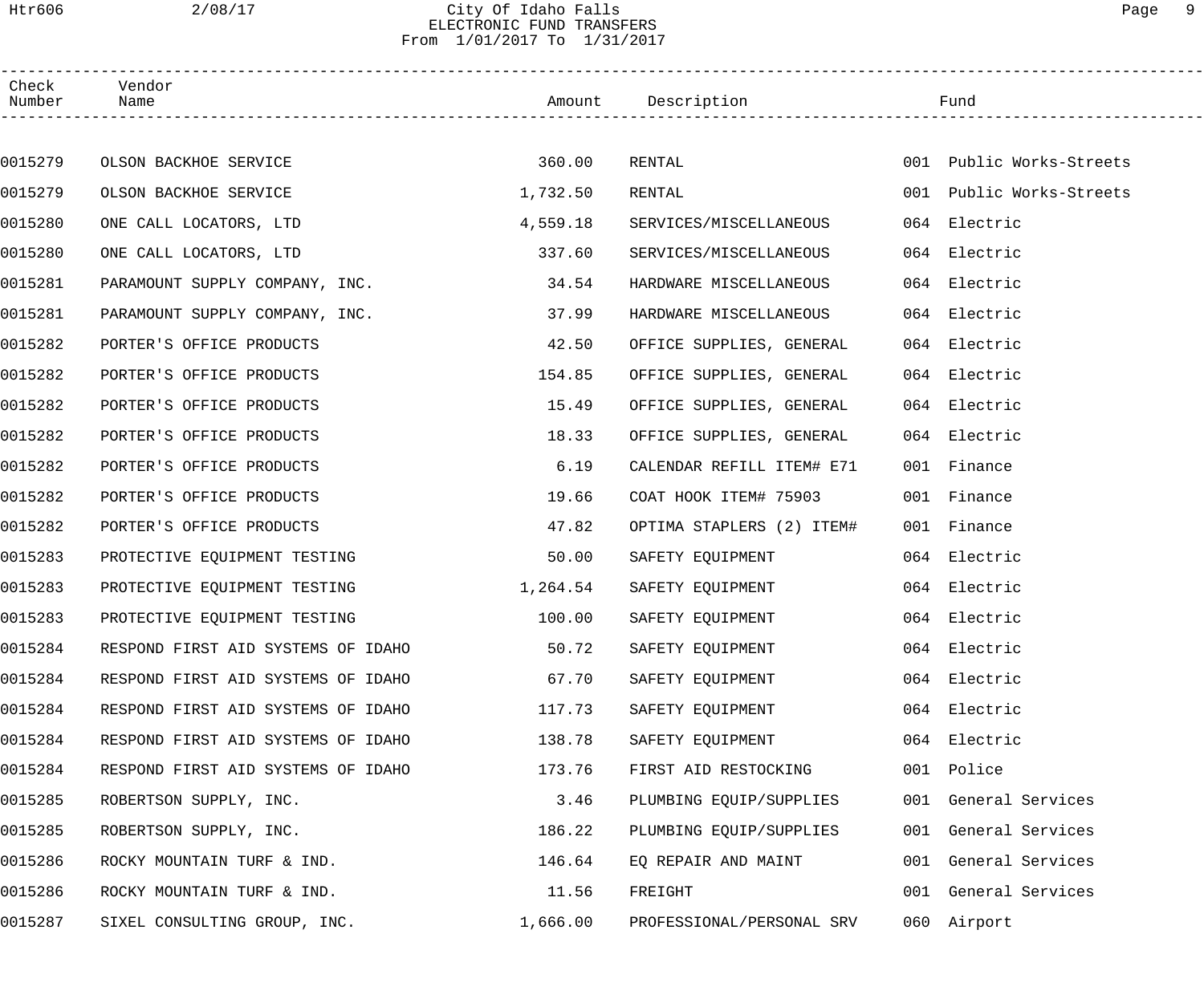### Htr606 2/08/17 City Of Idaho Falls Page 10 ELECTRONIC FUND TRANSFERS From 1/01/2017 To 1/31/2017

| Check<br>Number | Vendor<br>Name              |           | Amount Description        |     | Fund                 |
|-----------------|-----------------------------|-----------|---------------------------|-----|----------------------|
|                 |                             |           |                           |     |                      |
| 0015288         | SMITH ROOFING & SIDING, LLC | 1,910.00  | BUILDING SUP/REPR/MAINT.  |     | 001 General Services |
| 0015289         | SNAKE RIVER AUTO GLASS      | 170.00    | VEHICLE AND EQUIP. MAINT. |     | 001 General Services |
| 0015289         | SNAKE RIVER AUTO GLASS      | 180.00    | VEHICLE AND EQUIP. MAINT. |     | 001 General Services |
| 0015290         | SNAKE RIVER RAPID WASH      | 356.96    | VEHICLE AND EQUIP. MAINT. |     | 001 General Services |
| 0015291         | STAN'S PAINT CLINIC, INC.   | 6.61      | PAINTING-EQUIP & PRODUCTS |     | 001 General Services |
| 0015291         | STAN'S PAINT CLINIC, INC.   | 416.05    | PAINTING-EQUIP & PRODUCTS |     | 064 Electric         |
| 0015291         | STAN'S PAINT CLINIC, INC.   | 196.95    | PAINTING-EQUIP & PRODUCTS |     | 064 Electric         |
| 0015291         | STAN'S PAINT CLINIC, INC.   | 38.61     | PAINTING-EQUIP & PRODUCTS |     | 064 Electric         |
| 0015291         | STAN'S PAINT CLINIC, INC.   | 27.40     | PAINTING-EQUIP & PRODUCTS |     | 001 General Services |
| 0015292         | TACOMA SCREW PRODUCTS, INC. | 9.87      | HARDWARE MISCELLANEOUS    |     | 001 General Services |
| 0015292         | TACOMA SCREW PRODUCTS, INC. | 36.29     | HARDWARE MISCELLANEOUS    |     | 001 General Services |
| 0015292         | TACOMA SCREW PRODUCTS, INC. | 5.74      | HARDWARE MISCELLANEOUS    |     | 001 General Services |
| 0015292         | TACOMA SCREW PRODUCTS, INC. | 7.40      | GARAGE SHOP SUPPLIES      |     | 001 General Services |
| 0015292         | TACOMA SCREW PRODUCTS, INC. | 6.48      | EQ REPAIR AND MAINT       |     | 001 General Services |
| 0015293         | TETON COMMUNICATIONS, INC.  | 532.44    | POLICE EQUIP & SUPPLIES   |     | 001 Police           |
| 0015293         | TETON COMMUNICATIONS, INC.  | 54.00     | POLICE EQUIP & SUPPLIES   |     | 001 Police           |
| 0015293         | TETON COMMUNICATIONS, INC.  | 281.50    | POLICE EQUIP & SUPPLIES   |     | 001 Police           |
| 0015293         | TETON COMMUNICATIONS, INC.  | 503.00    | POLICE EQUIP & SUPPLIES   |     | 001 Police           |
| 0015293         | TETON COMMUNICATIONS, INC.  | 9,760.00  | FIRE DEPARTMENT MISC.     | 048 | Fire                 |
| 0015294         | THATCHER COMPANY            | 6,856.05  | GASES / TREATMENTS        | 061 | Sewer                |
| 0015294         | THATCHER COMPANY            | 196.95    | GASES / TREATMENTS        | 061 | Sewer                |
| 0015295         | TMC CONTRACTORS             | 7,644.50  | RENTAL                    | 001 | Public Works-Streets |
| 0015295         | TMC CONTRACTORS             | 16,272.00 | RENTAL                    | 001 | Public Works-Streets |
| 0015296         | TYNDALE COMPANY, INC.       | 41.60     | CLOTHING & APPAREL        |     | 064 Electric         |
| 0015296         | TYNDALE COMPANY, INC.       | 190.00    | CLOTHING & APPAREL        |     | 064 Electric         |
| 0015296         | TYNDALE COMPANY, INC.       | $75.60 -$ | CLOTHING & APPAREL        |     | 064 Electric         |
|                 |                             |           |                           |     |                      |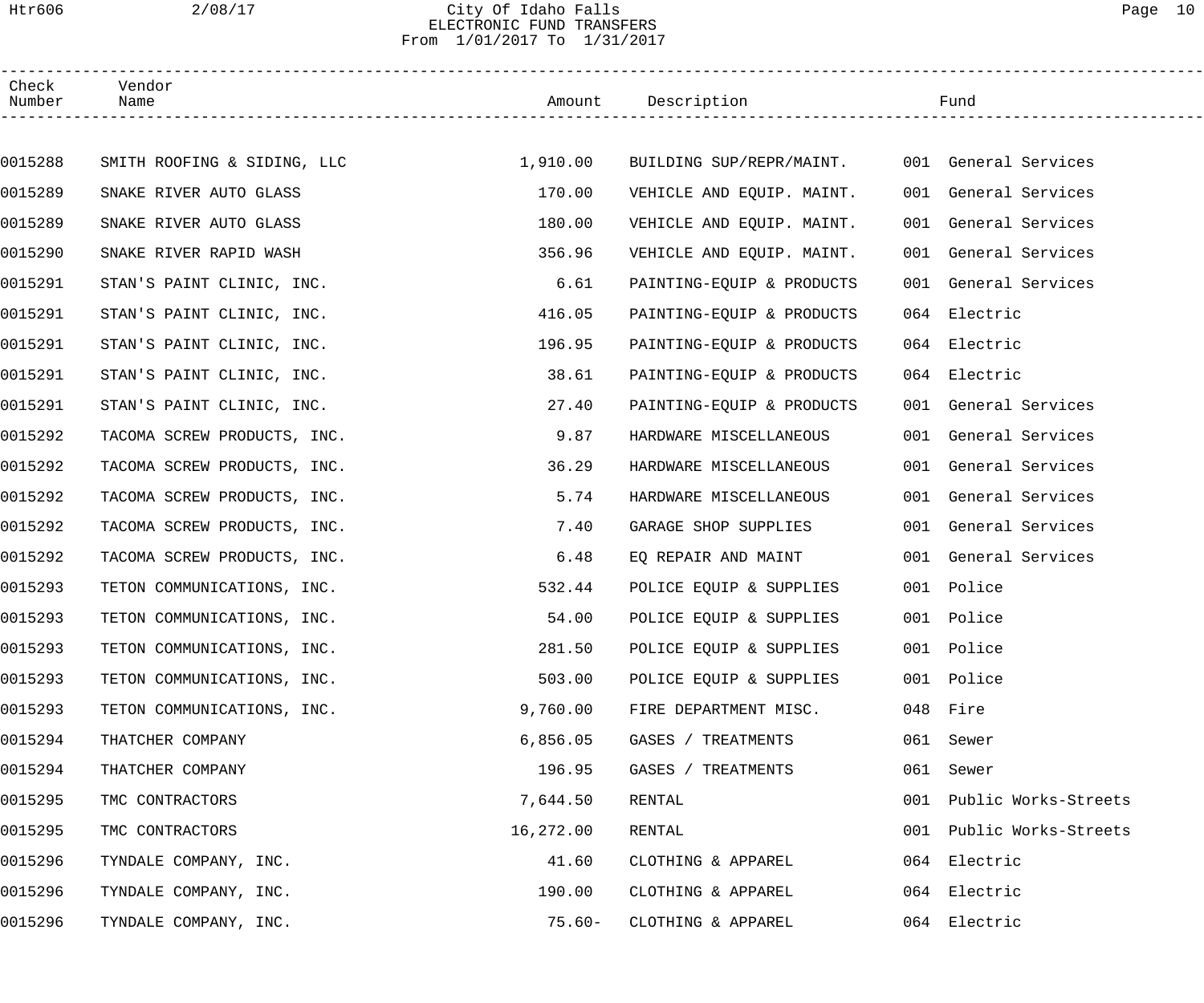### Htr606 2/08/17 City Of Idaho Falls Page 11 ELECTRONIC FUND TRANSFERS From 1/01/2017 To 1/31/2017

| Check<br>Number | Vendor<br>Name              |           | Amount Description                                   | Fund                         |
|-----------------|-----------------------------|-----------|------------------------------------------------------|------------------------------|
|                 |                             |           |                                                      |                              |
| 0015296         | TYNDALE COMPANY, INC.       | 89.60     | CLOTHING & APPAREL 064 Electric                      |                              |
| 0015296         | TYNDALE COMPANY, INC.       | 56.80     | CLOTHING & APPAREL                                   | 064 Electric                 |
| 0015296         | TYNDALE COMPANY, INC.       | 277.60    | CLOTHING & APPAREL                                   | 064 Electric                 |
| 0015296         | TYNDALE COMPANY, INC.       | 24.80     | CLOTHING & APPAREL                                   | 064 Electric                 |
| 0015296         | TYNDALE COMPANY, INC.       | 51.80     | CLOTHING & APPAREL                                   | 064 Electric                 |
| 0015296         | TYNDALE COMPANY, INC.       | $81.60 -$ | CLOTHING & APPAREL                                   | 064 Electric                 |
| 0015296         | TYNDALE COMPANY, INC.       | 81.60     | CLOTHING & APPAREL                                   | 064 Electric                 |
| 0015296         | TYNDALE COMPANY, INC.       | 49.60     | CLOTHING & APPAREL                                   | 064 Electric                 |
| 0015296         | TYNDALE COMPANY, INC.       | 27.80     | CLOTHING & APPAREL                                   | 064 Electric                 |
| 0015297         | VALCOM (VLCM)               | 6,774.00  | COMPUTERS, DP/WORD PROC.                             | 001 Treasurer                |
| 0015298         | WALKER AND ASSOCIATES, INC. | 107.55    | PUBLIC WORKS DIV. MISC.                              | 001 Public Works Engineering |
| 0015298         | WALKER AND ASSOCIATES, INC. | 107.55    | PUBLIC WORKS DIV. MISC.                              | 061 Water                    |
| 0015298         | WALKER AND ASSOCIATES, INC. | 107.55    | WASTE WATER TREATMENT                                | 061 Sewer                    |
| 0015298         | WALKER AND ASSOCIATES, INC. | 107.55    | PUBLIC WORKS DIV. MISC.                              | 062 Sanitation               |
| 0015298         | WALKER AND ASSOCIATES, INC. | 430.18    | COMPUTERS, DP/WORD PROC.                             | 064 Electric                 |
| 0015298         | WALKER AND ASSOCIATES, INC. | 1,204.95  | PUBLIC WORKS DIV. MISC. 001 Public Works Engineering |                              |
| 0015298         | WALKER AND ASSOCIATES, INC. | 1,204.95  | PUBLIC WORKS DIV. MISC.                              | 061 Water                    |
| 0015298         | WALKER AND ASSOCIATES, INC. | 1,204.95  | WASTE WATER TREATMENT                                | 061 Sewer                    |
| 0015298         | WALKER AND ASSOCIATES, INC. | 1,204.95  | PUBLIC WORKS DIV. MISC.                              | 062 Sanitation               |
| 0015298         | WALKER AND ASSOCIATES, INC. | 4,819.80  | COMPUTERS, DP/WORD PROC.                             | 064 Electric                 |
| 0015299         | WEST COAST PAPER SOLUTIONS  | 326.00    | PAPER FOR RECORDS AND ADM                            | 001 Police                   |
| 0015300         | WORK WEARHOUSE              | 100.00    | CLOTHING                                             | 064 Electric                 |
| 0015301         | ANDERSON TRUCKING           | 467.50    | RENTAL                                               | 001 Public Works-Streets     |
| 0015301         | ANDERSON TRUCKING           | 605.00    | RENTAL                                               | 001 Public Works-Streets     |
| 0015301         | ANDERSON TRUCKING           | 2,305.50  | RENTAL                                               | 001 Public Works-Streets     |
| 0015302         | BATTERIES PLUS              | 50.40     | ELECTRONIC EQUIPMENT                                 | 001 Police                   |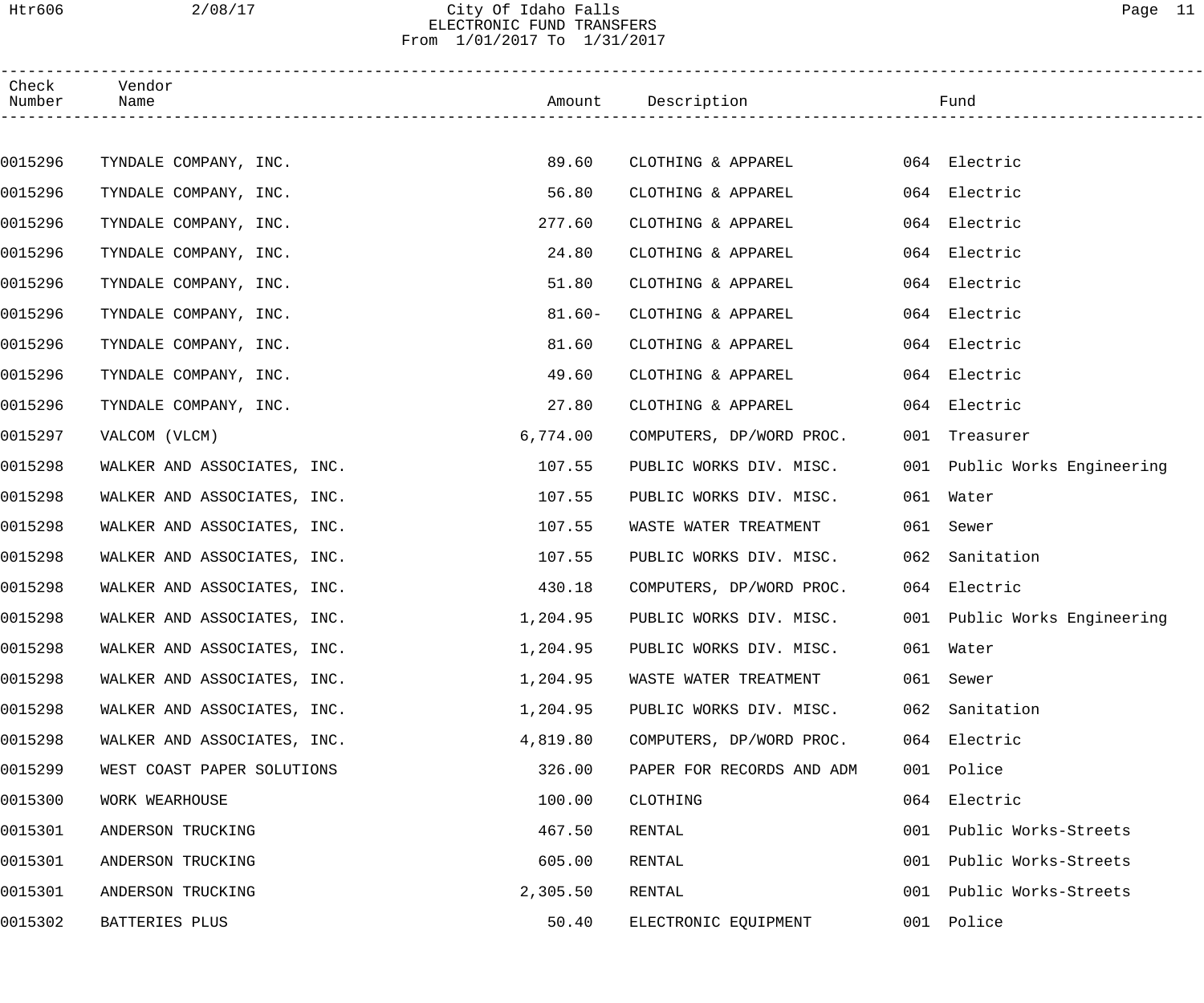### Htr606 2/08/17 City Of Idaho Falls Page 12 ELECTRONIC FUND TRANSFERS From 1/01/2017 To 1/31/2017

| Check<br>Number | Vendor<br>Name                 |           | Amount Description        |     | Fund                     |  |
|-----------------|--------------------------------|-----------|---------------------------|-----|--------------------------|--|
|                 |                                |           |                           |     |                          |  |
| 0015303         | BRIJOHN TRUCKING, INC.         | 352.50    | RENTAL                    |     | 001 Public Works-Streets |  |
| 0015303         | BRIJOHN TRUCKING, INC.         | 3,713.00  | RENTAL                    |     | 001 Public Works-Streets |  |
| 0015303         | BRIJOHN TRUCKING, INC.         | 2,608.50  | RENTAL                    | 001 | Public Works-Streets     |  |
| 0015304         | CARL'S PRESSURE WASHERS, INC.  | 154.00    | 10" 120V POWER OPEN DAMPE |     | 001 General Services     |  |
| 0015305         | CDW GOVERNMENT, INC.           | 40.00     | FIBER OPTIC MATERIAL      |     | 001 Data Processing      |  |
| 0015306         | CONRAD & BISCHOFF, INC.        | 725.41    | FUEL AND ADDITIVES        |     | 001 General Services     |  |
| 0015306         | CONRAD & BISCHOFF, INC.        | 11,740.80 | FUEL AND ADDITIVES        | 001 |                          |  |
| 0015306         | CONRAD & BISCHOFF, INC.        | 23,008.65 | FUEL AND ADDITIVES        | 001 |                          |  |
| 0015307         | D & S ELECTRICAL SUPPLY CO     | 15.75     | ELECTRICAL EQUIP/SUPPLIES |     | 001 General Services     |  |
| 0015307         | D & S ELECTRICAL SUPPLY CO     | 4.83      | ELECTRICAL EQUIP/SUPPLIES |     | 001 General Services     |  |
| 0015307         | D & S ELECTRICAL SUPPLY CO     | 14.09     | ELECTRICAL EQUIP/SUPPLIES |     | 001 General Services     |  |
| 0015307         | D & S ELECTRICAL SUPPLY CO     | 11,460.00 | CONDUCTOR                 | 064 |                          |  |
| 0015308         | ELECTRICAL EQUIPMENT CO., INC. | 315.00    | SERVICES/MISCELLANEOUS    |     | 061 Water                |  |
| 0015308         | ELECTRICAL EQUIPMENT CO., INC. | 287.24    | SERVICES/MISCELLANEOUS    |     | 061 Water                |  |
| 0015309         | ELECTRICAL WHOLESALE SUPPLY CO | 1.42      | 312001 250V SMALL DIM FUS |     | 061 Water                |  |
| 0015309         | ELECTRICAL WHOLESALE SUPPLY CO | 5.13      | 312005 250V SMALL DIM FUS |     | 061 Water                |  |
| 0015309         | ELECTRICAL WHOLESALE SUPPLY CO | 9.23      | 314015 250V SMALL DIM FUS |     | 061 Water                |  |
| 0015309         | ELECTRICAL WHOLESALE SUPPLY CO | 8.94      | 312010 250V SMALL DIM FUS |     | 061 Water                |  |
| 0015309         | ELECTRICAL WHOLESALE SUPPLY CO | 3.43      | 312002P 250V SMALL DIM FU |     | 061 Water                |  |
| 0015309         | ELECTRICAL WHOLESALE SUPPLY CO | 105.24    | KING W2420I-T 240V WALL H |     | 001 Parks                |  |
| 0015309         | ELECTRICAL WHOLESALE SUPPLY CO | 6.54      | ELECTRICAL EQUIP/SUPPLIES |     | 001 General Services     |  |
| 0015309         | ELECTRICAL WHOLESALE SUPPLY CO | 20.14     | ELECTRICAL EQUIP/SUPPLIES |     | 001 General Services     |  |
| 0015309         | ELECTRICAL WHOLESALE SUPPLY CO | 280.53    | ELECTRICAL EQUIP/SUPPLIES |     | 001 General Services     |  |
| 0015310         | FIRE SERVICES OF IDAHO, INC.   | 45.50     | FIRE PROTECT EQ/SUP/MAINT |     | 001 Police               |  |
| 0015311         | FREIGHTLINER OF IDAHO          | 368.44    | EQ REPAIR AND MAINT       |     | 001 General Services     |  |
| 0015311         | FREIGHTLINER OF IDAHO          | 109.61    | EQ REPAIR AND MAINT       |     | 001 General Services     |  |
|                 |                                |           |                           |     |                          |  |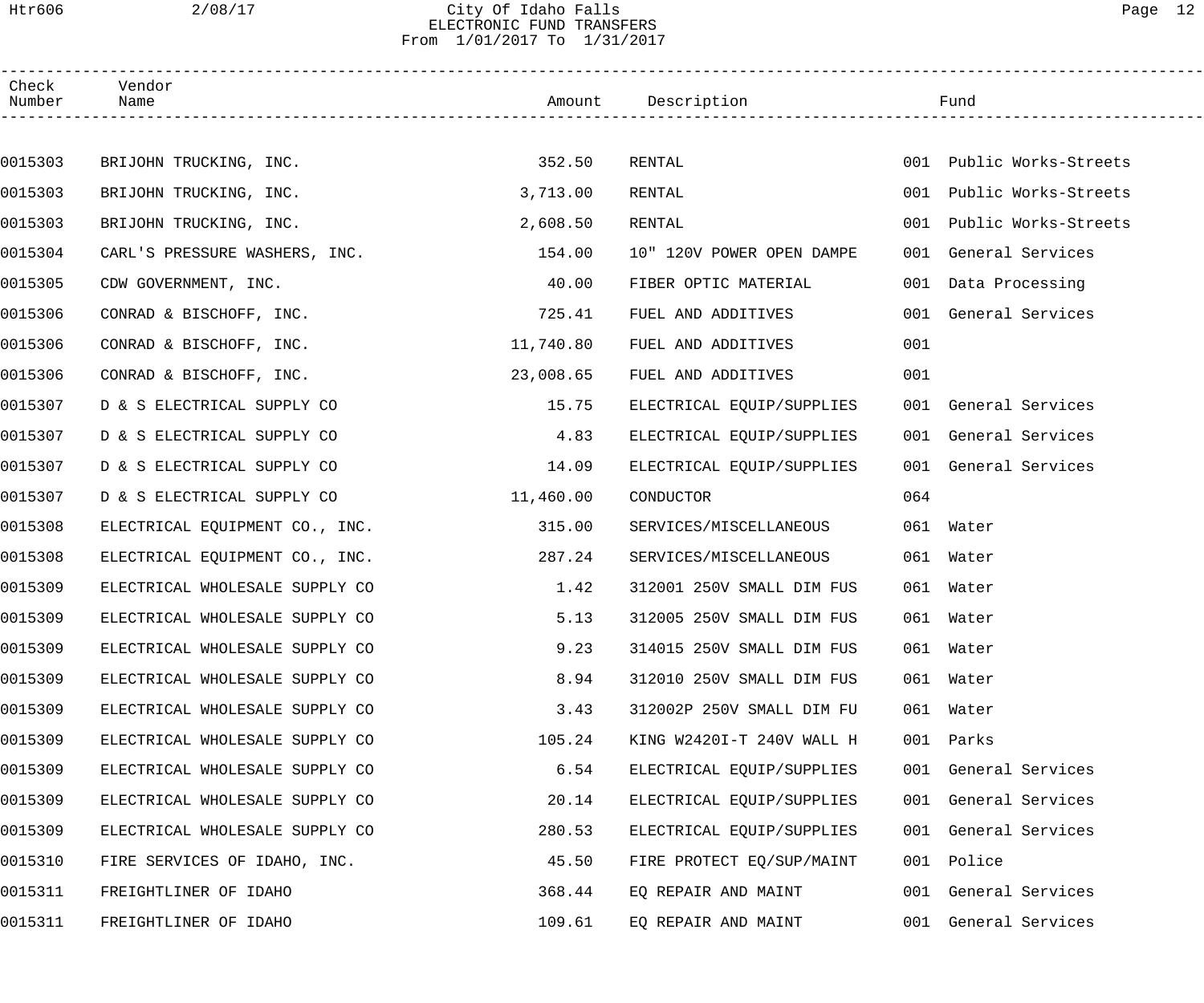### Htr606 2/08/17 City Of Idaho Falls Page 13 ELECTRONIC FUND TRANSFERS From 1/01/2017 To 1/31/2017

| Check<br>Number | Vendor<br>Name                |          | Amount Description        |     | Fund                 |  |
|-----------------|-------------------------------|----------|---------------------------|-----|----------------------|--|
|                 |                               |          |                           |     |                      |  |
| 0015311         | FREIGHTLINER OF IDAHO         | 283.78   | EQ REPAIR AND MAINT       |     | 001 General Services |  |
| 0015311         | FREIGHTLINER OF IDAHO         | 147.19   | EQ REPAIR AND MAINT       |     | 001 General Services |  |
| 0015312         | HD FOWLER COMPANY             | 3,855.60 | HYDRANT MATERIAL          | 061 |                      |  |
| 0015312         | HD FOWLER COMPANY             | 25.00    | FREIGHT                   |     | 061 Water            |  |
| 0015313         | HENRY SCHEIN, INC.            | 3,752.67 | AMBULANCE SUPPLIES        | 063 | Ambulance            |  |
| 0015313         | HENRY SCHEIN, INC.            | 1,686.59 | AMBULANCE SUPPLIES        | 063 | Ambulance            |  |
| 0015313         | HENRY SCHEIN, INC.            | 15.06    | AMBULANCE SUPPLIES        | 063 | Ambulance            |  |
| 0015313         | HENRY SCHEIN, INC.            | 996.54   | AMBULANCE SUPPLIES        | 063 | Ambulance            |  |
| 0015313         | HENRY SCHEIN, INC.            | 1,767.37 | AMBULANCE SUPPLIES        | 063 | Ambulance            |  |
| 0015313         | HENRY SCHEIN, INC.            | 144.00   | AMBULANCE SUPPLIES        | 063 | Ambulance            |  |
| 0015313         | HENRY SCHEIN, INC.            | 56.45    | AMBULANCE SUPPLIES        | 063 | Ambulance            |  |
| 0015313         | HENRY SCHEIN, INC.            | 159.40   | AMBULANCE SUPPLIES        | 063 | Ambulance            |  |
| 0015313         | HENRY SCHEIN, INC.            | 1,497.11 | AMBULANCE SUPPLIES        | 063 | Ambulance            |  |
| 0015313         | HENRY SCHEIN, INC.            | 2,136.48 | AMBULANCE SUPPLIES        | 063 | Ambulance            |  |
| 0015313         | HENRY SCHEIN, INC.            | 246.98   | AMBULANCE SUPPLIES        | 063 | Ambulance            |  |
| 0015313         | HENRY SCHEIN, INC.            | 101.20   | AMBULANCE SUPPLIES        |     | 063 Ambulance        |  |
| 0015313         | HENRY SCHEIN, INC.            | 384.30   | AMBULANCE SUPPLIES        |     | 063 Ambulance        |  |
| 0015313         | HENRY SCHEIN, INC.            | 944.00   | AMBULANCE SUPPLIES        | 063 | Ambulance            |  |
| 0015313         | HENRY SCHEIN, INC.            | 22.95    | AMBULANCE SUPPLIES        | 063 | Ambulance            |  |
| 0015313         | HENRY SCHEIN, INC.            | 45.90    | AMBULANCE SUPPLIES        | 063 | Ambulance            |  |
| 0015313         | HENRY SCHEIN, INC.            | 246.98   | AMBULANCE SUPPLIES        | 063 | Ambulance            |  |
| 0015314         | JACK'S TIRE & OIL, INC.       | 2,982.92 | EQ REPAIR AND MAINT       |     | 001 General Services |  |
| 0015315         | JOHNSTONE SUPPLY, IDAHO FALLS | 50.44    | ELECTRICAL EQUIP/SUPPLIES |     | 064 Electric         |  |
| 0015315         | JOHNSTONE SUPPLY, IDAHO FALLS | 31.28    | AIR CONDITIONING/HEATING  |     | 001 General Services |  |
| 0015315         | JOHNSTONE SUPPLY, IDAHO FALLS | 50.60    | AIR CONDITIONING/HEATING  |     | 001 General Services |  |
| 0015315         | JOHNSTONE SUPPLY, IDAHO FALLS | 2.88     | AIR CONDITIONING/HEATING  |     | 001 General Services |  |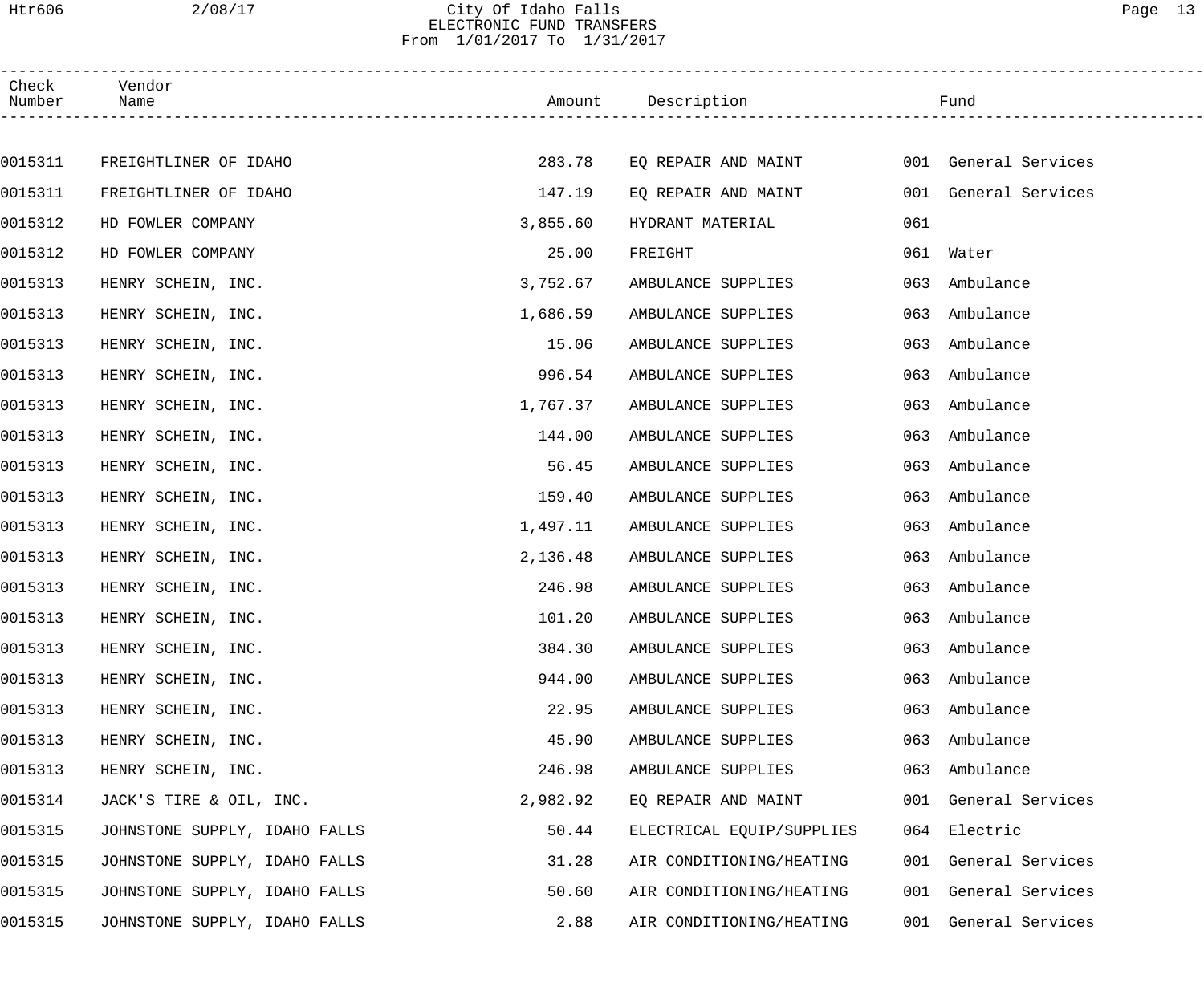### Htr606 2/08/17 City Of Idaho Falls Page 14 ELECTRONIC FUND TRANSFERS From 1/01/2017 To 1/31/2017

| Check<br>Number | Vendor<br>Name                     |          | Amount Description          |     | Fund                          |
|-----------------|------------------------------------|----------|-----------------------------|-----|-------------------------------|
|                 |                                    |          |                             |     |                               |
| 0015315         | JOHNSTONE SUPPLY, IDAHO FALLS      | 29.76    | AIR CONDITIONING/HEATING    |     | 001 General Services          |
| 0015316         | LASER XPRESS                       | 135.00   | OFFICE SUPPLIES, GENERAL    |     | 001 Municipal Services        |
| 0015316         | LASER XPRESS                       | 106.95   | OFFICE SUPPLIES, GENERAL    |     | 001 Mayor                     |
| 0015317         | LEONARD PETROLEUM EQUIP, INC.      | 140.00   | GARAGE SHOP SUPPLIES        |     | 001 General Services          |
| 0015318         | METROQUIP, INC.                    | 4,842.65 | EQ REPAIR AND MAINT         | 001 | General Services              |
| 0015318         | METROQUIP, INC.                    | 96.80    | FREIGHT                     | 001 | General Services              |
| 0015319         | OLSON BACKHOE SERVICE              | 1,395.00 | RENTAL                      | 001 | Public Works-Streets          |
| 0015319         | OLSON BACKHOE SERVICE              | 2,407.50 | RENTAL                      |     | 001 Public Works-Streets      |
| 0015319         | OLSON BACKHOE SERVICE              | 3,584.00 | RENTAL                      |     | 001 Public Works-Streets      |
| 0015320         | PORTER'S OFFICE PRODUCTS           | 6.82     | HEADSET, AUDIO, STEREO, F   |     | 001 City Prosecuting Attorney |
| 0015320         | PORTER'S OFFICE PRODUCTS           | 8.65     | TAPE, INVISIBLE, 3/4X100    |     | 001 City Prosecuting Attorney |
| 0015320         | PORTER'S OFFICE PRODUCTS           | 16.50    | BINDER, VIEW, RECY, 1". WHT |     | 001 City Attorney             |
| 0015320         | PORTER'S OFFICE PRODUCTS           | 8.78     | ADDING MACHINE PAPER ITEM   | 001 | Finance                       |
| 0015320         | PORTER'S OFFICE PRODUCTS           | 10.31    | SCALE TRIANGULAR 12" ITEM   |     | 001 Finance                   |
| 0015320         | PORTER'S OFFICE PRODUCTS           | 16.68    | TAPE REFILL ITEM#600K6      |     | 001 Finance                   |
| 0015320         | PORTER'S OFFICE PRODUCTS           | 59.18    | OFFICE SUPPLIES             |     | 001 Parks                     |
| 0015320         | PORTER'S OFFICE PRODUCTS           | 329.99   | EXEC CHAIR, LEA BLK ITEM#   |     | 001 Finance                   |
| 0015321         | ROCKY MOUNTAIN TURF & IND.         | 431.41   | EO REPAIR AND MAINT         | 001 |                               |
| 0015322         | SHADOW TRACKERS INVESTIGATIVE SERV | 615.00   | PROFESSIONAL/PERSONAL SRV   |     | 001 Human Resources           |
| 0015322         | SHADOW TRACKERS INVESTIGATIVE SERV | 450.00   | PROFESSIONAL/PERSONAL SRV   |     | 001 Human Resources           |
| 0015323         | SHOPKO, LLC                        | 438.21   | OPTICAL EQUIP & SUPPLIES    |     | 001 Police                    |
| 0015324         | SNAKE RIVER AUTO GLASS             | 250.00   | VEHICLE AND EQUIP. MAINT.   |     | 001 General Services          |
| 0015325         | SOLID WASTE SYSTEMS                | 25.66    | GARAGE SHOP SUPPLIES        | 001 | General Services              |
| 0015326         | SYRINGA NETWORKS, LLC              | 450.00   | INTERNET B/W-JAN 2017       | 001 |                               |
| 0015327         | TACOMA SCREW PRODUCTS, INC.        | 14.47    | GARAGE SHOP SUPPLIES        |     | 001 General Services          |
| 0015328         | TARGHEE REG PUBLIC TRANS AUTH      | 140.00   | TRAVEL/LODGING              |     | 064 Electric                  |
|                 |                                    |          |                             |     |                               |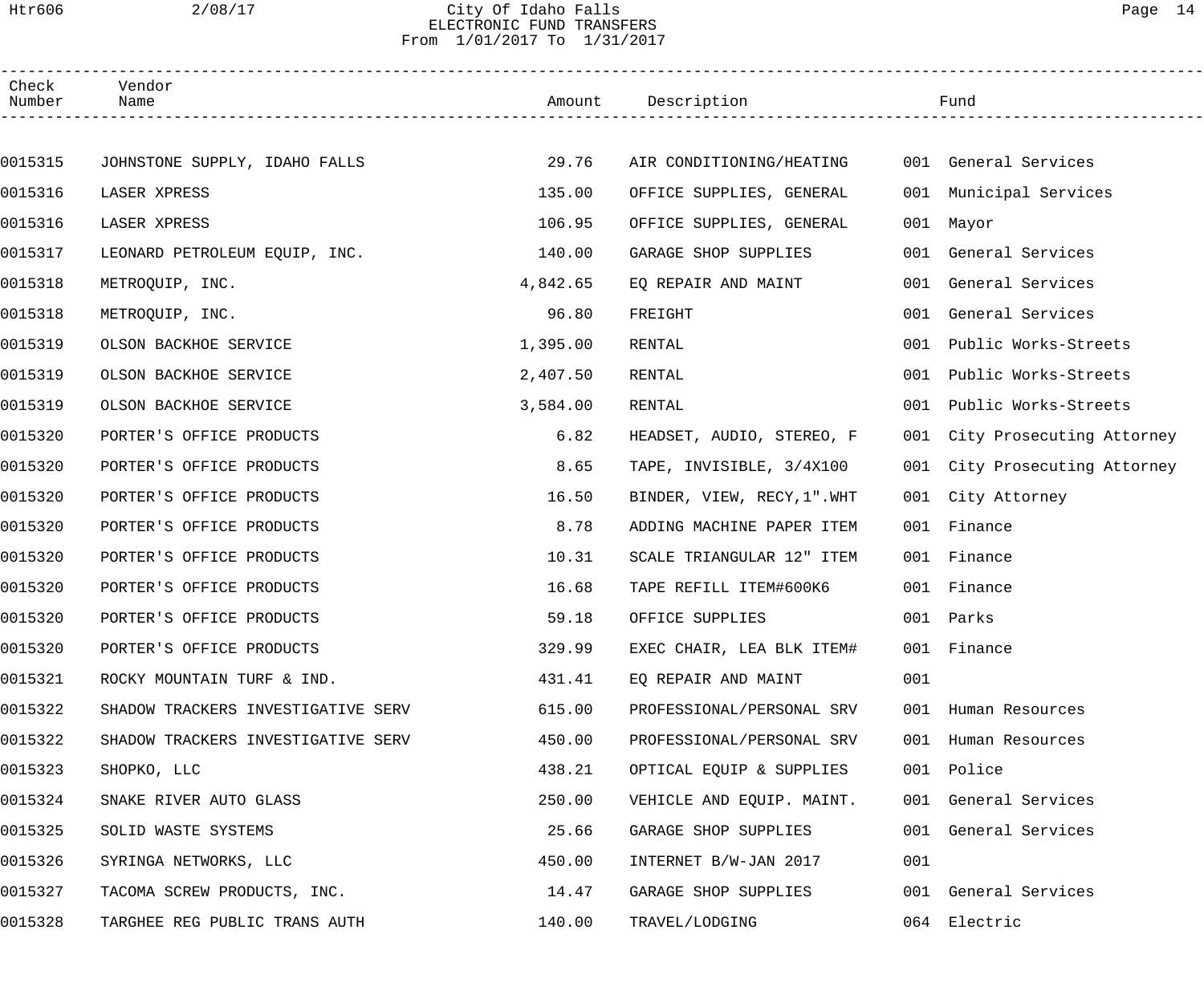## Htr606 2/08/17 City Of Idaho Falls Page 15 ELECTRONIC FUND TRANSFERS From 1/01/2017 To 1/31/2017

| Check<br>Number | Vendor<br>Name                | Amount   | Description          |     | Fund         |
|-----------------|-------------------------------|----------|----------------------|-----|--------------|
|                 |                               |          |                      |     |              |
| 0015329         | TECHNOLOGY FOR ENERGY CORP.   | 1,373.29 | ELECTRONIC EQUIPMENT |     | 064 Electric |
| 0015330         | TETON CLINICAL PHARMACY, INC. | 407.85   | AMBULANCE SUPPLIES   | 063 | Ambulance    |
| 0015331         | VALERIO, JAMES                | 98.00    | CONTRACTED OFFICIALS | 011 | Recreation   |
| 0015332         | WORK WEARHOUSE                | 73.36    | COAT & BIBS          | 061 | Sewer        |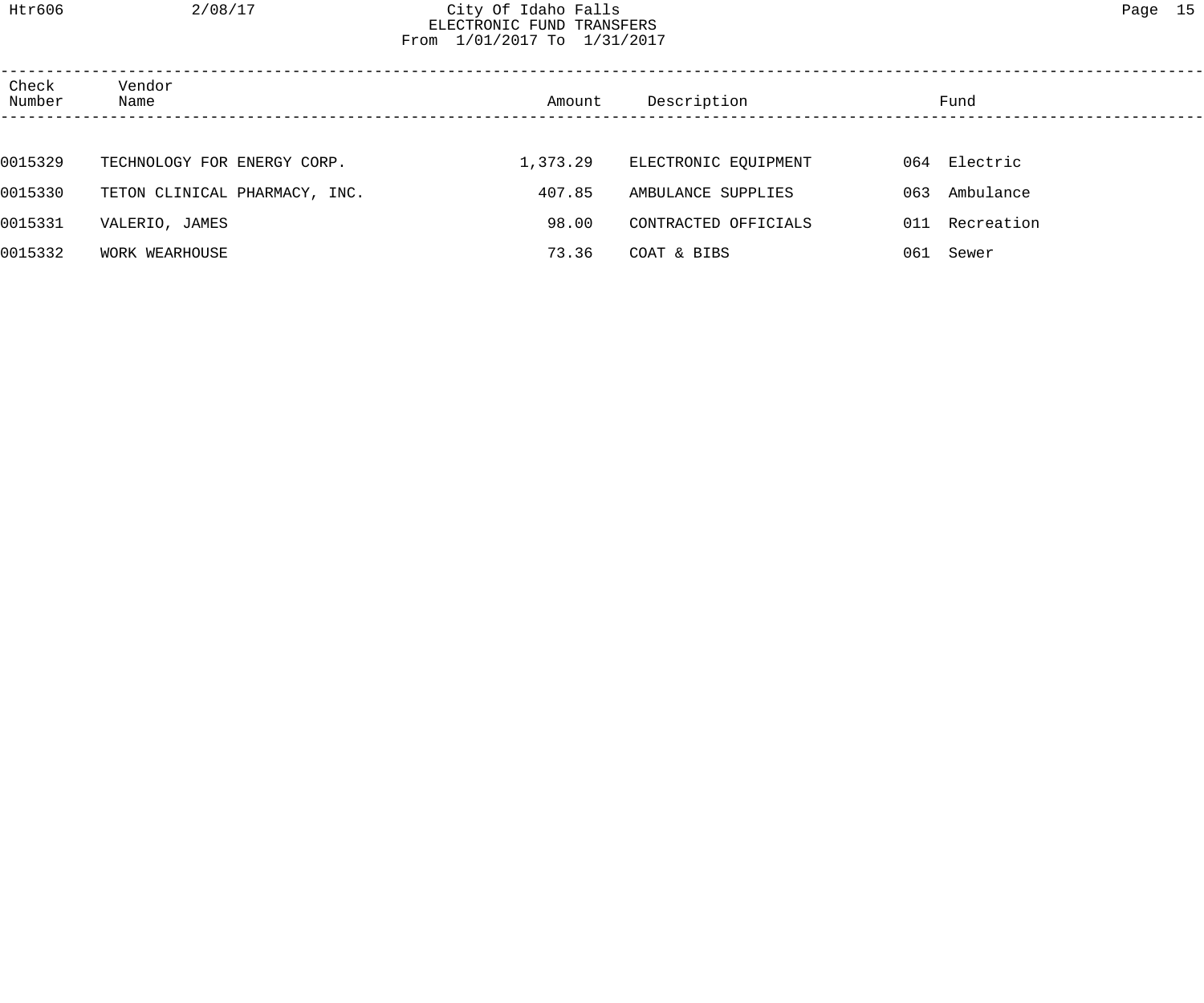## City Of Idaho Falls Summary of Electronic Transfers by Fund From 1/01/2017 To 1/31/2017

------------------------------------------------------------------------------------------------------------------------------------

| $\mathbf{1}$ | General Fund             | 771, 114.22  |
|--------------|--------------------------|--------------|
| 10           | Street Fund              | 90.99        |
| 11           | Recreation Fund          | 3,761.13     |
| 14           | MERF Fund                | 13,689.86    |
| 15           | EL Public Purpose Fund   | 4,975.00     |
| 19           | Self-Insurance Fund      | 34,483.96    |
| 48           | Fire Capital Improvement | 9,760.00     |
| 60           | Airport Fund             | 29,305.96    |
| 61           | Water & Sewer Fund       | 32, 251.84   |
| 62           | Sanitation Fund          | 1,818.19     |
| 63           | Ambulance Fund           | 14,611.83    |
| 64           | Electric Light Fund      | 130,809.45   |
|              |                          | 1,046,672.43 |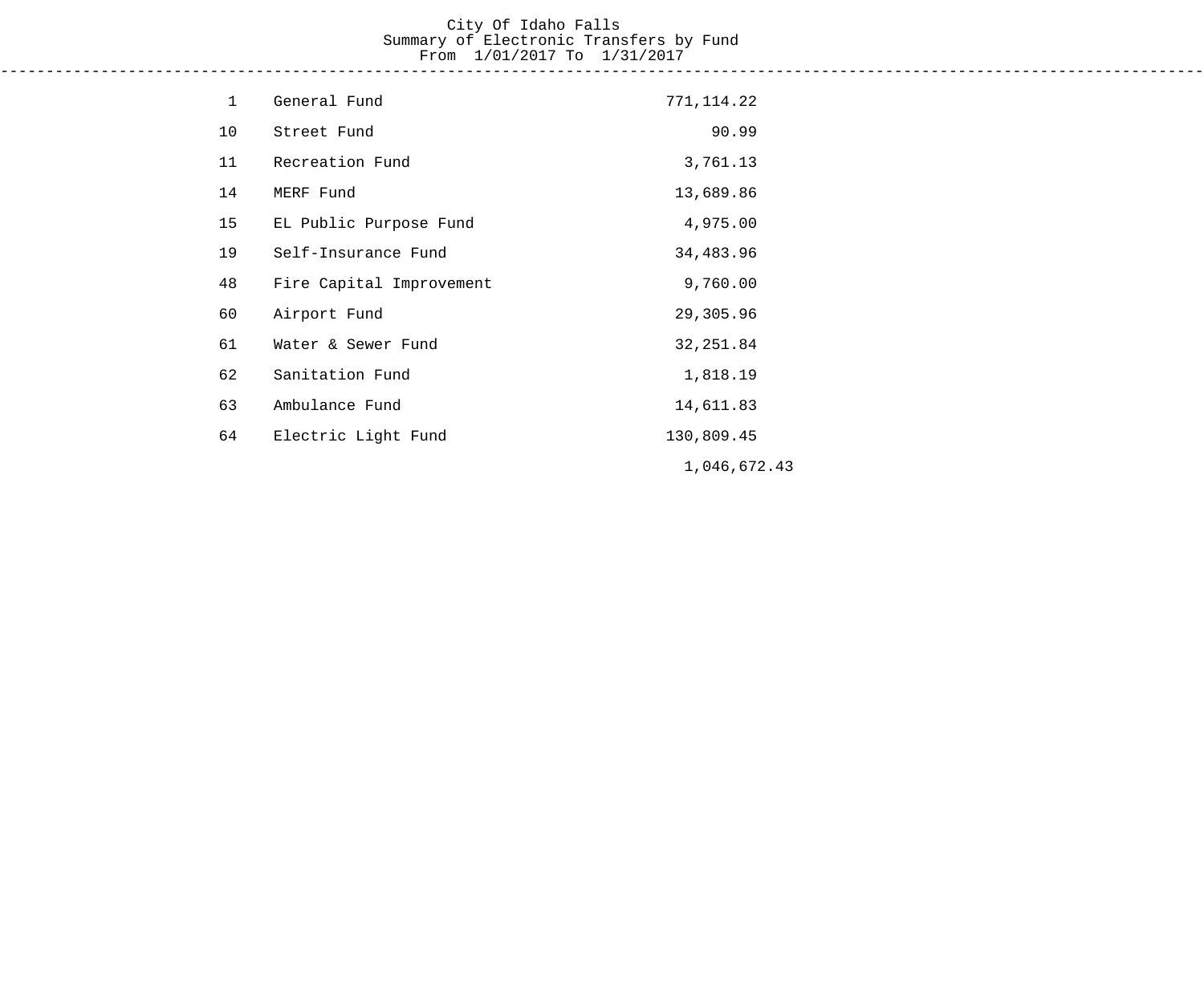|               | Check Vendor<br>Number Name                                                                                    |                      | Amount Description                                                                                                                                                                                                                                                                                                                                                                                                   |                                              |
|---------------|----------------------------------------------------------------------------------------------------------------|----------------------|----------------------------------------------------------------------------------------------------------------------------------------------------------------------------------------------------------------------------------------------------------------------------------------------------------------------------------------------------------------------------------------------------------------------|----------------------------------------------|
|               | 0204194 A & F LOGGING AND DIRT WORKS 3,795.00 SNOW REMOVAL AS REQUESTED BY THE STREET 001 Public Works-Streets |                      |                                                                                                                                                                                                                                                                                                                                                                                                                      |                                              |
|               | 0204195 A-1 RENTAL, INC.                                                                                       |                      | 95.00 PORTABLE TOILET @ HITT &                                                                                                                                                                                                                                                                                                                                                                                       | 001 Fire                                     |
|               | 0204196 AARON CLIBURN                                                                                          |                      | 4,848.86 REIMBURSE SCHOOL                                                                                                                                                                                                                                                                                                                                                                                            | 063 Ambulance                                |
|               | 0204197 ADTRAN INC.                                                                                            |                      | 750.00 COMPUTERS, DP/WORD PROC.                                                                                                                                                                                                                                                                                                                                                                                      | 001 Data Processing                          |
|               | 0204198 ADVANTAGE ARCHITECTURE, PC                                                                             |                      | 5,500.00 SERVICES/MISCELLANEOUS                                                                                                                                                                                                                                                                                                                                                                                      | 048 Fire                                     |
| 0204199 AETNA |                                                                                                                |                      | 618.75  15-294253 REFUND                                                                                                                                                                                                                                                                                                                                                                                             | 063                                          |
|               | 0204200 AIRGAS USA, LLC                                                                                        |                      | 597.63 WELDING SUPPLIES AND GAS AS REQUESTED - 001 General Services                                                                                                                                                                                                                                                                                                                                                  |                                              |
|               | 0204201 ALSCO (AMERICAN LINEN DIV)                                                                             | 804.82               | 161.38 LAUNDRY/CLOTHING REPAIRS FOR EQUIPMENT M 001 General Services<br>178.24 LAUNDRY/CLOTHING REPAIRS FOR EQUIPMENT M 001 General Services<br>173.43 LAUNDRY/CLOTHING REPAIRS FOR EOUIPMENT M 001 General Services<br>199.93 LAUNDRY/CLOTHING REPAIRS FOR EQUIPMENT M 001 General Services<br>40.94 LAUNDRY SERVICES AS REQUESTED - SEWER DI 061 Sewer<br>50.90 LAUNDRY SERVICES AS REQUESTED - SEWER DI 061 Sewer |                                              |
|               | 0204202 ALTEC INDUSTRIES, INC. 27.07 EQ REPAIR AND MAINT                                                       | 37.82                | $\_10.75$ FREIGHT                                                                                                                                                                                                                                                                                                                                                                                                    | 001 General Services<br>001 General Services |
|               | 0204203 AMERICAN SOCIETY OF COMPOSERS 680.00 MEMBERSHIPS                                                       |                      |                                                                                                                                                                                                                                                                                                                                                                                                                      | 001 General Services                         |
|               | 0204204 AMERICAN WATER WORKS ASSOC.                                                                            | 3,693.00 MEMBERSHIPS |                                                                                                                                                                                                                                                                                                                                                                                                                      | 061 Water                                    |
|               | 0204205 ANIXTER INC.                                                                                           |                      | 1,363.25 FIBER OPTIC MATERIAL                                                                                                                                                                                                                                                                                                                                                                                        | 064                                          |
|               | 0204206 ART MUSEUM OF EASTERN IDAHO                                                                            |                      | 7,500.00 MISCELLANEOUS PRODUCTS                                                                                                                                                                                                                                                                                                                                                                                      | 001 Council                                  |
|               | 0204207 AUSTIN CUMMINGS                                                                                        |                      | 145.00 RFND APP/LICENSE FEES                                                                                                                                                                                                                                                                                                                                                                                         | 063 Ambulance                                |
|               | 0204208 BAR STORE RESTAURANT EQ.(BS&R)                                                                         |                      | 864.36 PARKS & RECREATION MISC.                                                                                                                                                                                                                                                                                                                                                                                      | 001 Parks                                    |
|               | 0204209 BARBARA JONES OR JANAE SHANAHAN                                                                        |                      | 135.66  16-11344 REFUND                                                                                                                                                                                                                                                                                                                                                                                              | 063                                          |
|               | 0204210 BARRY LANE                                                                                             |                      | 472.71  16-145883 REFUND                                                                                                                                                                                                                                                                                                                                                                                             | 063                                          |
|               | 0204211 BENNIE COOLEY OR WANUTA HUTCHISON 147.35 16-153640 REFUND                                              |                      |                                                                                                                                                                                                                                                                                                                                                                                                                      | 063                                          |
|               | 0204212 BONILLA TRUCKING, LLC                                                                                  | 3,870.00             | 2,205.00 SNOW REMOVAL AS REQUESTED BY THE STREET 001 Public Works-Streets<br>1,665.00 SNOW REMOVAL AS REQUESTED BY THE STREET 001 Public Works-Streets                                                                                                                                                                                                                                                               |                                              |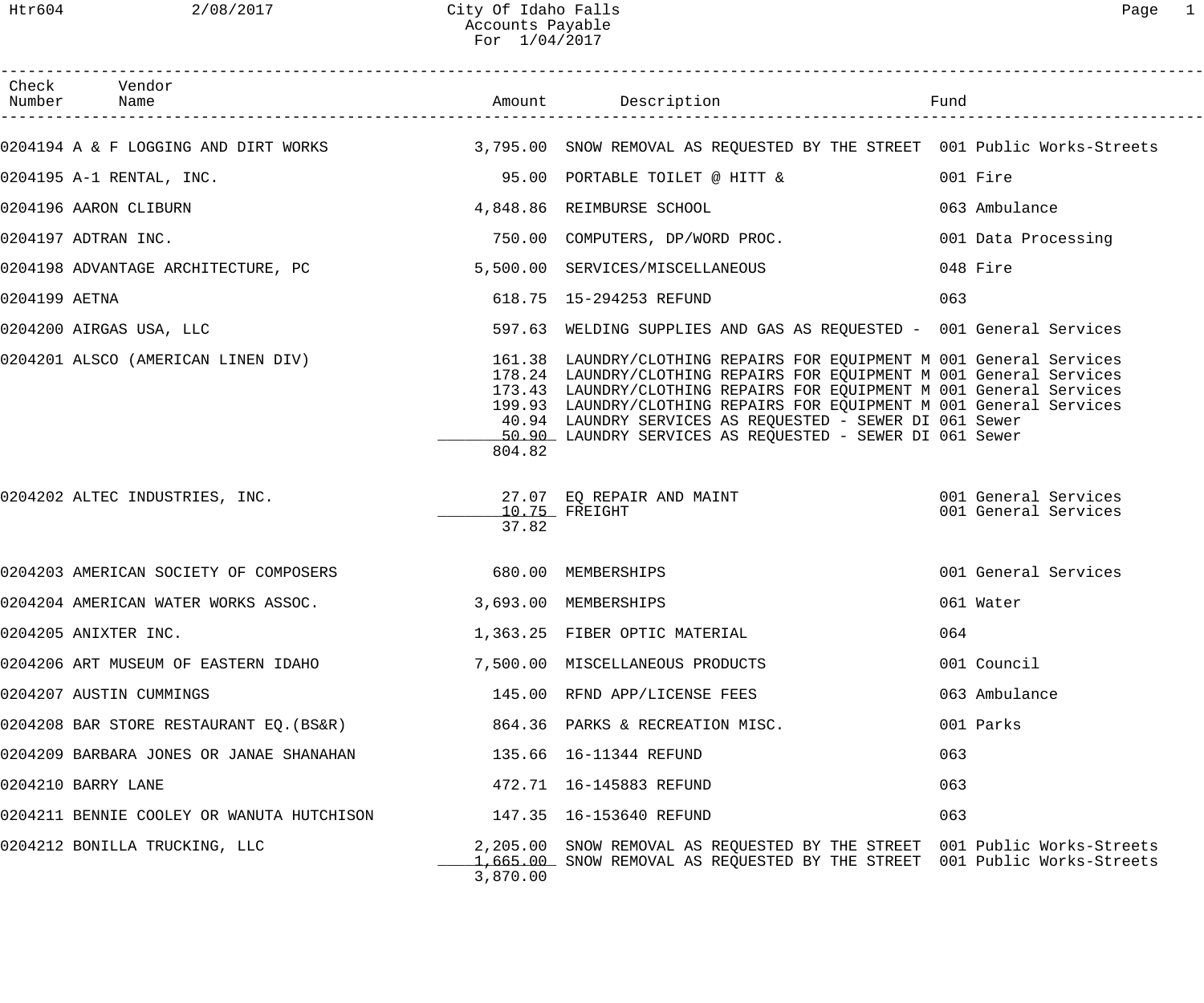| Check Vendor<br>Number Name                                     |                |                                                                                                                                                                                                                                                                                                                                                                                                                                                                                                                                                                                                                                                                                                                                            |                                                      |
|-----------------------------------------------------------------|----------------|--------------------------------------------------------------------------------------------------------------------------------------------------------------------------------------------------------------------------------------------------------------------------------------------------------------------------------------------------------------------------------------------------------------------------------------------------------------------------------------------------------------------------------------------------------------------------------------------------------------------------------------------------------------------------------------------------------------------------------------------|------------------------------------------------------|
|                                                                 |                |                                                                                                                                                                                                                                                                                                                                                                                                                                                                                                                                                                                                                                                                                                                                            | 001                                                  |
|                                                                 |                |                                                                                                                                                                                                                                                                                                                                                                                                                                                                                                                                                                                                                                                                                                                                            | 062 Sanitation                                       |
| 0204215 BONNIE LEE                                              |                | 155.00  16-237691 REFUND                                                                                                                                                                                                                                                                                                                                                                                                                                                                                                                                                                                                                                                                                                                   | 063                                                  |
|                                                                 |                | 0204216 BRANNON & BRANNON PSYCHOLOGICAL SER <a> 400.00 SERVICES/MISCELLANEOUS</a> 601 Police 601 Police 601 Police 601 Police 601 Police 601 Police 601 Police 601 Police 601 Police 601 P                                                                                                                                                                                                                                                                                                                                                                                                                                                                                                                                                 |                                                      |
| 0204217 BROADWAY FORD, INC.                                     | 2,019.28       | 825.08 PARTS AND MINOR SUBLET REPAIRS AS REQUES 001 General Services<br>33.14 PARTS AND MINOR SUBLET REPAIRS AS REQUES 001 General Services<br>231.32- PARTS AND MINOR SUBLET REPAIRS AS REQUES 001 General Services<br>46.14 PARTS AND MINOR SUBLET REPAIRS AS REQUES 001 General Services<br>12.84 PARTS AND MINOR SUBLET REPAIRS AS REQUES 001 General Services<br>518.59 PARTS AND MINOR SUBLET REPAIRS AS REQUES 001 General Services<br>712.12 PARTS AND MINOR SUBLET REPAIRS AS REQUES 001 General Services<br>16.83 PARTS AND MINOR SUBLET REPAIRS AS REQUES 001 General Services<br>150.00- PARTS AND MINOR SUBLET REPAIRS AS REQUES 001 General Services<br>235.86 PARTS AND MINOR SUBLET REPAIRS AS REQUES 001 General Services |                                                      |
|                                                                 |                | 0204218 C & B OPERATIONS, LLC <b>110.24 PARTS AND MINOR SUBLET REPAIRS AS REQUES</b> 001 General Services                                                                                                                                                                                                                                                                                                                                                                                                                                                                                                                                                                                                                                  |                                                      |
| 0204219 CROWN TROPHY                                            | 78.00 PRINTING |                                                                                                                                                                                                                                                                                                                                                                                                                                                                                                                                                                                                                                                                                                                                            | 001 Public Works Engineering                         |
| 0204220 DECCAN INTERNATIONAL                                    |                | 15,340.00 MAINTENANCE CONTRACT-EQ                                                                                                                                                                                                                                                                                                                                                                                                                                                                                                                                                                                                                                                                                                          | 001 Fire                                             |
| 0204221 DEVAULT ELECTRIC PRODUCTS INC. 28.20 FREIGHT            | 473.20         | 445.00 WATER DEPARTMENT                                                                                                                                                                                                                                                                                                                                                                                                                                                                                                                                                                                                                                                                                                                    | 061 Water<br>061 Water                               |
| 0204222 DMC SALES & SUPPLY, INC. 2000 190.80 FUEL AND ADDITIVES |                |                                                                                                                                                                                                                                                                                                                                                                                                                                                                                                                                                                                                                                                                                                                                            | 001                                                  |
| 0204223 DYNA SYSTEMS                                            | 72.05          | 49.45 HARDWARE MISCELLANEOUS<br>22.60 HARDWARE MISCELLANEOUS                                                                                                                                                                                                                                                                                                                                                                                                                                                                                                                                                                                                                                                                               | 064 Electric<br>064 Electric                         |
| 0204224 EAST IDAHO TOWING                                       |                | 955.00 PROFESSIONAL/PERSONAL SRV                                                                                                                                                                                                                                                                                                                                                                                                                                                                                                                                                                                                                                                                                                           | 001 Police                                           |
| 0204225 EATON COLLISION CENTER                                  | 3,280.00       | 640.00 PROFESSIONAL/PERSONAL SRV<br>775.00 PROFESSIONAL/PERSONAL SRV<br>820.00 PROFESSIONAL/PERSONAL SRV<br>1,045.00 PROFESSIONAL/PERSONAL SRV                                                                                                                                                                                                                                                                                                                                                                                                                                                                                                                                                                                             | 001 Police<br>001 Police<br>001 Police<br>001 Police |
| 0204226 EDGE CONSTRUCTION SUPPLY, INC. 498.75 SEWER DEPARTMENT  |                |                                                                                                                                                                                                                                                                                                                                                                                                                                                                                                                                                                                                                                                                                                                                            | 061 Sewer                                            |
| 0204227 EDITH ARCAND                                            |                | 55.02 15-258324 REFUND                                                                                                                                                                                                                                                                                                                                                                                                                                                                                                                                                                                                                                                                                                                     | 063                                                  |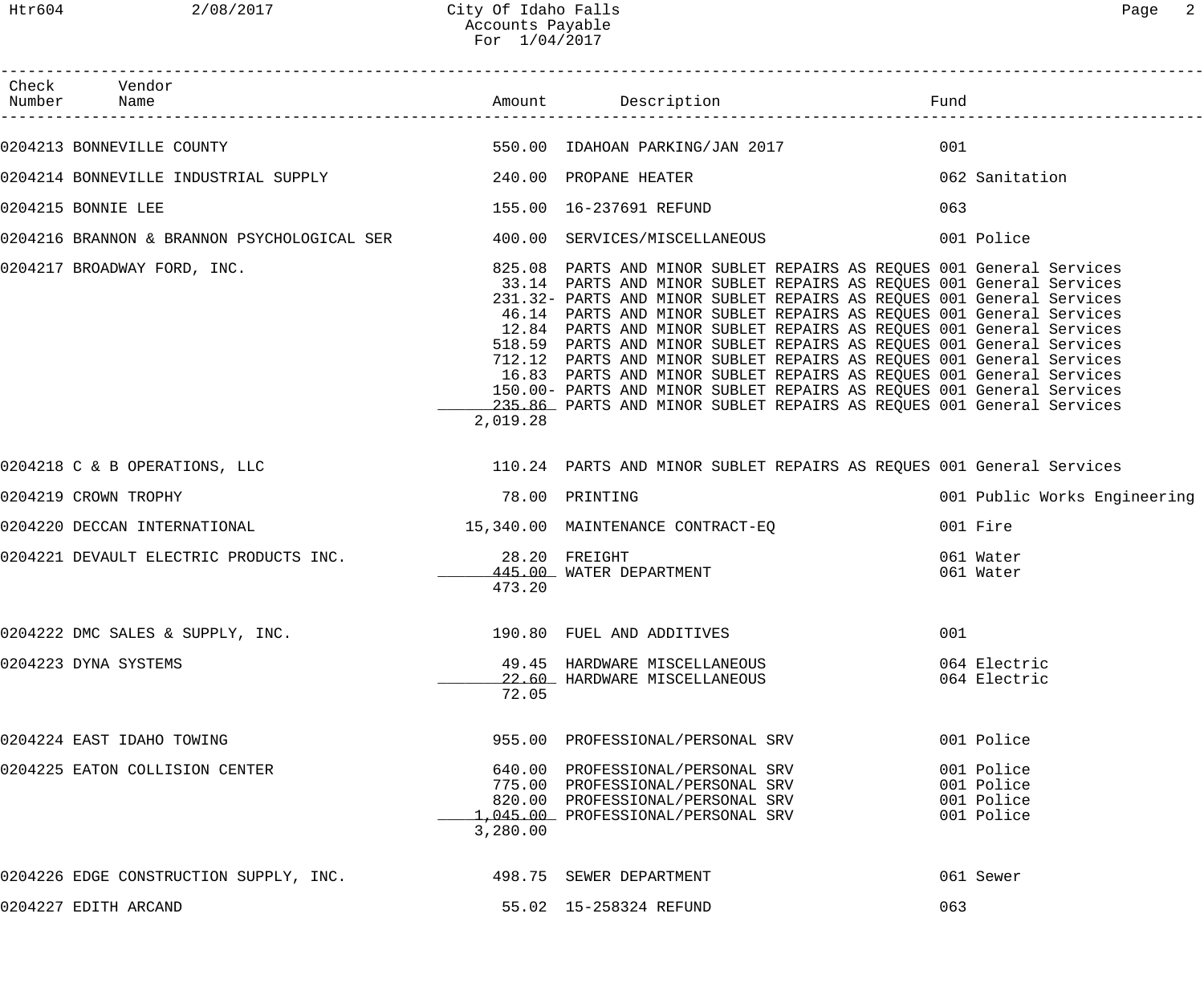| Check Vendor<br>Number Name        |                             |                                                                                                                                                                                                                                                                                                                                                                                                                                                                                                                                                                   | Fund |                                           |
|------------------------------------|-----------------------------|-------------------------------------------------------------------------------------------------------------------------------------------------------------------------------------------------------------------------------------------------------------------------------------------------------------------------------------------------------------------------------------------------------------------------------------------------------------------------------------------------------------------------------------------------------------------|------|-------------------------------------------|
|                                    |                             |                                                                                                                                                                                                                                                                                                                                                                                                                                                                                                                                                                   |      |                                           |
| 0204228 ELEANOR M HENSLEY          |                             | 81.04 16-188787 REFUND                                                                                                                                                                                                                                                                                                                                                                                                                                                                                                                                            | 063  |                                           |
|                                    | 2,086.25                    | 0204229 ENERGY LABORATORIES, INC.<br>255.00 LABORATORY ANALYSIS AT WASTEWATER TREATM 061 Sewer<br>210.00 LABORATORY ANALYSIS AT WASTEWATER TREATM 061 Sewer<br>550.00 LABORATORY ANALYSIS AT WASTEWATER TREATM 061 Sewer<br>580.00 LABORATORY ANALYSIS AT WASTEWATER TREATM 061 Sewer<br>491.25 LABORATORY ANALYSIS AT WASTEWATER TREATM 061 Sewer                                                                                                                                                                                                                |      |                                           |
| 0204230 EVCO HOUSE OF HOSE - IDAHO | 1,056.03                    | 9.32 PARTS AS REQUESTED BY THE EQUIPMENT MAIN 001 General Services<br>47.06 PARTS AS REQUESTED BY THE EQUIPMENT MAIN 001 General Services<br>145.92 PARTS AS REQUESTED BY THE EQUIPMENT MAIN 001 General Services<br>12.60 PARTS AS REQUESTED BY THE EQUIPMENT MAIN 001 General Services<br>533.76 PARTS AS REQUESTED BY THE EQUIPMENT MAIN 001 General Services<br>201.53 PARTS AS REQUESTED BY THE EQUIPMENT MAIN 001 General Services<br>2.87 PARTS AS REQUESTED BY THE EQUIPMENT MAIN 001 General Services<br>102.97 HOSE REPAIR FOR TILT FRAM 662 Sanitation |      |                                           |
| 0204231 FALL CREEK HOMES           |                             | 103.05 REFUND OVERPAYMENT PERMIT                                                                                                                                                                                                                                                                                                                                                                                                                                                                                                                                  | 001  |                                           |
|                                    | 98.53                       | 0204232 FALLS PLUMBING SUPPLY, INC. 30 1 12.04 MISCELLANEOUS PLUMBING SUPPLIES FOR BLDG 001 General Services<br>15.83 MISCELLANEOUS PLUMBING SUPPLIES FOR BLDG 001 General Services<br>30.66 MISCELLANEOUS PLUMBING SUPPLIES FOR BLDG 001 General Services                                                                                                                                                                                                                                                                                                        |      |                                           |
| 0204233 FEDERAL EXPRESS CORP       | 42.90                       | 19.75 EXPRESS MAIL/DEC 2016<br>23.15 EXPRESS MAIL/DEC 2016                                                                                                                                                                                                                                                                                                                                                                                                                                                                                                        |      | 060 Airport<br>060 Airport                |
| 0204234 FIRST RESPONDERS           |                             | 11.90 ALTERATIONS AND/OR EMBROIDERY TO POLICE 001 Police                                                                                                                                                                                                                                                                                                                                                                                                                                                                                                          |      |                                           |
| 0204235 FIRST STREET WELDING, INC. | 596.24 FREIGHT<br>18,335.86 | 286.36 PARTS AND MINOR SUBLET REPAIRS AS REQUES 001 General Services<br>8,724.75 EQUIPMENT-LRG & TURF<br>8,728.51 EQUIPMENT-LRG & TURF                                                                                                                                                                                                                                                                                                                                                                                                                            |      | 010 Streets<br>010 Streets<br>010 Streets |
| 0204236 FLORINE OR JEANNE BERNTSON |                             | 84.42  15-294304 REFUND                                                                                                                                                                                                                                                                                                                                                                                                                                                                                                                                           | 063  |                                           |
| 0204237 FOOD SERVICES OF AMERICA   |                             | 87.81 ANIMAL FOOD AND REQUIRED SUPPLIES FOR ZO 001 Parks<br>201.83 ANIMAL FOOD AND REQUIRED SUPPLIES FOR ZO 001 Parks<br>44.45 ANIMAL FOOD AND REQUIRED SUPPLIES FOR ZO 001 Parks<br>165.49 ANIMAL FOOD AND REQUIRED SUPPLIES FOR ZO 001 Parks<br>129.05 ANIMAL FOOD AND REQUIRED SUPPLIES FOR ZO 001 Parks                                                                                                                                                                                                                                                       |      |                                           |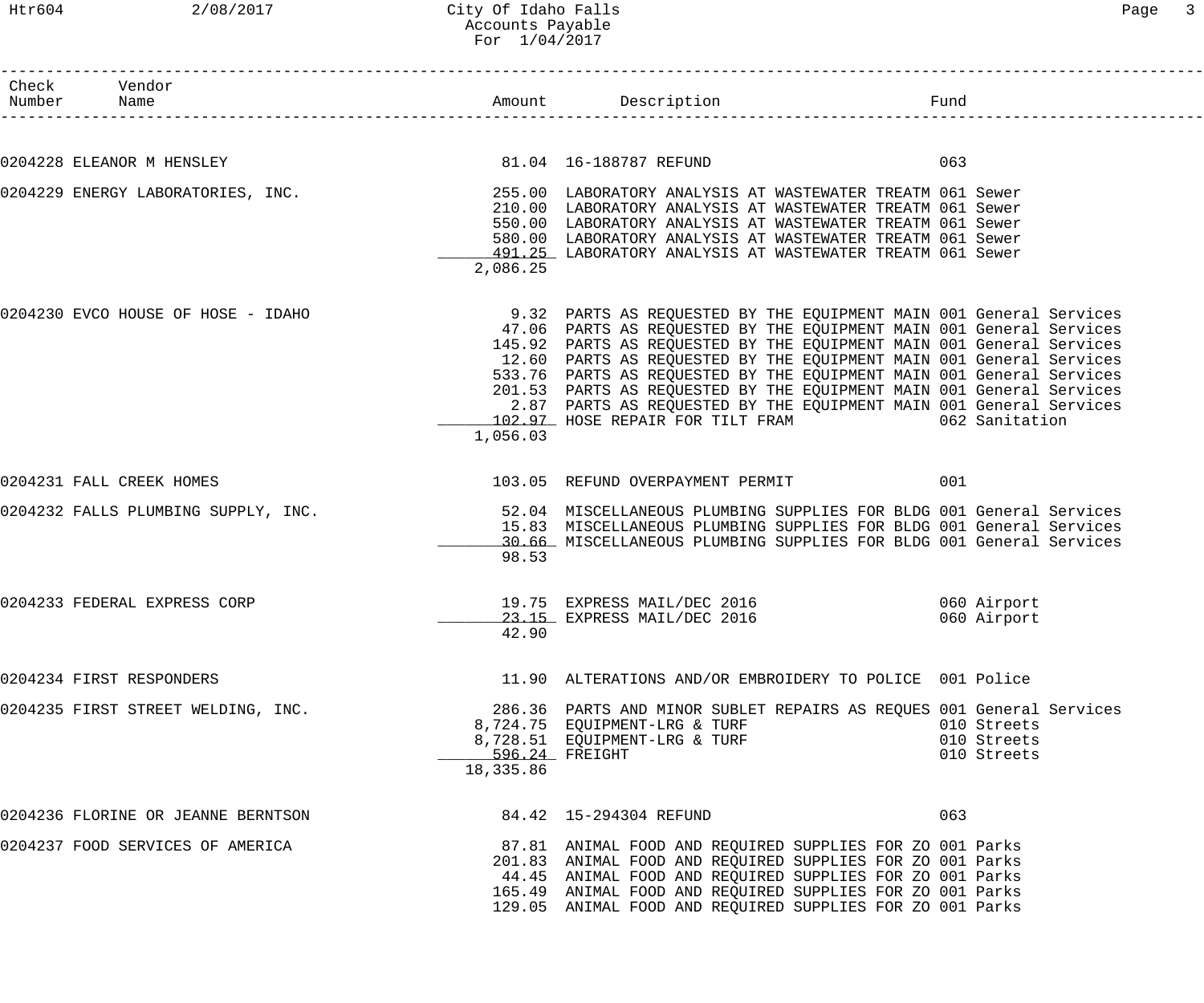| aae |  |
|-----|--|
|-----|--|

| Check Vendor<br>Number Name                                                                            |                            |                                                                                                                                                                                                                                                                                                                                                                                                                                                                                                              |                                                                                                                                                          |
|--------------------------------------------------------------------------------------------------------|----------------------------|--------------------------------------------------------------------------------------------------------------------------------------------------------------------------------------------------------------------------------------------------------------------------------------------------------------------------------------------------------------------------------------------------------------------------------------------------------------------------------------------------------------|----------------------------------------------------------------------------------------------------------------------------------------------------------|
|                                                                                                        | 628.63                     |                                                                                                                                                                                                                                                                                                                                                                                                                                                                                                              |                                                                                                                                                          |
| 0204238 G & F POND ENTERPRISES 3,094.62 CONSTRUCTION JOB/CONTRACT 061 Sewer                            |                            |                                                                                                                                                                                                                                                                                                                                                                                                                                                                                                              |                                                                                                                                                          |
| 0204239 GORONGOSA RESTORATION PROJECT INC. 4,730.38 PARKS & RECREATION MISC. 001 Parks                 |                            |                                                                                                                                                                                                                                                                                                                                                                                                                                                                                                              |                                                                                                                                                          |
| 0204240 GUSTAVE A. LARSON COMPANY 176.95 HVAC SUPPLIES AS REQUESTED BY BUILDING M 001 General Services | 438.77                     | 22.33 HVAC SUPPLIES AS REQUESTED BY BUILDING M 001 General Services<br>160.05 HVAC SUPPLIES AS REQUESTED BY BUILDING M 001 General Services<br>21.68 HVAC SUPPLIES AS REQUESTED BY BUILDING M 001 General Services<br>4.96 HVAC SUPPLIES AS REQUESTED BY BUILDING M 001 General Services<br>2.60 HVAC SUPPLIES AS REQUESTED BY BUILDING M 001 General Services<br>37.14 HVAC SUPPLIES AS REQUESTED BY BUILDING M 001 General Services<br>13.06 HVAC SUPPLIES AS REQUESTED BY BUILDING M 001 General Services |                                                                                                                                                          |
| 0204241 HARROP POST AND POLE, LLC 6,701.25 FENCING                                                     |                            |                                                                                                                                                                                                                                                                                                                                                                                                                                                                                                              | 001 Parks                                                                                                                                                |
| 0204242 HOME DEPOT                                                                                     | 622.08                     | 22.52 PARKS & RECREATION MISC.<br>101.31 ELECTRONIC EQUIPMENT<br>4.40 PARKS & RECREATION MISC.<br>89.36 PARKS & RECREATION MISC.<br>20.97 LIGHTING EQUIPMENT<br>21.78 PARKS & RECREATION MISC.<br>49.96 SAFETY EQUIPMENT<br>27.94 HARDWARE<br>65.82 PA                                                                                                                                                                                                                                                       | 001 Parks<br>001 Parks<br>001 Parks<br>001 Parks<br>001 Parks<br>001 Parks<br>001 Parks<br>001 Parks<br>001 Parks<br>001 Parks<br>001 Parks<br>001 Parks |
| 0204243 HUGHES FIRE EQUIPMENT, INC.                                                                    | 431.72 FREIGHT<br>3,241.00 | 2,809.28 EQ REPAIR AND MAINT                                                                                                                                                                                                                                                                                                                                                                                                                                                                                 | 001 General Services<br>001 General Services                                                                                                             |
| 0204244 IDAHO DEPT OF PARKS AND REC                                                                    |                            | 10.00 #E3070 REGISTRATION & STIC                                                                                                                                                                                                                                                                                                                                                                                                                                                                             | 001 General Services                                                                                                                                     |
| 0204245 IDAHO FALLS PETERBILT                                                                          |                            | 18.98 EQ REPAIR AND MAINT                                                                                                                                                                                                                                                                                                                                                                                                                                                                                    | 001                                                                                                                                                      |
| 0204246 IES CUSTOM STAFFING, LLC                                                                       |                            | 770.52 SERVICES/MISCELLANEOUS                                                                                                                                                                                                                                                                                                                                                                                                                                                                                | 001 Treasurer                                                                                                                                            |
| 0204247 INT'L SNOW LEOPARD TRUST                                                                       |                            | 7,845.42 PARKS & RECREATION MISC.                                                                                                                                                                                                                                                                                                                                                                                                                                                                            | 001 Parks                                                                                                                                                |
| 0204248 INTERMOUNTAIN CLAIMS, INC.                                                                     |                            | 4,800.00 PROFESSIONAL/PERSONAL SRV                                                                                                                                                                                                                                                                                                                                                                                                                                                                           | 019 Self-Insurance                                                                                                                                       |
| 0204249 JC TRUCKING                                                                                    |                            | 3,416.00 SNOW REMOVAL AS REQUESTED BY THE STREET 001 Public Works-Streets                                                                                                                                                                                                                                                                                                                                                                                                                                    |                                                                                                                                                          |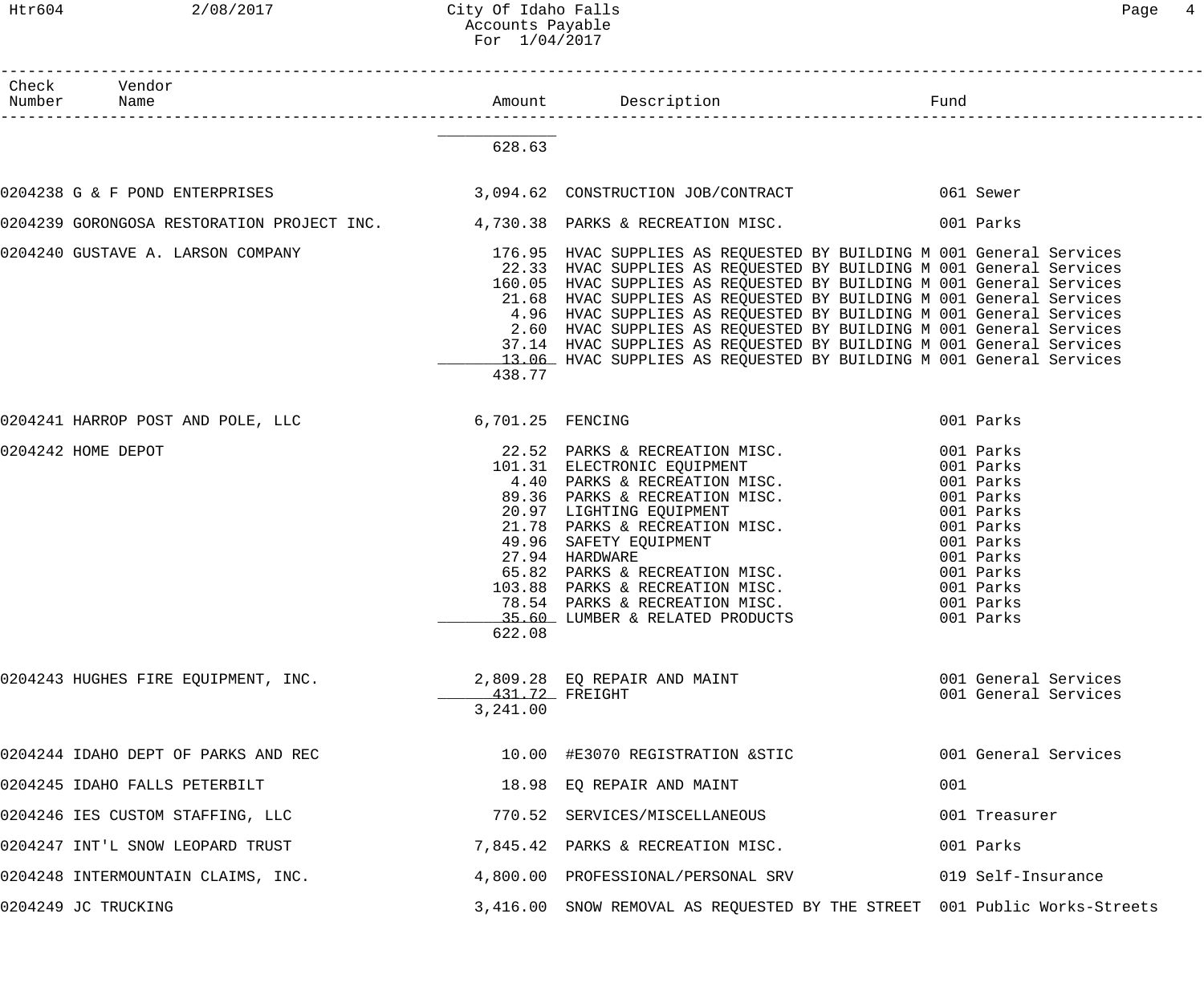### Htr604 2/08/2017 City Of Idaho Falls Page 5 Accounts Payable For 1/04/2017

| Check<br>Number | Vendor                                                                  |                      |                                                                                                                                                                                                                                                                                                                                                                |                                  |
|-----------------|-------------------------------------------------------------------------|----------------------|----------------------------------------------------------------------------------------------------------------------------------------------------------------------------------------------------------------------------------------------------------------------------------------------------------------------------------------------------------------|----------------------------------|
|                 |                                                                         |                      |                                                                                                                                                                                                                                                                                                                                                                |                                  |
|                 |                                                                         |                      |                                                                                                                                                                                                                                                                                                                                                                |                                  |
|                 |                                                                         | 3,452.00             | 0204251 KASSMO PRODUCTS INCORPORATED<br>160.00 AQUATIC/WATER PRODUCTS 10204251 KASSMO PRODUCTS                                                                                                                                                                                                                                                                 | 011 Recreation<br>011 Recreation |
|                 | 83.65 16-112029 REFUND<br>0204252 KATHY VOCH                            |                      |                                                                                                                                                                                                                                                                                                                                                                | 063                              |
|                 | 0204253 KENWORTH SALES COMPANY, INC. 1,578.16 VEHICLE AND EQUIP. MAINT. |                      |                                                                                                                                                                                                                                                                                                                                                                | 001 General Services             |
|                 | 0204254 KUSHLAN ASSOCIATES, INC.                                        |                      | 3,382.00 PROFESSIONAL/PERSONAL SRV                                                                                                                                                                                                                                                                                                                             | 001 Planning & Building          |
|                 | 0204255 LES SCHWAB TIRES                                                |                      | 112.93 25/8-12/6 SWAMP FOX ATV T                                                                                                                                                                                                                                                                                                                               | 001 Parks                        |
|                 | 0204256 LIGHTHOUSE ELECTRIC, LLC                                        |                      | 27.44 REFUND OVERPMT ON PERMIT                                                                                                                                                                                                                                                                                                                                 | 064                              |
|                 | 0204257 MARROQUIN TRUCKING                                              | 4,860.50             | 3,150.00 SNOW REMOVAL AS REQUESTED BY THE STREET 001 Public Works-Streets<br>1,710.50 SNOW REMOVAL AS REQUESTED BY THE STREET 001 Public Works-Streets                                                                                                                                                                                                         |                                  |
|                 | 0204258 MMIF LLC                                                        |                      | 75.76 MISCELLANEOUS SUPPLIES AS REQUESTED BY P 001 Parks                                                                                                                                                                                                                                                                                                       |                                  |
|                 | 0204259 MOUNTAIN VALLEY FLOOR MATS LLC                                  |                      | 9.70 MAT SERVICE FOR THE TAUTPHAUS PARK ICE R 011 Recreation                                                                                                                                                                                                                                                                                                   |                                  |
|                 |                                                                         |                      | 0204260 MURRAY, SMITH & ASSOC, INC. 1,020.00 CONSTRUCTION JOB/CONTRACT 061 Sewer                                                                                                                                                                                                                                                                               |                                  |
|                 |                                                                         |                      | 0204261 MWI VETERINARY SUPPLY COMPANY 1990 1991 1991 15 SETERINARY SUPPLIES FOR IDAHO FALLS ZOO 001 Parks                                                                                                                                                                                                                                                      |                                  |
|                 | 0204262 NATIONAL LEAGUE OF CITIES                                       | 4,467.00 MEMBERSHIPS |                                                                                                                                                                                                                                                                                                                                                                | 001 Council                      |
|                 | 0204263 NORCO, INC. - IDAHO FALLS                                       |                      | 314.98 COMPRESSED GAS,                                                                                                                                                                                                                                                                                                                                         | 001 Parks                        |
|                 | 0204264 OLSON BACKHOE SERVICE                                           | 7,868.00             | 3,105.00 SNOW REMOVAL AS REQUESTED BY THE STREET 001 Public Works-Streets<br>3,008.00 SNOW REMOVAL AS REQUESTED BY THE STREET 001 Public Works-Streets<br>1,755.00 SNOW REMOVAL AS REQUESTED BY THE STREET 001 Public Works-Streets                                                                                                                            |                                  |
|                 | 0204265 PACIFIC STEEL & RECYCLING                                       | 98.42                | 27.78 PARTS AS REQUESTED BY THE EQUIPMENT MAIN 001 General Services<br>15.51 PARTS AS REQUESTED BY THE EQUIPMENT MAIN 001 General Services<br>7.41 PARTS AS REQUESTED BY THE EQUIPMENT MAIN 001 General Services<br>15.02 PARTS AS REQUESTED BY THE EQUIPMENT MAIN 001 General Services<br>32.70 PARTS AS REQUESTED BY THE EQUIPMENT MAIN 001 General Services |                                  |
|                 | 0204266 PEACEPIPE CONSTRUCTION, INC.                                    |                      | 3,625.00 SNOW REMOVAL AS REQUESTED BY THE STREET 001 Public Works-Streets                                                                                                                                                                                                                                                                                      |                                  |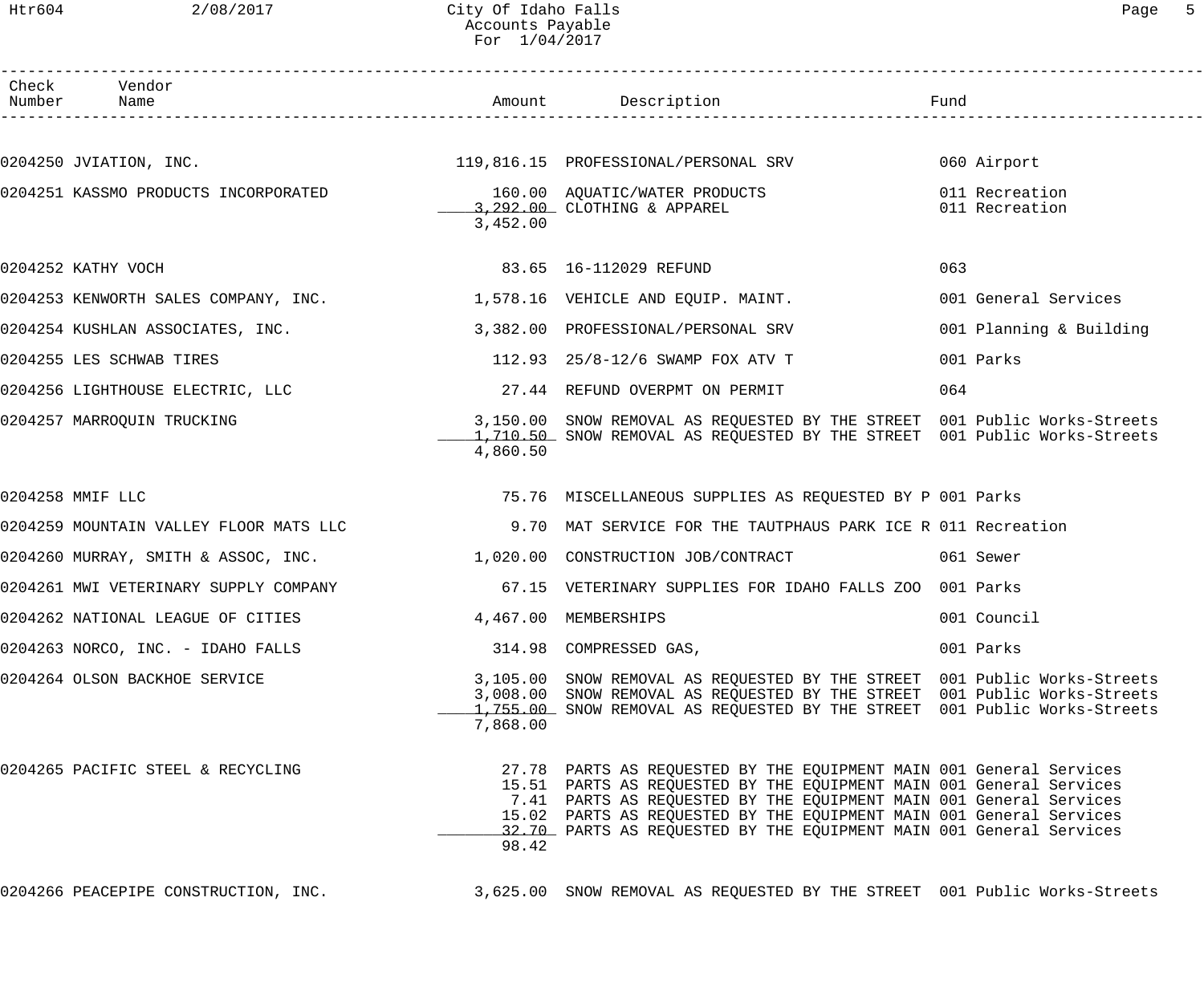| Htr604 | 2/08/2017                                                       | City Of Idaho Falls<br>Accounts Payable<br>For $1/04/2017$ |                                                                                                                                |                                                                      | 6<br>Page |
|--------|-----------------------------------------------------------------|------------------------------------------------------------|--------------------------------------------------------------------------------------------------------------------------------|----------------------------------------------------------------------|-----------|
|        | Check Vendor<br>Number Name                                     |                                                            | Amount Description                                                                                                             | Fund                                                                 |           |
|        |                                                                 |                                                            | 0204267 PEST CONTROL SERVICES, INC. 48.00 INTERIOR RODENT CONTROL AS REQUESTED BY 011 Recreation                               |                                                                      |           |
|        |                                                                 |                                                            | 0204268 PLATT ELECTRIC / REXEL, INC.                 43.75 MISCELLANEOUS ELECTRICAL SUPPLIES FOR BL 001 General Services       |                                                                      |           |
|        | 0204269 PRINTCRAFT PRESS                                        |                                                            | 253.22 RFND OVER PYMT                                                                                                          | 062                                                                  |           |
|        | 0204270 REGENCE BLUESHIELD OF IDAHO                             |                                                            | 190.95  15-392326 REFUND                                                                                                       | 063                                                                  |           |
|        | 0204271 RITA DENNING                                            |                                                            | 42.27  15-157461 REFUND                                                                                                        | 063                                                                  |           |
|        | 0204272 ROBERT OR JO DEAN HANSEN                                |                                                            | 91.56 16-196238 REFUND                                                                                                         | 063                                                                  |           |
|        | 0204273 ROCKNAKS HARDWARE PLUS, INC.                            | 103.95                                                     | 82.98 MISCELLANEOUS TOOL, HARDWARE & IRRIGATIO 001 Cemeteries<br>20.97 MISCELLANEOUS TOOL, HARDWARE & IRRIGATIO 001 Cemeteries |                                                                      |           |
|        | 0204274 ROCKY MOUNTAIN ELECTRIC, INC. 4,709.49 SEWER DEPARTMENT |                                                            |                                                                                                                                | 061 Sewer                                                            |           |
|        | 0204275 RODENT PRO.COM, LLC                                     |                                                            | 276.00 ANIMAL FEED AS REQUESTED BY IDAHO FALLS                                                                                 | 001 Parks                                                            |           |
|        | 0204276 SANCCOB                                                 |                                                            | 5,324.75 PARKS & RECREATION MISC.                                                                                              | 001 Parks                                                            |           |
|        | 0204277 SKY BLUE INDUSTRIES, INC.                               |                                                            | 275.40 POLICE EQUIP & SUPPLIES                                                                                                 | 001 Police                                                           |           |
|        | 0204278 SMEAL FIRE APPARATUS COMPANY                            | 469.64                                                     | 111.81 EO REPAIR AND MAINT<br>225.07 EQ REPAIR AND MAINT<br>132.76 EQ REPAIR AND MAINT                                         | 001 General Services<br>001 General Services<br>001 General Services |           |
|        | 0204279 SPX TRANSFORMER SOLUTIONS, INC                          | 483.40                                                     | 444.96 ELEC/IF POWER<br>35.04 FREIGHT<br>3.40 HARDWARE MISCELLANEOUS                                                           | 064 Electric<br>064 Electric<br>064 Electric                         |           |
|        | 0204280 STAPLES ADVANTAGE                                       | 748.20                                                     | 447.16 ELECTRONIC EQUIPMENT<br>79.94 OFFICE SUPPLIES, GENERAL<br>221.10 OFFICE SUPPLIES, GENERAL                               | 001 Police<br>001 Police<br>001 Police                               |           |
|        | 0204281 STATE OF IDAHO                                          |                                                            | 681.00 RFND OVER PYMT/ENRGY ASST                                                                                               | 001 Treasurer                                                        |           |
|        |                                                                 |                                                            | 1 062 11 DROFFCCIONAL (DERCONAL CDV                                                                                            | $060 \text{ N}$                                                      |           |

0204282 T-O ENGINEERS 1,863.44 PROFESSIONAL/PERSONAL SRV 060 Airport 4,264.80 PROFESSIONAL/PERSONAL SRV 060 Airport \_\_\_\_\_\_\_\_\_\_\_\_\_ 45,584.60 PROFESSIONAL/PERSONAL SRV 060 Airport 51,712.84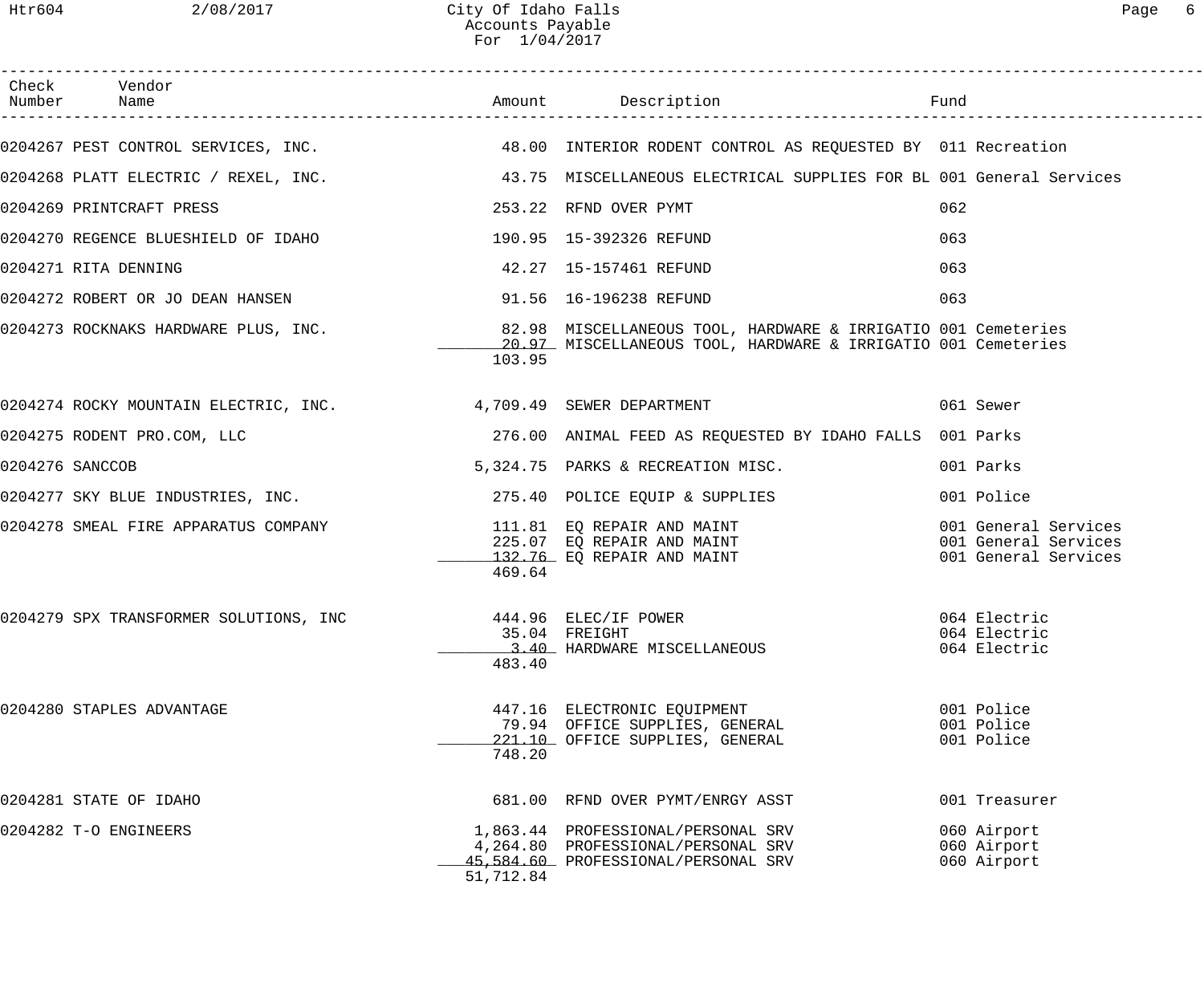|               | Check Vendor<br>Number Name                                             |        |                                                                                                                                                                                                                                                                                                                                   |                          |
|---------------|-------------------------------------------------------------------------|--------|-----------------------------------------------------------------------------------------------------------------------------------------------------------------------------------------------------------------------------------------------------------------------------------------------------------------------------------|--------------------------|
|               |                                                                         |        | 0204283 THE DEPARTMENT OF VETERANS 241.31 15-285097 REFUND                                                                                                                                                                                                                                                                        | 063                      |
|               |                                                                         |        | 0204284 TIMBERSTONE LANDSCAPING LLC 13,320.00 CONSTRUCTION JOB/CONTRACT                                                                                                                                                                                                                                                           | 018 Golf Courses         |
|               | 0204285 TYCO FIRE & SECURITY MGMNT, INC. 430.00 MAINTENANCE CONTRACT-EQ |        |                                                                                                                                                                                                                                                                                                                                   | 001 Treasurer            |
| 0204286 ULINE |                                                                         | 766.62 | 87.72 FREIGHT<br>87.72 FREIGHI<br>678.90_ POLICE EQUIP & SUPPLIES                                                                                                                                                                                                                                                                 | 001 Police<br>001 Police |
|               |                                                                         |        | 0204287 WAXIE SANITARY SUPPLY 1,165.26 CUSTODIAL SUPPLIES/EQUIP 061 Sewer                                                                                                                                                                                                                                                         |                          |
|               |                                                                         |        | 0204288 WESTERN RECORDS DESTRUCTION, INC. 35.00 SHREDDING SERVICES AS REQUESTED BY RECRE 001 Parks                                                                                                                                                                                                                                |                          |
|               | 0204289 WESTERN SYSTEMS                                                 |        | 149.77 EQ REPAIR AND MAINT                                                                                                                                                                                                                                                                                                        | 001                      |
|               |                                                                         |        | 0204290 WESTERN WHOLESALE INSTALLED SALES 151.62 OVERHEAD DOOR PARTS AND LABOR AS REQUEST 001 General Services                                                                                                                                                                                                                    |                          |
|               |                                                                         |        |                                                                                                                                                                                                                                                                                                                                   |                          |
|               | 0204292 ZIP PRINT                                                       | 824.75 | 74.00 BINDING FOR HITT & 17TH B 001 Public Works Engineering<br>678.00 PHOTOCOPIES AND POSTERS AS NEEDED BY AQU 011 Recreation<br>21.00 PHOTOCOPIES AND POSTERS AS NEEDED BY AQU 011 Recreation<br>22.25 PHOTOCOPIES AND POSTERS AS NEEDED BY AQU 011 Recreation<br>29.50 PHOTOCOPIES AND POSTERS AS NEEDED BY AQU 011 Recreation |                          |

------------------------------------------------------------------------------------------------------------------------------------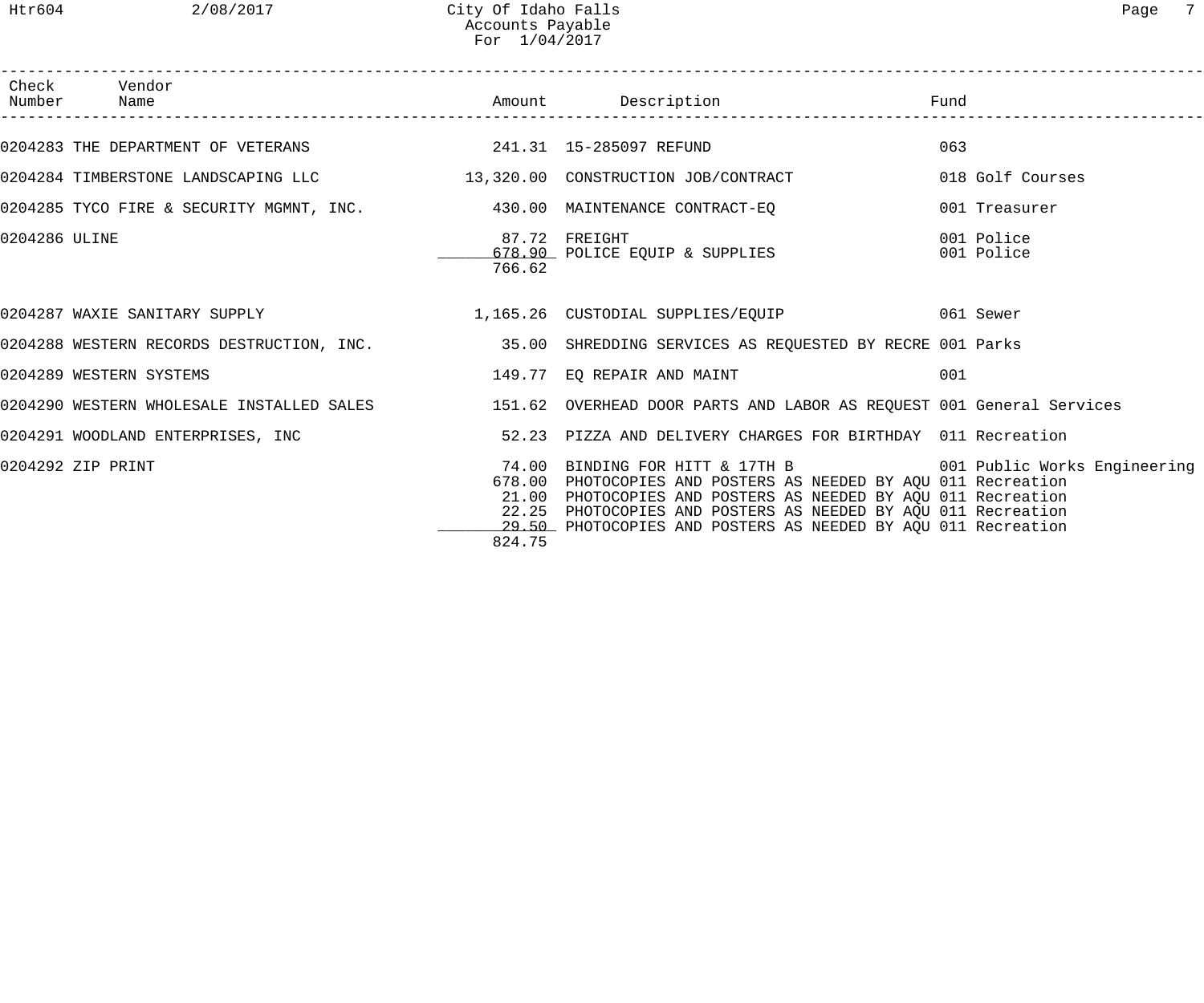| Check Vendor<br>Number Name                                            |                            |                                                                                                                                                                                                                                                                                                                                                                                                                                          |                                                                                  |
|------------------------------------------------------------------------|----------------------------|------------------------------------------------------------------------------------------------------------------------------------------------------------------------------------------------------------------------------------------------------------------------------------------------------------------------------------------------------------------------------------------------------------------------------------------|----------------------------------------------------------------------------------|
|                                                                        |                            | 0204293 A & F LOGGING AND DIRT WORKS 6,333.50 SNOW REMOVAL AS REQUESTED BY THE STREET 001 Public Works-Streets                                                                                                                                                                                                                                                                                                                           |                                                                                  |
| 0204294 ADVANCE PLUMBING AND MECHANICAL, INC 64.16 REFUND VOID PERMITS |                            |                                                                                                                                                                                                                                                                                                                                                                                                                                          | 001                                                                              |
|                                                                        | 1,075.00                   |                                                                                                                                                                                                                                                                                                                                                                                                                                          |                                                                                  |
| 0204296 ALPHAGRAPHICS OF IDAHO FALLS                                   | 24.81 PRINTING<br>1,929.60 | 623.32 PROMOTION ITEMS<br>1,015.00 PRINTING<br>163.79 ELEC/IF POWER<br>102.68 ELEC/IF POWER                                                                                                                                                                                                                                                                                                                                              | 011 Recreation<br>011 Recreation<br>064 Electric<br>064 Electric<br>064 Electric |
|                                                                        | 304.56                     | 0204297 ALSCO (AMERICAN LINEN DIV) 13.79 CLEANING AND RENTAL FLOOR MATS FOR ANIMA 001 Police<br>13.79 CLEANING AND RENTAL FLOOR MATS FOR ANIMA 001 Police<br>91.44 WEEKLY DELIVERY AND CHANGE OUT OF ENTRAN 060 Airport<br>91.44 WEEKLY DELIVERY AND CHANGE OUT OF ENTRAN 060 Airport<br>37.74 LAUNDRY SERVICES AS REQUESTED - SEWER DI 061 Sewer<br>51.48 LAUNDRY SERVICES AS REQUESTED - SEWER DI 061 Sewer<br>4.88 CLOTHING & APPAREL | 064 Electric                                                                     |
| 0204298 AMAZON.COM - CITY PURCHASES                                    | 3.95 FREIGHT<br>364.53     | 360.58 AUDIOVISUAL/PUBLICATION 064 Electric                                                                                                                                                                                                                                                                                                                                                                                              | 064 Electric                                                                     |
| 0204299 AMERIGAS PROPANE                                               |                            | 580.74 PROPANE FOR ICE RINK ARENA REFRIGERATION 011 Recreation                                                                                                                                                                                                                                                                                                                                                                           |                                                                                  |
| 0204300 ANIXTER INC.                                                   |                            | 12,935.50 TRANSFORMERS                                                                                                                                                                                                                                                                                                                                                                                                                   | 064                                                                              |
| 0204301 AUTOMOTIVE SPRINGS & OVERLOAD                                  |                            | 397.28 PARTS AND MINOR SUBLET REPAIRS AS REQUES 001 General Services                                                                                                                                                                                                                                                                                                                                                                     |                                                                                  |
| 0204302 BEN JENKINS                                                    |                            | 105.50 RFND LICENSE APP FEES                                                                                                                                                                                                                                                                                                                                                                                                             | 064 Electric                                                                     |
| 0204303 BMC WEST BUILDING MATERIALS                                    | 323.40 SIGNS               |                                                                                                                                                                                                                                                                                                                                                                                                                                          | 001                                                                              |
| 0204304 BONILLA TRUCKING, LLC                                          |                            | 5,467.50 SNOW REMOVAL AS REQUESTED BY THE STREET 001 Public Works-Streets                                                                                                                                                                                                                                                                                                                                                                |                                                                                  |
| 0204305 BONNEVILLE COUNTY                                              |                            | 137.00 DEC 2016 LICENSES                                                                                                                                                                                                                                                                                                                                                                                                                 | 001                                                                              |
| 0204306 BRADY INDUSTRIES LLC                                           | 967.44                     | 731.84 CUSTODIAL SUPPLIES/EQUIP<br>235.60 CUSTODIAL SUPPLIES/EQUIP                                                                                                                                                                                                                                                                                                                                                                       | 060 Airport<br>064 Electric                                                      |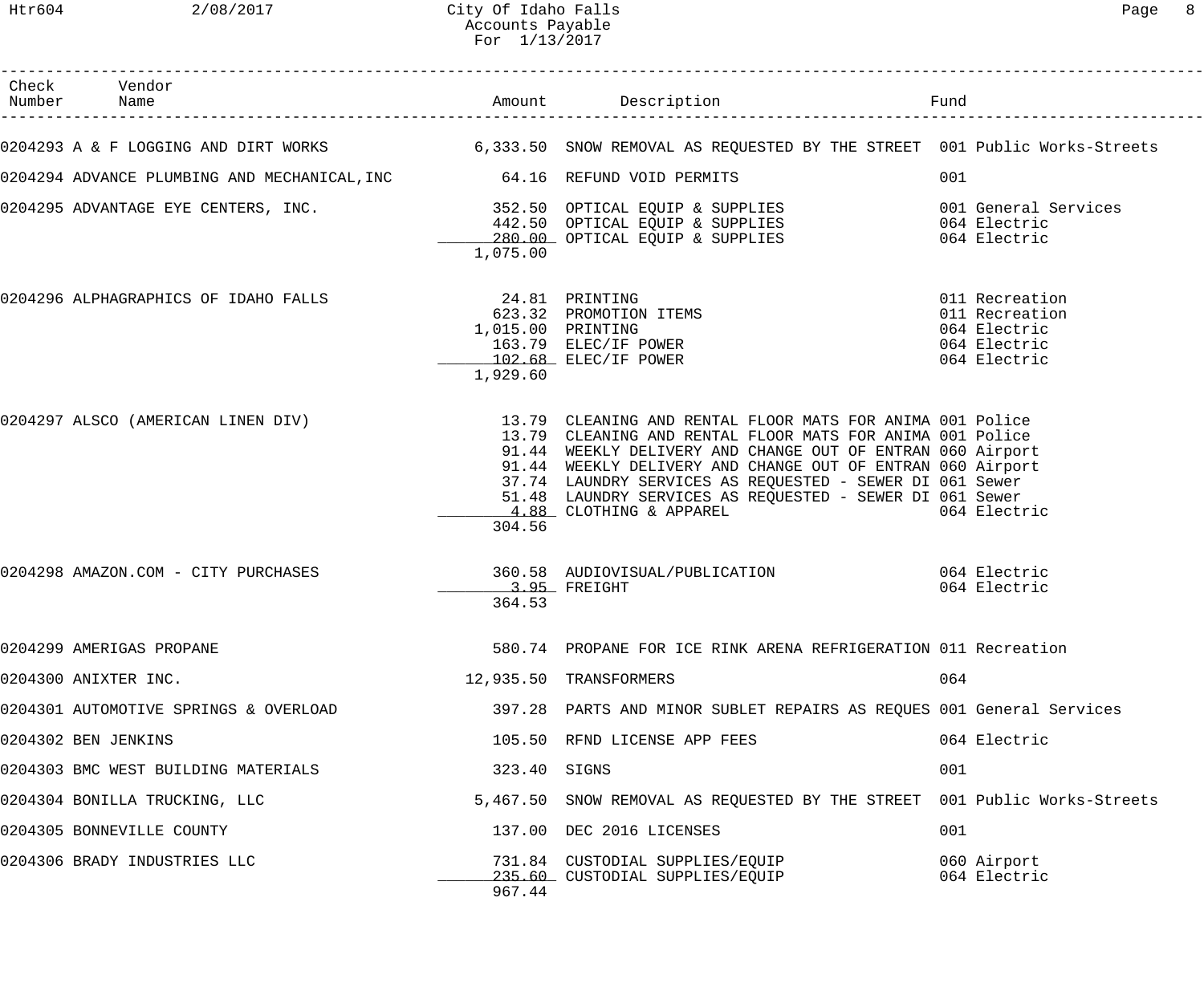### Htr604 2/08/2017 City Of Idaho Falls Page 9 Accounts Payable For 1/13/2017

| ⊖מ∈ |  |
|-----|--|
|-----|--|

| Check Vendor<br>Number Name           |           |                                                                                                                                                                                                                                                                                |                                                                                          |
|---------------------------------------|-----------|--------------------------------------------------------------------------------------------------------------------------------------------------------------------------------------------------------------------------------------------------------------------------------|------------------------------------------------------------------------------------------|
|                                       | 10,199.00 | 0204307 BRIJOHN TRUCKING, INC. THE STREET ON THE STREET ON Public Works-Streets<br>1,433.50 SNOW REMOVAL AS REQUESTED BY THE STREET 001 Public Works-Streets<br>5,428.50 SNOW REMOVAL AS REQUESTED BY THE STREET 001 Public Works-Streets                                      |                                                                                          |
| 0204308 BROADWAY FORD, INC.           |           | 400.77 PARTS AND MINOR SUBLET REPAIRS AS REQUES 001 General Services                                                                                                                                                                                                           |                                                                                          |
| 0204309 BTC CONTRACTORS, LLC          | 28,605.50 | 9,945.00 SNOW REMOVAL AS REQUESTED BY THE STREET 001 Public Works-Streets<br>7,420.50 SNOW REMOVAL AS REQUESTED BY THE STREET 001 Public Works-Streets<br>11,240.00 SNOW REMOVAL AS REQUESTED BY THE STREET 001 Public Works-Streets                                           |                                                                                          |
| 0204310 CALLAWAY GOLF SALES COMPANY   | 2,055.24  | 934.20 INVENTORY AS REQUESTED BY PINECREST GOLF 018 Golf Courses<br>373.68 INVENTORY AS REQUESTED BY PINECREST GOLF 018 Golf Courses<br>373.68 INVENTORY AS REQUESTED BY SANDCREEK GOLF 018 Golf Courses<br>_373.68_ INVENTORY AS REQUESTED BY PINECREST GOLF 018 Golf Courses |                                                                                          |
| 0204311 CENTURYLINK                   |           | 774.04 BILLING FOR 12/19/16                                                                                                                                                                                                                                                    | 001                                                                                      |
| 0204312 CHOICE MARKETING INC.         | 272.45    | 14.45 FREIGHT<br>258.00 PRINTING                                                                                                                                                                                                                                               | 001 Police<br>001 Police                                                                 |
| 0204313 CINTAS CORPORATION NO. 2      | 154.14    | 23.34 SRVC CHRG, MED ELAST STRI<br>100.08 WIPE, 3XANTIBIO, PAIN AWY, I<br>30.72 EYE RELIEF, EYEWASH 1/20Z                                                                                                                                                                      | 001 Parks<br>001 Parks<br>001 Parks                                                      |
| 0204314 CITY OF AMMON                 |           | 72.00 NOV-DEC 2016 LICENSES                                                                                                                                                                                                                                                    | 001                                                                                      |
| 0204315 CITY OF IONA                  |           | 15.00 4TH QUARTER 2016 LICENSES                                                                                                                                                                                                                                                | 001                                                                                      |
| 0204316 CLEAR VISION GOLF CART COVERS | 705.61    | 45.61 FREIGHT<br>660.00 RESALE ITEMS                                                                                                                                                                                                                                           | 018 Golf Courses<br>018 Golf Courses                                                     |
| 0204317 CLEVELAND GOLF COMPANY/SRIXON |           | 152.54 INVENTORY AS REQUESTED BY PINECREST GOLF 018 Golf Courses                                                                                                                                                                                                               |                                                                                          |
| 0204318 COMPUNET, INC.                |           | 3,216.12 PUBLIC WORKS DIV. MISC.<br>3, 216.12 WATER DEPARTMENT<br>3,216.12 WHER DETRUITED<br>3,216.12 WASTE WATER TREATMENT<br>12,864.43 COMPUTERS, DP/WORD PROC.                                                                                                              | 001 Public Works Engineering<br>061 Water<br>061 Sewer<br>062 Sanitation<br>064 Electric |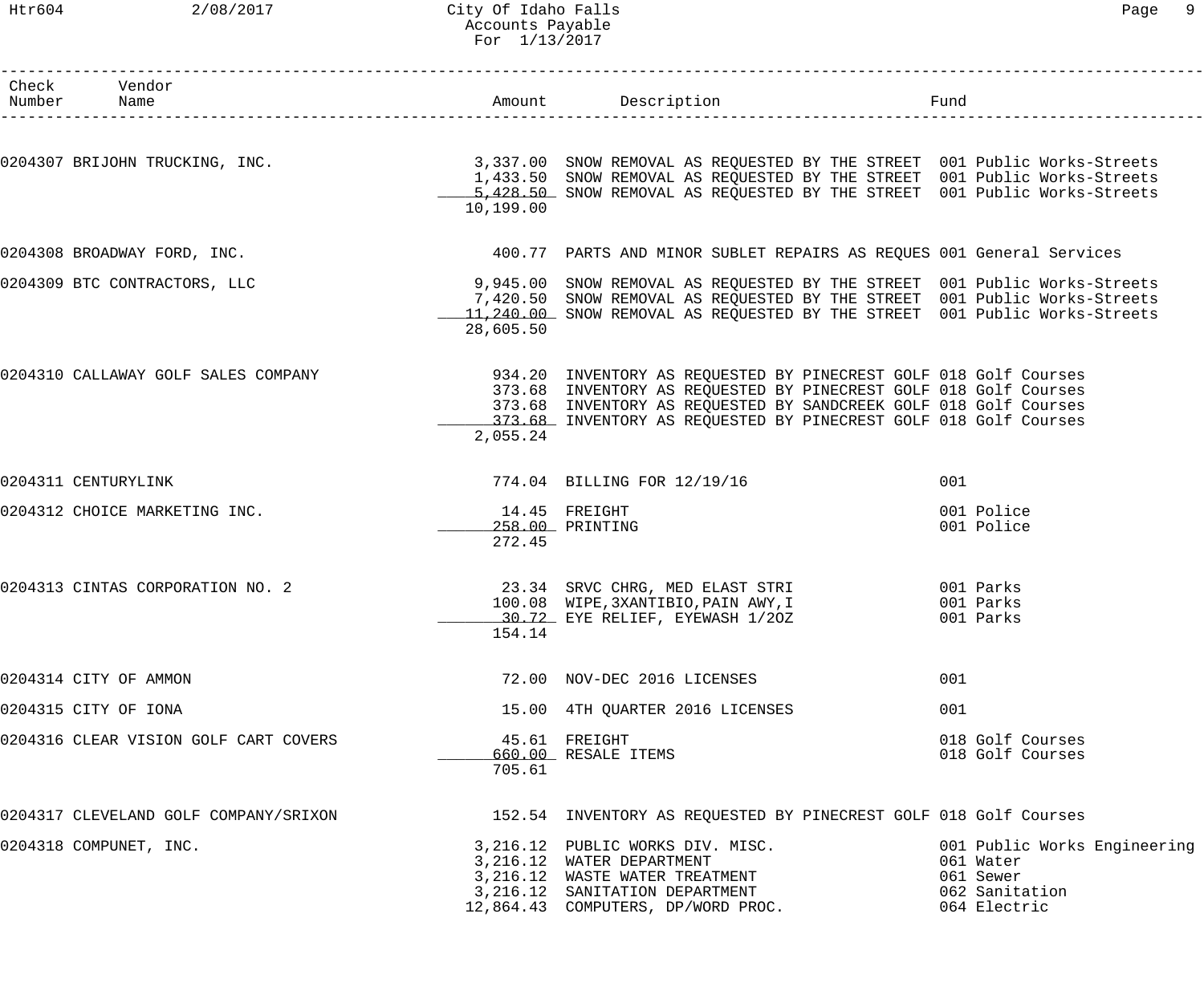$Htr604$  2/08/2017 City Of Idaho Falls Accounts Payable For 1/13/2017

| Page |  |
|------|--|
|------|--|

------------------------------------------------------------------------------------------------------------------------------------ Check Vendor Number Name Rund Reserves Name Rund Amount Description Communist Pund ------------------------------------------------------------------------------------------------------------------------------------

> \_\_\_\_\_\_\_\_\_\_\_\_\_ 25,728.91

| 0204319 CONSOLIDATED ELECTRICAL DIST. 53.59 100 BULBS@.45 EA, & FREIGH                                                  |          |                                                                                                                                                                                                                                                                                                                                                                                                                                         |     | 061 Sewer                                            |
|-------------------------------------------------------------------------------------------------------------------------|----------|-----------------------------------------------------------------------------------------------------------------------------------------------------------------------------------------------------------------------------------------------------------------------------------------------------------------------------------------------------------------------------------------------------------------------------------------|-----|------------------------------------------------------|
| 0204320 CWS SOLUTION/MACKAY MITCHELL 4,022.70 PRINTING                                                                  |          |                                                                                                                                                                                                                                                                                                                                                                                                                                         |     | 001 Treasurer                                        |
| 0204321 DAVEY TREE SURGERY COMPANY 23,751.84 CONSTRUCTION JOB/CONTRACT                                                  |          |                                                                                                                                                                                                                                                                                                                                                                                                                                         |     | 064 Electric                                         |
| 0204322 DELL COMPUTER CORPORATION 58 054.97 COMPUTERS, DP/WORD PROC.                                                    |          |                                                                                                                                                                                                                                                                                                                                                                                                                                         |     | 001 Data Processing                                  |
| 0204323 DENNINGS SHOWKASE                                                                                               |          | 499.00 DISHWASHER MDB4949SDH, #F                                                                                                                                                                                                                                                                                                                                                                                                        |     | 001 Fire                                             |
| 0204324 EAST IDAHO TOWING $1,090.00$ PROFESSIONAL/PERSONAL SRV<br>910.00 PROFESSIONAL/PERSONAL SRV                      | 2,000.00 | 910.00 PROFESSIONAL/PERSONAL SRV                                                                                                                                                                                                                                                                                                                                                                                                        |     | 001 Police<br>001 Police                             |
| 0204325 EASTERN IDAHO PUBLIC HEALTH 100.00 PROFESSIONAL/PERSONAL SRV                                                    |          |                                                                                                                                                                                                                                                                                                                                                                                                                                         |     | 001 General Services                                 |
| 0204326 EATON COLLISION CENTER 595.00 PROFESSIONAL/PERSONAL SRV                                                         | 2,745.00 | 555.00 PROFESSIONAL/PERSONAL SRV<br>910.00 PROFESSIONAL/PERSONAL SRV                                                                                                                                                                                                                                                                                                                                                                    |     | 001 Police<br>001 Police<br>001 Police<br>001 Police |
| 0204327 EVCO HOUSE OF HOSE - IDAHO 6 10 204327 EVCO HOUSE SANTS AS REQUESTED BY THE EQUIPMENT MAIN 001 General Services | 450.28   | 31.02 PARTS AS REQUESTED BY THE EQUIPMENT MAIN 001 General Services<br>26.36 PARTS AS REQUESTED BY THE EQUIPMENT MAIN 001 General Services<br>112.50 PARTS AS REQUESTED BY THE EQUIPMENT MAIN 001 General Services<br>23.90 PARTS AS REQUESTED BY THE EQUIPMENT MAIN 001 General Services<br>248.34 PARTS AS REQUESTED BY THE EQUIPMENT MAIN 001 General Services<br>2.51 PARTS AS REQUESTED BY THE EQUIPMENT MAIN 001 General Services |     |                                                      |
| 0204328 FALLS FERTILIZER, INC. 248.00 POTASH, 0-0-60, 800 TONS 001 General Services                                     |          |                                                                                                                                                                                                                                                                                                                                                                                                                                         |     |                                                      |
| 0204329 FIN FUN MERMAID LLC                                                                                             |          | 1,390.00 INVENTORY AS REQUESTED BY THE AQUATIC CE 011 Recreation                                                                                                                                                                                                                                                                                                                                                                        |     |                                                      |
| 0204330 FIRST CALL JEWEL                                                                                                |          | 89.12 REFUND VOID PERMITS                                                                                                                                                                                                                                                                                                                                                                                                               | 001 |                                                      |
| 0204331 FIRST RESPONDERS                                                                                                | 291.70   | 62.00 CLOTHING & APPAREL<br>66.50 CLOTHING & APPAREL<br>163.20 POLICE EQUIP & SUPPLIES                                                                                                                                                                                                                                                                                                                                                  |     | 001 Police<br>001 Police<br>001 Police               |
| 0204332 FIRST STREET WELDING, INC.                                                                                      |          | 132.00 EQ REPAIR AND MAINT                                                                                                                                                                                                                                                                                                                                                                                                              | 001 |                                                      |

327.12 PARTS AND MINOR SUBLET REPAIRS AS REQUES 001 General Services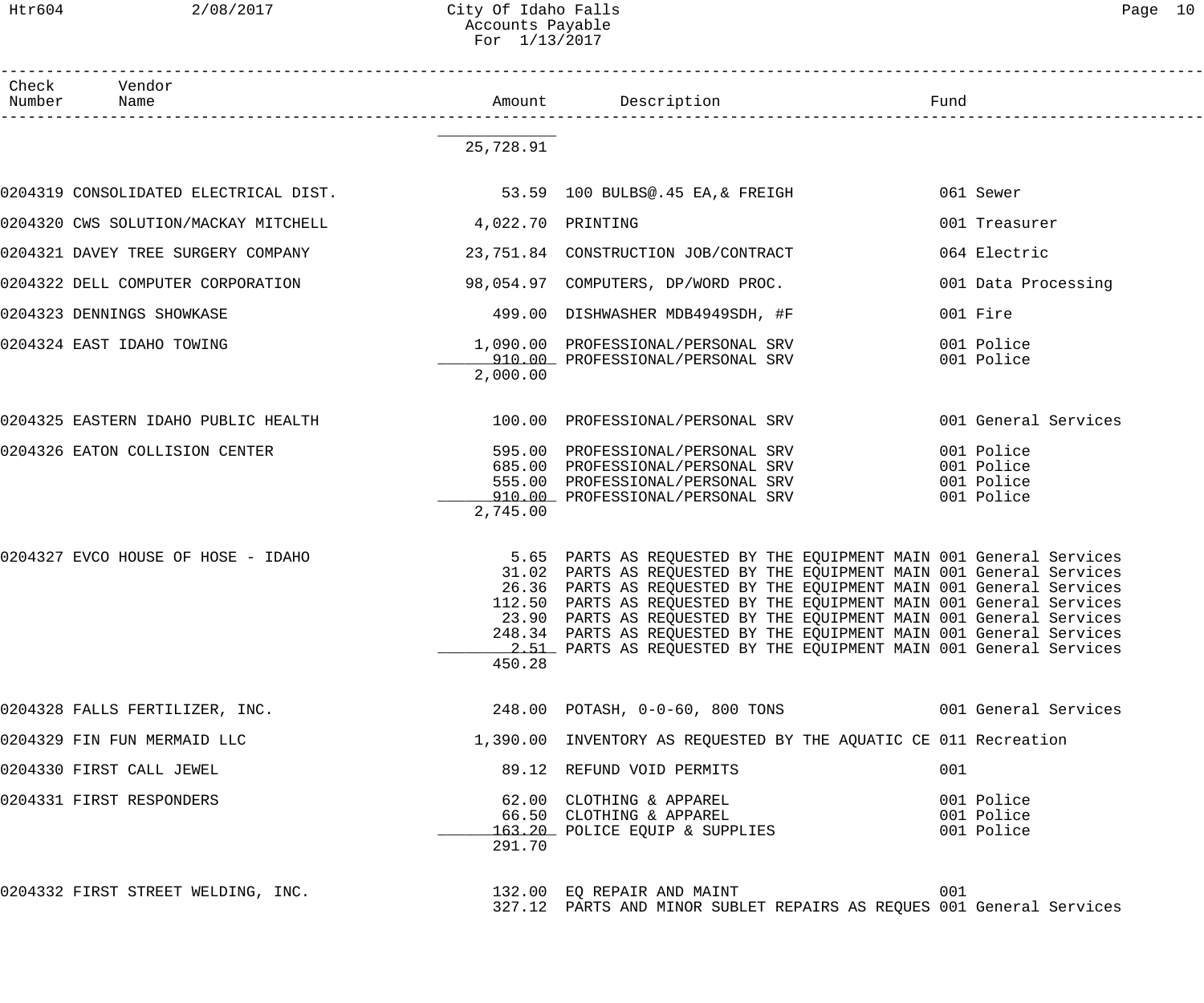| Check Vendor                                                                                                                  |                                 |                                                                                                                                                                                                                                                                                                                                                                                                                                                                                                                                                                                                                                                                   |            |  |
|-------------------------------------------------------------------------------------------------------------------------------|---------------------------------|-------------------------------------------------------------------------------------------------------------------------------------------------------------------------------------------------------------------------------------------------------------------------------------------------------------------------------------------------------------------------------------------------------------------------------------------------------------------------------------------------------------------------------------------------------------------------------------------------------------------------------------------------------------------|------------|--|
| 0204332 FIRST STREET WELDING, INC. ___________________445.80_ PARTS AND MINOR SUBLET REPAIRS AS REQUES 001 General Services   | 904.92                          |                                                                                                                                                                                                                                                                                                                                                                                                                                                                                                                                                                                                                                                                   |            |  |
| 0204333 FISHER'S TECHNOLOGY                                                                                                   | 350.63                          | 59.75 MAINTENANCE CONTRACT-EQ<br>72.72 MAINTENANCE CONTRACT-EQ<br>72.72 MAINTENANCE CONTRACT-EQ<br>116.35 MAINTENANCE CONTRACT-EQ<br>29.09 MAINTENANCE CONTRACT-EQ<br>29.09 MAINTENANCE CONTRACT-EQ<br>29.09 MAINTENANCE CONTRACT-EQ<br>29.0                                                                                                                                                                                                                                                                                                                                                                                                                      |            |  |
| 0204334 FLEETPRIDE, INC.                                                                                                      | 605.19                          | 97.40 PARTS AS REQUESTED BY THE EQUIPMENT MAIN 001 General Services<br>108.40 PARTS AS REQUESTED BY THE EQUIPMENT MAIN 001 General Services<br>33.95 PARTS AS REQUESTED BY THE EQUIPMENT MAIN 001 General Services<br>4.26 PARTS AS REQUESTED BY THE EQUIPMENT MAIN 001 General Services<br>33.25 PARTS AS REQUESTED BY THE EQUIPMENT MAIN 001 General Services<br>847.86 PARTS AS REQUESTED BY THE EQUIPMENT MAIN 001 General Services<br>165.69- PARTS AS REQUESTED BY THE EQUIPMENT MAIN 001 General Services<br>96.00- PARTS AS REQUESTED BY THE EQUIPMENT MAIN 001 General Services<br>258.24- PARTS AS REQUESTED BY THE EQUIPMENT MAIN 001 General Services |            |  |
| 0204335 FLINT TRADING, INC. 24 21,845.24 PLASTIC MARKINGS                                                                     |                                 |                                                                                                                                                                                                                                                                                                                                                                                                                                                                                                                                                                                                                                                                   | 001        |  |
| 0204336 GEM STATE PAPER SUPPLY COMPANY 161.06 CUSTODIAL SUPPLIES/EQUIP<br>128.83 CUSTODIAL SUPPLIES/EQUIP 1999 011 Recreation | 289.89                          |                                                                                                                                                                                                                                                                                                                                                                                                                                                                                                                                                                                                                                                                   |            |  |
| 0204337 GENERAL PACIFIC, INC.                                                                                                 | 11,040.00 HARDWARE<br>11,458.00 | 418.00 HARDWARE                                                                                                                                                                                                                                                                                                                                                                                                                                                                                                                                                                                                                                                   | 064<br>064 |  |
| 0204338 GOLF CARTS UNLIMITED                                                                                                  |                                 | 2,600.56 GOLF CART REPAIRS AS REQUESTED BY SAND C 018 Golf Courses                                                                                                                                                                                                                                                                                                                                                                                                                                                                                                                                                                                                |            |  |
| 0204339 HARBOR FREIGHT - STORE #332                                                                                           | 148.93                          | 19.99 PULL RETRIEVING MAGNET<br>19.99 PULL RETRIEVING MAGNET<br>19.99 PULL RETRIEVING MAGNET<br>19.99 PULL RETRIEVING MAGNET<br>19.99 PULL RETRIEVING MAGNET<br>7.99 3LB WOOD ENGINEERS HAMMER<br>5.99 24IN GENERAL PURPOSE TIRE<br>54.99 WE                                                                                                                                                                                                                                                                                                                                                                                                                      |            |  |
| 0204340 HDR ENGINEERING, INC.                                                                                                 |                                 | 2,409.45 PROFESSIONAL/PERSONAL SRV 664 Electric                                                                                                                                                                                                                                                                                                                                                                                                                                                                                                                                                                                                                   |            |  |
| 0204341 HENDRICKSONS TOWING, INC.                                                                                             |                                 | 500.00 TOW SERVICE - CITY VEHICLES AS REQUESTED 001 General Services                                                                                                                                                                                                                                                                                                                                                                                                                                                                                                                                                                                              |            |  |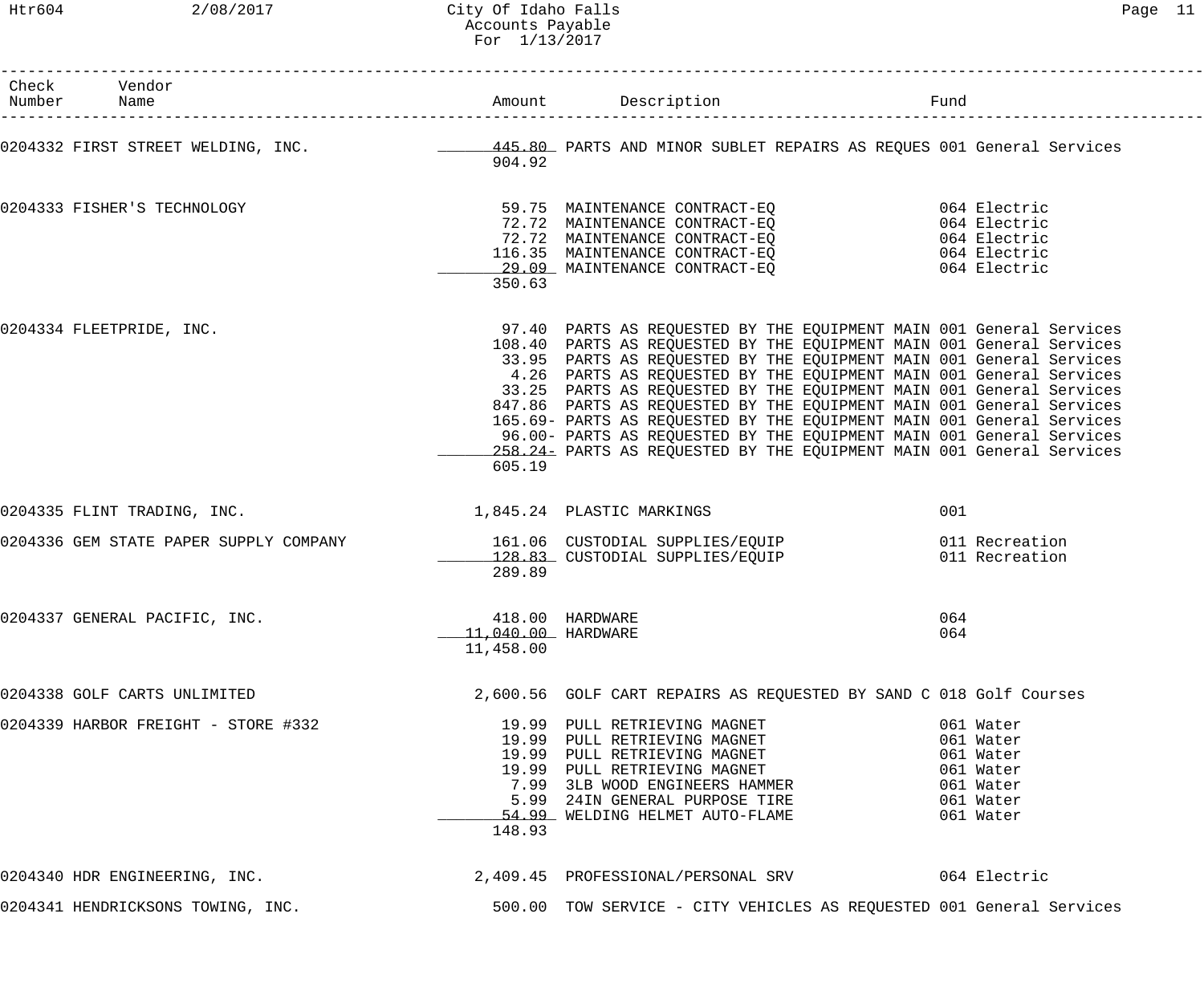Htr604 2/08/2017 City Of Idaho Falls Page 12 Accounts Payable For 1/13/2017

| Check Vendor<br>Number Name                                                                                                                                                                          |           |                                                                                                                                                                              |                                     |
|------------------------------------------------------------------------------------------------------------------------------------------------------------------------------------------------------|-----------|------------------------------------------------------------------------------------------------------------------------------------------------------------------------------|-------------------------------------|
| 0204341 HENDRICKSONS TOWING, INC.                       400.00 TOW SERVICE - CITY VEHICLES AS REQUESTED 001 General Services<br>200.00 TOW SERVICE - CITY VEHICLES AS REQUESTED 001 General Services | 1,175.00  | 15.00 TOW SERVICE - CITY VEHICLES AS REQUESTED 001 General Services                                                                                                          |                                     |
| 0204342 HILL'S PET NUTRITION SALES,INC                      30.32  SHIPPING CHARGES FOR DONATED ANIMAL FOOD 001 Police                                                                               |           |                                                                                                                                                                              |                                     |
| 0204343 HOLDEN, KIDWELL, HAHN & CRAPO $2,440.00$ PROFESSIONAL/PERSONAL SRV                                                                                                                           |           |                                                                                                                                                                              | 061 Water                           |
| 0204344 HOME DEPOT                                                                                                                                                                                   | 319.41    | 99.97 LASER TAPE MEASURE<br>193.88 LUMBER AND SHIMS TO BUILD 001 General Services<br>25.56 FENCE SUPPLIES 062 Sanitation<br>99.97 LASER TAPE MEASURE<br>25.56 FENCE SUPPLIES |                                     |
| 0204345 HOSPICE OF EASTERN IDAHO               7,349.00 MISCELLANEOUS PRODUCTS                 001 Council                                                                                           |           |                                                                                                                                                                              |                                     |
| 0204346 HOWARD EQUIPMENT & SUPPLY (2014) 35.56 PURCHASE OF ANIMAL FOOD AND SUPPLIES FOR 001 Parks                                                                                                    | 1,450.64  | 1,415.08 PURCHASE OF ANIMAL FOOD AND SUPPLIES FOR 001 Parks                                                                                                                  |                                     |
| 0204347 HUB INT'L MOUNTAIN STATES LMTD 50.00 MEMBERSHIPS                                                                                                                                             |           |                                                                                                                                                                              | 001 Police                          |
| 0204348 IDAHO BUREAU CRIMINAL IDENT. 1,451.25 FINGERPRINT PROCESSING FOR BUSINESS LICE 001 City Clerk                                                                                                |           |                                                                                                                                                                              |                                     |
| 0204349 IDAHO DEPT OF AGRICULTURE                                                                                                                                                                    | 115.00    | 10.00 AUDIOVISUAL/PUBLICATION<br>5.00 FREIGHT<br>100.00 SUBSCRIPTIONS                                                                                                        | 001 Parks<br>001 Parks<br>001 Parks |
| 0204350 IES CUSTOM STAFFING, LLC                                                                                                                                                                     |           | 751.26 SERVICES/MISCELLANEOUS                                                                                                                                                | 001 Treasurer                       |
| 0204351 INGRAM LIBRARY SERVICE                                                                                                                                                                       | 15,030.68 | 7,220.34 PURCHASE OF MATERIALS FOR I.F. PUBLIC LI 012 Library<br>1.810.34 PURCHASE OF MATERIALS FOR I.F. PUBLIC LI 012 Library                                               |                                     |
| 0204352 INLAND N.W. FRANCHISING, INC.                                                                                                                                                                |           | 3,600.00 SERVICES/MISCELLANEOUS                                                                                                                                              | 064 Electric                        |
| 0204353 INT'L CODE COUNCIL, INC.                                                                                                                                                                     |           | 135.00 MEMBERSHIPS                                                                                                                                                           | 001 Fire                            |
| 0204354 INTELLICORP RECORDS, INC.                                                                                                                                                                    |           | 477.76 BACKGROUND CHECKS - VOLUNTEERS FOR SPORT 011 Recreation                                                                                                               |                                     |
| 0204355 JC TRUCKING                                                                                                                                                                                  |           | 6,561.00 SNOW REMOVAL AS REQUESTED BY THE STREET 001 Public Works-Streets                                                                                                    |                                     |
| 0204356 JENKINS MARKETING COMPANY                                                                                                                                                                    | 1,979.52  | 268.80 INVENTORY AS REQUESTED BY PINECREST GOLF 018 Golf Courses<br>1,710.72 INVENTORY AS REQUESTED BY PINECREST GOLF 018 Golf Courses                                       |                                     |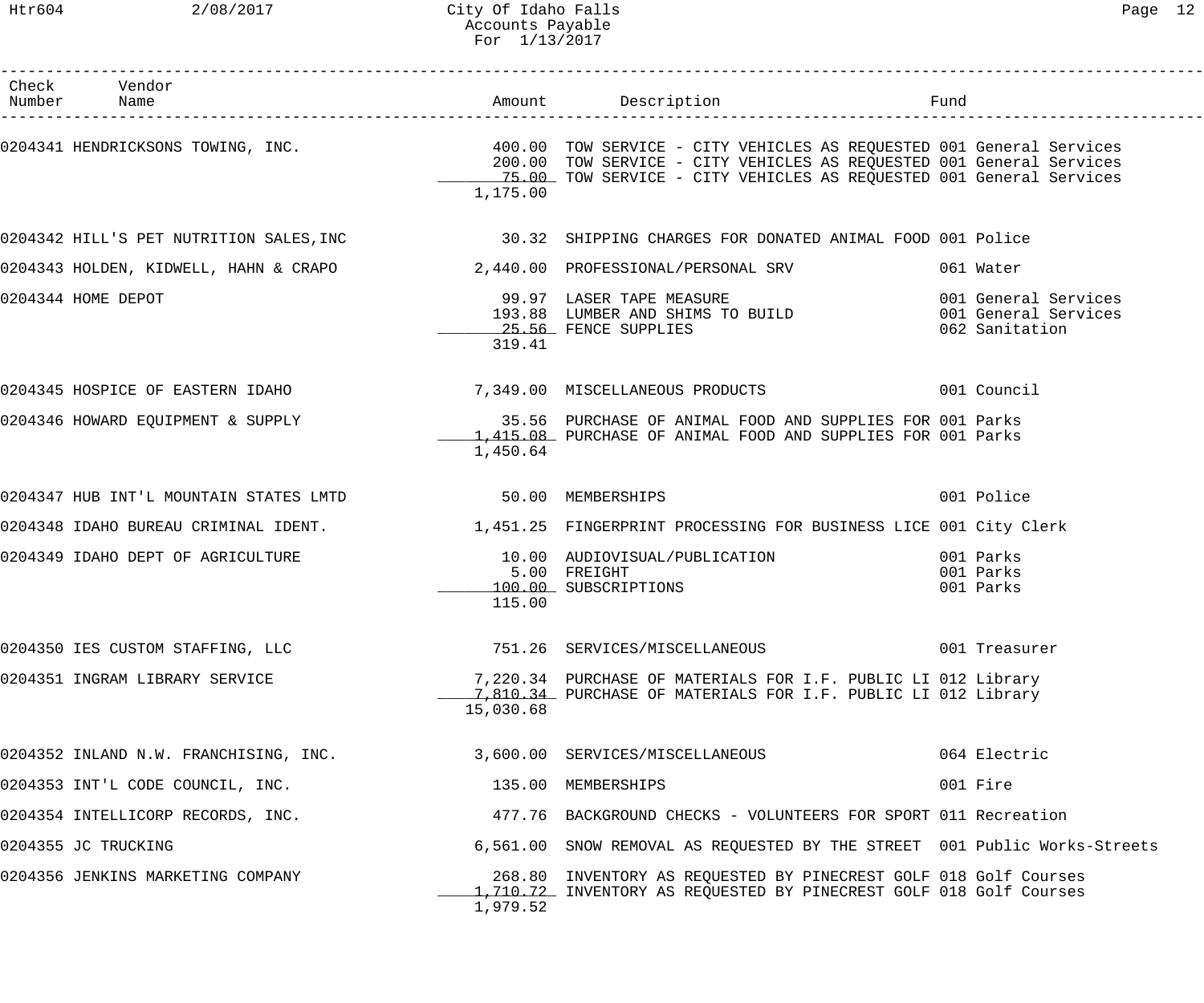### Htr604 2/08/2017 City Of Idaho Falls Page 13 Accounts Payable For 1/13/2017

| Check Vendor<br>Number Name            |          |                                                                                                                                              | Fund                                                                      |
|----------------------------------------|----------|----------------------------------------------------------------------------------------------------------------------------------------------|---------------------------------------------------------------------------|
|                                        |          |                                                                                                                                              |                                                                           |
| 0204357 KENWORTH SALES COMPANY, INC.   |          | 572.30 PARTS AS REQUESTED BY THE EQUIPMENT MAIN 001 General Services<br>630.72 PARTS AS REQUESTED BY THE EQUIPMENT MAIN 001 General Services |                                                                           |
|                                        |          | 75.00- PARTS AS REQUESTED BY THE EQUIPMENT MAIN 001 General Services                                                                         |                                                                           |
|                                        |          | 599.77 PARTS AS REQUESTED BY THE EQUIPMENT MAIN 001 General Services                                                                         |                                                                           |
|                                        |          | 75.00 PARTS AS REQUESTED BY THE EQUIPMENT MAIN 001 General Services<br>39.14 PARTS AS REQUESTED BY THE EQUIPMENT MAIN 001 General Services   |                                                                           |
|                                        | 1,841.93 |                                                                                                                                              |                                                                           |
| 0204358 KEY-LINE AUTOMOTIVE WAREHOUSE  |          | 9.21 PARTS AS REQUESTED BY THE EQUIPMENT MAIN 001 General Services                                                                           |                                                                           |
|                                        |          | 58.01 PARTS AS REQUESTED BY THE EQUIPMENT MAIN 001 General Services                                                                          |                                                                           |
|                                        |          | 68.41 PARTS AS REQUESTED BY THE EQUIPMENT MAIN 001 General Services                                                                          |                                                                           |
|                                        |          | 82.80 PARTS AS REQUESTED BY THE EQUIPMENT MAIN 001 General Services                                                                          |                                                                           |
|                                        |          | 64.80 PARTS AS REQUESTED BY THE EQUIPMENT MAIN 001 General Services                                                                          |                                                                           |
|                                        |          | 2.93 PARTS AS REQUESTED BY THE EQUIPMENT MAIN 001 General Services                                                                           |                                                                           |
|                                        |          | 172.39 PARTS AS REQUESTED BY THE EQUIPMENT MAIN 001 General Services                                                                         |                                                                           |
|                                        |          | 10.16- PARTS AS REQUESTED BY THE EQUIPMENT MAIN 001 General Services<br>44.07 OIL DRAIN TUB # LIS 17922 001 General Services                 |                                                                           |
|                                        | 492.46   |                                                                                                                                              |                                                                           |
| 0204359 KIM'S CUSTOM CLUBS             |          | 25.00 GOLF CLUB REPAIRS AS REQUESTED BY PINCRE 018 Golf Courses                                                                              |                                                                           |
|                                        | 61.00    | 36.00 GOLF CLUB REPAIRS AS REQUESTED BY SANDCR 018 Golf Courses                                                                              |                                                                           |
| 0204360 KING GEORGE'S ROYAL FLUSH      |          | 129.00 MISCELLANEOUS PLUMBING SUPPLIES FOR BLDG 001 General Services                                                                         |                                                                           |
| 0204361 MARROQUIN TRUCKING             |          |                                                                                                                                              | 5,467.50 SNOW REMOVAL AS REQUESTED BY THE STREET 001 Public Works-Streets |
|                                        |          |                                                                                                                                              |                                                                           |
| 0204362 MIDWAY TRAILERS, INC.          |          | 24,890.00 EQUIPMENT-LRG & TURF                                                                                                               | 064 Electric                                                              |
| 0204363 MIZUNO USA, INC.               |          | 3,586.22 INVENTORY AS REQUESTED BY SANDCREEK GOLF 018 Golf Courses                                                                           |                                                                           |
|                                        |          | 1,756.00 INVENTORY AS REQUESTED BY SANDCREEK GOLF 018 Golf Courses                                                                           |                                                                           |
|                                        |          | 491.73 INVENTORY AS REQUESTED BY SANDCREEK GOLF 018 Golf Courses<br>55.01 INVENTORY AS REQUESTED BY SANDCREEK GOLF 018 Golf Courses          |                                                                           |
|                                        | 5,888.96 |                                                                                                                                              |                                                                           |
| 0204364 MOUNTAIN FRESH WATER CO. INC.  |          | 10.00 OFFICE SUPPLIES, GENERAL                                                                                                               | 001 Mayor                                                                 |
|                                        |          | 10.00 OFFICE SUPPLIES, GENERAL                                                                                                               | 001 Mayor                                                                 |
|                                        |          | 10.00 MISCELLANEOUS PRODUCTS                                                                                                                 | 001 Mayor                                                                 |
|                                        | 30.00    |                                                                                                                                              |                                                                           |
| 0204365 MOUNTAIN VALLEY FLOOR MATS LLC |          | 18.40 LAUNDRY SERVICE/MATS FOR THE STREET DIVI 010 Streets                                                                                   |                                                                           |
| 0204366 MWI VETERINARY SUPPLY COMPANY  |          | 1,879.50 VACCINES FOR IDAHO FALLS SHELTER ANIMALS 001 Police                                                                                 |                                                                           |
| 0204367 NAPA AUTO PARTS                |          | 42.29 PARTS AS REQUESTED BY THE EQUIPMENT MAIN 001 General Services                                                                          |                                                                           |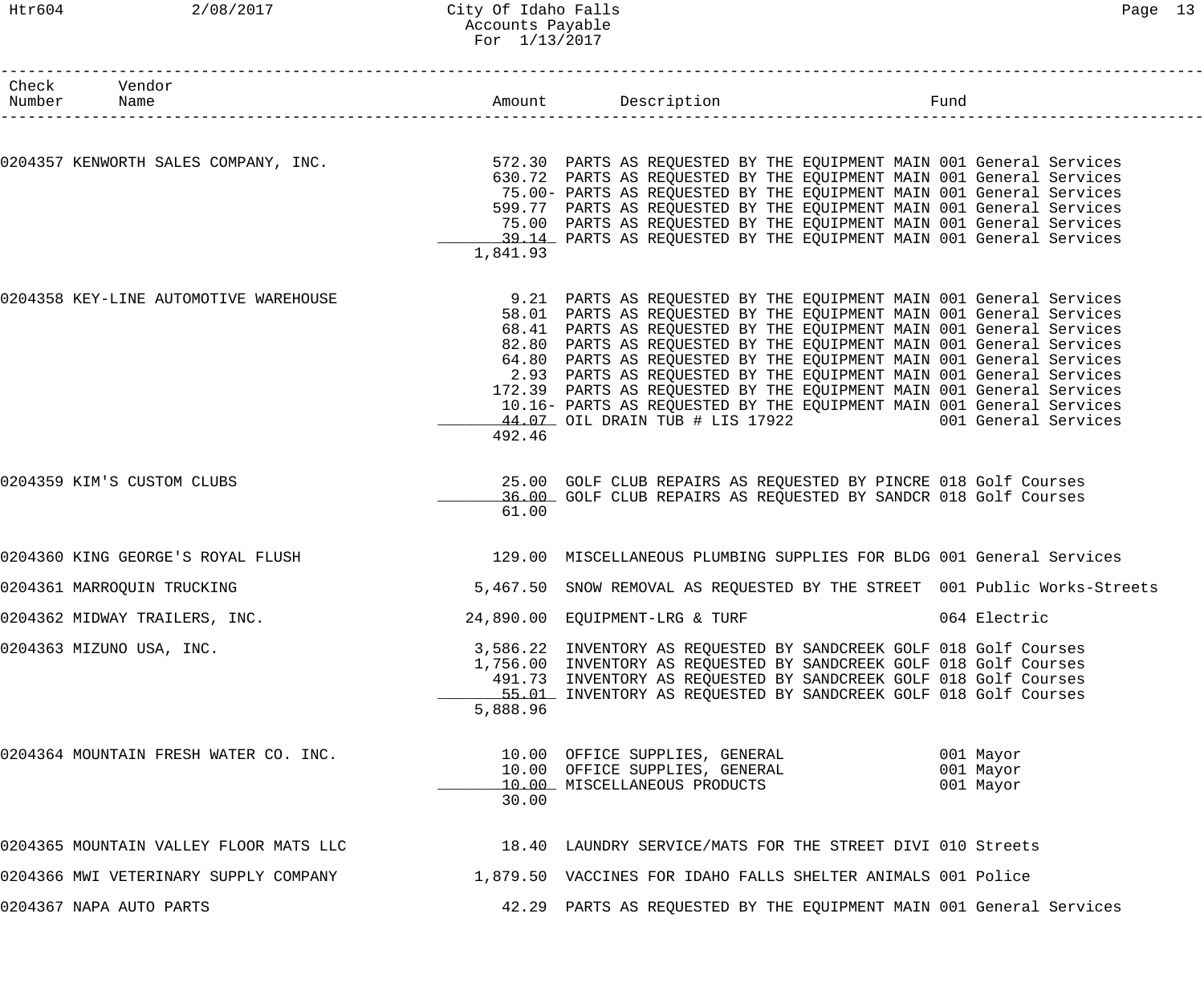## Htr604 2/08/2017 City Of Idaho Falls Page 14 Accounts Payable For 1/13/2017

| Check Vendor<br>Number Name                                       |                             |                                                                                                                                                                                                                                                                                                                                                                                                                                       |                                              |
|-------------------------------------------------------------------|-----------------------------|---------------------------------------------------------------------------------------------------------------------------------------------------------------------------------------------------------------------------------------------------------------------------------------------------------------------------------------------------------------------------------------------------------------------------------------|----------------------------------------------|
| 0204367 NAPA AUTO PARTS                                           | 256.38                      | 52.54 PARTS AS REQUESTED BY THE EQUIPMENT MAIN 001 General Services<br>25.49 PARTS AS REQUESTED BY THE EQUIPMENT MAIN 001 General Services<br>70.29 PARTS AS REQUESTED BY THE EQUIPMENT MAIN 001 General Services<br>9.49 PARTS AS REQUESTED BY THE EQUIPMENT MAIN 001 General Services<br>14.99 PARTS AS REQUESTED BY THE EQUIPMENT MAIN 001 General Services<br>41.29 PARTS AS REQUESTED BY THE EQUIPMENT MAIN 001 General Services |                                              |
| 0204368 NEW DEAL DEICING                                          | 882.00 FREIGHT<br>11,190.00 | 10,308.00 AIRPORT MAINTENANCE                                                                                                                                                                                                                                                                                                                                                                                                         | 060 Airport<br>060 Airport                   |
|                                                                   | 9,083.50                    | 0204369 OLSON BACKHOE SERVICE 3,616.00 SNOW REMOVAL AS REQUESTED BY THE STREET 001 Public Works-Streets<br>5,467.50 SNOW REMOVAL AS REQUESTED BY THE STREET 001 Public Works-Streets                                                                                                                                                                                                                                                  |                                              |
| 0204370 OMCO-OCHOCO MANUFACTURING CORP 114.19 EQ REPAIR AND MAINT |                             |                                                                                                                                                                                                                                                                                                                                                                                                                                       | 001                                          |
| 0204371 OSWALD SERVICE, INC.                                      |                             | 54.95 PARTS AS REQUESTED BY THE EQUIPMENT MAIN 001 General Services                                                                                                                                                                                                                                                                                                                                                                   |                                              |
| 0204372 PARTS SERVICE INC.                                        |                             | 30.24 GDY 60845 RADIATOR HOSE                                                                                                                                                                                                                                                                                                                                                                                                         | 001 General Services                         |
| 0204373 PEACEPIPE CONSTRUCTION, INC.                              |                             | 5,367.50 SNOW REMOVAL AS REQUESTED BY THE STREET 001 Public Works-Streets                                                                                                                                                                                                                                                                                                                                                             |                                              |
| 0204374 PEST CONTROL SERVICES, INC.                               |                             | 130.00 SERVICES/MISCELLANEOUS                                                                                                                                                                                                                                                                                                                                                                                                         | 064 Electric                                 |
| 0204375 PING GOLF COMPANY, INC.                                   | 1,279.00                    | 404.83 INVENTORY AS REQUESTED BY PINECREST GOLF 018 Golf Courses<br>82.05 INVENTORY AS REQUESTED BY PINECREST GOLF 018 Golf Courses<br>29.67 INVENTORY AS REQUESTED BY PINECREST GOLF 018 Golf Courses<br>762.45 INVENTORY AS REQUESTED BY SANDCREEK GOLF 018 Golf Courses                                                                                                                                                            |                                              |
| 0204376 PIONEER TITLE COMPANY OF BONNEVILLE 6 75.00 ELEC/IF POWER |                             |                                                                                                                                                                                                                                                                                                                                                                                                                                       | 064 Electric                                 |
| 0204377 PRO RENTALS/PRO EQUIP, LLC                                |                             | 55.55 PARTS AND MINOR SUBLET REPAIRS AS REQUES 001 General Services                                                                                                                                                                                                                                                                                                                                                                   |                                              |
| 0204378 PUBLIC POWER COUNCIL                                      | 44,296.00                   | 30,936.00 MEMBERSHIPS<br>6,680.00 MEMBERSHIPS<br>6,680.00 MEMBERSHIPS                                                                                                                                                                                                                                                                                                                                                                 | 064 Electric<br>064 Electric<br>064 Electric |
| 0204379 QUALITY AUTO BODY                                         |                             | 490.50 ACCIDENT REPAIRS, FLEET                                                                                                                                                                                                                                                                                                                                                                                                        | 001 General Services                         |
| 0204380 R & S DISTRIBUTING                                        | 598.16                      | 269.45 TOWELS, SPONGES, BOWL CLI<br>328.71 JANITORIAL ITEMS FOR THE AQUATIC CENTER 011 Recreation                                                                                                                                                                                                                                                                                                                                     | 001 Parks                                    |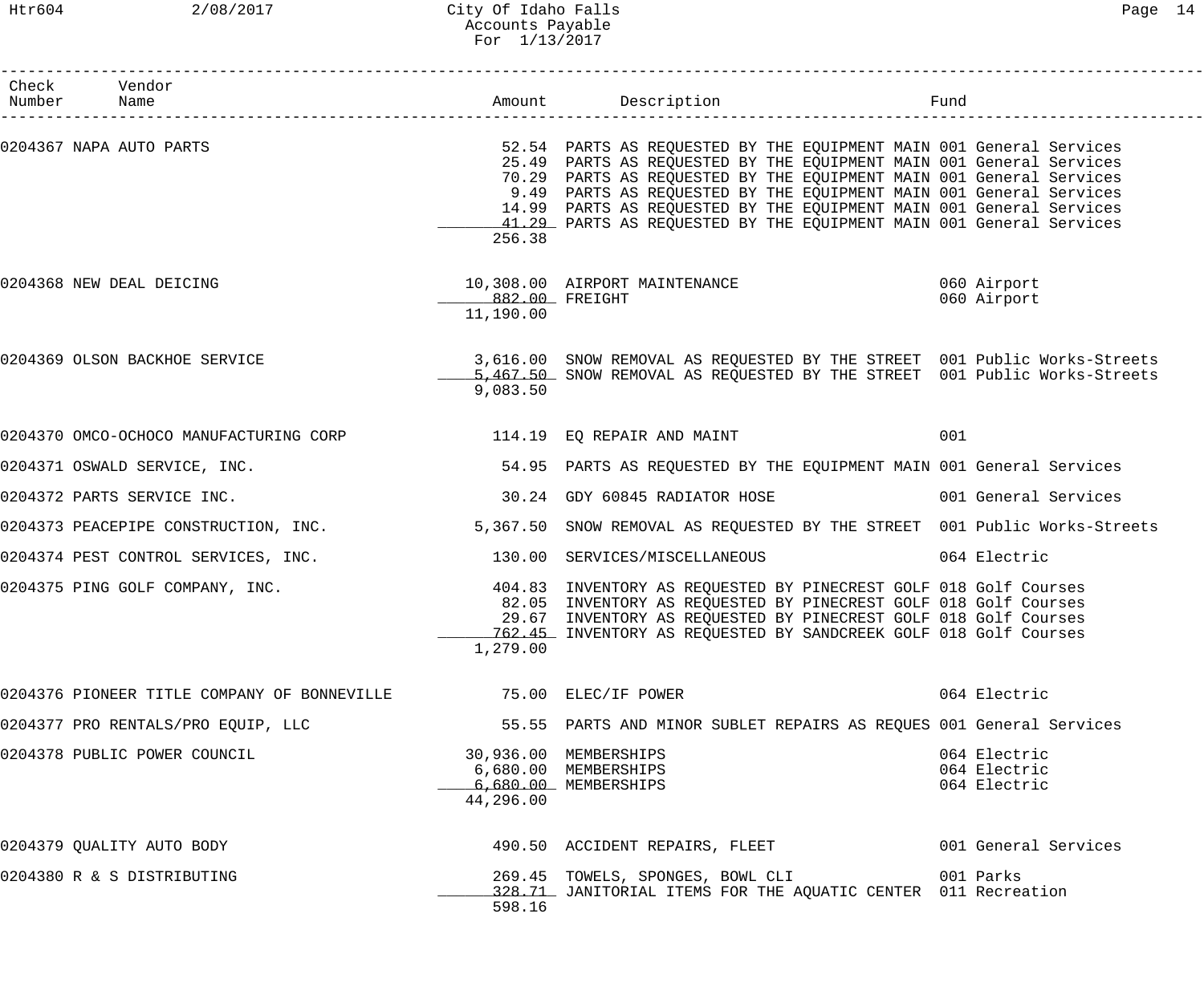### Htr604 2/08/2017 City Of Idaho Falls Page 15 Accounts Payable For 1/13/2017

| Check Vendor<br>Number Name      |           | Amount Description Description                                                                                                                                                                                                                                                                                                                                                |                                                                                                                |
|----------------------------------|-----------|-------------------------------------------------------------------------------------------------------------------------------------------------------------------------------------------------------------------------------------------------------------------------------------------------------------------------------------------------------------------------------|----------------------------------------------------------------------------------------------------------------|
|                                  |           |                                                                                                                                                                                                                                                                                                                                                                               |                                                                                                                |
|                                  |           | 0204381 RAINEY CREEK COUNTRY STORE THE RELL PURCHASES AS REQUESTED BY AMBULANCE 001 General Services                                                                                                                                                                                                                                                                          |                                                                                                                |
|                                  | 10,281.00 | 0204382 RHODEHOUSE CONSTRUCTION, INC. 6,240.00 SNOW REMOVAL AS REQUESTED BY THE STREET 001 Public Works-Streets<br>898.00 MORTAR SAND AND DELIVERY FOR THE AIRPORT 060 Airport<br>1,347.00 MORTAR SAND AND DELIVERY FOR THE AIRPORT 060 Airport<br>898.00 MORTAR SAND AND DELIVERY FOR THE AIRPORT 060 Airport<br>898.00 MORTAR SAND AND DELIVERY FOR THE AIRPORT 060 Airport |                                                                                                                |
| 0204383 RIVERBEND COMMUNICATIONS | 800.00    | 266.64 PROMOTION ITEMS<br>266.64 PROMOTION ITEMS<br>266.72 PROMOTION ITEMS                                                                                                                                                                                                                                                                                                    | 018 Golf Courses<br>018 Golf Courses<br>018 Golf Courses                                                       |
| 0204384 ROCKY MOUNTAIN POWER     | 2,138.51  | 757.68 UTILITIES JANUARY<br>466.19 UTILITIES JANUARY<br>57.00 UILLITIES JANUARY<br>522.33 UTILITIES JANUARY<br>60.97 UTILITIES JANUARY<br>214.49 UTILITIES JANUARY<br>50.88 UTILITIES JANUARY<br>33.13 UTILITIES JANUARY<br>32.84 UTILITIES JANUARY<br>522.33 UTILITIES JANUARY<br>214.49 UTILITIES JANUARY<br>32.84 UTILITIES JANUARY                                        | 001 Parks<br>001 Parks<br>001 Fire<br>001 Cemeteries<br>061 Sewer<br>061 Sewer<br>064 Electric<br>064 Electric |
| 0204385 RON SAYER DODGE, INC.    | 138.82    | 108.94 PARTS AND MINOR SUBLET REPAIRS AS REQUES 001 General Services<br>29.88 PARTS AND MINOR SUBLET REPAIRS AS REQUES 001 General Services                                                                                                                                                                                                                                   |                                                                                                                |
| 0204386 RON'S TIRE INC.          |           | 30.86 BLADE SCRAPPER & CHOKE SH                                                                                                                                                                                                                                                                                                                                               | 010 Streets                                                                                                    |
| 0204387 ROTH PROPERTIES          | 2,651.06  | 50.00 REFUND VOID PERMIT<br>266.06 REFUND VOID PERMIT<br>1,023.00 REFUND VOID PERMIT<br>1,312.00 REFUND VOID PERMIT                                                                                                                                                                                                                                                           | 001<br>001<br>040<br>044                                                                                       |
| 0204388 RUSH TRUCK CENTERS, INC. | 132.48    | 114.81 PARTS AS REQUESTED BY THE EQUIPMENT MAIN 001 General Services<br>17.67 PARTS AS REQUESTED BY THE EQUIPMENT MAIN 001 General Services                                                                                                                                                                                                                                   |                                                                                                                |
| 0204389 SASLOW, MARIA DEL PILAR  | 500.00    | 250.00 SPANISH LANGUAGE ASSES-BE<br>250.00 SPANISH LANGUAGE ASSES -                                                                                                                                                                                                                                                                                                           | 001 Fire<br>001 Fire                                                                                           |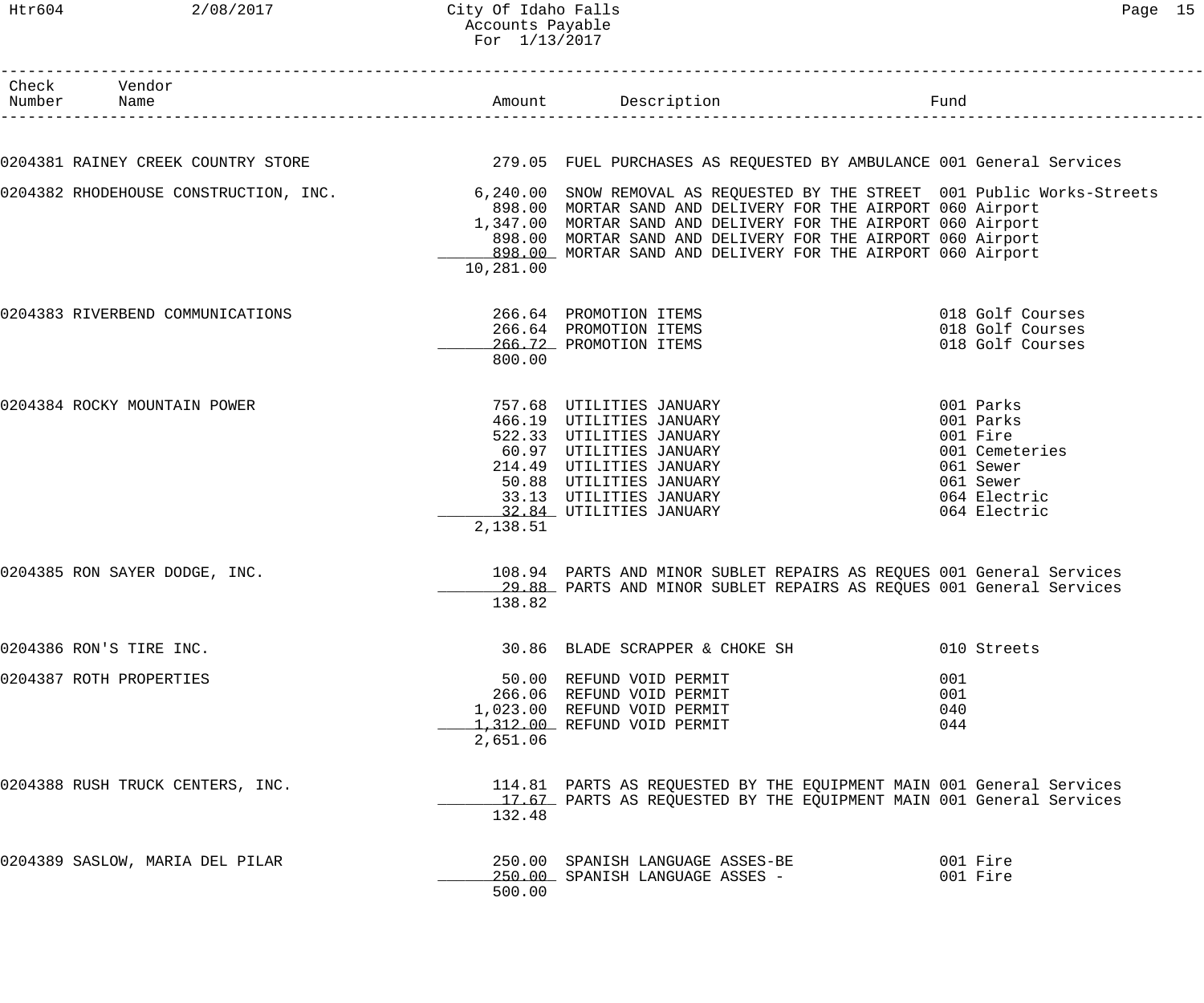| Check Vendor<br>Number Name                                                                                  |           | Amount Description Description                                                                                                                                                                                                                   |                                              |
|--------------------------------------------------------------------------------------------------------------|-----------|--------------------------------------------------------------------------------------------------------------------------------------------------------------------------------------------------------------------------------------------------|----------------------------------------------|
|                                                                                                              |           |                                                                                                                                                                                                                                                  |                                              |
| 0204390 SAWTOOTH EMERGENCY VEHICLES THE SERIE SERIES AS REQUESTED BY THE EQUIPMENT MAIN 001 General Services |           |                                                                                                                                                                                                                                                  |                                              |
| 0204391 SCHINDLER ELEVATOR CORPORATION 2,628.27 MAINTENANCE CONTRACT-EQ 060 Airport                          |           |                                                                                                                                                                                                                                                  |                                              |
| 0204392 SKECHERS USA                                                                                         | 2,064.50  | 696.84 INVENTORY AS REQUESTED BY PINECREST GOLF 018 Golf Courses<br>1,081.13 INVENTORY AS REQUESTED BY PINECREST GOLF 018 Golf Courses<br>286.53 INVENTORY AS REQUESTED BY PINECREST GOLF 018 Golf Courses                                       |                                              |
| 0204393 SPORTSMANS WAREHOUSE                                                                                 |           | 89.99 14 BOGS CLASSIC                                                                                                                                                                                                                            | 061 Water                                    |
| 0204394 STATE RECOVERY                                                                                       | 10,245.00 | 6,225.00 PROFESSIONAL/PERSONAL SRV<br>4,020.00 PROFESSIONAL/PERSONAL SRV                                                                                                                                                                         | 001 Police<br>001 Police                     |
| 0204395 SUN MOUNTAIN SPORTS, INC.                                                                            | 315.35    | 44.15 INVENTORY AS REQUESTED BY PINECREST GOLF 018 Golf Courses<br>271.20 INVENTORY AS REQUESTED BY PINECREST GOLF 018 Golf Courses                                                                                                              |                                              |
| 0204396 SUPERIOR SIGNALS, INC.                                                                               |           | 80.75 EQ REPAIR AND MAINT                                                                                                                                                                                                                        | 001                                          |
| 0204397 SW FARKAS PUTTER, LLC                                                                                |           | 320.00 RESALE ITEMS                                                                                                                                                                                                                              | 018 Golf Courses                             |
| 0204398 SWAGIT PRODUCTIONS, LLC                                                                              |           | 935.00 COMPUTERS, DP/WORD PROC.                                                                                                                                                                                                                  | 001 Data Processing                          |
| 0204399 TAYLOR TORNKVIST                                                                                     |           | 90.00 REIMBURSE CDL EXAM/TEST                                                                                                                                                                                                                    | 061 Water                                    |
| 0204400 TETON CLEANERS AND LAUNDRY                                                                           |           | 27.00 LAUNDRY SERVICE FOR CITY OF IDAHO FALLS 062 Sanitation                                                                                                                                                                                     |                                              |
| 0204401 UNITED PARCEL SERVICE                                                                                | 109.47    | 17.25 FREIGHT<br>30.37 FREIGHT<br>61.85 FREIGHT                                                                                                                                                                                                  | 064 Electric<br>064 Electric<br>064 Electric |
| 0204402 UPS STORE #2271                                                                                      | 171.67    | 20.21 SHIPPING SERVICES FOR IDAHO FALLS POLICE 001 Police<br>34.60 SHIPPING SERVICES FOR IDAHO FALLS POLICE 001 Police<br>21.80 SHIPPING SERVICES FOR IDAHO FALLS POLICE 001 Police<br>95.06 SHIPPING SERVICES FOR IDAHO FALLS POLICE 001 Police |                                              |
| 0204403 VALLEY AIR PHOTOS                                                                                    |           | 2,105.00 PROFESSIONAL/PERSONAL SRV                                                                                                                                                                                                               | 060 Airport                                  |
| 0204404 VALLEY COLLISION & TOWING                                                                            |           | 415.00 PROFESSIONAL/PERSONAL SRV<br>955.00 PROFESSIONAL/PERSONAL SRV<br>550.00 PROFESSIONAL/PERSONAL SRV                                                                                                                                         | 001 Police<br>001 Police<br>001 Police       |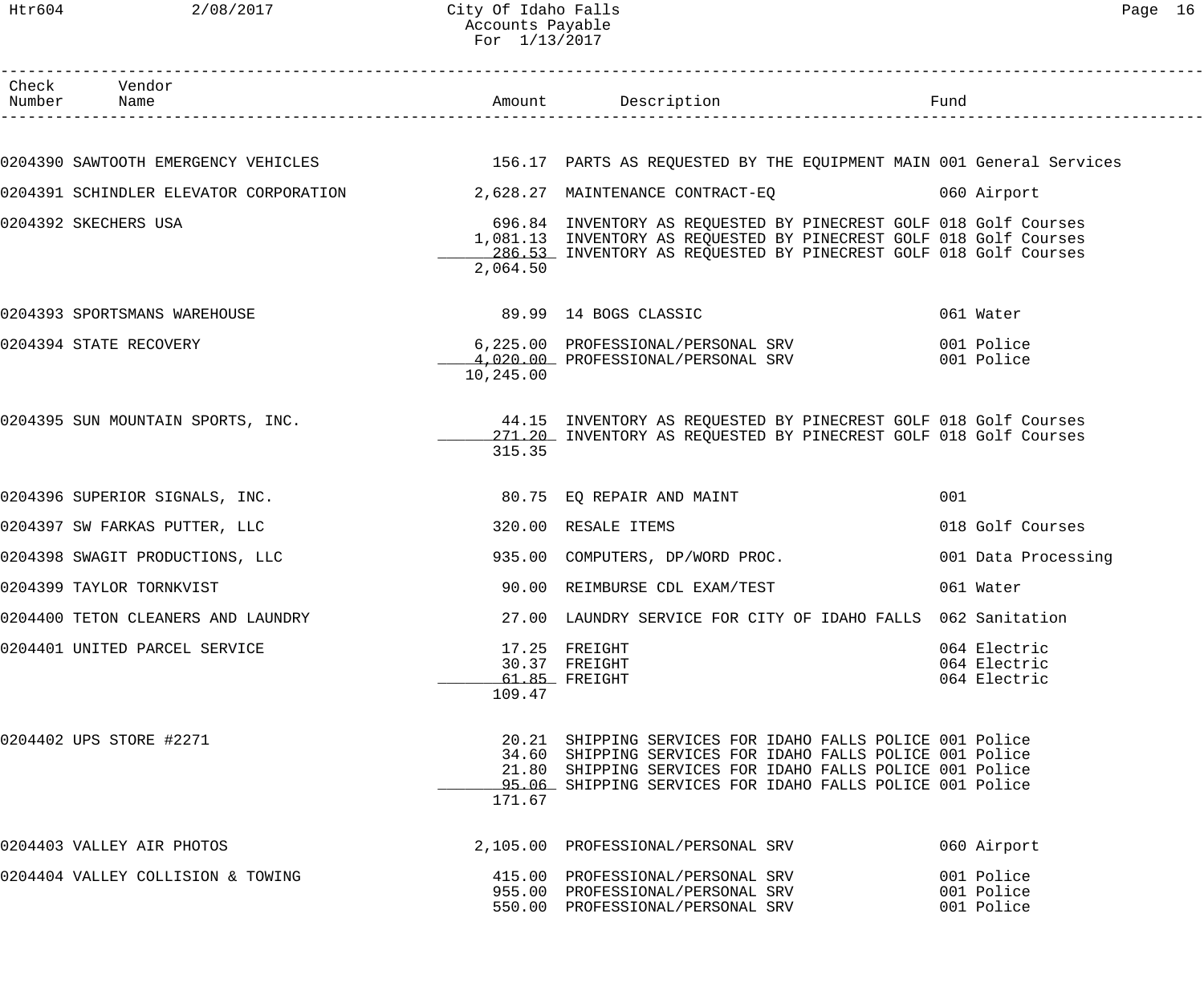| Check Vendor<br>Number Name               |                        | Amount Description                                                                                                                                                                                                                                           | Fund                                                     |
|-------------------------------------------|------------------------|--------------------------------------------------------------------------------------------------------------------------------------------------------------------------------------------------------------------------------------------------------------|----------------------------------------------------------|
|                                           | 2,470.00               | 0204404 VALLEY COLLISION & TOWING TERRY CONTROL AND TROFESSIONAL/PERSONAL SRV TERRY ON Police                                                                                                                                                                |                                                          |
| 0204405 VERIZON WIRELESS                  |                        | 12,034.10 BILLING FOR11/29-12/28/16                                                                                                                                                                                                                          | 001                                                      |
| 0204406 VERIZON WIRELESS                  |                        | 2,999.70 BILLING FOR11/24-12/23/16                                                                                                                                                                                                                           | 001                                                      |
| 0204407 VICTOR DUPUIS                     |                        | 15.99 PATRON REFUND                                                                                                                                                                                                                                          | 012                                                      |
| 0204408 WACKERLI AUTO CENTER              |                        | 47.95 PARTS AS REQUESTED BY THE EQUIPMENT MAIN 001 General Services                                                                                                                                                                                          |                                                          |
|                                           |                        | 0204409 WESTERN RECORDS DESTRUCTION, INC. 31.00 SHREDDING SERVICES AS REQUESTED BY IDAHO 001 Parks                                                                                                                                                           |                                                          |
|                                           | 5,007.99               | 0204410 WESTERN STATES RENTAL STORE THE STORE 282.54 PARTS AS REQUESTED BY THE EQUIPMENT MAIN 001 General Services<br>140.05 PARTS AS REQUESTED BY THE EQUIPMENT MAIN 001 General Services<br>2,446.90  EQ REPAIR AND MAINT<br>2,138.50  EQ REPAIR AND MAINT | 001 General Services<br>001 General Services             |
| 0204411 WEXFORD FULFILLMENT SOLUTIONS LLC | 7.59 FREIGHT<br>500.55 | 75.00 RESALE ITEMS<br>417.96 RESALE ITEMS                                                                                                                                                                                                                    | 018 Golf Courses<br>018 Golf Courses<br>018 Golf Courses |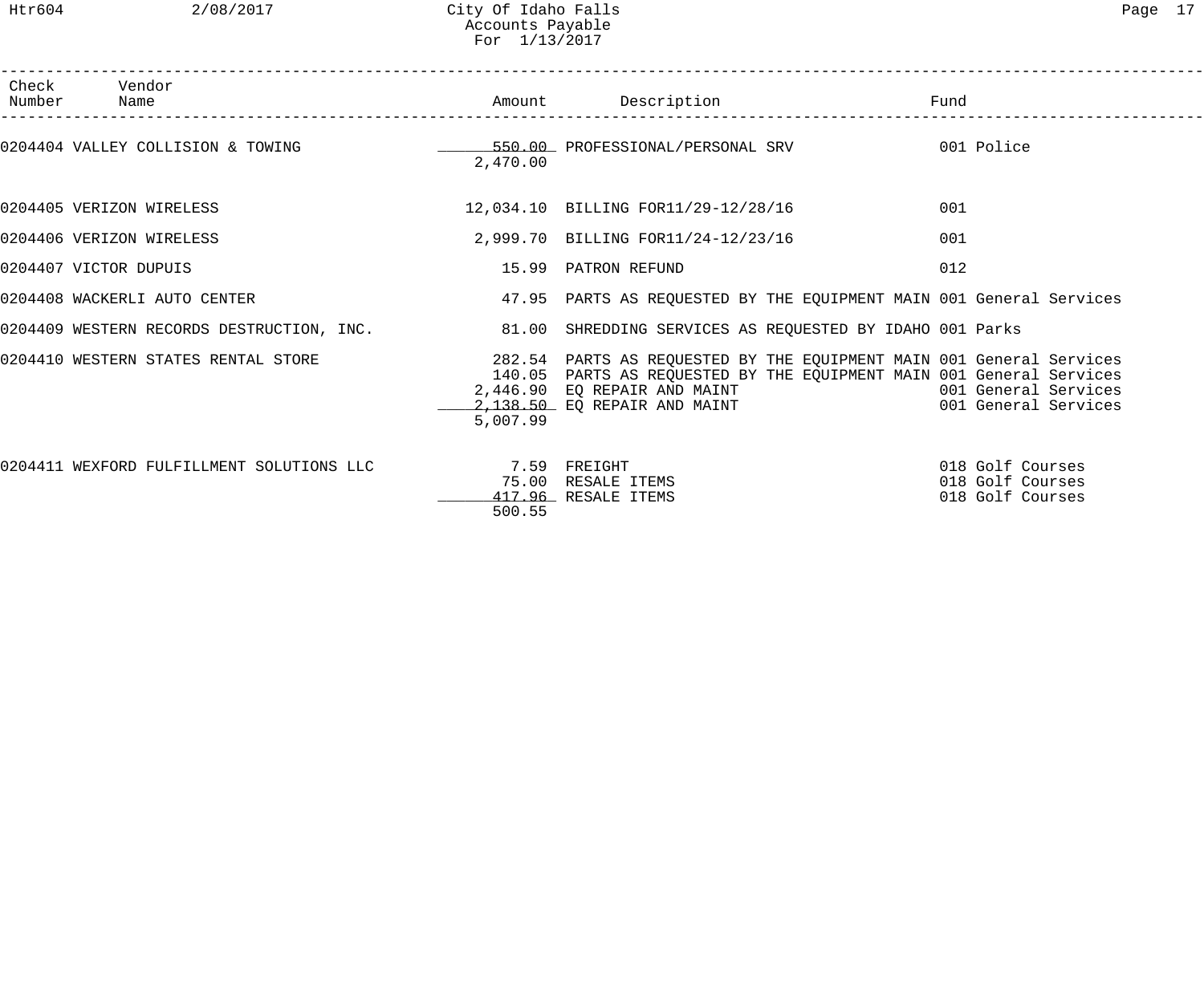### Htr604 2/08/2017 City Of Idaho Falls Page 18 Accounts Payable For 1/20/2017

| $\sigma$<br>ı. |  |
|----------------|--|
|----------------|--|

| Check Vendor<br>Number Name<br>_____________________                                          |                                                                                                                                   |                                                                                                                                                                                                                                                                                                                                                                                                                                                                                                                                                                                                                                                                                                                                                                                                                                                                                                                                                                                                                                                                                                                                                                                                                                                                                                                                                                                                                                                                                                                                                                                                                                                                                                                                                                                                                                                                                                                                                                     |                                                                                                                                                                                                                                                                                                                                  |
|-----------------------------------------------------------------------------------------------|-----------------------------------------------------------------------------------------------------------------------------------|---------------------------------------------------------------------------------------------------------------------------------------------------------------------------------------------------------------------------------------------------------------------------------------------------------------------------------------------------------------------------------------------------------------------------------------------------------------------------------------------------------------------------------------------------------------------------------------------------------------------------------------------------------------------------------------------------------------------------------------------------------------------------------------------------------------------------------------------------------------------------------------------------------------------------------------------------------------------------------------------------------------------------------------------------------------------------------------------------------------------------------------------------------------------------------------------------------------------------------------------------------------------------------------------------------------------------------------------------------------------------------------------------------------------------------------------------------------------------------------------------------------------------------------------------------------------------------------------------------------------------------------------------------------------------------------------------------------------------------------------------------------------------------------------------------------------------------------------------------------------------------------------------------------------------------------------------------------------|----------------------------------------------------------------------------------------------------------------------------------------------------------------------------------------------------------------------------------------------------------------------------------------------------------------------------------|
| 0204412 AAA SEWER SERVICE                                                                     | 475.00                                                                                                                            |                                                                                                                                                                                                                                                                                                                                                                                                                                                                                                                                                                                                                                                                                                                                                                                                                                                                                                                                                                                                                                                                                                                                                                                                                                                                                                                                                                                                                                                                                                                                                                                                                                                                                                                                                                                                                                                                                                                                                                     |                                                                                                                                                                                                                                                                                                                                  |
|                                                                                               |                                                                                                                                   |                                                                                                                                                                                                                                                                                                                                                                                                                                                                                                                                                                                                                                                                                                                                                                                                                                                                                                                                                                                                                                                                                                                                                                                                                                                                                                                                                                                                                                                                                                                                                                                                                                                                                                                                                                                                                                                                                                                                                                     |                                                                                                                                                                                                                                                                                                                                  |
| 0204414 ALEXANDER PUBLICATIONS                                                                |                                                                                                                                   | 143.95 AUDIOVISUAL/PUBLICATION 064 Electric                                                                                                                                                                                                                                                                                                                                                                                                                                                                                                                                                                                                                                                                                                                                                                                                                                                                                                                                                                                                                                                                                                                                                                                                                                                                                                                                                                                                                                                                                                                                                                                                                                                                                                                                                                                                                                                                                                                         |                                                                                                                                                                                                                                                                                                                                  |
| 0204415 ALPHAGRAPHICS OF IDAHO FALLS 196.04 VEHICLE AND EQUIP. MAINT. 1990 1 General Services |                                                                                                                                   |                                                                                                                                                                                                                                                                                                                                                                                                                                                                                                                                                                                                                                                                                                                                                                                                                                                                                                                                                                                                                                                                                                                                                                                                                                                                                                                                                                                                                                                                                                                                                                                                                                                                                                                                                                                                                                                                                                                                                                     |                                                                                                                                                                                                                                                                                                                                  |
| 0204416 ALPINE VETERINARY CLINIC                                                              |                                                                                                                                   | 75.00 SPAY/NEUTER SERVICES                                                                                                                                                                                                                                                                                                                                                                                                                                                                                                                                                                                                                                                                                                                                                                                                                                                                                                                                                                                                                                                                                                                                                                                                                                                                                                                                                                                                                                                                                                                                                                                                                                                                                                                                                                                                                                                                                                                                          | 001                                                                                                                                                                                                                                                                                                                              |
| 0204418 ALSCO (AMERICAN LINEN DIV) 1,292.65 CLOTHING & APPAREL                                | 67.03<br>62.14<br>53.26<br>63.21<br>63.54<br>58.56<br>43.92<br>64.16<br>40.93<br>21.35<br>4.20<br>37.38<br>40.98<br>21.35<br>3.60 | 55.79 LAUNDRY SUPPLY AND SERVICE FOR THE FIRE 001 Fire<br>62.50 LAUNDRY SUPPLY AND SERVICE FOR THE FIRE 001 Fire<br>32.38 LAUNDRY SUPPLY AND SERVICE FOR THE FIRE 001 Fire<br>53.08 LAUNDRY SUPPLY AND SERVICE FOR THE FIRE 001 Fire<br>108.66 LAUNDRY SUPPLY AND SERVICE FOR THE FIRE 001 Fire<br>71.62 LAUNDRY SUPPLY AND SERVICE FOR THE FIRE 001 Fire<br>70.13 LAUNDRY SUPPLY AND SERVICE FOR THE FIRE 001 Fire<br>56.53 LAUNDRY SUPPLY AND SERVICE FOR THE FIRE 001 Fire<br>44.89 LAUNDRY SUPPLY AND SERVICE FOR THE FIRE 001 Fire<br>22.90 LAUNDRY SUPPLY AND SERVICE FOR THE FIRE 001 Fire<br>58.60 LAUNDRY SUPPLY AND SERVICE FOR THE FIRE 001 Fire<br>68.06 LAUNDRY SUPPLY AND SERVICE FOR THE FIRE 001 Fire<br>56.94 LAUNDRY SUPPLY AND SERVICE FOR THE FIRE 001 Fire<br>69.82 LAUNDRY SUPPLY AND SERVICE FOR THE FIRE 001 Fire<br>56.23 LAUNDRY SUPPLY AND SERVICE FOR THE FIRE 001 Fire<br>49.16 LAUNDRY SUPPLY AND SERVICE FOR THE FIRE 001 Fire<br>52.14 LAUNDRY SUPPLY AND SERVICE FOR THE FIRE 001 Fire<br>98.51 LAUNDRY SUPPLY AND SERVICE FOR THE FIRE 001 Fire<br>56.91 LAUNDRY SUPPLY AND SERVICE FOR THE FIRE 001 Fire<br>LAUNDRY SUPPLY AND SERVICE FOR THE FIRE<br>LAUNDRY SUPPLY AND SERVICE FOR THE FIRE<br>LAUNDRY SUPPLY AND SERVICE FOR THE FIRE<br>28.20 LAUNDRY SUPPLY AND SERVICE FOR THE FIRE<br>64.01 LAUNDRY SUPPLY AND SERVICE FOR THE FIRE<br>66.70 LAUNDRY SUPPLY AND SERVICE FOR THE FIRE<br>LAUNDRY SUPPLY AND SERVICE FOR THE FIRE<br>LAUNDRY SUPPLY AND SERVICE FOR THE FIRE<br>LAUNDRY SUPPLY AND SERVICE FOR THE FIRE<br>LAUNDRY SUPPLY AND SERVICE FOR THE FIRE<br>LAUNDRY SUPPLY AND SERVICE FOR THE FIRE<br>LAUNDRY SERVICE/MATS FOR CITY BUILDINGS<br>LAUNDRY SERVICE/MATS FOR CITY BUILDINGS<br>LAUNDRY SERVICE/MATS FOR CITY BUILDINGS<br>LAUNDRY SERVICE/MATS FOR CITY BUILDINGS<br>LAUNDRY SERVICE/MATS FOR CITY BUILDINGS<br>LAUNDRY SERVICE/MATS FOR CITY BUILDINGS<br>LAUNDRY SERVICE/MATS FOR CITY BUILDINGS | 001 General Services<br>001 Fire<br>001 Fire<br>001 Fire<br>001 Fire<br>001 Fire<br>001 Fire<br>001 Fire<br>001 Fire<br>001 Fire<br>001 Fire<br>001 Fire<br>001 General Services<br>001 General Services<br>001 General Services<br>001 General Services<br>001 General Services<br>001 General Services<br>001 General Services |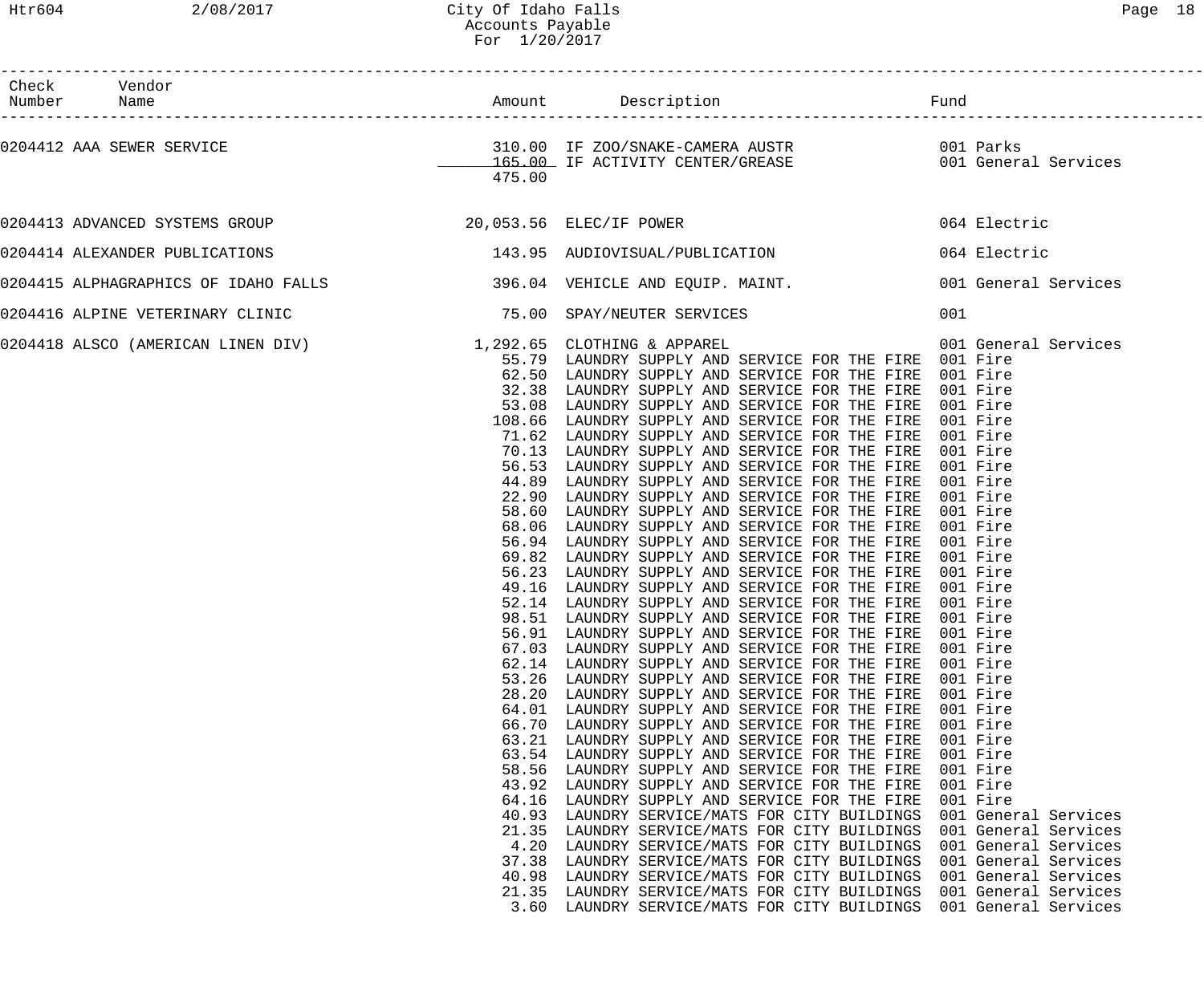## Htr604 2/08/2017 City Of Idaho Falls Page 19 Accounts Payable For 1/20/2017

| Check Vendor<br>Number Name           |                                                        |                                                                                                                                                                                                                                                                                                                                                                                                                                                                                                                                                                                                                                                                                                                                                                                                    | Fund                                                                                                                         |
|---------------------------------------|--------------------------------------------------------|----------------------------------------------------------------------------------------------------------------------------------------------------------------------------------------------------------------------------------------------------------------------------------------------------------------------------------------------------------------------------------------------------------------------------------------------------------------------------------------------------------------------------------------------------------------------------------------------------------------------------------------------------------------------------------------------------------------------------------------------------------------------------------------------------|------------------------------------------------------------------------------------------------------------------------------|
|                                       | 3,692.67                                               | 0204418 ALSCO (AMERICAN LINEN DIV) 4.20 LAUNDRY SERVICE/MATS FOR CITY BUILDINGS 001 General Services<br>40.93 LAUNDRY SERVICE/MATS FOR CITY BUILDINGS 001 General Services<br>21.35 LAUNDRY SERVICE/MATS FOR CITY BUILDINGS 001 General Services<br>3.60 LAUNDRY SERVICE/MATS FOR CITY BUILDINGS 001 General Services<br>3.60 LAUNDRY SERVICE/MATS FOR CITY BUILDINGS 001 General Services<br>86.74 WEEKLY DELIVERY AND CHANGE OUT OF ENTRAN 060 Airport<br>92.44 WEEKLY DELIVERY AND CHANGE OUT OF ENTRAN 060 Airport<br>36.94 LAUNDRY SERVICES AS REQUESTED - SEWER DI 061 Sewer<br>56.28 LAUNDRY SERVICES AS REQUESTED - SEWER DI 061 Sewer<br>37.74 LAUNDRY SERVICES AS REQUESTED - SEWER DI 061 Sewer<br>52.19 LAUNDRY SERVICES AS REQUESTED - SEWER DI 061 Sewer<br>14.64 CLOTHING & APPAREL | 064 Electric                                                                                                                 |
| 0204419 AMERICAN INSURANCE SERVICE    | 1,190.90                                               | 393.00 PROFESSIONAL/PERSONAL SRV 6001 Human Resources<br>402.50 PROFESSIONAL/PERSONAL SRV<br>395.40 PROFESSIONAL/PERSONAL SRV                                                                                                                                                                                                                                                                                                                                                                                                                                                                                                                                                                                                                                                                      | 001 Human Resources<br>001 Human Resources                                                                                   |
| 0204420 AMERIGAS PROPANE              | 28.92 PROPANE                                          |                                                                                                                                                                                                                                                                                                                                                                                                                                                                                                                                                                                                                                                                                                                                                                                                    | 062 Sanitation                                                                                                               |
| 0204421 ANIXTER INC.                  | 19,815.75 HARDWARE<br>2,390.88 CONDUCTOR<br>22, 206.63 |                                                                                                                                                                                                                                                                                                                                                                                                                                                                                                                                                                                                                                                                                                                                                                                                    | 064<br>064                                                                                                                   |
| 0204422 ARCHITECTURAL BUILDING SUPPLY | 354.00                                                 | 260.00 MISCELLANEOUS PURCHASES AS REQUESTED BY 001 General Services<br>10.00 MISCELLANEOUS PURCHASES AS REQUESTED BY 001 General Services<br>84.00 MISCELLANEOUS PURCHASES AS REQUESTED BY 001 General Services                                                                                                                                                                                                                                                                                                                                                                                                                                                                                                                                                                                    |                                                                                                                              |
| 0204423 BANNOCK ANIMAL MEDICAL        |                                                        | 95.00 SPAY/NEUTER SERVICES                                                                                                                                                                                                                                                                                                                                                                                                                                                                                                                                                                                                                                                                                                                                                                         | 001                                                                                                                          |
| 0204424 BELNICK, INC                  | 2,171.62                                               | 271.83 FREIGHT<br>1,899.79 FURNITURE                                                                                                                                                                                                                                                                                                                                                                                                                                                                                                                                                                                                                                                                                                                                                               | 001 Police<br>001 Police                                                                                                     |
| 0204425 BLACK ROCK HEAVY HAUL LLC     |                                                        | 3,861.00 SNOW REMOVAL AS REQUESTED BY THE STREET 001 Public Works-Streets                                                                                                                                                                                                                                                                                                                                                                                                                                                                                                                                                                                                                                                                                                                          |                                                                                                                              |
| 0204426 BLACKFOOT ANIMAL CLINIC       |                                                        | 95.00 SPAY/NEUTER SERVICES                                                                                                                                                                                                                                                                                                                                                                                                                                                                                                                                                                                                                                                                                                                                                                         | 001                                                                                                                          |
| 0204427 BONNEVILLE COUNTY             |                                                        | 319.20 WASTE REMOVAL AS REQUESTED BY THE SEWER 061 Sewer                                                                                                                                                                                                                                                                                                                                                                                                                                                                                                                                                                                                                                                                                                                                           |                                                                                                                              |
| 0204428 BONNEVILLE INDUSTRIAL SUPPLY  |                                                        | 63.00 HARD HATS (3)<br>12.57 SAFETY SUNGLASSES (1 PAIR<br>24.99 LARGE GLOVES (1 PAIR) BLA<br>49.98 LARGE GLOVES (2 PAIR) YEL                                                                                                                                                                                                                                                                                                                                                                                                                                                                                                                                                                                                                                                                       | 001 Public Works Engineering<br>001 Public Works Engineering<br>001 Public Works Engineering<br>001 Public Works Engineering |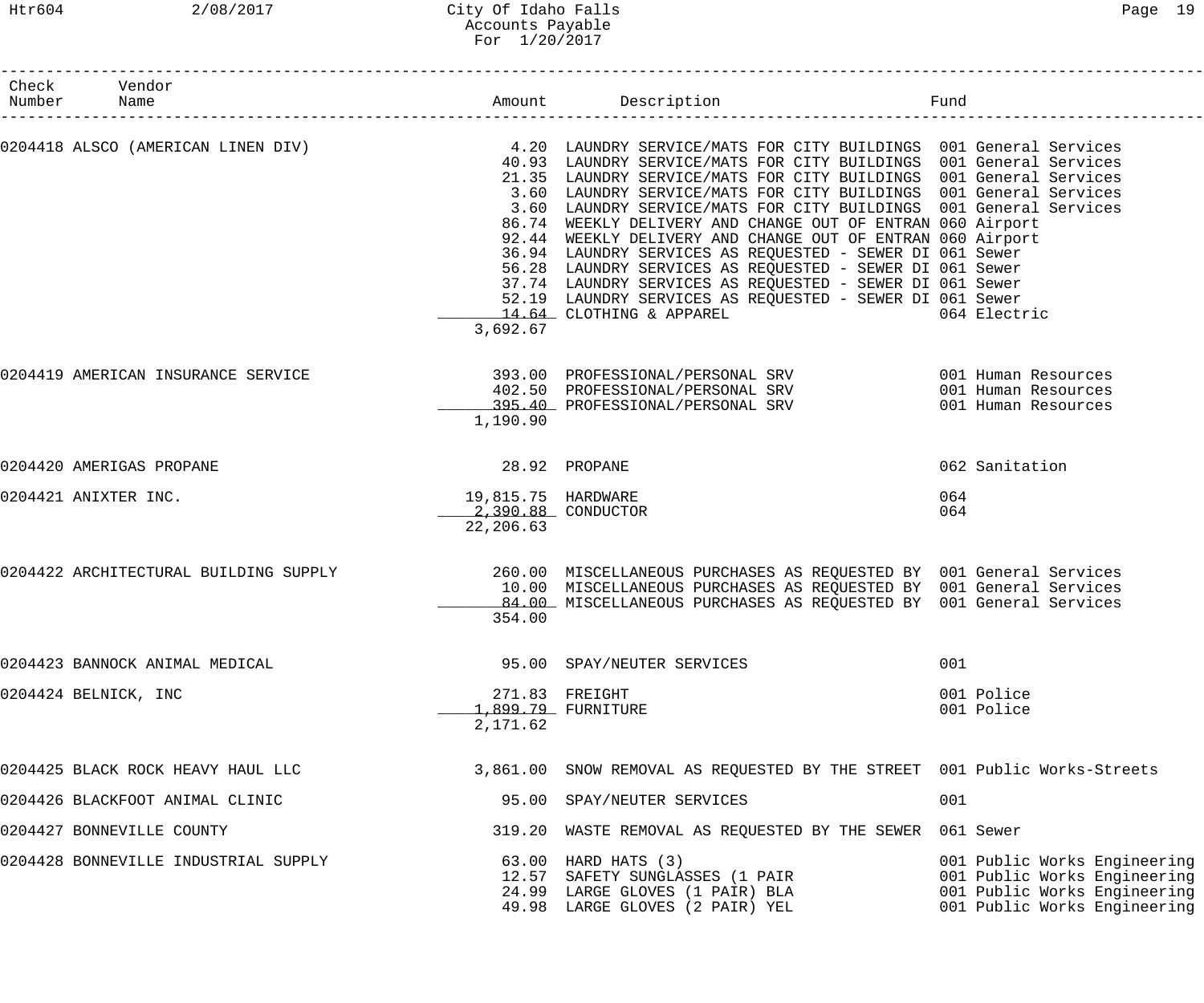| Check Vendor<br>Number Name           |           | Amount Description Fund                                                                                                                                                                                                                                                                                                                                                                    |                                                                     |
|---------------------------------------|-----------|--------------------------------------------------------------------------------------------------------------------------------------------------------------------------------------------------------------------------------------------------------------------------------------------------------------------------------------------------------------------------------------------|---------------------------------------------------------------------|
|                                       | 416.34    | 0204428 BONNEVILLE INDUSTRIAL SUPPLY 145.80 MISCELLANEOUS PURCHASES AS REQUIRED BY S 061 Sewer                                                                                                                                                                                                                                                                                             |                                                                     |
| 0204429 BRADY'S, INC.                 |           | 549.79 MISCELLANEOUS PRODUCTS 001 General Services                                                                                                                                                                                                                                                                                                                                         |                                                                     |
| 0204430 BRIGGS ROOFING COMPANY        |           | 255.00 BUILDING SUP/REPR/MAINT. 6001 General Services                                                                                                                                                                                                                                                                                                                                      |                                                                     |
| 0204431 BROADWAY FORD, INC.           | 180.00    | 90.00 PARTS AND MINOR SUBLET REPAIRS AS REQUES 001 General Services<br>90.00 PARTS AND MINOR SUBLET REPAIRS AS REQUES 001 General Services                                                                                                                                                                                                                                                 |                                                                     |
| 0204432 BTC CONTRACTORS, LLC          | 44,283.50 | 14,270.00 SNOW REMOVAL AS REQUESTED BY THE STREET 001 Public Works-Streets<br>10,013.50 SNOW REMOVAL AS REQUESTED BY THE STREET 001 Public Works-Streets                                                                                                                                                                                                                                   |                                                                     |
| 0204433 BURNS CONCRETE, INC.          |           | 430.00 CONCRETE DELIVERED AS REQUESTED BY WATER 061 Water                                                                                                                                                                                                                                                                                                                                  |                                                                     |
| 0204434 CABLE ONE ADVERISING, INC.    | 1,000.00  | 200.00 ELEC/IF POWER<br>750.00 ELEC/IF POWER<br>50.00 ELEC/IF POWER                                                                                                                                                                                                                                                                                                                        | 064 Electric<br>064 Electric<br>064 Electric                        |
| 0204435 CENTURYLINK                   | 1,451.10  | 48.42 RADIO-ALARM LINES/JAN2017 001 General Services<br>173.00 RADIO-ALARM LINES/JAN2017 001 Cemeteries<br>96.84 RADIO-ALARM LINES/JAN2017 011 Recreation<br>70.00 RADIO-ALARM LINES/JAN2017 060 Airport<br>164.86 RADIO-ALARM LINES/JAN2017<br>85.00 RADIO-ALARM LINES/JAN2017<br>39.00 RADIO-ALARM LINES/JAN2017<br>394.80 RADIO-ALARM LINES/JAN2017<br>379.18 RADIO-ALARM LINES/JAN2017 | 061 Water<br>061 Water<br>061 Sewer<br>064 Electric<br>064 Electric |
| 0204436 CHEMSEARCH                    |           | 623.60 CUSTODIAL SUPPLIES/EQUIP                                                                                                                                                                                                                                                                                                                                                            | 060 Airport                                                         |
| 0204437 CHERRY GLASS & ALUMINUM, INC. | 5,750.00  | 2,950.00 HARDWARE MISCELLANEOUS<br>2,800.00 EQ REPAIR AND MAINT                                                                                                                                                                                                                                                                                                                            | 001 General Services<br>001 Public Works Engineering                |
| 0204438 CHIEF SUPPLY CORPORATION      | 1,706.50  | 135.98 POLICE EQUIP & SUPPLIES<br>40.00 FREIGHT<br>1,530.52 POLICE EQUIP & SUPPLIES                                                                                                                                                                                                                                                                                                        | 001 Police<br>001 Police<br>001 Police                              |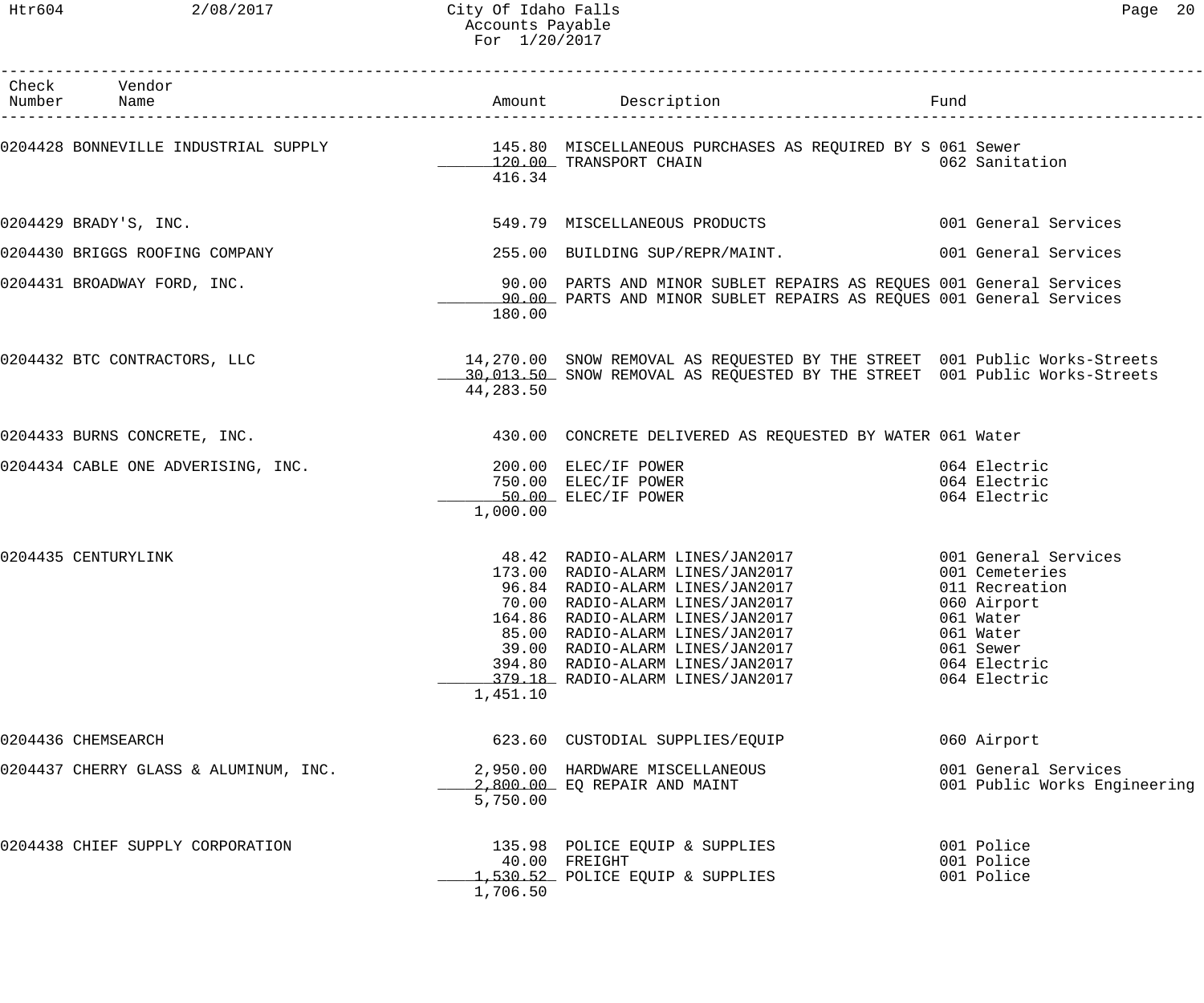| Htr604       | 2/08/2017                                                     | City Of Idaho Falls<br>Accounts Payable<br>For 1/20/2017                                      |                                                                                                                                                 | Page 21                                                                                   |
|--------------|---------------------------------------------------------------|-----------------------------------------------------------------------------------------------|-------------------------------------------------------------------------------------------------------------------------------------------------|-------------------------------------------------------------------------------------------|
|              | Check Vendor                                                  |                                                                                               |                                                                                                                                                 |                                                                                           |
|              |                                                               |                                                                                               |                                                                                                                                                 |                                                                                           |
|              | 0204439 CINTAS CORPORATION NO. 2                              |                                                                                               | 125.83 MISCELLANEOUS PRODUCTS                                                                                                                   | 001 General Services                                                                      |
|              | 0204440 CLASSY THREADS                                        |                                                                                               | 539.60 CLOTHING & APPAREL                                                                                                                       | 060 Airport                                                                               |
|              | 0204441 CLUB INCORPORATED                                     |                                                                                               | 666.07 REIMBURSEMENTS                                                                                                                           | 001 Planning & Building                                                                   |
|              | 0204442 CODALE ELECTRIC SUPPLY, INC. 16,236.40 HARDWARE       | 1,662.65 HARDWARE<br>3,366.60 HARDWARE<br>1,380.45 HARDWARE<br>1,161.29 HARDWARE<br>26,711.93 | 596.00 HARDWARE<br>766.50 HARDWARE<br>413.94 HARDWARE<br>183.49 HARDWARE<br>148.41 HARDWARE<br>580.00 HARDWARE<br>216.20 HARDWARE MISCELLANEOUS | 064<br>064<br>064<br>064<br>064<br>064<br>064<br>064<br>064<br>064<br>064<br>064 Electric |
|              |                                                               |                                                                                               | 0204443 CONSOLIDATED ELECTRICAL DIST.                        155.42 ELECTRICAL EQUIP/SUPPLIES                                                   | 064 Electric                                                                              |
|              | 0204444 CR CLARK CONSTRUCTION, LLC 15,115.93 WATER DEPARTMENT | 129, 215.52                                                                                   | $114,099.59$ WATER DEPARTMENT                                                                                                                   | 061 Water<br>061 Water                                                                    |
| 0204445 CRSA |                                                               | 10,439.99                                                                                     | 5,439.99 CONSTRUCTION JOB/CONTRACT<br>5,000.00 PROFESSIONAL/PERSONAL SRV                                                                        | 001 Fire<br>001 Planning & Building                                                       |
|              | 0204446 CULLIGAN WATER CONDITIONING                           | 10.00 FOOD<br>10.00 FOOD<br>15.00 FOOD<br>55.00                                               | 20.00 WATER SOFTENER RENTAL FOR SAND CREEK GOL 018 Golf Courses                                                                                 | 064 Electric<br>064 Electric<br>064 Electric                                              |
|              | 0204447 DC ELECTRIC, INC.                                     |                                                                                               | 305.00 MAINTENANCE AS REQUESTED BY AIRPORT MAIN 060 Airport                                                                                     |                                                                                           |
|              | 0204448 DECCAN INTERNATIONAL                                  |                                                                                               | 4,900.00 TRAINING-PERSONNEL                                                                                                                     | 001 Fire                                                                                  |
|              | 0204449 DEVELOPMENT WORKSHOP, INC.                            | 6,780.00                                                                                      | 6,380.00 JANITORIAL SERVICES FOR CITY BUILDINGS 001 General Services<br>400.00 JANITORIAL SERVICES FOR POLICE TRAINING 001 Police               |                                                                                           |

0204450 DYNA SYSTEMS 507.99 GARAGE SHOP SUPPLIES 001 General Services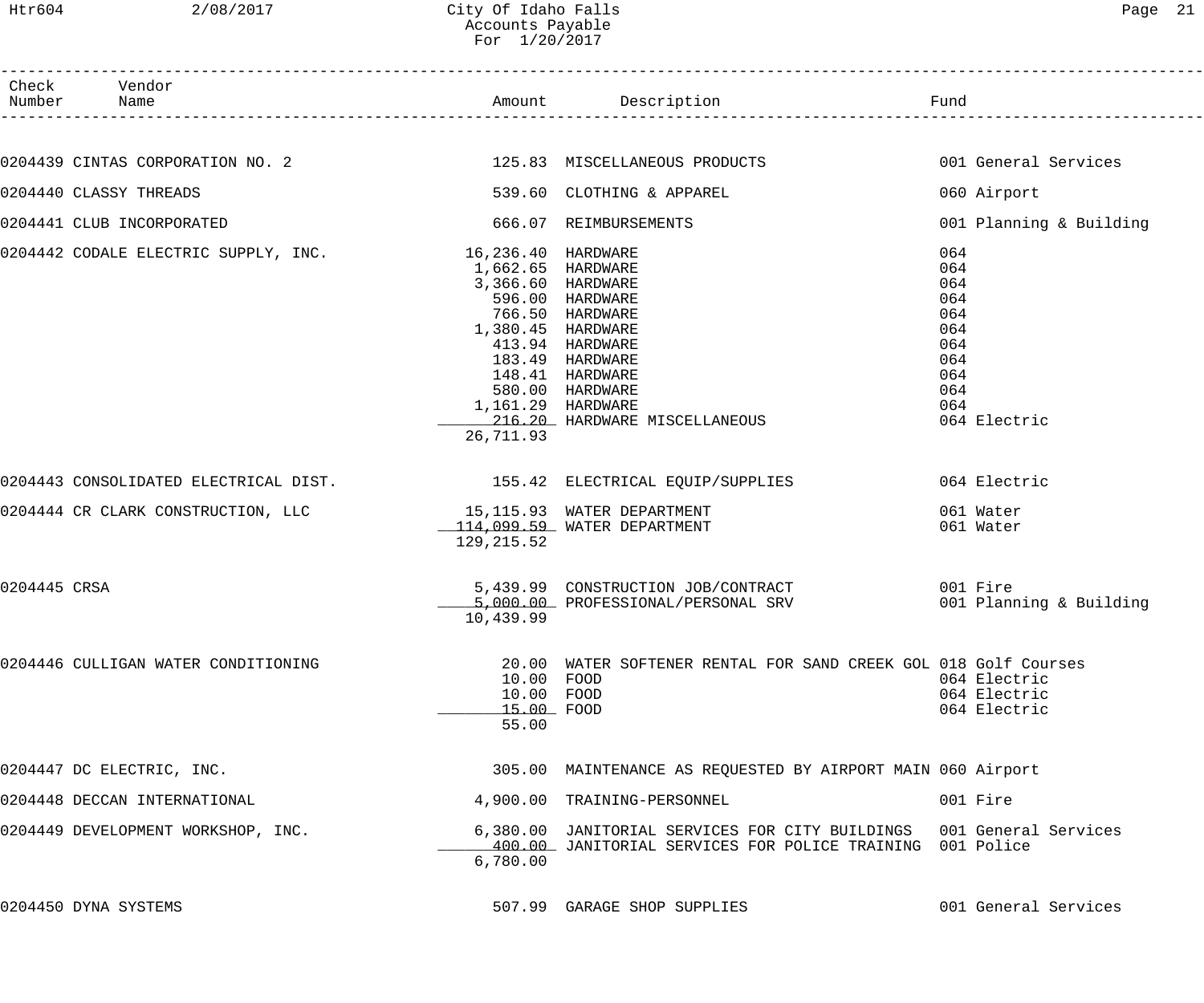Htr604 2/08/2017 City Of Idaho Falls Page 22 Accounts Payable For 1/20/2017

| Check Vendor<br>Number Name                                           |           |                                                                                                                                                                                                                                                                                                                                                                  |                                                                                                  |
|-----------------------------------------------------------------------|-----------|------------------------------------------------------------------------------------------------------------------------------------------------------------------------------------------------------------------------------------------------------------------------------------------------------------------------------------------------------------------|--------------------------------------------------------------------------------------------------|
| 0204450 DYNA SYSTEMS                                                  | 544.79    | 36.80 GARAGE SHOP SUPPLIES 001 General Services                                                                                                                                                                                                                                                                                                                  |                                                                                                  |
| 0204451 EASTERN IDAHO LAW ENFORCEMENT FIREA 1,000.00 MEMBERSHIPS      |           |                                                                                                                                                                                                                                                                                                                                                                  | 001 Police                                                                                       |
| 0204452 EASTSIDE PET CLINIC                                           |           | 70.10 SPAY AND NEUTER SERVICES FOR THE ANIMAL 001 Police                                                                                                                                                                                                                                                                                                         |                                                                                                  |
| 0204453 EDGE CONSTRUCTION SUPPLY, INC. 6,730.00 WASTE WATER TREATMENT |           |                                                                                                                                                                                                                                                                                                                                                                  | 061 Sewer                                                                                        |
|                                                                       | 28,866.71 | 0204454 ENVIROMENTAL SYSTEMS RESEARCH INSTI<br>21,250.00 MAINTENANCE CONTRACT-EQ<br>21,250.00 MAINTENANCE CONTRACT-EQ<br>1,416.71 MAINTENANCE CONTRACT-EQ<br>1,000.00 MAINTENANCE CONTRACT-EQ<br>2,200.00 MAINTENANCE CONTRACT-EQ                                                                                                                                | 001 Planning & Building<br>001 Public Works GIS<br>064 Electric<br>064 Electric<br>064 Electric  |
|                                                                       | 375.33    | 0204455 EVCO HOUSE OF HOSE - IDAHO 35.12 PARTS AS REQUESTED BY THE EQUIPMENT MAIN 001 General Services<br>188.91 PARTS AS REQUESTED BY THE EQUIPMENT MAIN 001 General Services<br>143.90 PARTS AS REQUESTED BY THE EQUIPMENT MAIN 001 General Services<br>1.40 PARTS AS REQUESTED BY THE EQUIPMENT MAIN 001 General Services                                     |                                                                                                  |
| 0204456 FALLS PLUMBING SUPPLY, INC.                                   | 283.37    | 68.85 MISCELLANEOUS PLUMBING SUPPLIES FOR BLDG 001 General Services<br>11.21 MISCELLANEOUS PLUMBING SUPPLIES FOR BLDG 001 General Services<br>4.28- MISCELLANEOUS PLUMBING SUPPLIES FOR BLDG 001 General Services<br>54.03 MISCELLANEOUS PLUMBING SUPPLIES FOR BLDG 001 General Services<br>153.56 MISCELLANEOUS PLUMBING SUPPLIES FOR BLDG 001 General Services |                                                                                                  |
| 0204457 FALLS WATER COMPANY                                           |           | 41.00 WATER SERVICE FOR FIRE STATION #2                                                                                                                                                                                                                                                                                                                          | 001 Fire                                                                                         |
| 0204458 FASTENAL COMPANY                                              | 355.28    | 263.28 FITTINGS<br>92.00 HEX CAP, LOCK WASHERS, HEX                                                                                                                                                                                                                                                                                                              | 061 Water<br>061 Sewer                                                                           |
| 0204459 FENTON'S OFFICE SOLUTIONS INC.                                | 340.00    | 120.00 MAINTENANCE CONTRACT-EQ<br>60.00 MAINTENANCE CONTRACT-EQ<br>60.00 MAINTENANCE CONTRACT-EQ<br>60.00 MAINTENANCE CONTRACT-EQ<br>40.00 MAINTENANCE CONTRACT-EQ                                                                                                                                                                                               | 001 Treasurer<br>001 Treasurer<br>001 General Services<br>001 Planning & Building<br>060 Airport |
| 0204460 FINE DIRT EXCAVATING, INC.                                    |           | 17,897.50 PROVIDE EQUIPMENT AND LABOR FOR SNOW REM 060 Airport                                                                                                                                                                                                                                                                                                   |                                                                                                  |
| 0204461 FIRST STREET WELDING, INC.                                    |           | 946.40 EQ REPAIR AND MAINT                                                                                                                                                                                                                                                                                                                                       | 001 General Services                                                                             |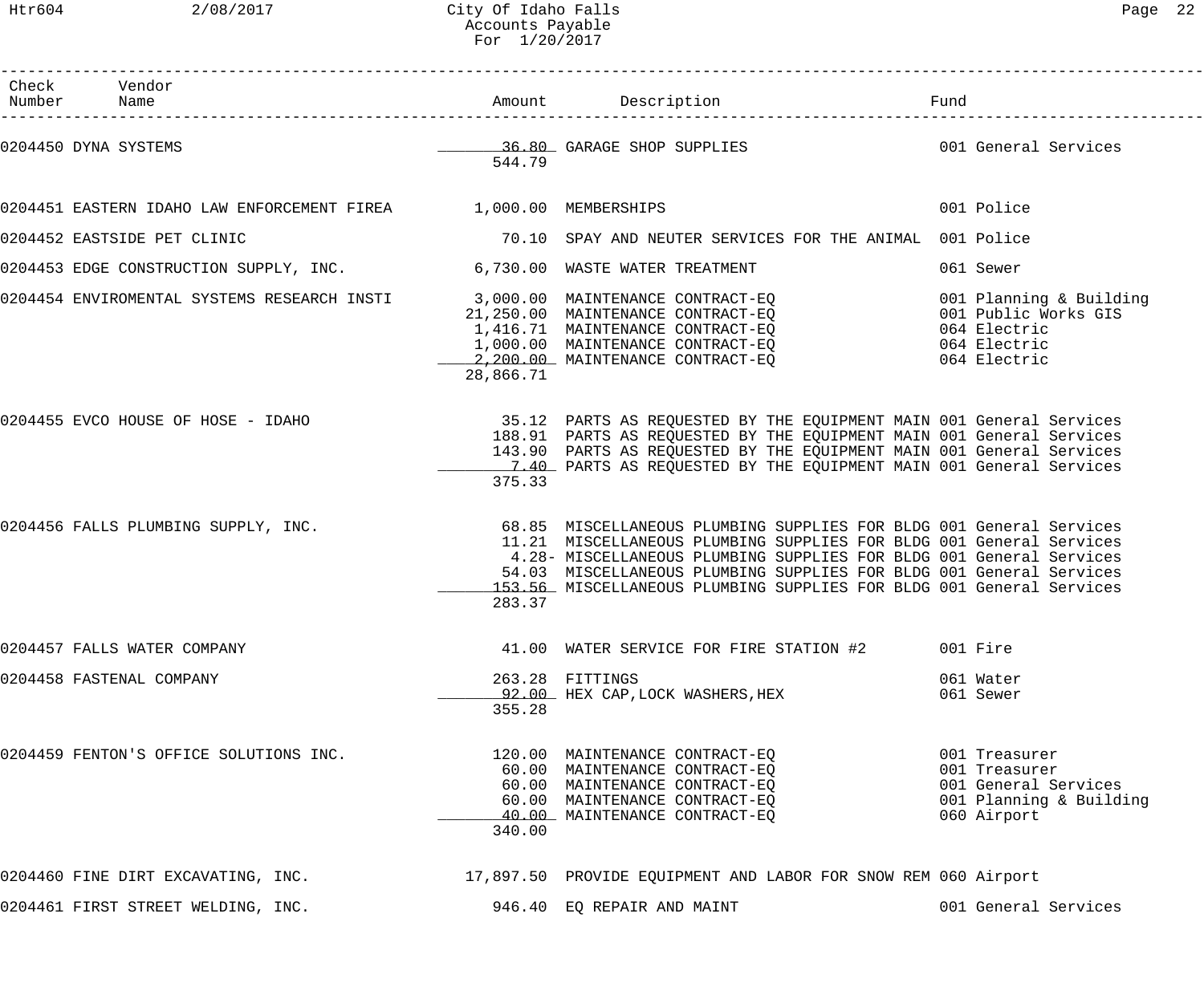Htr604 2/08/2017 City Of Idaho Falls Page 23 Accounts Payable For 1/20/2017

| Check Vendor<br>Number Name                                                  |          | Amount Description <b>Example 1</b> Fund                                                                                                                                                                                                                                                                                                                                                                                                |            |                                          |
|------------------------------------------------------------------------------|----------|-----------------------------------------------------------------------------------------------------------------------------------------------------------------------------------------------------------------------------------------------------------------------------------------------------------------------------------------------------------------------------------------------------------------------------------------|------------|------------------------------------------|
|                                                                              | 1,504.19 | 493.79 PARTS AND MINOR SUBLET REPAIRS AS REQUES 001 General Services                                                                                                                                                                                                                                                                                                                                                                    |            |                                          |
| 0204462 FLEETPRIDE, INC.                                                     | 90.94    | 67.41 PARTS AS REQUESTED BY THE EQUIPMENT MAIN 001 General Services<br>23.53 PARTS AS REQUESTED BY THE EQUIPMENT MAIN 001 General Services                                                                                                                                                                                                                                                                                              |            |                                          |
| 0204463 FOSTER, RYAN MATTHEW 2,843.05 PLUMBING EQUIP/SUPPLIES                |          |                                                                                                                                                                                                                                                                                                                                                                                                                                         |            | 060 Airport                              |
|                                                                              | 40.00    | 20.00 SPAY/NEUTER SERVICES                                                                                                                                                                                                                                                                                                                                                                                                              | 001<br>001 |                                          |
| 0204465 GEM STATE PAPER SUPPLY COMPANY 220.50 CUSTODIAL SUPPLIES/EQUIP       |          |                                                                                                                                                                                                                                                                                                                                                                                                                                         |            | 011 Recreation                           |
| 0204466 GIVENT EXECUTIVE NETWORK EASTERN ID                                  |          | 500.00 MEMBERSHIPS                                                                                                                                                                                                                                                                                                                                                                                                                      |            | 001 Mayor                                |
| 0204467 GUSTAVE A. LARSON COMPANY                                            | 667.24   | 31.47 HVAC SUPPLIES AS REQUESTED BY BUILDING M 001 General Services<br>65.86 HVAC SUPPLIES AS REQUESTED BY BUILDING M 001 General Services<br>307.91 HVAC SUPPLIES AS REQUESTED BY BUILDING M 001 General Services<br>3.95 HVAC SUPPLIES AS REQUESTED BY BUILDING M 001 General Services<br>29.85 HVAC SUPPLIES AS REQUESTED BY BUILDING M 001 General Services<br>228.20 HVAC SUPPLIES AS REQUESTED BY BUILDING M 001 General Services |            |                                          |
| 0204468 HARRIS PUBLISHING                                                    |          | 975.00 ELEC/IF POWER                                                                                                                                                                                                                                                                                                                                                                                                                    |            | 064 Electric                             |
| 0204469 HEALTH & WELLNESS CENTER OF ID, PLLC $168.50$ CITY PHYSICAL/DEC 2016 |          |                                                                                                                                                                                                                                                                                                                                                                                                                                         |            | 001 Police                               |
| 0204470 HOME DEPOT                                                           |          | 213.85 MED DRAIN CLEANING BLADDE                                                                                                                                                                                                                                                                                                                                                                                                        |            | 061 Sewer                                |
| 0204471 HONNEN EQUIPMENT COMPANY                                             |          | 919.44 PARTS AND MINOR SUBLET REPAIRS AS REQUES 001 General Services                                                                                                                                                                                                                                                                                                                                                                    |            |                                          |
| 0204472 ICON ENTERPRISES, INC.                                               |          | 986.37 PROFESSIONAL/PERSONAL SRV                                                                                                                                                                                                                                                                                                                                                                                                        |            | 001 Data Processing                      |
| 0204473 IDAHO FALLS CHUKARS BASEBALL                                         |          | 750.00 PROMOTION ITEMS                                                                                                                                                                                                                                                                                                                                                                                                                  |            | 001 Police                               |
| 0204474 IDAHO FALLS VETERINARY EMERGENCY CL                                  | 234.20   | 150.00 EMERGENCY VETERINARY SERVICES FOR ANIMAL 001 Police<br>49.90 EMERGENCY VETERINARY SERVICES FOR ANIMAL 001 Police<br>34.30 EMERGENCY VETERINARY SERVICES FOR ANIMAL 001 Police                                                                                                                                                                                                                                                    |            |                                          |
| 0204475 IDAHO IRRIGATION DISTRICT                                            |          | 2,062.46 ASSESSMENTS/TAX<br>1,852.98 ASSESSMENTS/TAX<br>926.20 ASSESSMENTS/TAX                                                                                                                                                                                                                                                                                                                                                          |            | 001 Parks<br>001 Parks<br>001 Cemeteries |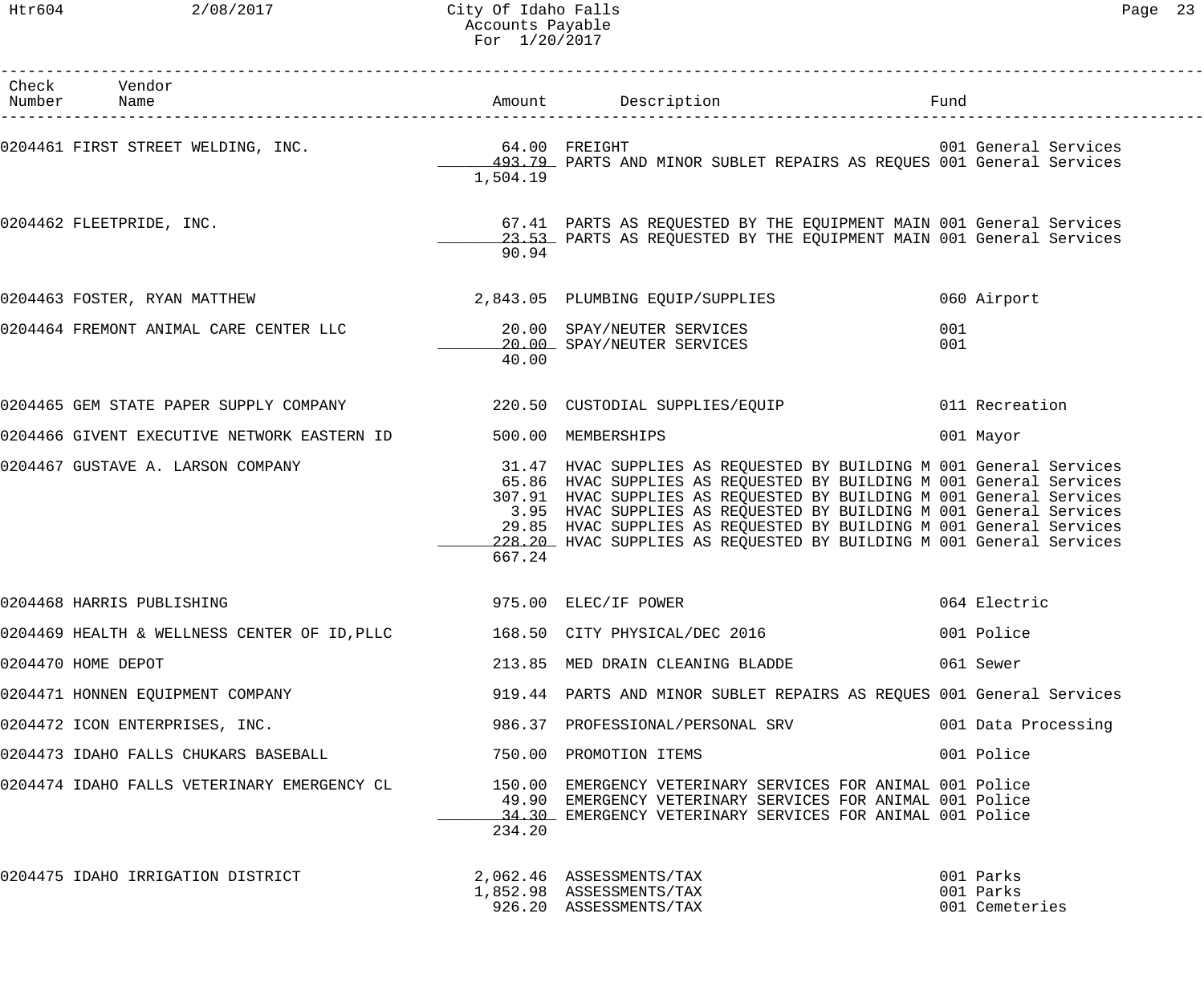| Check Vendor<br>Number Name                              |           | Amount Description Tund                                                                                                                                                                                                                                                                                                                                                                                                                                                                                                                                                                                                                                       |                                                                                                                                                   |
|----------------------------------------------------------|-----------|---------------------------------------------------------------------------------------------------------------------------------------------------------------------------------------------------------------------------------------------------------------------------------------------------------------------------------------------------------------------------------------------------------------------------------------------------------------------------------------------------------------------------------------------------------------------------------------------------------------------------------------------------------------|---------------------------------------------------------------------------------------------------------------------------------------------------|
| 0204475 IDAHO IRRIGATION DISTRICT 772.36 ASSESSMENTS/TAX | 14,288.78 | 1,596.67 ASSESSMENTS/TAX<br>2,541.92 ASSESSMENTS/TAX<br>669.63 ASSESSMENTS/TAX<br>26.80 ASSESSMENTS/TAX<br>2,810.41 ASSESSMENTS/TAX<br>45.53 ASSESSMENTS/TAX<br>939.22 ASSESSMENTS/TAX<br>44.60 ASSESSMENTS/TAX                                                                                                                                                                                                                                                                                                                                                                                                                                               | 010 Streets<br>018 Golf Courses<br>018 Golf Courses<br>018 Golf Courses<br>061 Water<br>061 Sewer<br>064 Electric<br>064 Electric<br>064 Electric |
| 0204476 IDAHO LEGAL AID SERVICES                         |           | 1,960.00 REIMBURSEMENTS                                                                                                                                                                                                                                                                                                                                                                                                                                                                                                                                                                                                                                       | 001 Planning & Building                                                                                                                           |
| 0204477 IES CUSTOM STAFFING, LLC                         | 1,093.95  | 421.98 SERVICES/MISCELLANEOUS<br>671.97 SERVICES/MISCELLANEOUS                                                                                                                                                                                                                                                                                                                                                                                                                                                                                                                                                                                                | 001 Treasurer<br>001 Treasurer                                                                                                                    |
| 0204478 INTERMECH, INC.                                  |           | 3,361.23 WASTE WATER TREATMENT                                                                                                                                                                                                                                                                                                                                                                                                                                                                                                                                                                                                                                | 061 Sewer                                                                                                                                         |
| 0204479 INVENSYS SYSTEMS, INC.                           | 6,728.00  | 1,682.00 COMPUTERS, DP/WORD PROC.<br>1,682.00 COMPUTERS, DP/WORD PROC.<br>672.80 COMPUTERS, DP/WORD PROC.<br>2,691.20 COMPUTERS, DP/WORD PROC.                                                                                                                                                                                                                                                                                                                                                                                                                                                                                                                | 064 Electric<br>064 Electric<br>064 Electric<br>064 Electric                                                                                      |
| 0204480 JVIATION, INC.                                   |           | 18,830.25 PROFESSIONAL/PERSONAL SRV 660 Airport                                                                                                                                                                                                                                                                                                                                                                                                                                                                                                                                                                                                               |                                                                                                                                                   |
| 0204481 KENWORTH SALES COMPANY, INC.                     | 475.21    | 595.21 PARTS AS REQUESTED BY THE EQUIPMENT MAIN 001 General Services<br>60.00- PARTS AS REQUESTED BY THE EQUIPMENT MAIN 001 General Services<br>60.00- PARTS AS REQUESTED BY THE EQUIPMENT MAIN 001 General Services                                                                                                                                                                                                                                                                                                                                                                                                                                          |                                                                                                                                                   |
| 0204482 KEY-LINE AUTOMOTIVE WAREHOUSE                    | 473.23    | 132.14 PARTS AS REQUESTED BY THE EQUIPMENT MAIN 001 General Services<br>18.74 PARTS AS REQUESTED BY THE EQUIPMENT MAIN 001 General Services<br>45.15 PARTS AS REQUESTED BY THE EQUIPMENT MAIN 001 General Services<br>20.02 PARTS AS REQUESTED BY THE EQUIPMENT MAIN 001 General Services<br>14.90 PARTS AS REQUESTED BY THE EQUIPMENT MAIN 001 General Services<br>40.04 PARTS AS REQUESTED BY THE EQUIPMENT MAIN 001 General Services<br>17.60 PARTS AS REQUESTED BY THE EQUIPMENT MAIN 001 General Services<br>10.16 PARTS AS REQUESTED BY THE EQUIPMENT MAIN 001 General Services<br>174.48 PARTS AS REQUESTED BY THE EQUIPMENT MAIN 001 General Services |                                                                                                                                                   |
| 0204483 KING GEORGE'S ROYAL FLUSH                        |           | 129.00 MISCELLANEOUS PLUMBING SUPPLIES FOR BLDG 001 General Services                                                                                                                                                                                                                                                                                                                                                                                                                                                                                                                                                                                          |                                                                                                                                                   |
| 0204484 KONE, INC.                                       |           | 718.00 SERVICES/MISCELLANEOUS                                                                                                                                                                                                                                                                                                                                                                                                                                                                                                                                                                                                                                 | 064 Electric                                                                                                                                      |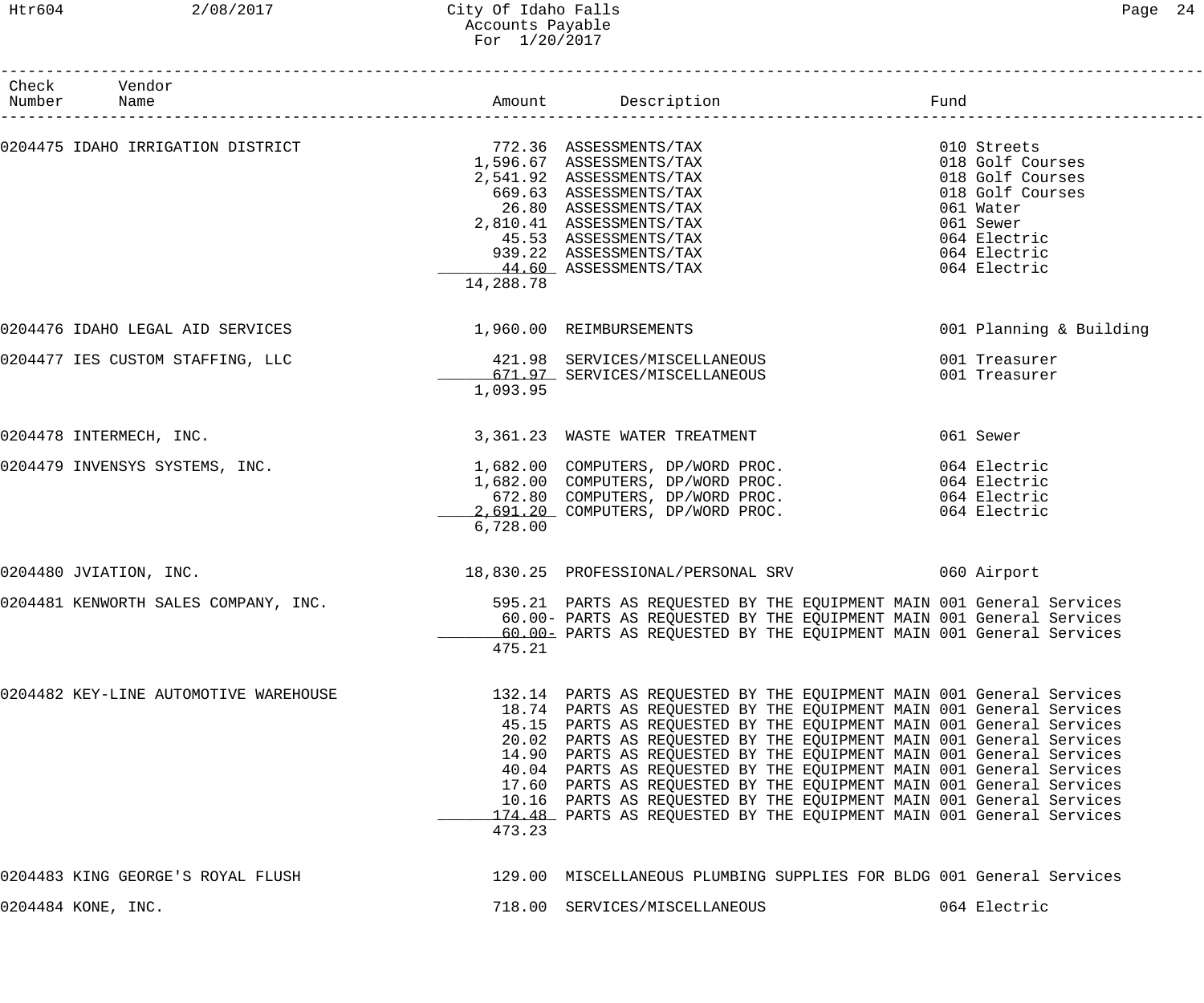### Htr604 2/08/2017 City Of Idaho Falls Page 25 Accounts Payable For 1/20/2017

| Check Vendor<br>Number Name         |        |                                                                                                                                                                                                                                      |                                                                              |
|-------------------------------------|--------|--------------------------------------------------------------------------------------------------------------------------------------------------------------------------------------------------------------------------------------|------------------------------------------------------------------------------|
| 0204484 KONE, INC.                  | 885.99 | 167.99 SERVICES/MISCELLANEOUS 064 Electric                                                                                                                                                                                           |                                                                              |
| 0204485 LOWE'S COMMERCIAL SERVICES  | 689.61 | 202.10 APPLIANCES<br>202.11 APPLIANCES<br>42.74 HARDWARE MISCELLANEOUS<br>53.61 HARDWARE MISCELLANEOUS<br>189.05 TOOLS, HAND POWER/NONPOWER                                                                                          | 064 Electric<br>064 Electric<br>064 Electric<br>064 Electric<br>064 Electric |
|                                     |        | 0204486 MAGIC VALLEY LABS, INC. THE REAR SERIES AS REQUESTED BY SEWER DIVIS 061 Sewer                                                                                                                                                |                                                                              |
|                                     |        | 0204487 MCRAE PAVING & SEAL COATING LLC 3,600.00 PROFESSIONAL/PERSONAL SRV                                                                                                                                                           | 061 Water                                                                    |
| 0204488 MEL'S LOCK & KEY            |        | 17.50 MAKE KEYS AND REPAIR LOCKS AS REQUESTED 001 General Services                                                                                                                                                                   |                                                                              |
| 0204489 MIKE'S MUSIC                | 66.98  | 42.98 PEAVEY HI MIC<br>24.00 HOSA GENDER CHANGER                                                                                                                                                                                     | 011 Recreation<br>011 Recreation                                             |
| 0204490 MIKE'S PHARMACY             |        | 218.00 PURCHASE OF DRUGS AND SUPPLIES FOR CITY 063 Ambulance                                                                                                                                                                         |                                                                              |
| 0204491 MILLENNIUM NETWORKS, LLC    |        | 304.99 WIRELESS INTERNET SERVICE AIRPORT TERMIN 060 Airport                                                                                                                                                                          |                                                                              |
| 0204492 MIZUNO USA, INC.            | 347.86 | 137.21 INVENTORY AS REQUESTED BY SANDCREEK GOLF 018 Golf Courses<br>210.65 INVENTORY AS REQUESTED BY SANDCREEK GOLF 018 Golf Courses                                                                                                 |                                                                              |
|                                     | 67.20  | 0204493 MOUNTAIN VALLEY FLOOR MATS LLC 30.40 FLOOR MAT SERVICE FOR THE AQUATIC CENTER 011 Recreation<br>18.40 LAUNDRY SERVICE/MATS FOR THE SANITATION 062 Sanitation<br>18.40 LAUNDRY SERVICE/MATS FOR THE SANITATION 062 Sanitation |                                                                              |
| 0204494 MOWER OFFICE SYSTEMS        |        | 568.00 PRINTER INK AS REQUESTED BY AQUATIC CENT 011 Recreation                                                                                                                                                                       |                                                                              |
| 0204495 MURRAY, SMITH & ASSOC, INC. |        | 134,257.60 PROFESSIONAL/PERSONAL SRV                                                                                                                                                                                                 | 061 Sewer                                                                    |
| 0204496 NAPA AUTO PARTS             | 471.92 | 447.64 EQ REPAIR AND MAINT<br>24.28 PARTS AS REQUESTED BY THE EQUIPMENT MAIN 001 General Services                                                                                                                                    | 001                                                                          |
| 0204497 NEW IMAGE CAR WASH          |        | 24.00 DETAIL & CLEANING OF CITY OF IDAHO FALLS 001 General Services                                                                                                                                                                  |                                                                              |
| 0204498 NORCO, INC. - IDAHO FALLS   |        | 15.59 1 MC ACETYLENE<br>12.24 1 R OXYGEN                                                                                                                                                                                             | 061 Water<br>061 Water                                                       |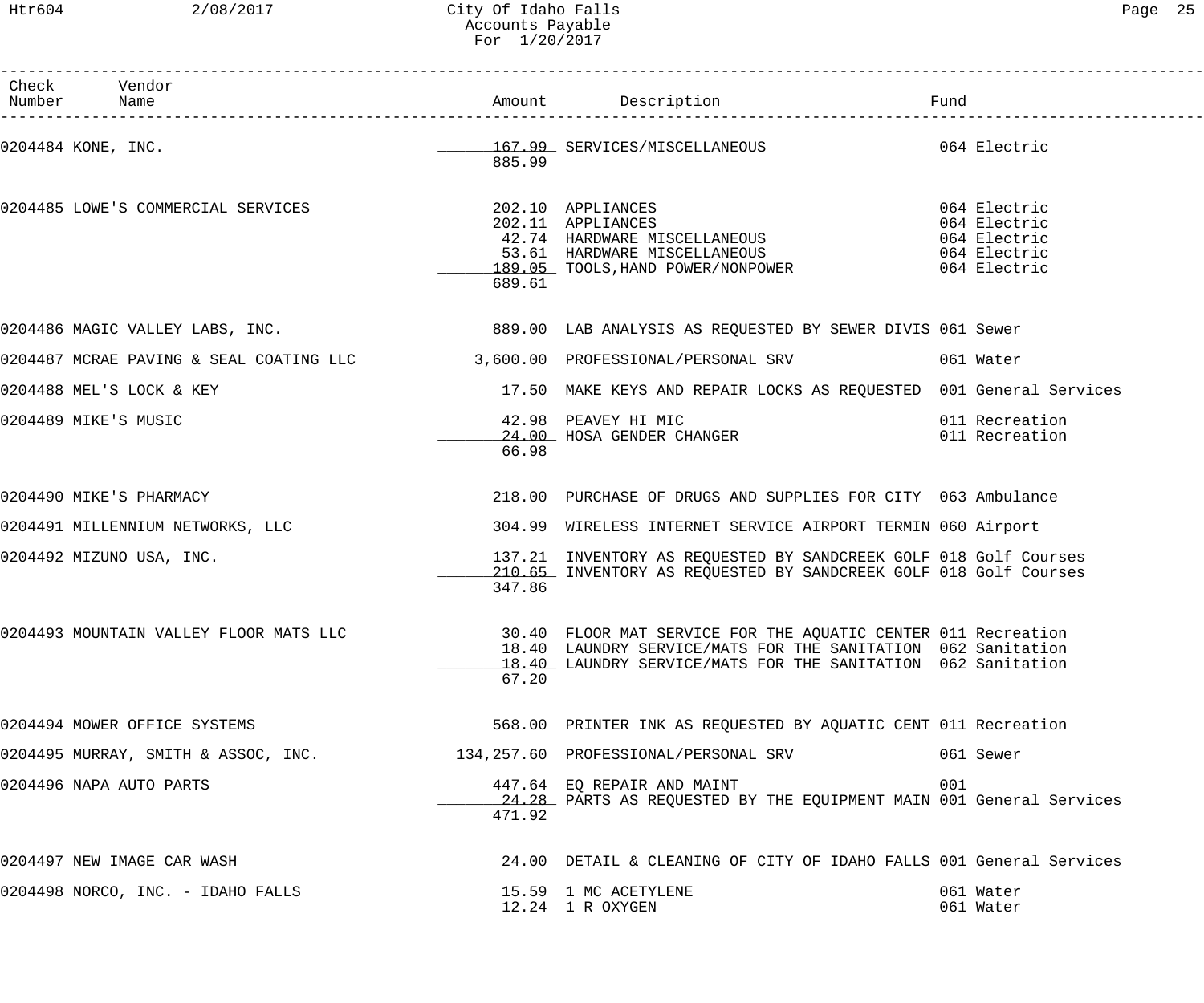Htr604 2/08/2017 City Of Idaho Falls Page 26 Accounts Payable For 1/20/2017

| Check Vendor<br>Number Name                                       |          |                                                                                                                                                                                                                                 |                                                                                                                                               |
|-------------------------------------------------------------------|----------|---------------------------------------------------------------------------------------------------------------------------------------------------------------------------------------------------------------------------------|-----------------------------------------------------------------------------------------------------------------------------------------------|
|                                                                   | 31.08    | 0204498 NORCO, INC. - IDAHO FALLS (2008) 25 HANDLING CHARGE 2008 201 Water                                                                                                                                                      |                                                                                                                                               |
|                                                                   | 3,004.65 | 0204499 NORTH AMERICAN COLLECTIONS 1,392.65 COLLECTION SHERVICES FOR AMBULANCE ACCOU 001 Treasurer<br>1,612.00 COLLECTION SHERVICES FOR AMBULANCE ACCOU 001 Treasurer                                                           |                                                                                                                                               |
|                                                                   | 476.00   | 0204500 NORTHGATE VETERINARY HOSPITAL THE SERIC OF SPAY AND NEUTER SERVICES FOR THE ANIMAL 001 Police<br>209.00 SPAY AND NEUTER SERVICES FOR THE ANIMAL 001 Police<br>162.00 SPAY AND NEUTER SERVICES FOR THE ANIMAL 001 Police |                                                                                                                                               |
| 0204501 OLD DOMINION FREIGHT LINE, INC <a>&gt; 195.97</a> FREIGHT |          |                                                                                                                                                                                                                                 | 064 Electric                                                                                                                                  |
|                                                                   |          | 0204502 ORELLANA TRUCKING, LLC 3 (2008) 7,155.00 SNOW REMOVAL AS REQUESTED BY THE STREET 001 Public Works-Streets                                                                                                               |                                                                                                                                               |
|                                                                   |          | 0204503 OUTSOURCE RECEIVABLES MGT ID 3556.21 COLLECTION SERVICES FOR PARKING/AMBULANC 001 Treasurer                                                                                                                             |                                                                                                                                               |
| 0204504 PACIFIC NORTHWEST UTILITIES 4,430.00 MEMBERSHIPS          |          |                                                                                                                                                                                                                                 | 064 Electric                                                                                                                                  |
|                                                                   |          | 0204505 PACIFIC STEEL & RECYCLING THE SECTION CONTROLL 170.14 PARTS AS REQUESTED BY THE EQUIPMENT MAIN 001 General Services                                                                                                     |                                                                                                                                               |
| 0204506 PEAK ALARM COMPANY, INC.                                  | 3,528.00 | 1,008.00 SECURITY SYSTEM/SERVICE 018 Golf Courses<br>1,008.00 SECURITY SYSTEM/SERVICE 018 Golf Courses<br>1,512.00 SECURITY SYSTEM/SERVICE 018 Golf Courses                                                                     |                                                                                                                                               |
| 0204507 PEAK-RYZEX, INC.                                          |          | 656.81 MAINTENANCE CONTRACT-EQ 001 Data Processing                                                                                                                                                                              |                                                                                                                                               |
| 0204508 PEST CONTROL SERVICES, INC.                               | 183.00   | 95.00 PEST CONTROL SERVICE AS REQUESTED BY BLD 001 General Services<br>48.00 INTERIOR RODENT CONTROL AS REQUESTED BY 011 Recreation<br>40.00 ELEC/IF POWER                                                                      | 064 Electric                                                                                                                                  |
| 0204509 PLATT ELECTRIC / REXEL, INC.                              | 597.81   | 497.94 MISCELLANEOUS ELECTRICAL SUPPLIES FOR BL 001 General Services<br>37.97 MISCELLANEOUS ELECTRICAL SUPPLIES FOR BL 001 General Services<br>61.90 BALLASTS FOR LIGHTS                                                        | 011 Recreation                                                                                                                                |
| 0204510 POST REGISTER, THE                                        |          | 221.65 LEGAL NOTICES/DEC 2016<br>47.19 LEGAL NOTICES/DEC 2016<br>489.42 LEGAL NOTICES/DEC 2016<br>35.00 LEGAL NOTICES/DEC 2016<br>99.63 LEGAL NOTICES/DEC 2016<br>102.09 LEGAL NOTICES/DEC 2016                                 | 001 Planning & Building<br>001 Planning & Building<br>001 Police<br>001 Parks<br>001 Public Works Engineering<br>001 Public Works Engineering |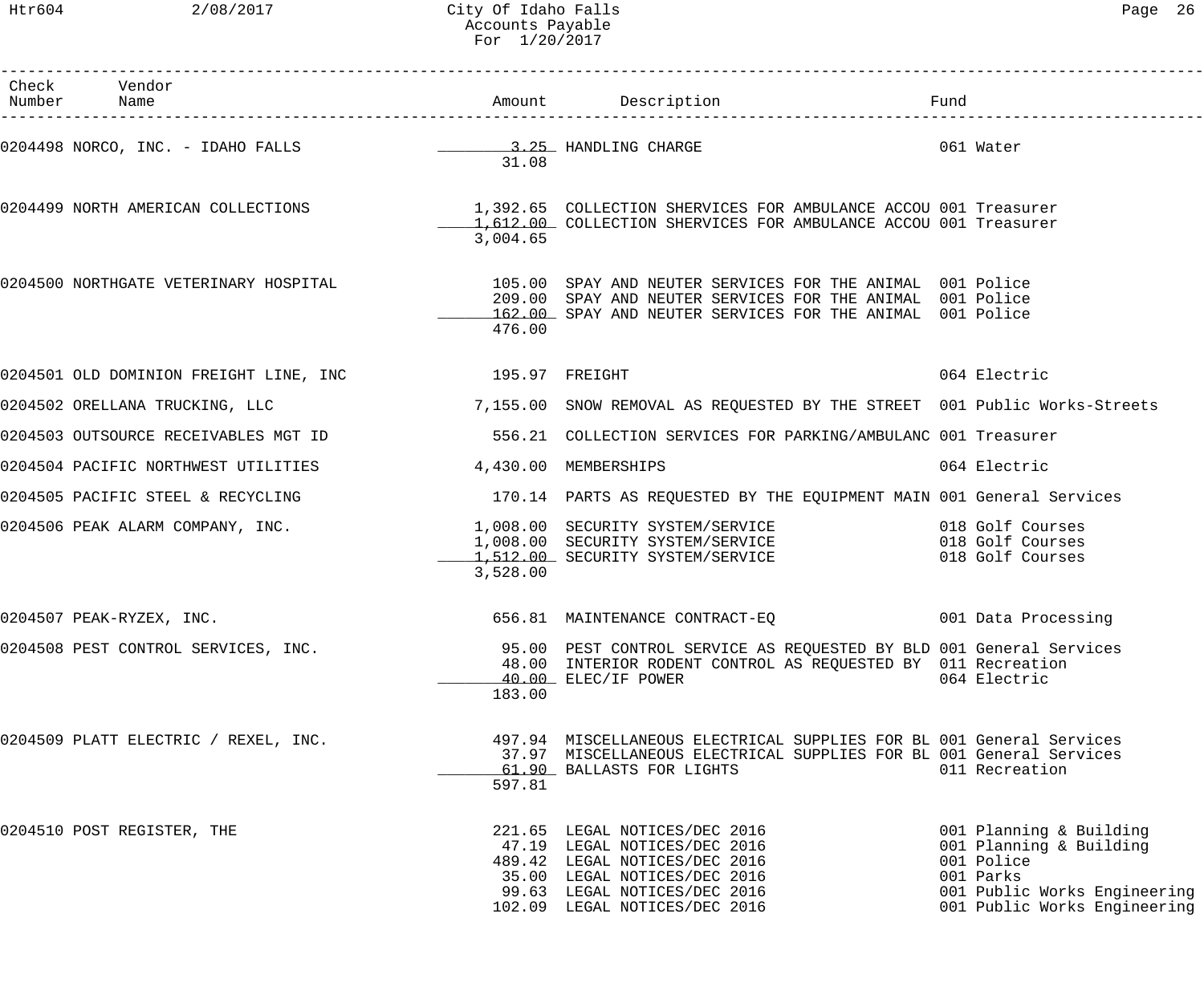### Htr604 2/08/2017 City Of Idaho Falls Page 27 Accounts Payable For 1/20/2017

| Check Vendor<br>Number Name          |                            | Amount Description                                                                                                                                                                                                                                                   | Fund                                         |
|--------------------------------------|----------------------------|----------------------------------------------------------------------------------------------------------------------------------------------------------------------------------------------------------------------------------------------------------------------|----------------------------------------------|
| 0204510 POST REGISTER, THE           | 2,622.08                   | 326.76 LEGAL NOTICES/DEC 2016<br>215.46 LEGAL NOTICES/DEC 2016<br>111.54 LEGAL NOTICES/DEC 2016<br>124.41 LEGAL NOTICES/DEC 2016<br>123.93 LEGAL NOTICES/DEC 2016<br>123.93 LEGAL NOTICES/DEC 2016<br>123.93 LEGAL NOTICES/DEC 2016<br>123.9<br>725.00 ELEC/IF POWER | 064 Electric                                 |
| 0204511 PRO RENTALS/PRO EQUIP, LLC   |                            | 55.55 PARTS AND MINOR SUBLET REPAIRS AS REQUES 001 General Services                                                                                                                                                                                                  |                                              |
| 0204512 PSI ENVIRONMENTAL            | 88.88                      | 57.98 GARBAGE PICKUP FOR FIRE STATION #2 001 Fire<br>30.90 GARBAGE PICKUP FOR FIRE STATION #2 001 Fire                                                                                                                                                               |                                              |
| 0204513 R-TRUCKS, INC.               | 19,761.00                  | 7,548.00 SNOW REMOVAL AS REQUESTED BY THE STREET 001 Public Works-Streets<br>12,213.00 SNOW REMOVAL AS REQUESTED BY THE STREET 001 Public Works-Streets                                                                                                              |                                              |
| 0204514 RC HEAVY HAUL, INC.          |                            | 22,277.50 SNOW REMOVAL AS REQUESTED BY THE STREET 001 Public Works-Streets                                                                                                                                                                                           |                                              |
| 0204515 ROCKNAKS HARDWARE PLUS, INC. |                            | 269.97 STAPLES                                                                                                                                                                                                                                                       | 064 Electric                                 |
| 0204516 RON SAYER DODGE, INC.        |                            | 72.81 PARTS AND MINOR SUBLET REPAIRS AS REQUES 001 General Services                                                                                                                                                                                                  |                                              |
| 0204517 RON'S TIRE INC.              |                            | 15.63 RING CHUTE DETENT & FREIG                                                                                                                                                                                                                                      | 010 Streets                                  |
| 0204518 RUSH TRUCK CENTERS, INC.     |                            | 79.20 EQ REPAIR AND MAINT                                                                                                                                                                                                                                            | 001                                          |
| 0204519 SAWTOOTH EMERGENCY VEHICLES  | 126.96 FREIGHT<br>1,357.21 | 1,230.25 EQ REPAIR AND MAINT                                                                                                                                                                                                                                         | 001 General Services<br>001 General Services |
| 0204520 SEI ELECTRIC, INC.           | 2,862.00                   | 735.00 ELEC/IF POWER<br>2,127.00 ELEC/IF POWER                                                                                                                                                                                                                       | 064 Electric<br>064 Electric                 |
| 0204521 SKECHERS USA                 | 503.84                     | 32.05 FREIGHT<br>471.79 RESALE ITEMS                                                                                                                                                                                                                                 | 018 Golf Courses<br>018 Golf Courses         |
| 0204522 SKM, INC.                    |                            | 1,022.16 CONSTRUCTION JOB/CONTRACT                                                                                                                                                                                                                                   | 061 Water                                    |
| 0204523 SMITH POWER PRODUCTS, INC.   | 239.05                     | 227.22 EQ REPAIR AND MAINT<br>$11.83$ FREIGHT                                                                                                                                                                                                                        | 001 General Services<br>001 General Services |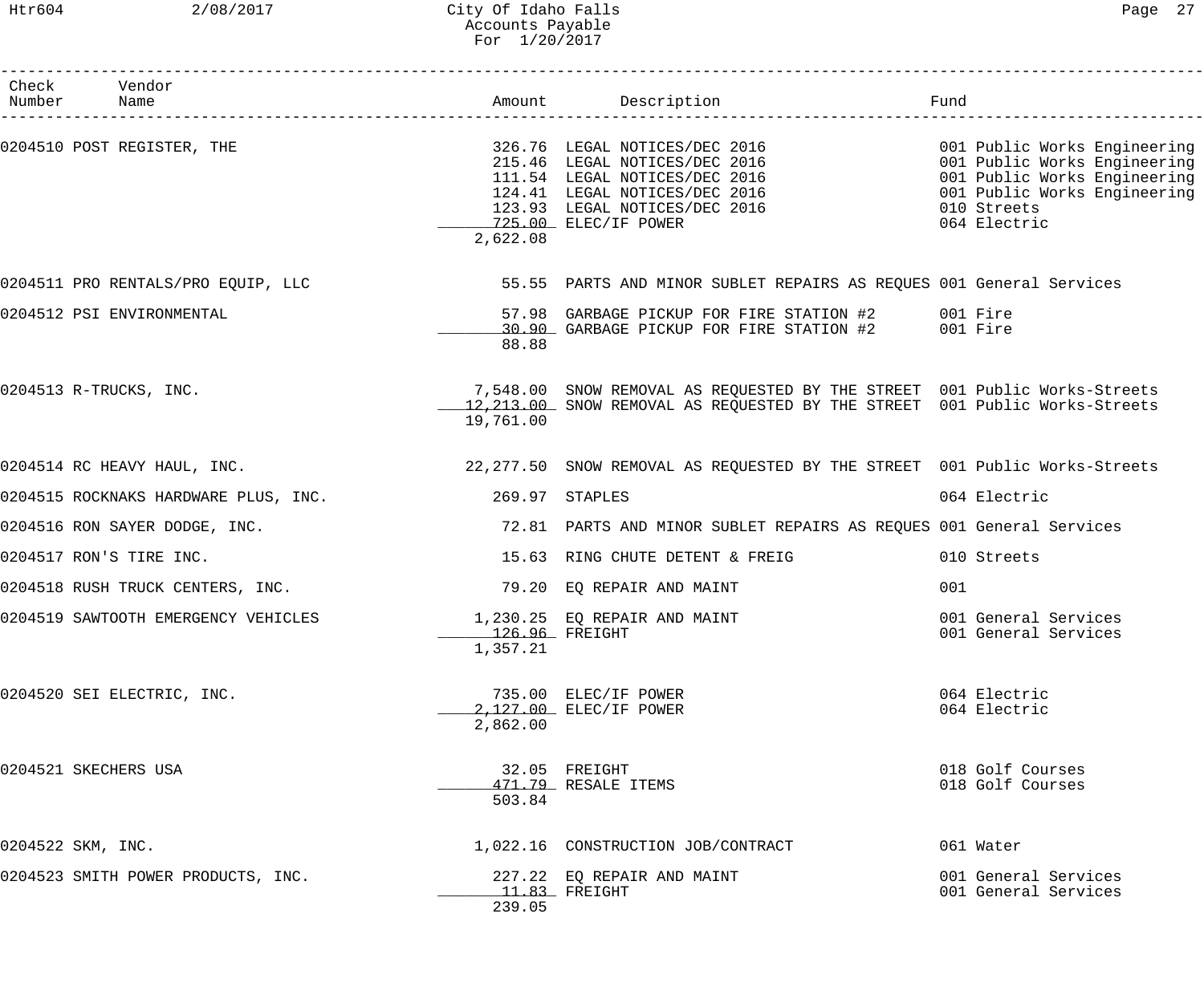| Page | 28 |
|------|----|
|------|----|

| Check Vendor<br>Number Name                                                                    |        | Amount Description                                                                                                                                                                                                 | Fund                                 |
|------------------------------------------------------------------------------------------------|--------|--------------------------------------------------------------------------------------------------------------------------------------------------------------------------------------------------------------------|--------------------------------------|
|                                                                                                |        |                                                                                                                                                                                                                    |                                      |
| 0204524 SNAKE RIVER SUPPLY, INC.                                   129.60  EQ REPAIR AND MAINT |        |                                                                                                                                                                                                                    | 001 General Services                 |
| 0204525 STACY RICHARDSON                                                                       |        | 55.00 REIMBURSE WORK/COMP                                                                                                                                                                                          | 019 Self-Insurance                   |
| 0204526 STAPLES ADVANTAGE                                                                      |        | 117.32 OFFICE SUPPLIES, GENERAL                                                                                                                                                                                    | 001 Police                           |
| 0204527 STATE OF IDAHO                                                                         |        | 747.00 ENERGY ASSISTANCE/OVERPMT                                                                                                                                                                                   | 001 Treasurer                        |
| 0204528 SUNNYSIDE VETERINARY CLINIC PA. 35.00 SPAY/NEUTER SERVICES                             | 125.00 | 30.00 SPAY/NEUTER SERVICES                                                                                                                                                                                         | 001<br>001                           |
| 0204529 TETON LANDSCAPE & SPRINKLERS 4,975.00 WEATHERIZE/DIANNA SKINNER                        |        |                                                                                                                                                                                                                    | 015 Elect Light Public Purp          |
| 0204530 TETON MICROBIOLOGY LAB                                                                 | 540.00 | 270.00 LABORATORY ANALYSIS FOR WATER SAMPLES<br>270.00 LABORATORY ANALYSIS FOR WATER SAMPLES                                                                                                                       | 061 Water<br>061 Water               |
| 0204531 THARANCO LIFESTYLES LLC                                                                | 589.29 | 38.49 FREIGHT<br>550.80 RESALE ITEMS                                                                                                                                                                               | 018 Golf Courses<br>018 Golf Courses |
| 0204532 THOMPSON PAVING, INC.                                                                  |        | 4,950.00 CONSTRUCTION JOB/CONTRACT                                                                                                                                                                                 | 010 Streets                          |
| 0204533 THOMPSON, REBECCA                                                                      |        | 250.00 PROFESSIONAL/PERSONAL SRV                                                                                                                                                                                   | 001 Planning & Building              |
| 0204534 TIM REINKE                                                                             |        | 36.83 MILEAGE REIMBURSE/DEC2016                                                                                                                                                                                    | 018 Golf Courses                     |
| 0204535 TRANE US, INC.                                                                         |        | 3,445.00 AIRPORT MAINTENANCE                                                                                                                                                                                       | 060 Airport                          |
| 0204536 TRIPLE G EXCAVATING, INC.                                                              |        | 7,179.50 SNOW REMOVAL AS REQUESTED BY THE STREET 001 Public Works-Streets                                                                                                                                          |                                      |
| 0204537 U.S. FIGURE SKATING ASSOCATION                                                         |        | 539.00 INSTRUCTOR AND STUDENT CERTIFICATIONS                                                                                                                                                                       | 011 Recreation                       |
| 0204538 U-HAUL INTERNATIONAL INC.                                                              |        | 70.97 PROPANE AS REQUESTED BY EQUIPMENT MAINTE 001 General Services                                                                                                                                                |                                      |
| 0204539 UTAH ASSOCIATION MUNICIPAL POWER SY 2,438.56 GENERAL A&G/NOV 2016                      |        |                                                                                                                                                                                                                    | 015 Elect Light Public Purp          |
| 0204540 VERIZON WIRELESS                                                                       |        | 200.05 BILLING FOR12/2/16-1/1/17                                                                                                                                                                                   | 063 Ambulance                        |
| 0204541 WACKERLI AUTO CENTER                                                                   | 357.32 | 230.44 PARTS AS REQUESTED BY THE EQUIPMENT MAIN 001 General Services<br>53.38 PARTS AS REQUESTED BY THE EQUIPMENT MAIN 001 General Services<br>73.50 PARTS AS REQUESTED BY THE EQUIPMENT MAIN 001 General Services |                                      |
|                                                                                                |        |                                                                                                                                                                                                                    |                                      |

0204542 WALL 2 WALL 3,195.00 FLOOR/WINDOW COVERINGS 001 General Services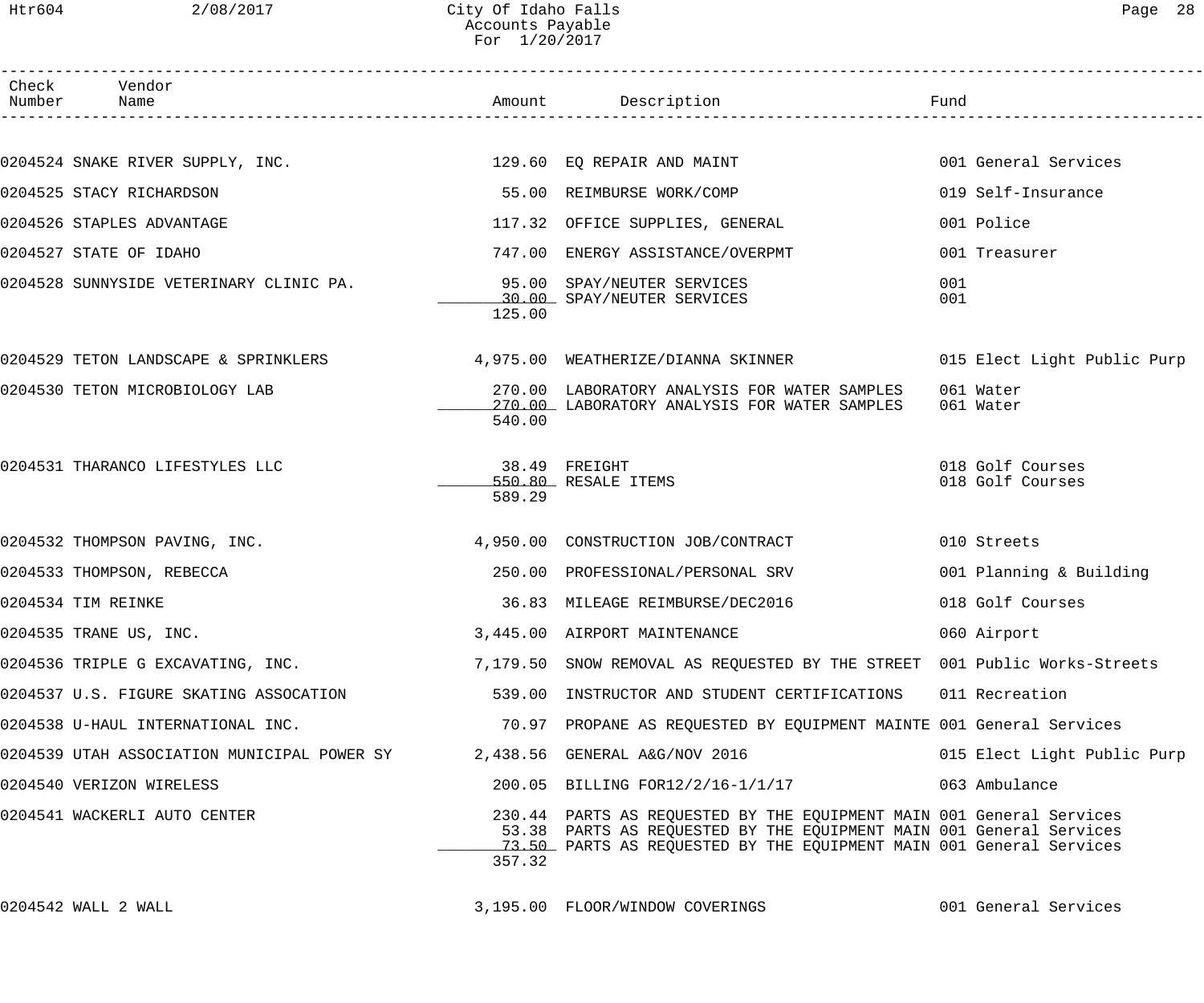Htr604 2/08/2017 City Of Idaho Falls Page 29 Accounts Payable For 1/20/2017

| Check<br>Number | Vendor<br>Name                                                 |        | Amount Description                                                                                             | Fund                         |
|-----------------|----------------------------------------------------------------|--------|----------------------------------------------------------------------------------------------------------------|------------------------------|
|                 |                                                                |        |                                                                                                                |                              |
|                 | 0204543 WATER ENVIRONMENT FEDERATION MEMBER 120.00 MEMBERSHIPS |        |                                                                                                                | 061 Sewer                    |
|                 | 0204544 WAXIE SANITARY SUPPLY                                  |        | 30.98 SWIVEL CASTERS                                                                                           | 011 Recreation               |
|                 | 0204545 WESTERN STATES RENTAL STORE                            |        | 9,336.00 VEHICLE AND EQUIP. MAINT.                                                                             | 001 General Services         |
|                 | 0204546 WESTERN SYSTEMS, INC.                                  | 683.79 | 563.20 ELEC/IF POWER<br>120.59 FREIGHT                                                                         | 064 Electric<br>064 Electric |
|                 |                                                                |        | 0204547 WESTERN WHOLESALE INSTALLED SALES 172.96 OVERHEAD DOOR PARTS AND LABOR AS REQUEST 001 General Services |                              |
|                 | 0204548 YELLOWSTONE WELDING, LLC                               |        | 676.25 HARDWARE MISCELLANEOUS                                                                                  | 064 Electric                 |
|                 | 0204549 ZIP PRINT                                              |        | 55.00 PHOTOCOPIES AND POSTERS AS NEEDED BY AQU 011 Recreation                                                  |                              |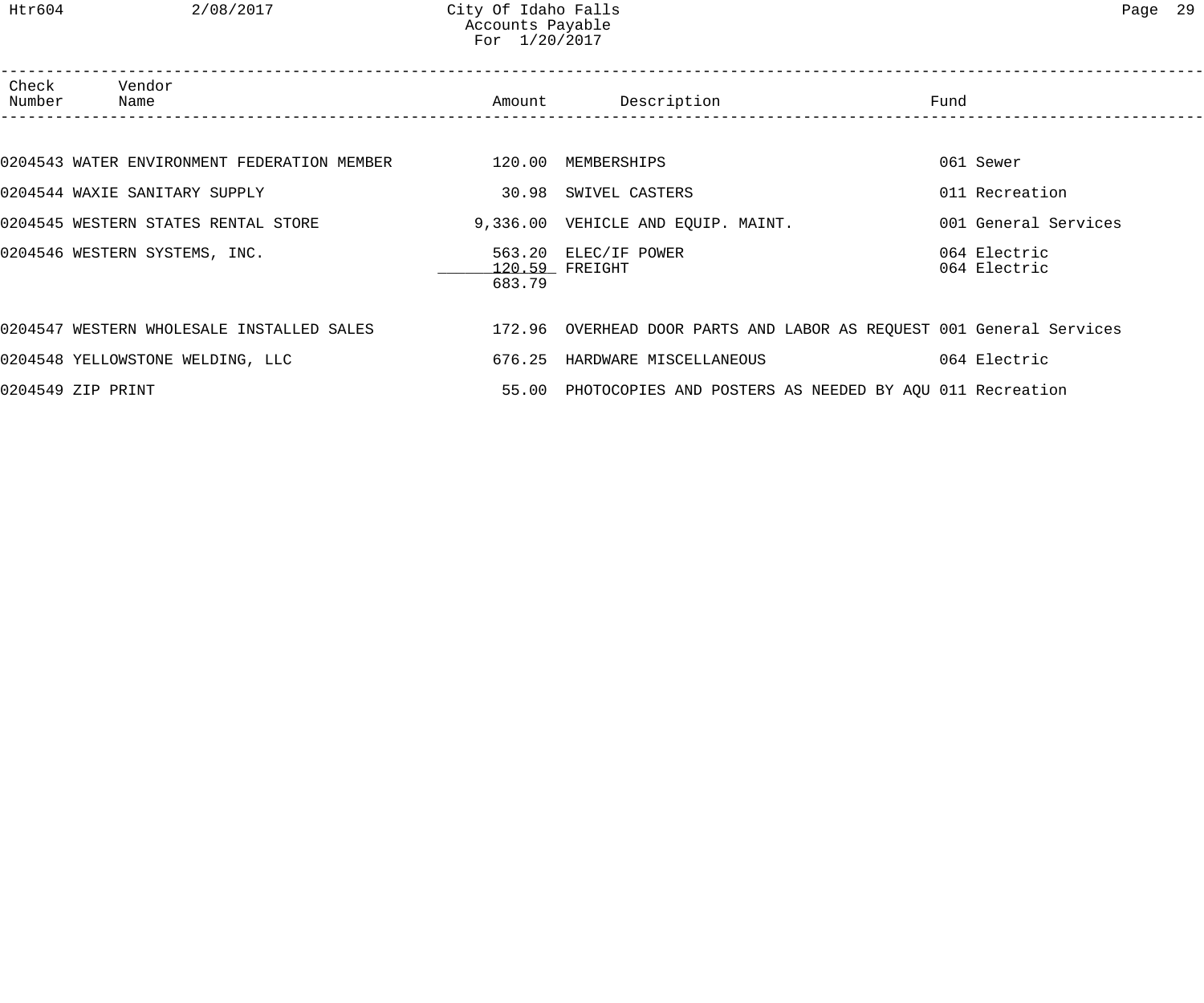| Check Vendor<br>Number Name         |          |                                                                                                                                                                                                                                                                                                                                                                                                                                                                                           | Fund                                                                                                                                                                                                                  |
|-------------------------------------|----------|-------------------------------------------------------------------------------------------------------------------------------------------------------------------------------------------------------------------------------------------------------------------------------------------------------------------------------------------------------------------------------------------------------------------------------------------------------------------------------------------|-----------------------------------------------------------------------------------------------------------------------------------------------------------------------------------------------------------------------|
|                                     | 7,420.00 | 0204550 A & F LOGGING AND DIRT WORKS 1,457.50 SNOW REMOVAL AS REQUESTED BY THE STREET 001 Public Works-Streets<br>1,192.50 SNOW REMOVAL AS REQUESTED BY THE STREET 001 Public Works-Streets<br>3,153.50 SNOW REMOVAL AS REQUESTED BY THE STREET 001 Public Works-Streets<br>1,616.50 SNOW REMOVAL AS REQUESTED BY THE STREET 001 Public Works-Streets                                                                                                                                     |                                                                                                                                                                                                                       |
| 0204551 A-1 RENTAL, INC.            | 363.24   | 65.00 PORT-A-POTTY SERVICE FOR SAND CREEK GOLF 018 Golf Courses<br>35.00 FORI-A-FOILL DENVION LONGER<br>35.00 TOOLS, HAND POWER/NONPOWER 064 Electric<br>51.65 TOOLS, HAND POWER/NONPOWER 064 Electric<br>65.00 RENTAL 064 Electric<br>65.00 RENTAL 064 Electric<br>65.00 PENTAL 064 Electric<br>65.00 PENTAL<br>29.85 HARDWARE MISCELLANEOUS                                                                                                                                             | 064 Electric<br>064 Electric                                                                                                                                                                                          |
| 0204552 AAA SEWER SERVICE           | 770.00   | 600.00 SERVICES/MISCELLANEOUS 001 General Services<br>170.00 SERVICES/MISCELLANEOUS                                                                                                                                                                                                                                                                                                                                                                                                       | 001 General Services                                                                                                                                                                                                  |
| 0204553 AIRGAS USA, LLC             | 893.20   | 125.61 PURCHASE OF OXYGEN SUPPLIES FOR CITY AMB 063 Ambulance<br>146.26 PURCHASE OF OXYGEN SUPPLIES FOR CITY AMB 063 Ambulance<br>193.51 PURCHASE OF OXYGEN SUPPLIES FOR CITY AMB 063 Ambulance<br>156.57 PURCHASE OF OXYGEN SUPPLIES FOR CITY AMB 063 Ambulance<br>271.25 PURCHASE OF OXYGEN SUPPLIES FOR CITY AMB 063 Ambulance                                                                                                                                                         |                                                                                                                                                                                                                       |
| 0204554 ALSCO (AMERICAN LINEN DIV)  | 91.17    | 13.79 CLEANING AND RENTAL FLOOR MATS FOR ANIMA 001 Police<br>26.44 LAUNDRY SERVICES AS REQUESTED - SEWER DI 061 Sewer<br>50.94 LAUNDRY SERVICES AS REQUESTED - SEWER DI 061 Sewer                                                                                                                                                                                                                                                                                                         |                                                                                                                                                                                                                       |
| 0204555 AMAZON.COM - CITY PURCHASES |          | 22.72 POLICE EQUIP & SUPPLIES<br>34.98 POLICE EQUIP & SUPPLIES<br>115.58 ELECTRONIC EQUIPMENT<br>15.99 COMPUTERS, DP/WORD PROC.<br>33.24 ELECTRONIC EQUIPMENT<br>177.76 ELECTRONIC EQUIPMENT<br>191.92 ELECTRONIC EQUIPMENT<br>27.52 FREIGHT<br>247.50 POLICE EQUIP & SUPPLIES<br>117.70 POLICE EQUIP & SUPPLIES<br>278.55 POLICE EQUIP & SUPPLIES<br>137.72 POLICE EQUIP & SUPPLIES<br>204.48 POLICE EQUIP & SUPPLIES<br>12.52 POLICE EQUIP & SUPPLIES<br>238.63 AUDIOVISUAL/PUBLICATION | 001 Police<br>001 Police<br>001 Police<br>001 Data Processing<br>001 Fire<br>001 Fire<br>001 Fire<br>001 Police<br>001 Police<br>001 Police<br>001 Police<br>001 Police<br>001 Police<br>001 Police<br>011 Recreation |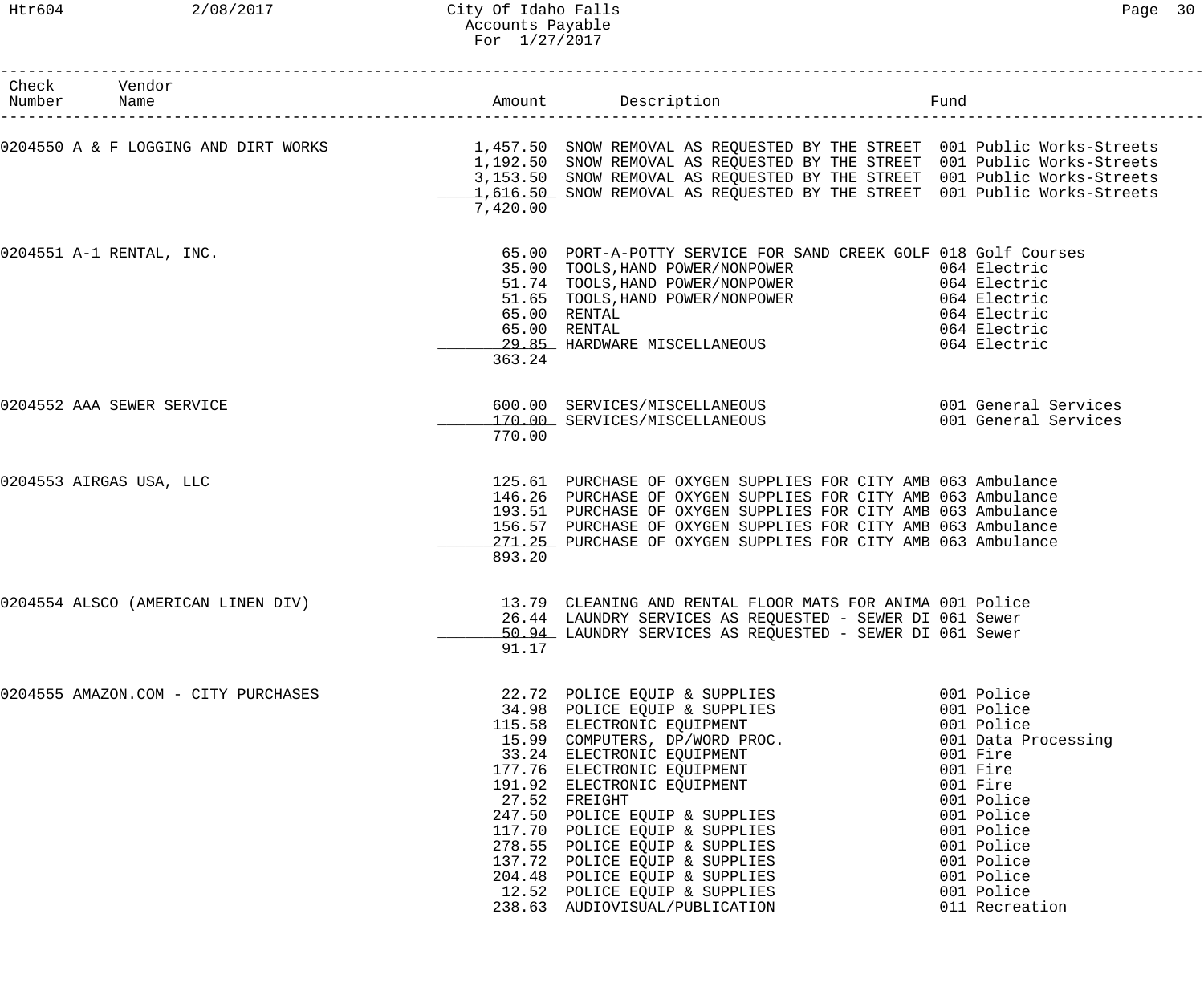# Htr604 2/08/2017 City Of Idaho Falls 2008/2017 City Of Idaho Falls Accounts Payable For 1/27/2017

| Check Vendor<br>Number Name                                   |          |                                                                                                                                                                                                                                                                                                                |                                                                                        |
|---------------------------------------------------------------|----------|----------------------------------------------------------------------------------------------------------------------------------------------------------------------------------------------------------------------------------------------------------------------------------------------------------------|----------------------------------------------------------------------------------------|
|                                                               | 2,190.38 | 272.00 AIRPORT MAINTENANCE<br>6.99   FREIGHT<br>_____50.59_  HARDWARE  MISCELLANEOUS                                                                                                                                                                                                                           | 011 Recreation<br>060 Airport<br>064 Electric<br>064 Electric                          |
|                                                               |          |                                                                                                                                                                                                                                                                                                                | 060 Airport                                                                            |
| 0204557 AMERIGAS PROPANE                                      |          | 185.00 TANK RENTAL FEE                                                                                                                                                                                                                                                                                         | 018 Golf Courses                                                                       |
| 0204558 ANIMAL REFERENCE PATHOLOGY                            |          | 455.60 VETERINARY LABORATORY SERVICES AS REQUES 001 Parks                                                                                                                                                                                                                                                      |                                                                                        |
| 0204559 ANIXTER INC.                                          |          | 670.00 HARDWARE                                                                                                                                                                                                                                                                                                | 064 Electric                                                                           |
| 0204560 ANTECH DIAGNOSTICS                                    |          | 534.98 LAB SERVICES AS REQUESTED BY IDAHO FALLS 001 Parks                                                                                                                                                                                                                                                      |                                                                                        |
| 0204561 ASSOC OF METROPOLITAN PLANNING ORG 544.40 MEMBERSHIPS |          |                                                                                                                                                                                                                                                                                                                | 001 Planning & Building                                                                |
| 0204562 ATS INLAND NW, LLC                                    |          | 3,708.00 AIRPORT MAINTENANCE                                                                                                                                                                                                                                                                                   | 060 Airport                                                                            |
|                                                               |          | 0204563 AUTOMOTIVE SPRINGS & OVERLOAD (296.62 PARTS AND MINOR SUBLET REPAIRS AS REQUES 001 General Services                                                                                                                                                                                                    |                                                                                        |
|                                                               |          | 0204564 BASLER ELECTRIC COMPANY 1,620.94 COMPUTERS, DP/WORD PROC. 064 Electric                                                                                                                                                                                                                                 |                                                                                        |
|                                                               | 2,286.10 | 0204565 BME FIREFIGHTER SUPPLY, LLC 1,578.70 FIRE DEPARTMENT MISC.<br>45.00 FREIGHT<br>662.40 FIRE DEPARTMENT MISC.                                                                                                                                                                                            | 063 Ambulance<br>063 Ambulance<br>063 Ambulance                                        |
| 0204566 BONILLA TRUCKING, LLC                                 | 5,850.00 | 360.00 SNOW REMOVAL AS REQUESTED BY THE STREET 001 Public Works-Streets<br>1,710.00 SNOW REMOVAL AS REQUESTED BY THE STREET 001 Public Works-Streets<br>1,372.50 SNOW REMOVAL AS REQUESTED BY THE STREET 001 Public Works-Streets<br>2,407.50 SNOW REMOVAL AS REQUESTED BY THE STREET 001 Public Works-Streets |                                                                                        |
| 0204567 BONNEVILLE INDUSTRIAL SUPPLY                          | 237.55   | 8.25 PIGSKIN MECH GLOVE<br>9.31 GOATSKIN GLOVE<br>11.50 PARTICULATE RESPIRATOR<br>42.55 ORANGE CODE 4 EYEWEAR<br>24.47 BLK/COPPER LENS EYEWEAR<br>28.43 BLK/AQUA BLUE MIRROR EYEW<br>15.06 MISCELLANEOUS PURCHASES AS REQUIRED BY S 061 Sewer<br>97.98 MISCELLANEOUS PURCHASES AS REQUIRED BY S 061 Sewer      | 060 Airport<br>060 Airport<br>060 Airport<br>060 Airport<br>060 Airport<br>060 Airport |

0204568 BONNEVILLE METRO PLANNING ORG 3,343.50 REIMBURSEMENTS 3000 Planning & Building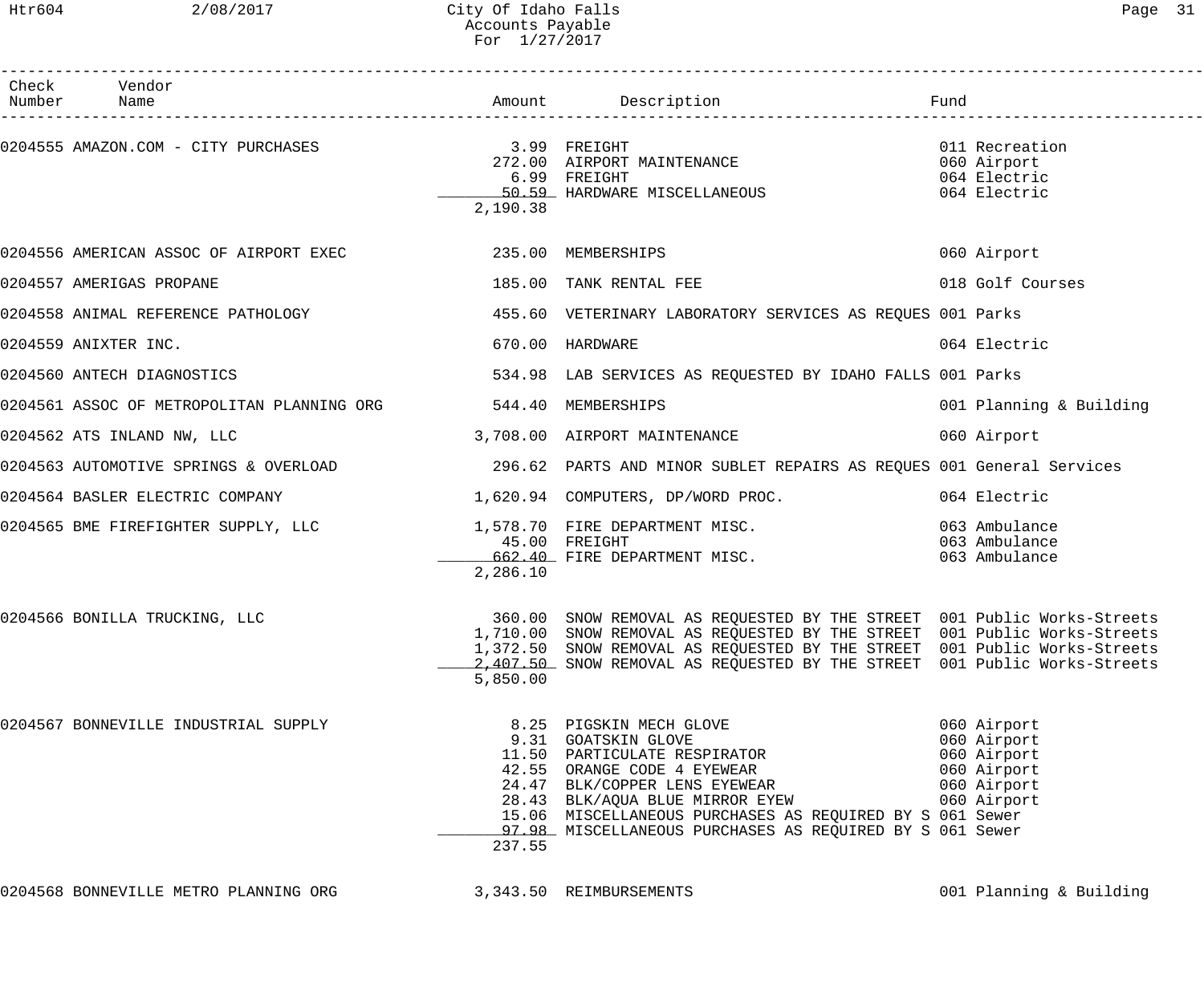| Check Vendor<br>Number Name                                                                                                                                     |                 |                                                                                                                                             |                                                                                                      |
|-----------------------------------------------------------------------------------------------------------------------------------------------------------------|-----------------|---------------------------------------------------------------------------------------------------------------------------------------------|------------------------------------------------------------------------------------------------------|
| 0204569 BUTTARS, BERK                                                                                                                                           |                 | 294.00 CONTRACTED OFFICIALS                                                                                                                 | 011 Recreation                                                                                       |
| 0204570 C & B OPERATIONS, LLC 3,350.00 AIRPORT MAINTENANCE<br>323.14 POWER-TAKEOFF KIT                                                                          | 3,673.14        |                                                                                                                                             | 060 Airport<br>060 Airport                                                                           |
| 0204571 CELLCO PARTNERSHIP                                                                                                                                      |                 | 418.00 VEHICLE AND EQUIP. MAINT.                                                                                                            | 001 General Services                                                                                 |
| 0204572 CINTAS CORPORATION NO. 2                                                                                                                                |                 | 150.36 REFILL FIRST AID KIT - ME                                                                                                            | 001 General Services                                                                                 |
| 0204573 CLASSIC TRUCK COLLISION CENTER 2,110.77 ACCIDENT REPAIRS, FLEET                                                                                         |                 |                                                                                                                                             | 001 General Services                                                                                 |
| 0204574 CODALE ELECTRIC SUPPLY, INC.                                                                                                                            | 455.00 HARDWARE |                                                                                                                                             | 064                                                                                                  |
| 0204575 COMPUNET, INC.                                                                                                                                          | 41,585.30       | 3,926.34 SECURITY SYSTEM/SERVICE<br>37,658.96 SECURITY SYSTEM/SERVICE                                                                       | 001 General Services<br>061 Water                                                                    |
| 0204576 CONSOLIDATED ELECTRICAL DIST.        1,570.00 COMPUTERS, DP/WORD PROC.          064 Electric<br>1,570.00 COMPUTERS, DP/WORD PROC.          064 Electric | 3,140.00        |                                                                                                                                             |                                                                                                      |
| 0204577 CULLIGAN WATER CONDITIONING                                                                                                                             | 199.00          | 17.00 WATER SOFTENER RENTAL AND SALT FOR THE Z 001 Parks<br>182.00 RENTAL OF REVERSE OSMOSIS AND SOFTENER S 061 Sewer                       |                                                                                                      |
| 0204578 CURTIS, BENJAMIN                                                                                                                                        |                 | 90.00 CONTRACTED OFFICIALS                                                                                                                  | 011 Recreation                                                                                       |
| 0204579 DAWSON, JAKE                                                                                                                                            |                 | 252.00 CONTRACTED OFFICIALS                                                                                                                 | 011 Recreation                                                                                       |
| 0204580 DELL COMPUTER CORPORATION                                                                                                                               | 4,298.83        | 2,979.84 COMPUTERS, DP/WORD PROC.<br>111.95 COMPUTERS, DP/WORD PROC.<br>55.14 COMPUTERS, DP/WORD PROC.<br>1,151.90 COMPUTERS, DP/WORD PROC. | 001 Planning & Building<br>001 Planning & Building<br>001 Planning & Building<br>001 Human Resources |
| 0204581 DELTA FIRE SYSTEMS, INC                                                                                                                                 | 1,401.50        | 145.00 SERVICES/MISCELLANEOUS<br>1,256.50 FIRE PROTECT EQ/SUP/MAINT                                                                         | 001 General Services<br>064 Electric                                                                 |
| 0204582 DEPATCO, INC.                                                                                                                                           |                 | 7,384.20 CONSTRUCTION JOB/CONTRACT                                                                                                          | 001 Parks                                                                                            |
| 0204583 DYNA SYSTEMS                                                                                                                                            |                 | 666.72 GARAGE SHOP SUPPLIES<br>84.96 HARDWARE MISCELLANEOUS<br>370.31 HARDWARE MISCELLANEOUS                                                | 001 General Services<br>064 Electric<br>064 Electric                                                 |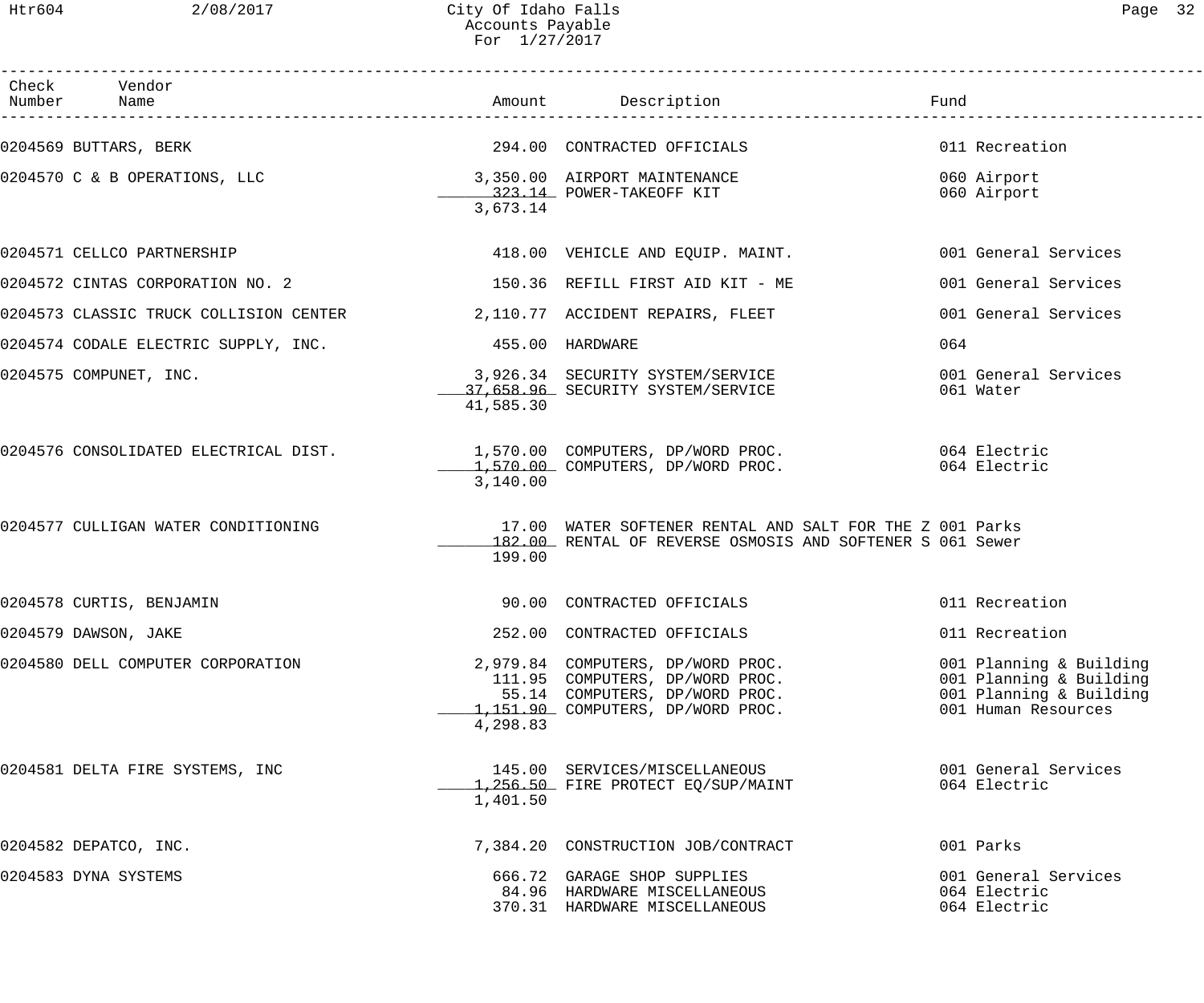### Htr604 2/08/2017 City Of Idaho Falls Page 33 Accounts Payable For 1/27/2017

| Check Vendor<br>Number Name            |          |                                                                                                                                                                                                                                                                                                                                                                                                                          | Fund                                                                                                                                                                                         |
|----------------------------------------|----------|--------------------------------------------------------------------------------------------------------------------------------------------------------------------------------------------------------------------------------------------------------------------------------------------------------------------------------------------------------------------------------------------------------------------------|----------------------------------------------------------------------------------------------------------------------------------------------------------------------------------------------|
|                                        |          |                                                                                                                                                                                                                                                                                                                                                                                                                          |                                                                                                                                                                                              |
| 0204583 DYNA SYSTEMS                   | 2,016.68 | 295.43 HARDWARE MISCELLANEOUS 664 Electric<br>233.13 IMMOWARE MISCELLANEOUS<br>331.43 HARDWARE MISCELLANEOUS<br>172.96 HARDWARE MISCELLANEOUS<br>94.87 HARDWARE MISCELLANEOUS                                                                                                                                                                                                                                            | 064 Electric<br>064 Electric<br>064 Electric                                                                                                                                                 |
| 0204584 EAGLE ROCK HYDRAULIC SERVICE   |          | 2,197.73 EQ REPAIR AND MAINT                                                                                                                                                                                                                                                                                                                                                                                             | 001 General Services                                                                                                                                                                         |
| 0204585 ENVISIONWARE, INC.             |          | 1,690.65 COMPUTERS, DP/WORD PROC.                                                                                                                                                                                                                                                                                                                                                                                        | 012 Library                                                                                                                                                                                  |
| 0204586 EVCO HOUSE OF HOSE - IDAHO     | 99.76    | 59.77 PARTS AS REQUESTED BY THE EQUIPMENT MAIN 001 General Services<br>39.99 PARTS AS REQUESTED BY THE EQUIPMENT MAIN 001 General Services                                                                                                                                                                                                                                                                               |                                                                                                                                                                                              |
| 0204587 FALLS PLUMBING SUPPLY, INC.    | 630.00   | 44.14 MISCELLANEOUS PLUMBING SUPPLIES FOR BLDG 001 General Services<br>9.34 MISCELLANEOUS PLUMBING SUPPLIES FOR BLDG 001 General Services<br>17.80 MISCELLANEOUS PLUMBING SUPPLIES FOR BLDG 001 General Services<br>1,617.54 MISCELLANEOUS PLUMBING SUPPLIES FOR BLDG 001 General Services<br>1,103.24- MISCELLANEOUS PLUMBING SUPPLIES FOR BLDG 001 General Services<br>21.33 PLUMBING SUPPLIES<br>23.09 2X2X1 GALV TEE | 011 Recreation<br>061 Water                                                                                                                                                                  |
| 0204588 FARRER, TOM                    |          | 242.00 CONTRACTED OFFICIALS                                                                                                                                                                                                                                                                                                                                                                                              | 011 Recreation                                                                                                                                                                               |
| 0204589 FASTENAL COMPANY               | 1,569.82 | 85.30 AIR CONDITIONING/HEATING<br>255.22 AIR CONDITIONING/HEATING<br>107.02 AIR CONDITIONING/HEATING<br>47.75 AIR CONDITIONING/HEATING<br>23.88 AIR CONDITIONING/HEATING<br>185.24 AIR CONDITIONING/HEATING<br>166.16 AIR CONDITIONING/HEATING<br>699.25 AIR CONDITIONING/HEATING                                                                                                                                        | 001 General Services<br>001 General Services<br>001 General Services<br>001 General Services<br>001 General Services<br>001 General Services<br>001 General Services<br>001 General Services |
| 0204590 FENTON'S OFFICE SOLUTIONS INC. | 340.00   | 60.00 MAINTENANCE CONTRACT-EQ<br>120.00 MAINTENANCE CONTRACT-EO<br>60.00 MAINTENANCE CONTRACT-EQ<br>60.00 MAINTENANCE CONTRACT-EQ<br>40.00 MAINTENANCE CONTRACT-EQ                                                                                                                                                                                                                                                       | 001 Municipal Services<br>001 Treasurer<br>001 Treasurer<br>001 Planning & Building<br>060 Airport                                                                                           |
| 0204591 FIRST RESPONDERS               | 55.66    | 11.90 ALTERATIONS AND/OR EMBROIDERY TO POLICE 001 Police<br>16.86 ALTERATIONS AND/OR EMBROIDERY TO POLICE 001 Police<br>26.90 ALTERATIONS AND/OR EMBROIDERY TO POLICE 001 Police                                                                                                                                                                                                                                         |                                                                                                                                                                                              |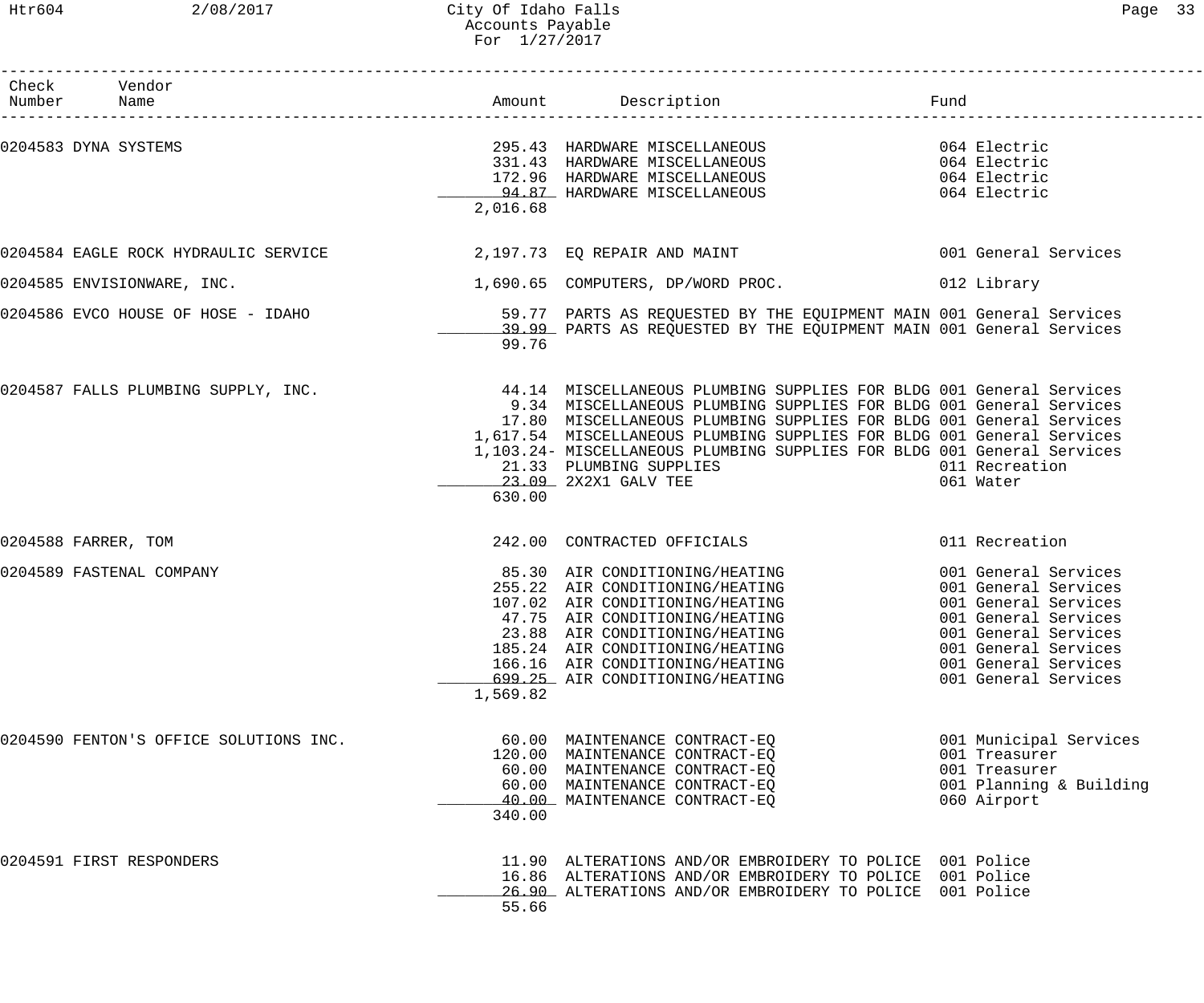# Htr604 2/08/2017 City Of Idaho Falls 2008/2017 City Of Idaho Falls Accounts Payable For 1/27/2017

| Check Vendor                                                    |                          |                                                                                                                        |                            |
|-----------------------------------------------------------------|--------------------------|------------------------------------------------------------------------------------------------------------------------|----------------------------|
| Number Name                                                     |                          | Amount Description<br>---------------------                                                                            | Fund                       |
| 0204592 FLEETPRIDE, INC.                                        |                          | 6.89 PARTS AS REQUESTED BY THE EQUIPMENT MAIN 001 General Services                                                     |                            |
|                                                                 | 15.78                    | 8.89 PARTS AS REQUESTED BY THE EQUIPMENT MAIN 001 General Services                                                     |                            |
| 0204593 FOOD SERVICES OF AMERICA                                |                          | 92.75 ANIMAL FOOD AND REQUIRED SUPPLIES FOR ZO 001 Parks                                                               |                            |
|                                                                 |                          | 129.81 ANIMAL FOOD AND REQUIRED SUPPLIES FOR ZO 001 Parks<br>206.00 ANIMAL FOOD AND REQUIRED SUPPLIES FOR ZO 001 Parks |                            |
|                                                                 |                          | 92.75 ANIMAL FOOD AND REQUIRED SUPPLIES FOR ZO 001 Parks                                                               |                            |
|                                                                 |                          | 208.66 ANIMAL FOOD AND REQUIRED SUPPLIES FOR ZO 001 Parks                                                              |                            |
|                                                                 | 729.97                   |                                                                                                                        |                            |
| 0204594 GOLF COURSE SUPERINTENDENT'S <a> 425.00 MEMBERSHIPS</a> |                          |                                                                                                                        | 018 Golf Courses           |
| 0204595 HARRIS PUBLISHING                                       |                          | 975.00 ELEC/IF POWER                                                                                                   | 064 Electric               |
|                                                                 |                          | 975.00 ELEC/IF POWER                                                                                                   | 064 Electric               |
|                                                                 | 1,950.00                 |                                                                                                                        |                            |
|                                                                 |                          |                                                                                                                        |                            |
| 0204597 HOMER, RANDY                                            |                          | 560.00 CONTRACTED OFFICIALS                                                                                            | 011 Recreation             |
| 0204598 HOWARD EQUIPMENT & SUPPLY                               |                          | 195.58 PURCHASE OF ANIMAL FOOD AND SUPPLIES FOR 001 Parks                                                              |                            |
|                                                                 |                          | 1,178.39 PURCHASE OF ANIMAL FOOD AND SUPPLIES FOR 001 Parks                                                            |                            |
|                                                                 | 1,373.97                 |                                                                                                                        |                            |
| 0204599 HUGHES FIRE EQUIPMENT, INC.                             |                          | 802.40 PARTS AS REQUESTED BY THE EQUIPMENT MAIN 001 General Services                                                   |                            |
|                                                                 | 934.64                   | 132.24 PARTS AS REQUESTED BY THE EQUIPMENT MAIN 001 General Services                                                   |                            |
| 0204600 IDAHO ASSOC OF BLDG OFFICIALS                           |                          | 265.00 MEMBERSHIPS                                                                                                     | 001 Planning & Building    |
|                                                                 |                          |                                                                                                                        |                            |
| 0204601 IDAHO DEPT OF AGRICULTURE                               |                          | 36.00 SUBSCRIPTIONS<br>96.00 SUBSCRIPTIONS                                                                             | 060 Airport<br>060 Airport |
|                                                                 | 132.00                   |                                                                                                                        |                            |
| 0204602 IDAHO DIV. OF BUILDING SAFETY                           |                          | 125.00 MAINTENANCE CONTRACT-EO                                                                                         | 001 General Services       |
|                                                                 |                          | 125.00 MAINTENANCE CONTRACT-EQ                                                                                         | 001 General Services       |
|                                                                 |                          | 100.00 MAINTENANCE CONTRACT-EQ                                                                                         | 001 General Services       |
|                                                                 | 575.00                   | 225.00 MAINTENANCE CONTRACT-EQ                                                                                         | 001 General Services       |
| 0204603 IDAHO FALLS CHUKARS BASEBALL                            | $1,500.00$ ELEC/IF POWER |                                                                                                                        | 064 Electric               |
|                                                                 |                          |                                                                                                                        |                            |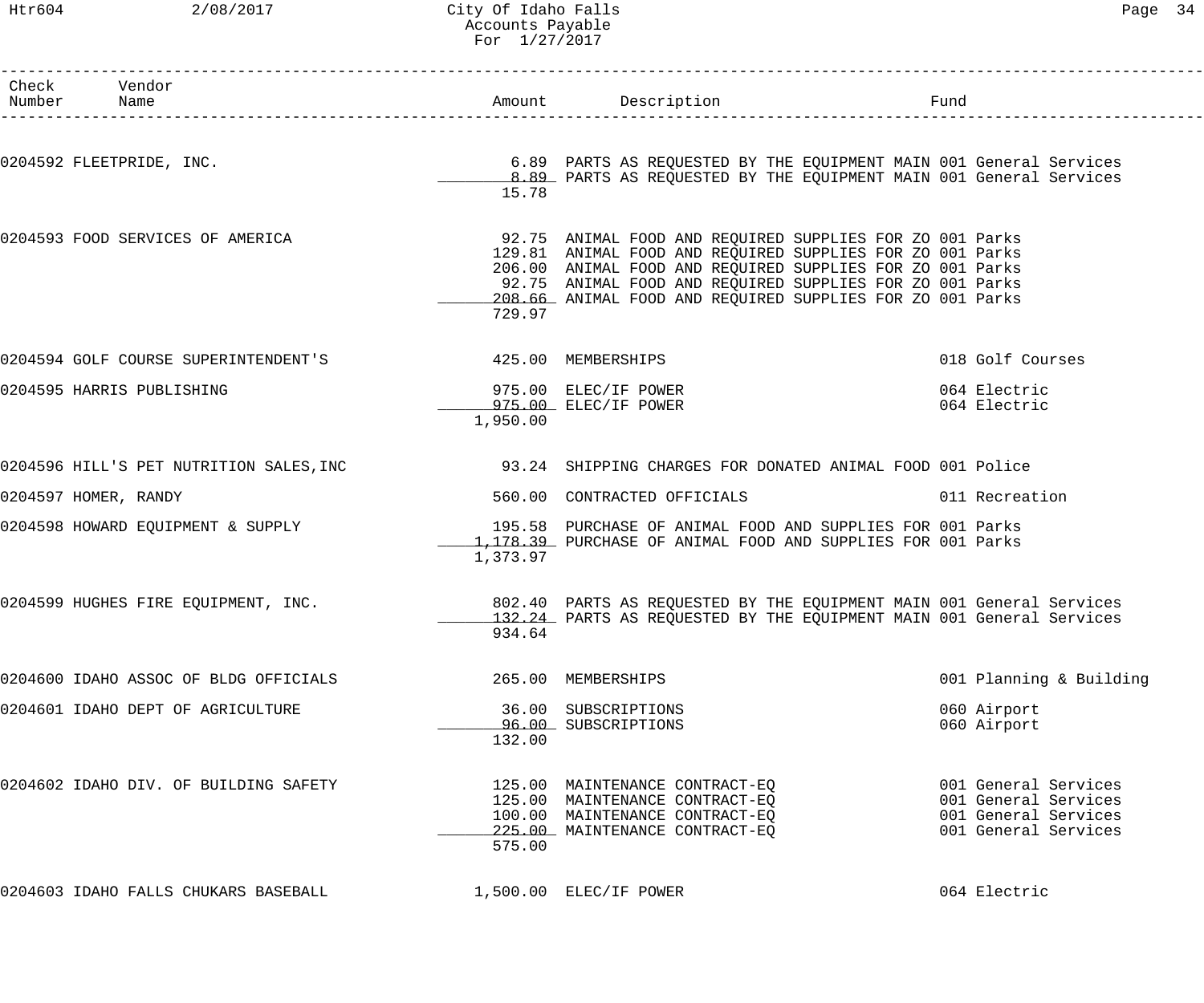| Check Vendor<br>Number Name           |                               |                                                                                                                                                                                                                                                                                                                                                                                                                                                                                                                                                                                                                                                                                                                                                                                                                                                     | Fund                                                                                                                                                                                                                                                                                                                                                                                                                      |
|---------------------------------------|-------------------------------|-----------------------------------------------------------------------------------------------------------------------------------------------------------------------------------------------------------------------------------------------------------------------------------------------------------------------------------------------------------------------------------------------------------------------------------------------------------------------------------------------------------------------------------------------------------------------------------------------------------------------------------------------------------------------------------------------------------------------------------------------------------------------------------------------------------------------------------------------------|---------------------------------------------------------------------------------------------------------------------------------------------------------------------------------------------------------------------------------------------------------------------------------------------------------------------------------------------------------------------------------------------------------------------------|
| 0204604 IDAHO WALK BIKE ALLIANCE      | 300.00 MEMBERSHIPS            |                                                                                                                                                                                                                                                                                                                                                                                                                                                                                                                                                                                                                                                                                                                                                                                                                                                     | 001 Parks                                                                                                                                                                                                                                                                                                                                                                                                                 |
| 0204605 IDEUM, INC.                   | 11,873.55 FURNITURE           |                                                                                                                                                                                                                                                                                                                                                                                                                                                                                                                                                                                                                                                                                                                                                                                                                                                     | 064 Electric                                                                                                                                                                                                                                                                                                                                                                                                              |
| 0204606 IES CUSTOM STAFFING, LLC      | 830.68                        | 210.40 SERVICES/MISCELLANEOUS<br>620.28 SERVICES/MISCELLANEOUS                                                                                                                                                                                                                                                                                                                                                                                                                                                                                                                                                                                                                                                                                                                                                                                      | 001 Treasurer<br>001 Treasurer                                                                                                                                                                                                                                                                                                                                                                                            |
| 0204607 INT'L CODE COUNCIL, INC.      | 428.00                        | 408.00 AUDIOVISUAL/PUBLICATION<br>$20.00$ FREIGHT                                                                                                                                                                                                                                                                                                                                                                                                                                                                                                                                                                                                                                                                                                                                                                                                   | 001 Planning & Building<br>001 Planning & Building                                                                                                                                                                                                                                                                                                                                                                        |
| 0204608 INTERMOUNTAIN GAS COMPANY     | 869.24<br>128.09<br>21,715.21 | 14.32 UTILITIES/ JANUARY2017<br>122.27 UTILITIES/ JANUARY2017<br>212.78 UTILITIES/ JANUARY2017<br>1,597.14 UTILITIES/ JANUARY2017<br>378.93 UTILITIES/ JANUARY2017<br>1,405.22 UTILITIES/ JANUARY2017<br>325.21 UTILITIES/ JANUARY2017<br>256.50 UTILITIES/ JANUARY2017<br>328.32 UTILITIES/ JANUARY2017<br>UTILITIES/ JANUARY2017<br>UTILITIES/ JANUARY2017<br>286.48 UTILITIES/ JANUARY2017<br>177.17 UTILITIES/ JANUARY2017<br>630.65 UTILITIES/ JANUARY2017<br>442.48 UTILITIES/ JANUARY2017<br>1,342.45 UTILITIES/ JANUARY2017<br>701.85 UTILITIES/ JANUARY2017<br>212.78 UTILITIES/ JANUARY2017<br>5,080.16 UTILITIES/ JANUARY2017<br>2,317.77 UTILITIES/ JANUARY2017<br>1,057.25 UTILITIES/ JANUARY2017<br>1,239.02 UTILITIES/ JANUARY2017<br>191.54 UTILITIES/ JANUARY2017<br>83.48 UTILITIES/ JANUARY2017<br>255.87 UTILITIES/ JANUARY2017 | 001 General Services<br>001 General Services<br>001 General Services<br>001 Police<br>001 Police<br>001 Parks<br>001 Parks<br>001 Parks<br>001 Parks<br>001 Parks<br>001 Parks<br>001 Parks<br>001 Cemeteries<br>001 Cemeteries<br>001 Fire<br>001 Fire<br>001 Public Works Engineering<br>018 Golf Courses<br>060 Airport<br>060 Airport<br>060 Airport<br>061 Sewer<br>061 Sewer<br>061 Water<br>061 Water<br>061 Water |
| 0204609 INTERSTATE ALL BATTERY CENTER | 3,150.00                      | RADIO & COMMUNICATION                                                                                                                                                                                                                                                                                                                                                                                                                                                                                                                                                                                                                                                                                                                                                                                                                               | 001 Fire                                                                                                                                                                                                                                                                                                                                                                                                                  |
| 0204610 JC SALES AND SERVICE, LLC     | 225.00                        | SERVICES/MISCELLANEOUS                                                                                                                                                                                                                                                                                                                                                                                                                                                                                                                                                                                                                                                                                                                                                                                                                              | 060 Airport                                                                                                                                                                                                                                                                                                                                                                                                               |
| 0204611 JC TRUCKING                   | 3,861.00                      | 1,296.00 SNOW REMOVAL AS REQUESTED BY THE STREET 001 Public Works-Streets<br>1,215.00 SNOW REMOVAL AS REQUESTED BY THE STREET 001 Public Works-Streets<br>1,350.00 SNOW REMOVAL AS REQUESTED BY THE STREET 001 Public Works-Streets                                                                                                                                                                                                                                                                                                                                                                                                                                                                                                                                                                                                                 |                                                                                                                                                                                                                                                                                                                                                                                                                           |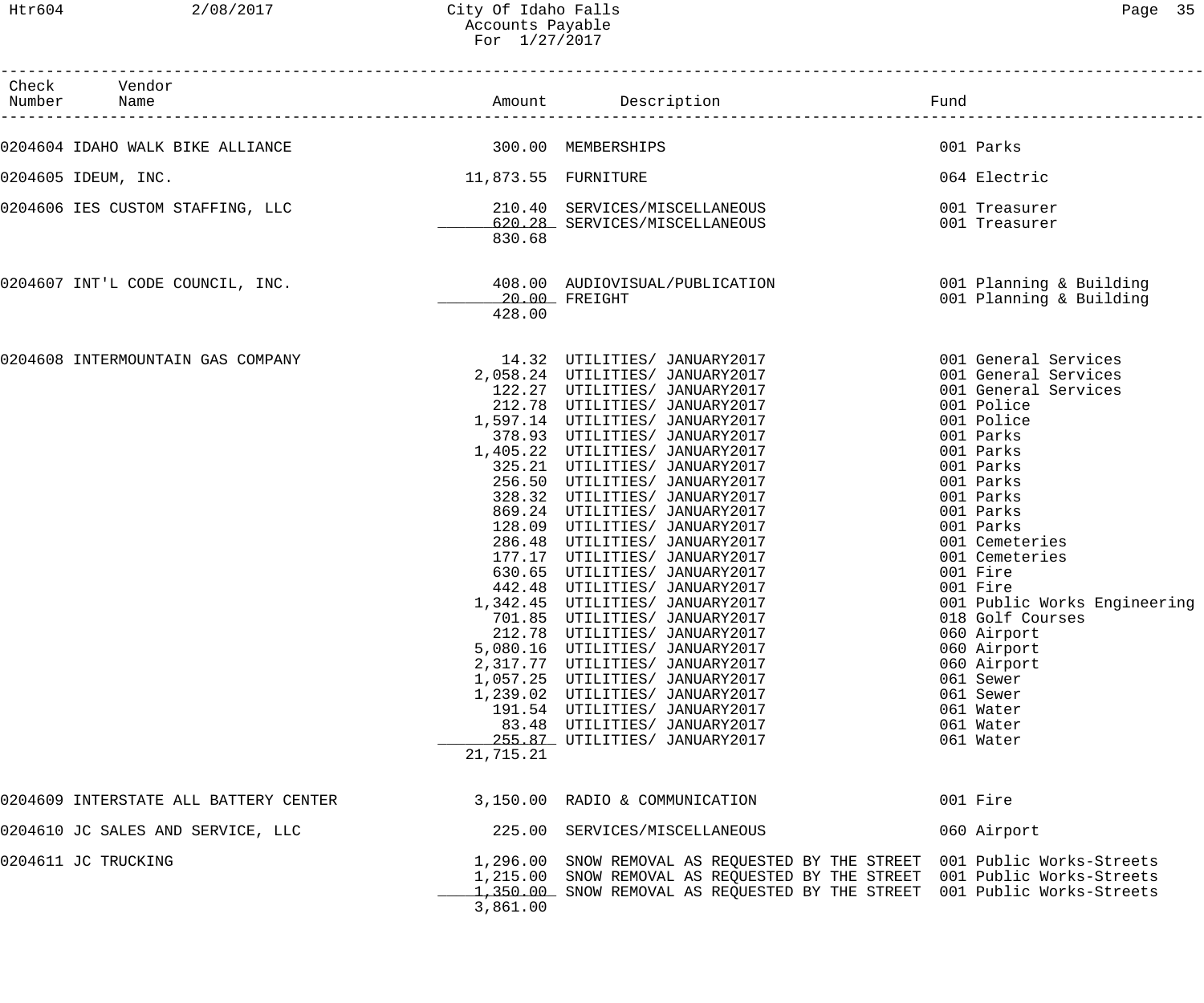### Htr604 2/08/2017 City Of Idaho Falls Page 36 Accounts Payable For 1/27/2017

| ∽aae |
|------|
|------|

| Check Vendor<br>Number Name                                                                                                                                                |           |                                                                                                                                                                                                                                                                                                                                                                                                                                          |                                                 |
|----------------------------------------------------------------------------------------------------------------------------------------------------------------------------|-----------|------------------------------------------------------------------------------------------------------------------------------------------------------------------------------------------------------------------------------------------------------------------------------------------------------------------------------------------------------------------------------------------------------------------------------------------|-------------------------------------------------|
| 0204612 KENWORTH SALES COMPANY, INC.                   1,899.00- EQ REPAIR AND MAINT<br>20204612 KENWORTH SALES COMPANY, INC.                 4,396.31 EQ REPAIR AND MAINT | 2,497.31  |                                                                                                                                                                                                                                                                                                                                                                                                                                          |                                                 |
| 0204613 KEY-LINE AUTOMOTIVE WAREHOUSE                                                                                                                                      | 311.73    | 39.87 PARTS AS REQUESTED BY THE EQUIPMENT MAIN 001 General Services<br>39.20 PARTS AS REQUESTED BY THE EQUIPMENT MAIN 001 General Services<br>15.04 PARTS AS REQUESTED BY THE EQUIPMENT MAIN 001 General Services<br>107.40 PARTS AS REQUESTED BY THE EQUIPMENT MAIN 001 General Services<br>99.78 PARTS AS REQUESTED BY THE EQUIPMENT MAIN 001 General Services<br>36.00- PARTS AS REQUESTED BY THE EQUIPMENT MAIN 001 General Services |                                                 |
| 0204614 L.N. CURTIS & SONS                                                                                                                                                 | 5,923.51  | 72.34 FIRE PROTECT EQ/SUP/MAINT 001 Fire<br>489.51 FIRE PROTECT EQ/SUP/MAINT 001 Fire<br>56.70 FIRE PROTECT EQ/SUP/MAINT 001 Fire<br>5,304.96 FIRE PROTECT EQ/SUP/MAINT 001 Fire                                                                                                                                                                                                                                                         |                                                 |
| 0204615 LAND VIEW, INC.                                                                                                                                                    |           | 3,654.24 SODUIM BISULFITE FOR WASTEWATER TREATMEN 061 Sewer                                                                                                                                                                                                                                                                                                                                                                              |                                                 |
| 0204616 LANDON, AUSTIN                                                                                                                                                     |           | 698.00 CONTRACTED OFFICIALS                                                                                                                                                                                                                                                                                                                                                                                                              | 011 Recreation                                  |
| 0204617 LEAVITT, SHANE                                                                                                                                                     |           | 72.00 CONTRACTED OFFICIALS                                                                                                                                                                                                                                                                                                                                                                                                               | 011 Recreation                                  |
| 0204618 LIBERTY MOUNTAIN                                                                                                                                                   | 8,960.79  | 5,647.58 FIRE DEPARTMENT MISC.<br>160.25 FREIGHT<br>3,152.96 FIRE DEPARTMENT MISC.                                                                                                                                                                                                                                                                                                                                                       | 063 Ambulance<br>063 Ambulance<br>063 Ambulance |
| 0204619 LOWE'S COMMERCIAL SERVICES                                                                                                                                         |           | 124.91 LUMBER, ETC.                                                                                                                                                                                                                                                                                                                                                                                                                      | 018 Golf Courses                                |
| 0204620 MARROQUIN TRUCKING                                                                                                                                                 | 6,570.00  | 2,452.50 SNOW REMOVAL AS REQUESTED BY THE STREET 001 Public Works-Streets<br>4,117.50 SNOW REMOVAL AS REQUESTED BY THE STREET 001 Public Works-Streets                                                                                                                                                                                                                                                                                   |                                                 |
| 0204621 MATCH, JONATHAN                                                                                                                                                    |           | 54.00 CONTRACTED OFFICIALS                                                                                                                                                                                                                                                                                                                                                                                                               | 011 Recreation                                  |
| 0204622 MOSS ADAMS LLP                                                                                                                                                     |           | 101,243.00 PROFESSIONAL/PERSONAL SRV                                                                                                                                                                                                                                                                                                                                                                                                     | 001 Finance                                     |
| 0204623 MOUNTAIN VALLEY CONSTRUCTION                                                                                                                                       | 25,022.00 | 6,188.00 SNOW REMOVAL AS REQUESTED BY THE STREET 001 Public Works-Streets<br>18,834.00 SNOW REMOVAL AS REQUESTED BY THE STREET 001 Public Works-Streets                                                                                                                                                                                                                                                                                  |                                                 |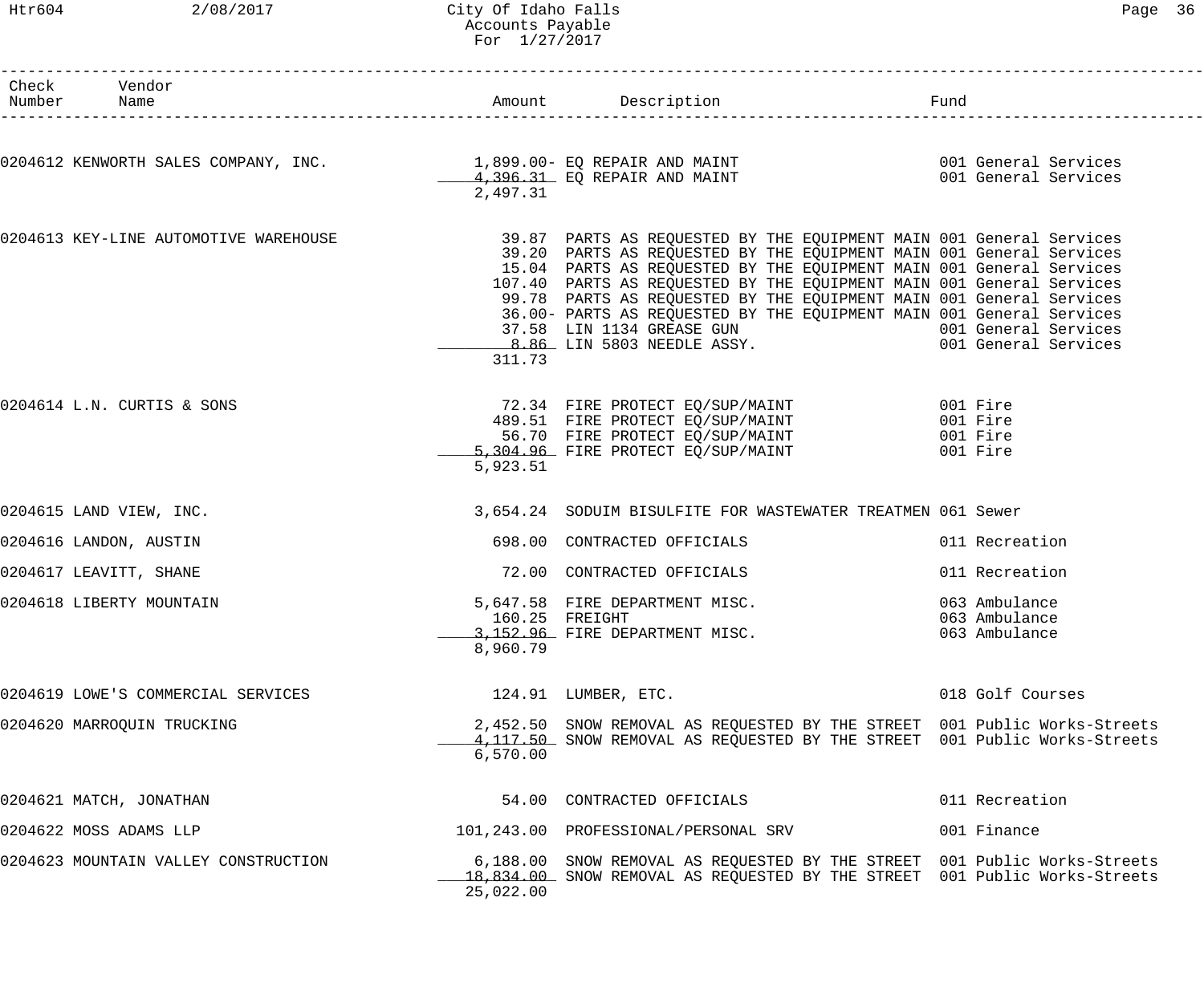| Htr604 | 2/08/2017                              | City Of Idaho Falls<br>Accounts Payable<br>For $1/27/2017$ |                                                                                                                                                        |      | Page 37                                |  |
|--------|----------------------------------------|------------------------------------------------------------|--------------------------------------------------------------------------------------------------------------------------------------------------------|------|----------------------------------------|--|
| Number | Check Vendor<br>Name                   |                                                            | Amount Description                                                                                                                                     | Fund |                                        |  |
|        |                                        |                                                            | 0204624 MOUNTAIN VALLEY FLOOR MATS LLC 18.40 LAUNDRY SERVICE/MATS FOR THE STREET DIVI 010 Streets                                                      |      |                                        |  |
|        | 0204625 MOWER OFFICE SYSTEMS           | 949.00                                                     | 872.00 OFFICE SUPPLIES, GENERAL<br>17.00 PRINTER INK AS REQUESTED BY AQUATIC CENT 011 Recreation                                                       |      | 001 Police                             |  |
|        | 0204626 MUSSELMAN EQUIPMENT CO., INC.  |                                                            | 171.82 PARTS AND MINOR SUBLET REPAIRS AS REQUES 001 General Services                                                                                   |      |                                        |  |
|        | 0204627 NAPA AUTO PARTS                |                                                            | 131.74 HARDWARE MISCELLANEOUS                                                                                                                          |      | 064 Electric                           |  |
|        | 0204628 NATIONAL FIRE PROTECTION ASSOC |                                                            | 175.00 MEMBERSHIPS                                                                                                                                     |      | 001 Planning & Building                |  |
|        | 0204629 NATIONAL SEMINARS GROUP        | 447.00                                                     | 149.00 TRAINING-PERSONNEL<br>149.00 TRAINING-PERSONNEL<br>149.00 TRAINING-PERSONNEL                                                                    |      | 001 Police<br>001 Police<br>001 Police |  |
|        | 0204630 NIKE GOLF                      |                                                            | 57.57 INVENTORY AS REQUESTED BY PINECREST GOLF 018 Golf Courses                                                                                        |      |                                        |  |
|        |                                        |                                                            | 0204631 O'KEEFE DRILLING COMPANY, INC. 4118,929.67 CONSTRUCTION JOB/CONTRACT                                                                           |      | 061 Water                              |  |
|        |                                        |                                                            | 0204632 OAG AVIATION WORLDWIDE LLC 1,100.00 LICENSING RENEWAL AND MAINTENANCE AGREEM 060 Airport                                                       |      |                                        |  |
|        | 0204633 OCCUPATIONAL HEALTH DYNAMICS   | 890.00                                                     | 725.00 FIRE PROTECT EQ/SUP/MAINT<br>165.00 FREIGHT                                                                                                     |      | 001 Fire<br>001 Fire                   |  |
|        | 0204634 OLD DOMINION FREIGHT LINE, INC |                                                            | 317.84 FREIGHT                                                                                                                                         |      | 064 Electric                           |  |
|        | 0204635 ORELLANA TRUCKING, LLC         | 5,647.50                                                   | 1,935.00 SNOW REMOVAL AS REQUESTED BY THE STREET 001 Public Works-Streets<br>3,712.50 SNOW REMOVAL AS REQUESTED BY THE STREET 001 Public Works-Streets |      |                                        |  |
|        | 0204636 OUTSOURCE RECEIVABLES MGT ID   |                                                            | 114.24 COLLECTION SERVICES FOR PARKING/AMBULANC 001 Treasurer                                                                                          |      |                                        |  |
|        | 0204637 PACIFIC STEEL & RECYCLING      |                                                            | 161.97 PARTS AS REQUESTED BY THE EQUIPMENT MAIN 001 General Services                                                                                   |      |                                        |  |

281.82

415.79

0204638 PING GOLF COMPANY, INC. 388.50 INVENTORY AS REQUESTED BY SANDCREEK GOLF 018 Golf Courses

0204639 PLATT ELECTRIC / REXEL, INC. 64.59 MISCELLANEOUS ELECTRICAL SUPPLIES FOR BL 001 General Services

\_\_\_\_\_\_\_\_\_\_\_\_\_ 119.85 PARTS AS REQUESTED BY THE EQUIPMENT MAIN 001 General Services

17.29 INVENTORY AS REQUESTED BY PINECREST GOLF 018 Golf Courses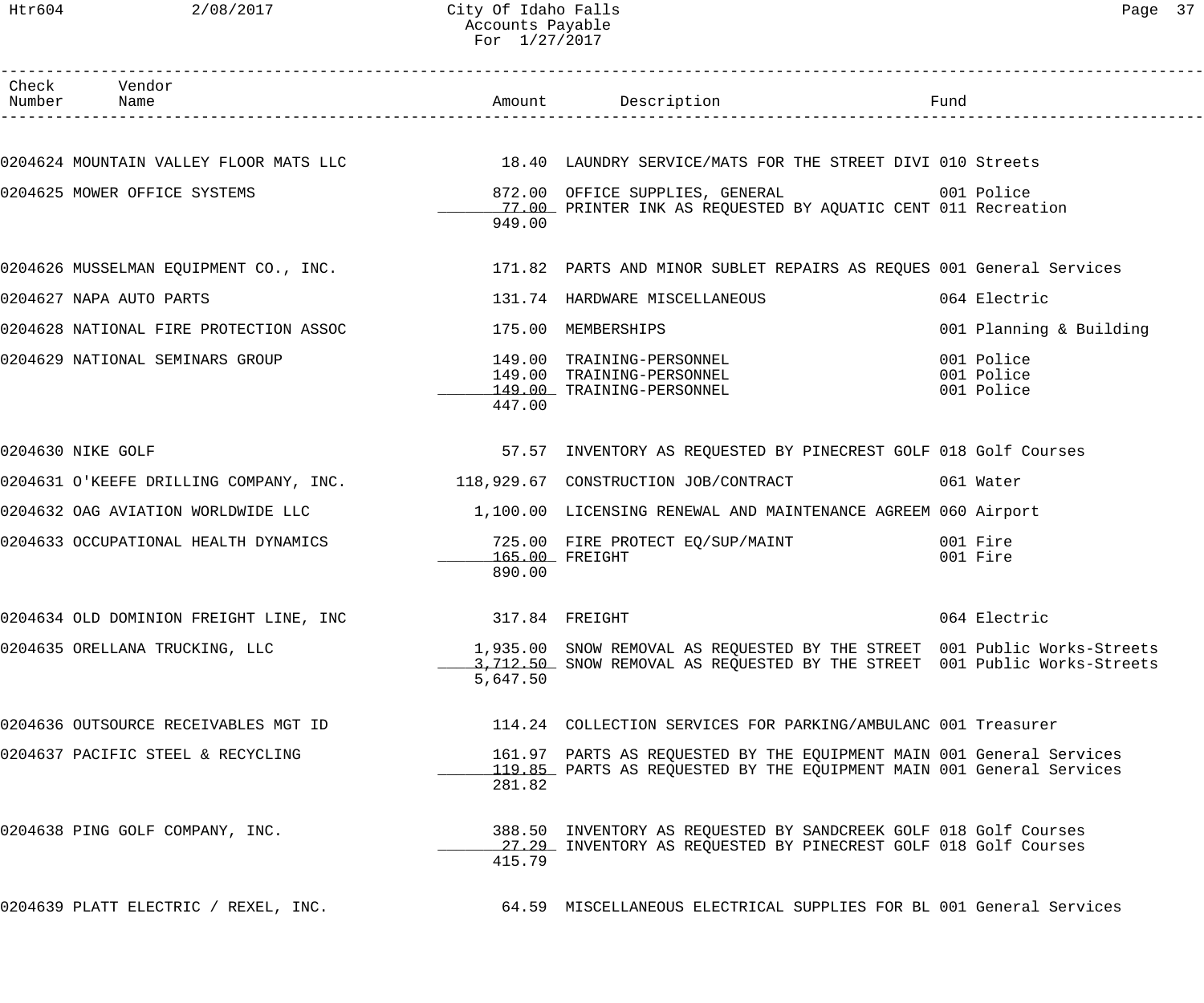### Htr604 2/08/2017 City Of Idaho Falls Page 38 Accounts Payable For 1/27/2017

| Check Vendor<br>Number Name                                          |          |                                                                                                                                                                                                                                                                                                                                                                                                                                                |                      |
|----------------------------------------------------------------------|----------|------------------------------------------------------------------------------------------------------------------------------------------------------------------------------------------------------------------------------------------------------------------------------------------------------------------------------------------------------------------------------------------------------------------------------------------------|----------------------|
|                                                                      | 1,723.84 | $\texttt{0204639 \textit{ PLATT} \textit{ ELECTRIC} \textit{ / REXEL, INC}.\textit{INC.} \texttt{480.81 \textit{ MISCELLANEOUS} \textit{ ELECTRICAL SUPPLIES FOR BL 001 General Services} \texttt{262.14 HARDWARE MISCELLANEOUS} \texttt{064 Electric} \texttt{10.31 HARDWARE MISCELLANEOUS} \texttt{064 Electric} \texttt{164 Set Rectric} \texttt{17.0339 HARDWARS MISCELLANEOUS} \texttt{064 Electric} \texttt{064 Electric} \texttt{07.09$ |                      |
| 0204640 POWER & TELEPHONE SUPPLY CO. 476.70 HARDWARE                 |          |                                                                                                                                                                                                                                                                                                                                                                                                                                                | 064                  |
|                                                                      |          | 0204641 PRECISION GLASS & ALUMINUM INC 138.00 BUTTON REMOTES FOR FIRE S 001 General Services                                                                                                                                                                                                                                                                                                                                                   |                      |
| 0204642 PRO RENTALS/PRO EQUIP, LLC 207.42 SCISSORLIFT RENTAL         |          |                                                                                                                                                                                                                                                                                                                                                                                                                                                | 001 General Services |
|                                                                      |          | 0204643 PRO RENTALS/PRO EQUIP, LLC                    59.99 PARTS AND MINOR SUBLET REPAIRS AS REQUES 001 General Services                                                                                                                                                                                                                                                                                                                      |                      |
| 0204644 RENT MASTER PROPERTY MANAGEMENT TELL THE SERIES OVER PAYMENT |          |                                                                                                                                                                                                                                                                                                                                                                                                                                                | 064                  |
| 0204645 RIGGINS, JEFF                                                |          | 180.00 CONTRACTED OFFICIALS                                                                                                                                                                                                                                                                                                                                                                                                                    | 011 Recreation       |
| 0204646 ROCKY MOUNTAIN POWER                                         |          | 91.75 UTILITES/ JANUARY 2017                                                                                                                                                                                                                                                                                                                                                                                                                   | 001 Parks            |
| 0204647 RON SAYER DODGE, INC.                                        |          | 65.56 PARTS AND MINOR SUBLET REPAIRS AS REQUES 001 General Services                                                                                                                                                                                                                                                                                                                                                                            |                      |
| 0204648 RUSH TRUCK CENTERS, INC.                                     | 1,317.87 | 83.14 EO REPAIR AND MAINT<br>131.46 PARTS AS REQUESTED BY THE EQUIPMENT MAIN 001 General Services<br>980.07 PARTS AS REQUESTED BY THE EQUIPMENT MAIN 001 General Services<br>123.20 PARTS AS REQUESTED BY THE EQUIPMENT MAIN 001 General Services                                                                                                                                                                                              | 001                  |
| 0204649 RUSSELL EXCAVATING                                           |          | 7,687.50 SNOW REMOVAL AS REQUESTED BY THE STREET 001 Public Works-Streets                                                                                                                                                                                                                                                                                                                                                                      |                      |
| 0204650 SAUNDERS, JORDAN                                             |          | 72.00 CONTRACTED OFFICIALS                                                                                                                                                                                                                                                                                                                                                                                                                     | 011 Recreation       |
| 0204651 SHRED-IT USA LLC                                             | 184.50   | 119.96 SHREDDING SERVICES FOR THE CITY OF IDAHO 001 Municipal Services<br>64.54 SHREDDING SERVICES FOR THE IDAHO FALLS P 001 Police                                                                                                                                                                                                                                                                                                            |                      |
| 0204652 SKILLPATH/NST                                                |          | 37.25 TRAINING-PERSONNEL                                                                                                                                                                                                                                                                                                                                                                                                                       | 001 Parks            |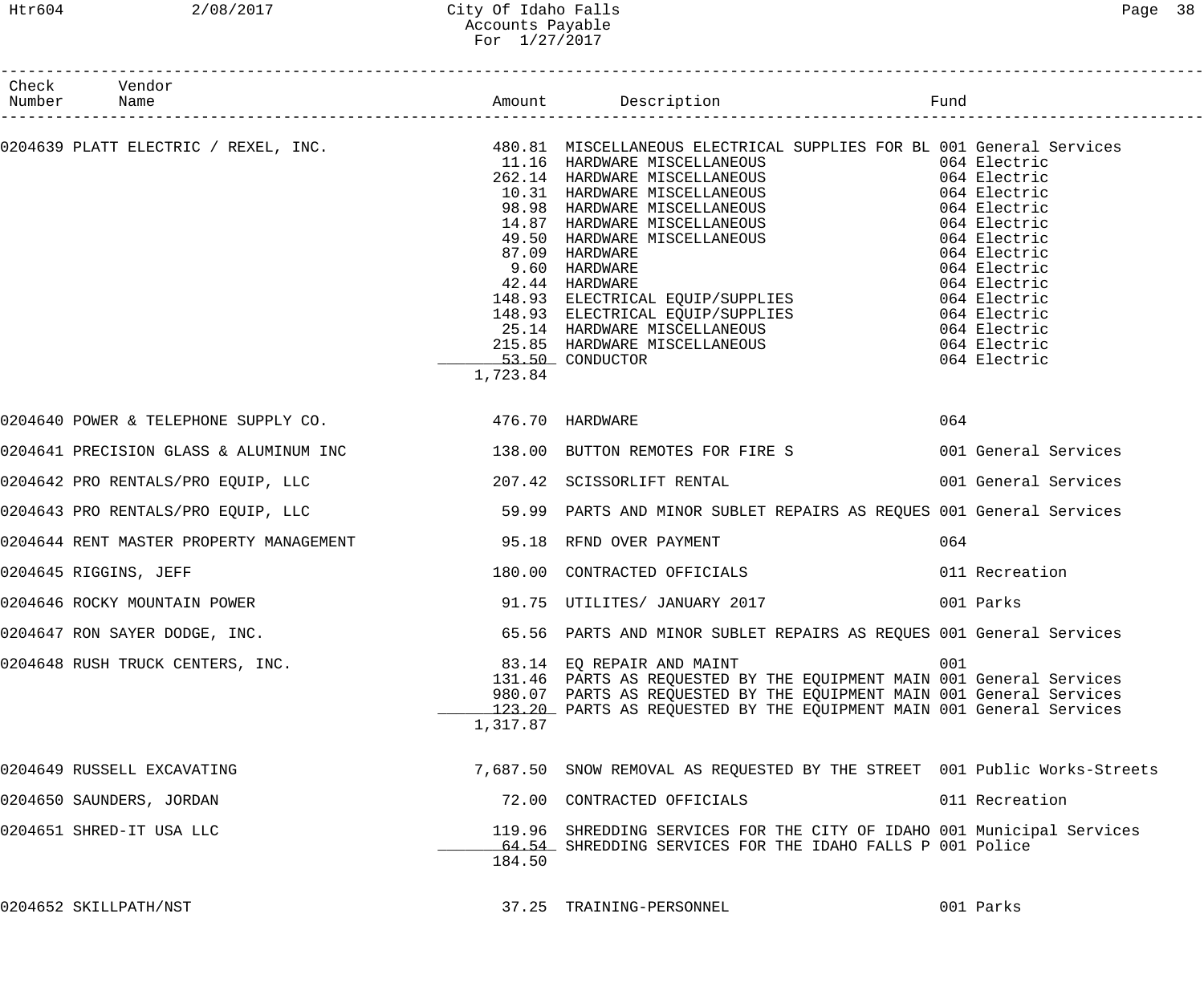### Htr604 2/08/2017 City Of Idaho Falls Page 39 Accounts Payable For 1/27/2017

| Check Vendor<br>Number Name                 |                            | Amount Description                                                                                                                                                                                                           | Fund                                                                                                 |
|---------------------------------------------|----------------------------|------------------------------------------------------------------------------------------------------------------------------------------------------------------------------------------------------------------------------|------------------------------------------------------------------------------------------------------|
| 0204652 SKILLPATH/NST                       | 447.00                     | 74.50 TRAINING-PERSONNEL<br>37.25 TRAINING-PERSONNEL<br>37.25 TRAINING-PERSONNEL<br>74.50 TRAINING-PERSONNEL<br>37.25 TRAINING-PERSONNEL<br>37.25 TRAINING-PERSONNEL<br>74.50 TRAINING-PERSONNEL<br>37.25 TRAINING-PERSONNEL | 001 Parks<br>001 Parks<br>001 Parks<br>001 Parks<br>001 Parks<br>001 Parks<br>001 Parks<br>001 Parks |
|                                             | 166.35                     | 0204653 SMITH CHEVROLET/HONDA CO-366086              109.00 PARTS AS REQUESTED BY THE EQUIPMENT MAIN 001 General Services<br>57.35 PARTS AS REQUESTED BY THE EQUIPMENT MAIN 001 General Services                             |                                                                                                      |
| 0204654 SMITH MANUFACTURING CO., INC.       | 120.80 FREIGHT<br>1,084.88 | 964.08 TOOLS, HAND POWER/NONPOWER                                                                                                                                                                                            | 010 Streets<br>010 Streets                                                                           |
| 0204655 SOAPY'S AUTO WASH                   |                            | 388.39 CAR WASHES FOR CITY OF IDAHO FALLS VEHIC 001 General Services                                                                                                                                                         |                                                                                                      |
| 0204656 SORENSON FORENSICS                  |                            | 840.00 TRANSFORMERS                                                                                                                                                                                                          | 001 Police                                                                                           |
| 0204657 STATE TRAILER SUPPLY                |                            | 28.21 PARTS AS REQUESTED BY THE EQUIPMENT MAIN 001 General Services                                                                                                                                                          |                                                                                                      |
| 0204658 SUNRISE ENVIRONMENTAL SCIENTIFIC    |                            | 324.96 CUSTODIAL SUPPLIES/EQUIP                                                                                                                                                                                              | 001 General Services                                                                                 |
| 0204659 THOMPSON, REBECCA                   |                            | 150.00 PROFESSIONAL/PERSONAL SRV                                                                                                                                                                                             | 001 Planning & Building                                                                              |
| 0204660 TIMEPIECE HOMES                     |                            | 364.90 RFND OVER PAYMENT                                                                                                                                                                                                     | 062                                                                                                  |
| 0204661 TRANSUNION                          |                            | 25.00 PEOPLE LOCATING AS REQUESTED BY THE POLI 001 Police                                                                                                                                                                    |                                                                                                      |
| 0204662 UNITED PARCEL SERVICE               |                            | 40.12 FREIGHT                                                                                                                                                                                                                | 064 Electric                                                                                         |
| 0204663 US AIR CONDITIONING DIST. #67       |                            | 69.75 BLOWER MOTOR AND RUN CAP                                                                                                                                                                                               | 001 General Services                                                                                 |
| 0204664 WALDRON, JEFFERY P.                 |                            | 163.00 CONTRACTED OFFICIALS                                                                                                                                                                                                  | 011 Recreation                                                                                       |
| 0204665 WATER ENVIRONMENT FEDERATION MEMBER | 120.00 MEMBERSHIPS         |                                                                                                                                                                                                                              | 061 Sewer                                                                                            |
| 0204666 WAUSAU EQUIPMENT COMPANY, INC.      | 4,846.31                   | 4,266.21 EQ REPAIR AND MAINT<br>580.10 EO REPAIR AND MAINT<br>580.10 EQ REPAIR AND MAINT                                                                                                                                     | 001 General Services<br>001 General Services                                                         |
| 0204667 WAXIE SANITARY SUPPLY               |                            | 56.98 DUST MOP HANDLE AND HEAD<br>89.00 CUSTODIAL SUPPLIES/EQUIP<br>4.45- CUSTODIAL SUPPLIES/EQUIP                                                                                                                           | 001 General Services<br>011 Recreation<br>011 Recreation                                             |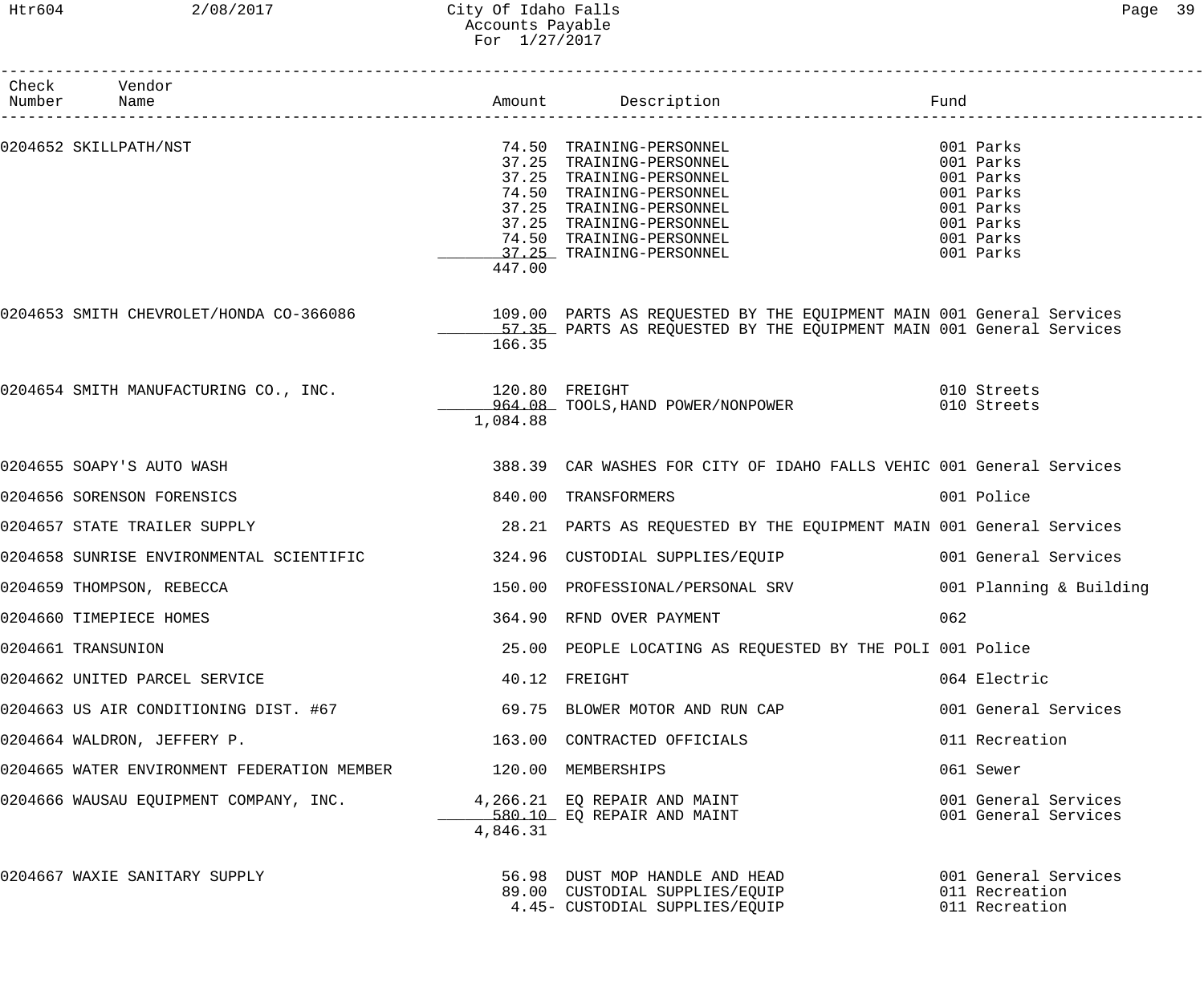### Htr604 2/08/2017 City Of Idaho Falls Page 40 Accounts Payable For 1/27/2017

| Number | Check Vendor<br><b>Name</b>                                                                        |          | Amount Description                                                                                                                           | Fund           |                |
|--------|----------------------------------------------------------------------------------------------------|----------|----------------------------------------------------------------------------------------------------------------------------------------------|----------------|----------------|
|        | 0204667 WAXIE SANITARY SUPPLY                                                                      | 2,940.82 | 1,995.33 APPLIANCES                                                                                                                          | 011 Recreation |                |
|        | 0204668 WESTERN RECORDS DESTRUCTION, INC. 35.00 SHREDDING SERVICES AS REQUESTED BY RECRE 001 Parks |          |                                                                                                                                              |                |                |
|        | 0204669 WESTERN STATES RENTAL STORE                                                                | 430.20   | 292.80 PARTS AS REQUESTED BY THE EQUIPMENT MAIN 001 General Services<br>137.40 PARTS AS REQUESTED BY THE EQUIPMENT MAIN 001 General Services |                |                |
|        | 0204670 WHEELER, COREY                                                                             |          | 150.00 CONTRACTED OFFICIALS                                                                                                                  |                | 011 Recreation |
|        | 0204671 WILLIAMS, TOM                                                                              |          | 263.00 CONTRACTED OFFICIALS                                                                                                                  |                | 011 Recreation |
|        | 0204672 WITTMAN ENTERPRISES, LLC                                                                   |          | 9,847.22 MONTHLY CHARGES FOR AMBULANCE BILLING SE 063 Ambulance                                                                              |                |                |
|        | 0204673 WOODLAND ENTERPRISES, INC                                                                  |          | 15.78 PIZZA AND DELIVERY CHARGES FOR BIRTHDAY 011 Recreation                                                                                 |                |                |
|        | 0204674 YENTER GROUP CORPORATION                                                                   |          | 16,000.00 COMPUTERS, DP/WORD PROC.                                                                                                           | 064 Electric   |                |